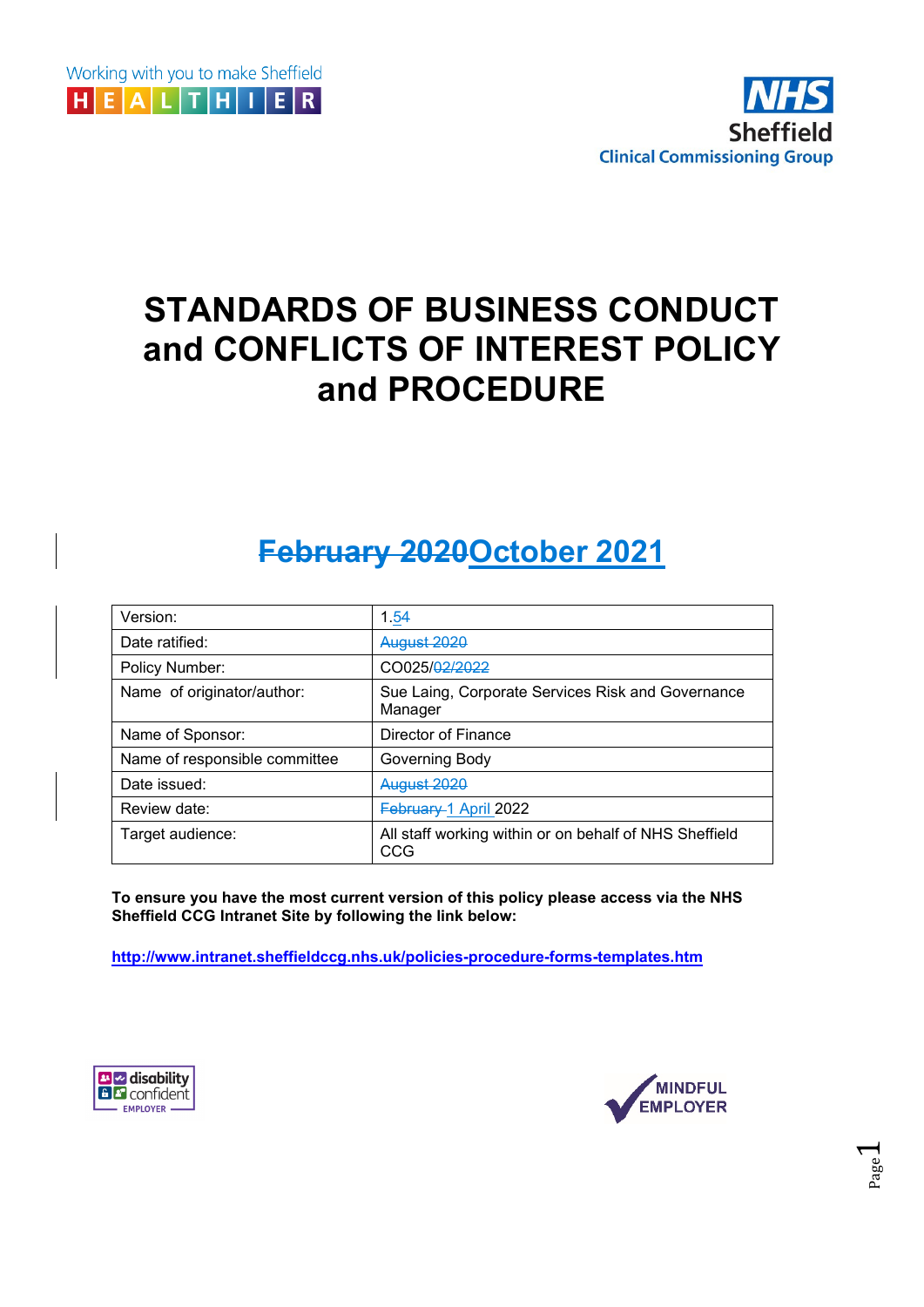#### **Policy Audit Tool**

 $\overline{\phantom{a}}$ 

 $\overline{\phantom{a}}$ 

To be completed and attached to any document which guides practice when submitted to the appropriate committee for consideration and approval.

| Please give status of Policy: REVISED |                                                                                                              |                                                                                                                                        |
|---------------------------------------|--------------------------------------------------------------------------------------------------------------|----------------------------------------------------------------------------------------------------------------------------------------|
| $\mathbf{1}$                          | <b>Details of Policy</b>                                                                                     |                                                                                                                                        |
| 1.1                                   | Policy Number:                                                                                               | CO025/02/2022                                                                                                                          |
| 1.2                                   | Title of Policy:                                                                                             | Standards of Business Conduct and Conflicts of<br>Interest Policy and Procedure                                                        |
| 1.3                                   | Sponsor                                                                                                      | <b>Director of Finance</b>                                                                                                             |
| 1.4                                   | Author:                                                                                                      | Sue Laing, Corporate Services Risk and<br>Governance Manager                                                                           |
| 1.5                                   | <b>Lead Committee</b>                                                                                        | Governing Body                                                                                                                         |
| 1.5                                   | Reason for policy:                                                                                           | <b>Statutory Requirement</b>                                                                                                           |
| 1.6                                   | Who does the policy affect?                                                                                  | All staff                                                                                                                              |
| 1.7                                   | Are the National Guidelines/Codes of<br>Practices etc issued?                                                | Yes                                                                                                                                    |
| 1.7                                   | Has an Equality Impact Assessment<br>been carried out?                                                       | Yes                                                                                                                                    |
| $\mathbf{2}$                          | <b>Information Collation</b>                                                                                 |                                                                                                                                        |
| 2.1                                   | Where was Policy information obtained<br>from?                                                               | Managing Conflicts of Interest: Revised Statutory<br>Guidance for CCGs (June 20167)<br>Based on NHS Doncaster CCG's Policy<br>document |
| $3\phantom{a}$                        | <b>Policy Management</b>                                                                                     |                                                                                                                                        |
| 3.1                                   | Is there a requirement for a new or<br>revised management structure for the<br>implementation of the Policy? | No                                                                                                                                     |
| 3.2                                   | If YES attach a copy to this form.                                                                           |                                                                                                                                        |
| $\overline{3.3}$                      | If NO explain why.                                                                                           | Can be operated under existing structures                                                                                              |
| $\overline{4}$                        | <b>Consultation Process</b>                                                                                  |                                                                                                                                        |
| 4.1                                   | Was there external/internal<br>consultation?                                                                 | Yes                                                                                                                                    |
| 4.2                                   | List groups/persons involved                                                                                 | Relevant service managers<br>Governance Sub-committee<br>Audit and Integrated Governance Committee<br>JSCF (January 2017)              |
| 4.3                                   | Have external/internal comments<br>been included?                                                            | Yes                                                                                                                                    |
| 4.4                                   | If external/internal comments have<br>not been included, state why.                                          |                                                                                                                                        |

| 5.  | Implementation                                                                 |                                                                                                                                                                                                                                                                                                        |
|-----|--------------------------------------------------------------------------------|--------------------------------------------------------------------------------------------------------------------------------------------------------------------------------------------------------------------------------------------------------------------------------------------------------|
| 5.1 | How and to whom will the policy be<br>distributed?                             | Staff will be made aware of all new policies via<br>the Weekly Bulletin. Policies will be available on<br>the intranet.                                                                                                                                                                                |
| 5.2 | If there are implementation<br>requirements such as training<br>please detail. | 1 Mandatory training will be rolled out in March<br>for all staff via eLearning and face to face for<br>those staff who are more involved in the process.<br>2 Training for Business Managers will be<br>undertaken with regard to the administrative<br>functions associated with application of this |
|     |                                                                                | policy.                                                                                                                                                                                                                                                                                                |

 $\overline{1}$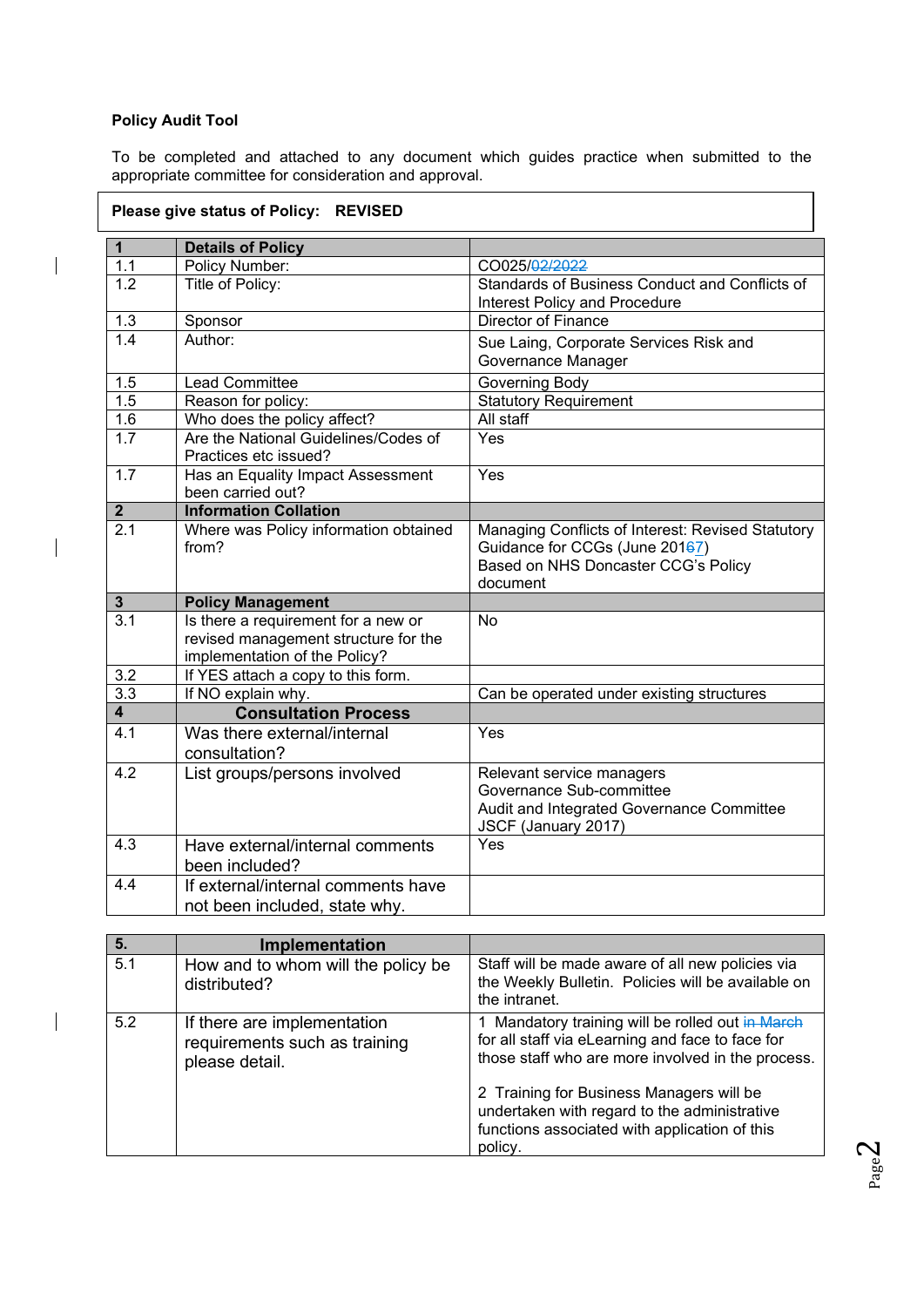| 5.3 | What is the cost of implementation<br>and how will this be funded | 2 Learning and Development Budget |
|-----|-------------------------------------------------------------------|-----------------------------------|
|     | <b>Monitoring</b>                                                 |                                   |
| 6.2 | How will this be monitored                                        | Governance Sub-committee          |
| 6.3 | <b>Frequency of Monitoring</b>                                    | Quarterly                         |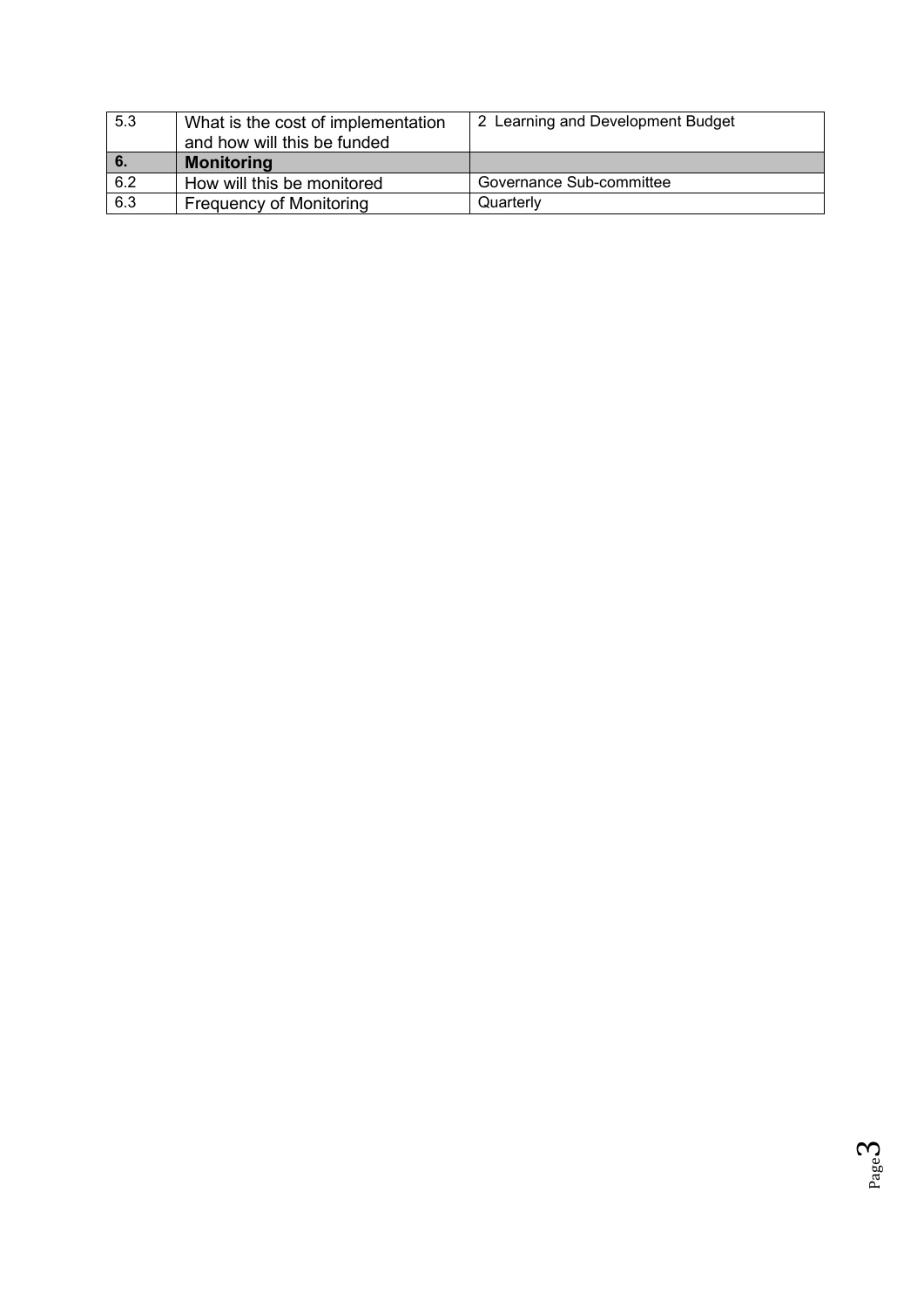## **Standards of Business Conduct and Conflicts of Interest Policy and Procedure**

#### **Document Control Information**

#### **Table of revisions**

| Date          | <b>Section Revision</b>                                                                                                                                                                                      | <b>Author</b>                                                                                                                                                                                                                                                       |
|---------------|--------------------------------------------------------------------------------------------------------------------------------------------------------------------------------------------------------------|---------------------------------------------------------------------------------------------------------------------------------------------------------------------------------------------------------------------------------------------------------------------|
| November 2016 | Full refresh of previous CCG Protocol<br>to align to new NHS England statutory<br>guidance (2016) which replaces<br>Managing Conflicts<br>of<br><b>Interest</b><br><b>Statutory Guidance (December 2014)</b> | This policy had been based on<br>the NHS Doncaster CCG policy<br>and has been adapted to meet<br>the needs of NHS Sheffield CCG<br>by:<br>Sue Laing<br>Corporate Services Risk and<br>Governance Manager and<br><b>Jill Dentith</b><br><b>Management Consultant</b> |
| February 2020 | NHS Sheffield CCG logo updated<br>throughout                                                                                                                                                                 | Sue Laing                                                                                                                                                                                                                                                           |
|               | Reference included re Single Tender<br>Waivers and Declarations of Interest<br>(paragraph 3.8 P37)                                                                                                           | Sue Laing                                                                                                                                                                                                                                                           |
|               | Sponsorship-<br>5.4.7 P50 and 6.3 P45 - Job title<br>amended to Head of Medicines<br>Optimisation                                                                                                            | Sue Laing                                                                                                                                                                                                                                                           |
|               | Managing Breaches - Change job<br>title<br>Deputy<br><b>Director</b><br>to<br>of<br>Communications                                                                                                           | Sue Laing                                                                                                                                                                                                                                                           |
|               | Page $42$ – change reference from<br>Chief of Service to Head of Service                                                                                                                                     | Sue Laing                                                                                                                                                                                                                                                           |
|               | Appendix $F -$ former business case<br>template removed and link to PMO<br>web page added                                                                                                                    | Sue Laing                                                                                                                                                                                                                                                           |
|               | Appendix H - Gifts and Hospitality<br>and Sponsorship template updated                                                                                                                                       | Sue Laing                                                                                                                                                                                                                                                           |
| October 2021  | Minor changes to job titles, paragraph<br>numbers, -and typos throughout                                                                                                                                     | <b>Carol Henderson</b>                                                                                                                                                                                                                                              |
|               | Reference and link to Single Tender<br><b>Waiver Policy included (Page 12)</b>                                                                                                                               | <b>Carol Henderson</b>                                                                                                                                                                                                                                              |
|               | Reference that Declarations<br><b>of</b><br>Interest will be obtained on an annual<br>basis updated (par 2.4.6 Page 24)                                                                                      | <b>Carol Henderson</b>                                                                                                                                                                                                                                              |
|               | Reference that registers will<br>be<br>reviewed by AIGC on a six monthly<br>basis included (para 2.4.11 Page 26)                                                                                             | <b>Carol Henderson</b>                                                                                                                                                                                                                                              |
|               | Reference<br>that<br>Procurement<br>Registers will also include a summary<br>of contracts issued by single tender<br>actions included (para 3.3.1 Page 31)                                                   | <b>Carol Henderson</b>                                                                                                                                                                                                                                              |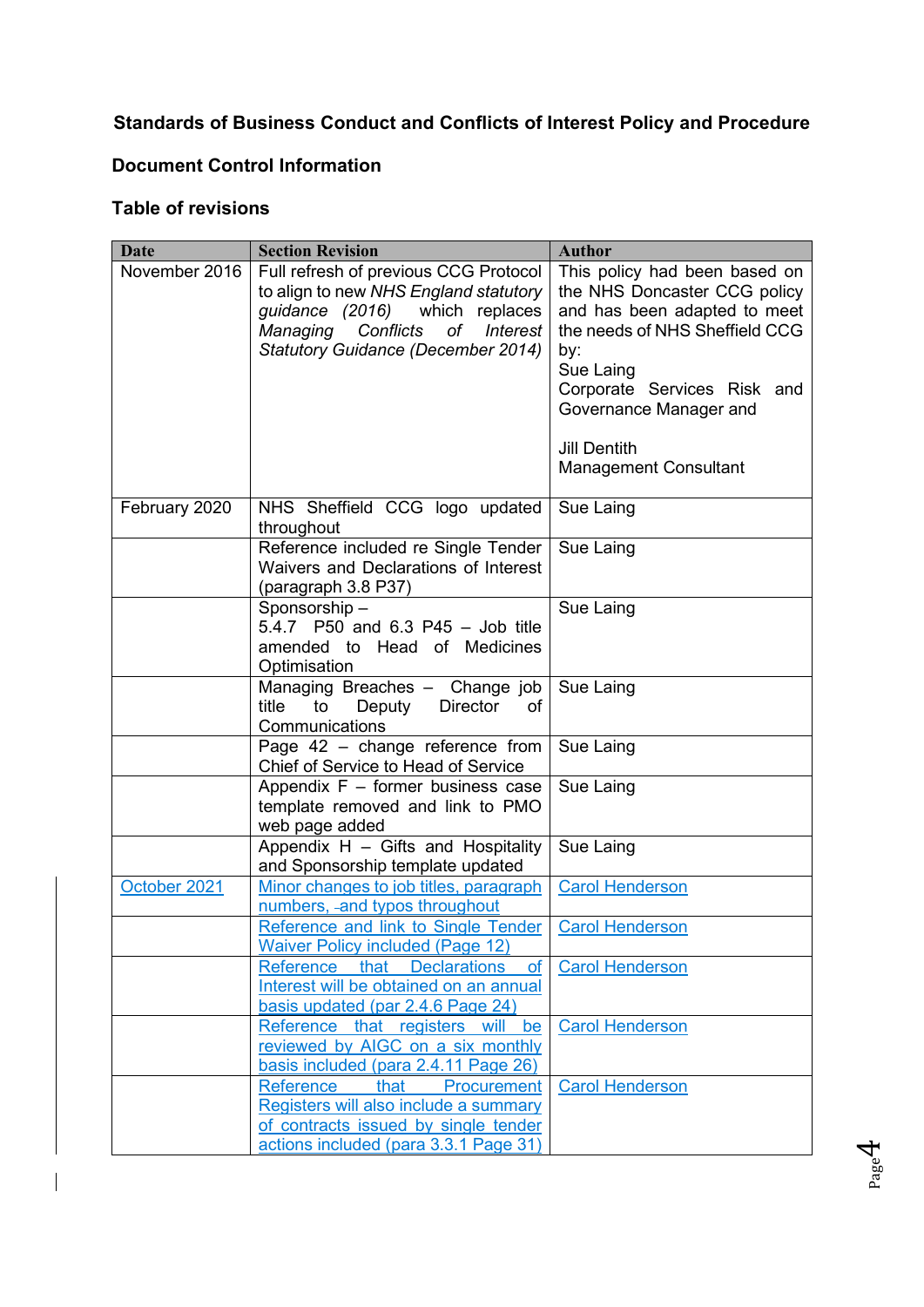#### **CONTENTS**

|    | <b>Definitions</b>                                                                                                                                                                                                                                                                                                                                                                                                                                                                                                                   |                                                    |  |
|----|--------------------------------------------------------------------------------------------------------------------------------------------------------------------------------------------------------------------------------------------------------------------------------------------------------------------------------------------------------------------------------------------------------------------------------------------------------------------------------------------------------------------------------------|----------------------------------------------------|--|
|    | <b>Section A - Policy</b>                                                                                                                                                                                                                                                                                                                                                                                                                                                                                                            | 9                                                  |  |
| 1. | <b>Policy Statement, Aims and Objectives</b>                                                                                                                                                                                                                                                                                                                                                                                                                                                                                         | 9                                                  |  |
| 2. | <b>Legislation and Guidance</b>                                                                                                                                                                                                                                                                                                                                                                                                                                                                                                      | 10                                                 |  |
| 3. | <b>Scope</b>                                                                                                                                                                                                                                                                                                                                                                                                                                                                                                                         | 11                                                 |  |
| 4. | <b>Accountabilities and Responsibilities</b>                                                                                                                                                                                                                                                                                                                                                                                                                                                                                         | 12                                                 |  |
| 5. | <b>Dissemination, Training and Review</b>                                                                                                                                                                                                                                                                                                                                                                                                                                                                                            | 14                                                 |  |
|    | <b>Section B - Procedure</b>                                                                                                                                                                                                                                                                                                                                                                                                                                                                                                         | 16                                                 |  |
| 1. | <b>Standards of Business Conduct</b>                                                                                                                                                                                                                                                                                                                                                                                                                                                                                                 | 16                                                 |  |
| 2. | <b>Conflicts of Interest</b><br>2.1. Legislation<br>2.2. Conflicts of Interest Principles<br>2.3. Definitions of conflicts of interest<br>2.4. Declaring and registering interests<br>2.5. Managing conflicts of interest which arise during meetings                                                                                                                                                                                                                                                                                | 16<br>16<br>17<br>19<br>21<br>24                   |  |
| 3. | Managing conflicts of interest throughout the commissioning<br>cycle<br>3.1. Legislation<br>3.2. Commissioning cycle conflict of interest principles<br>3.3. Register of procurement decisions<br>3.4. Potential procurement conflict of interest scenarios<br>3.5. Governance of conflict of interest in procurement<br>3.6. Conflicts of interest at the different procurement stages<br>3.7. Declaration, review and management of procurement<br>conflicts of interest<br>3.8 Single Tender Waivers and Declarations of Interest | 27<br>27<br>28<br>29<br>30<br>31<br>33<br>35<br>37 |  |
| 4. | Primary Care conflicts of interest, procurement and<br>contracting                                                                                                                                                                                                                                                                                                                                                                                                                                                                   | 38                                                 |  |
| 5. | <b>Gifts, Hospitality and Sponsorship</b><br>5.1. Overview<br><b>5.2. Gifts</b><br>5.3. Hospitality<br>5.4. Sponsorship                                                                                                                                                                                                                                                                                                                                                                                                              | 39<br>39<br>39<br>40<br>41                         |  |

Page ம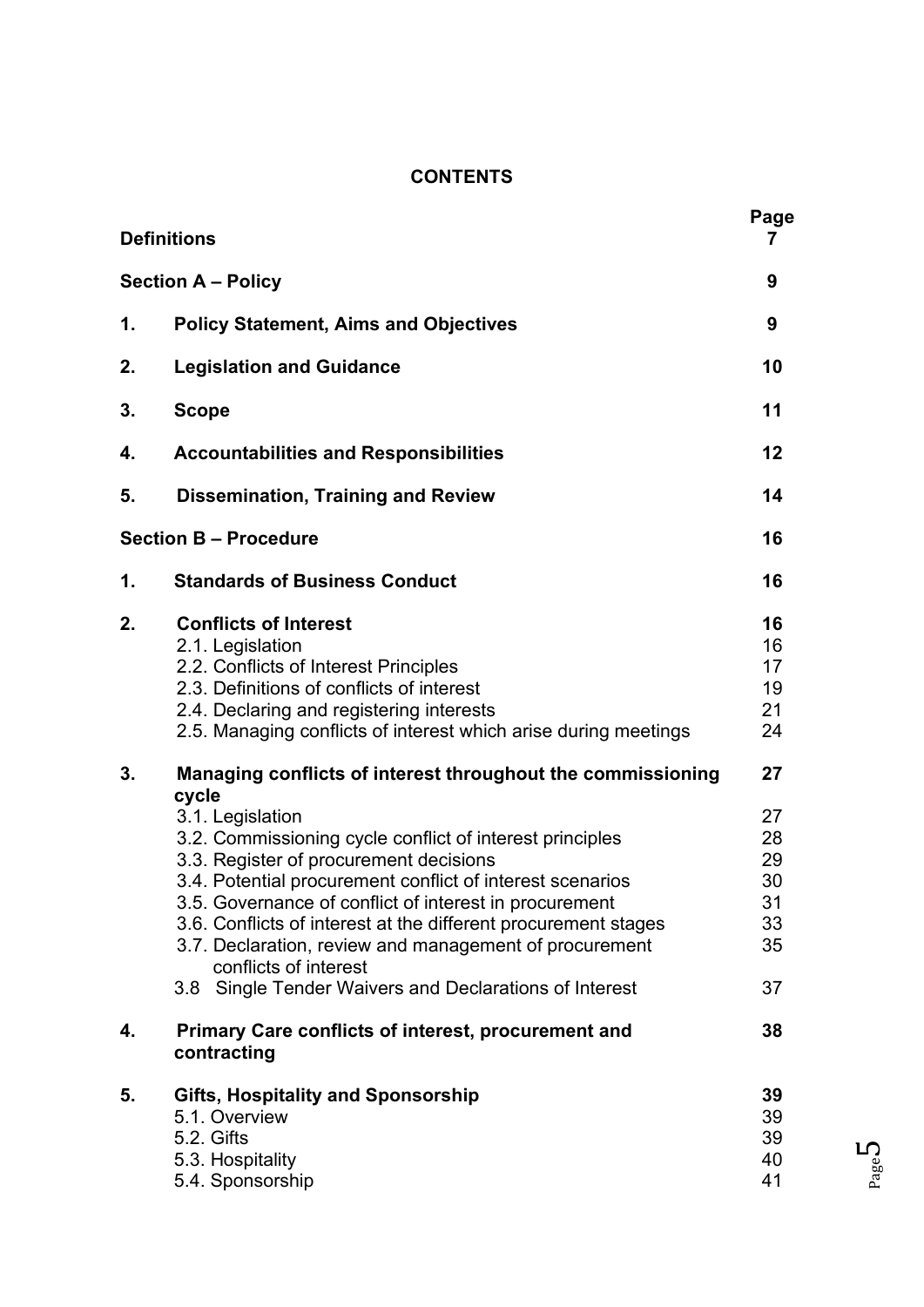| 6.  | <b>Approval/Authorisation</b>                                                       |                                                                                                                                                                                                                                                                                     | 44                         |
|-----|-------------------------------------------------------------------------------------|-------------------------------------------------------------------------------------------------------------------------------------------------------------------------------------------------------------------------------------------------------------------------------------|----------------------------|
| 7.  | Earned income and outside employment                                                |                                                                                                                                                                                                                                                                                     | 45                         |
| 8.  |                                                                                     | Provision of professional advice and services                                                                                                                                                                                                                                       | 47                         |
| 9.  |                                                                                     | Preferential treatment in private transactions                                                                                                                                                                                                                                      | 48                         |
| 10. | <b>Intellectual Property Rights</b>                                                 |                                                                                                                                                                                                                                                                                     | 48                         |
| 11. |                                                                                     | <b>Facilitation Payments and Kickbacks</b>                                                                                                                                                                                                                                          | 48                         |
| 12. |                                                                                     | <b>Political and Charitable Contributions</b>                                                                                                                                                                                                                                       | 49                         |
| 13. | <b>Due Diligence</b>                                                                |                                                                                                                                                                                                                                                                                     | 49                         |
| 14. | Raising concerns and breaches – failure to comply with this<br>policy and procedure |                                                                                                                                                                                                                                                                                     | 49                         |
|     | <b>Appendices</b><br><b>Appendix A</b><br><b>Appendix B</b><br><b>Appendix C</b>    | The Nolan Principles<br>Standards for members of NHS boards and<br><b>Clinical Commissioning Group governing bodies</b><br>in England<br><b>Declarations of Interest Form</b>                                                                                                       | 53<br>54<br>58             |
|     | <b>Appendix D</b><br><b>Appendix E</b>                                              | Template for the register of interests<br>Declaration of interest checklist for Chairs<br>Declarations of Interest Note for Minutes<br>$\bullet$<br>Template for secretariat to record interests in<br>$\bullet$<br>meetings<br><b>Conflicts of Interest Flowchart</b><br>$\bullet$ | 60<br>61<br>63<br>64<br>65 |
|     | <b>Appendix F</b><br><b>Appendix G</b><br><b>Appendix H</b><br><b>Appendix I</b>    | <b>Business Case and Procurement Template</b><br>Template for register of procurement decisions<br>Gifts, Hospitality and Sponsorship Form<br>Template for the register of gifts, hospitality and<br>sponsorship                                                                    | 66<br>67<br>68<br>70       |
|     | <b>Appendix J</b>                                                                   | Governance arrangements for commercial<br>sponsorship of Protected Learning Initiatives (PLI)                                                                                                                                                                                       | 71                         |
|     | <b>Appendix K</b><br><b>Appendix L</b><br><b>Appendix M</b><br><b>Appendix N</b>    | Potential Risks - Bribery (Red Flags)<br>Accountable Officer's Statement on Bribery<br><b>Breach Declarations Register</b><br><b>Breach Declaration Form</b>                                                                                                                        | 77<br>80<br>82<br>83       |

Page  $\tilde{\mathcal{O}}$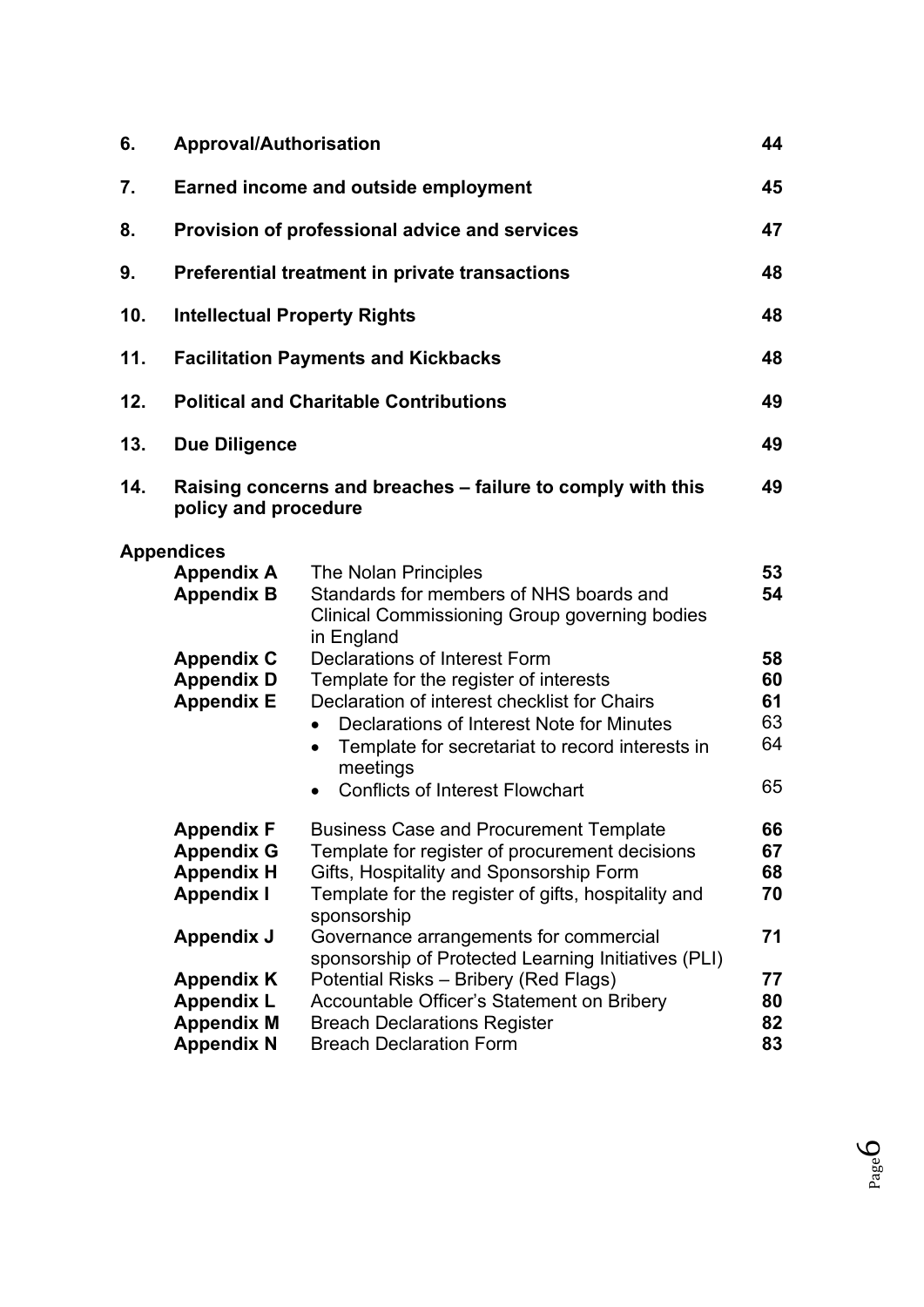## **DEFINITIONS**

| <b>Term</b>                 | <b>Definition</b>                                                                                                                                                                                                                                                                                                                                                                                                                                                                                                                    |
|-----------------------------|--------------------------------------------------------------------------------------------------------------------------------------------------------------------------------------------------------------------------------------------------------------------------------------------------------------------------------------------------------------------------------------------------------------------------------------------------------------------------------------------------------------------------------------|
| <b>Bribery</b>              | Inducement for an action which is illegal, unethical or a breach<br>of trust. Inducements can take the form of gifts, loans, fees,<br>rewards or other advantages, both given and received.                                                                                                                                                                                                                                                                                                                                          |
| Commercial<br>sponsorship   | For the purpose of this Policy, commercial sponsorship is<br>defined as "Funding by an external company of all or part of the<br>costs of a member of staff [or governing body member], NHS<br>research, staff training, pharmaceuticals, meeting rooms, costs<br>associated with meetings, meals, gifts, hospitality, holidays,<br>hotel and transport costs (including trips abroad), provision of<br>free services, equipment, buildings, or premises." Commercial<br>Sponsorship - Ethical Standards for the NHS, November 2000. |
| Conflict of<br>interest     | A conflict of interest occurs where an individual's ability to<br>exercise judgement, or act in a role, is or could be impaired or<br>otherwise influenced by his or her involvement in another role or<br>relationship.                                                                                                                                                                                                                                                                                                             |
| Corruption                  | This can be broadly defined as the offering or acceptance of<br>inducements, gifts, favours, payment or benefit-in-kind which<br>may influence the action of any person. Corruption does not<br>always result in a loss. The corrupt person may not benefit<br>directly from their deeds; however, they may be unreasonably<br>using their position to give some advantage to another.                                                                                                                                               |
| <b>Nolan Principles</b>     | The seven principles of public life or "Nolan Principles" were<br>established in 1995 by the Committee for Standards in Public<br>Life and set out the ways in which holders of public office should<br>behave in discharging their duties.                                                                                                                                                                                                                                                                                          |
| <b>Third Party</b>          | In this policy, "third party" means any individual or organisation<br>you come into contact with during the course of your work for<br>the CCG, and includes actual and potential clients, Trusts,<br>suppliers, distributors, business contacts, agents, advisers, and<br>government and public bodies, including their advisors,<br>representatives and officials, politicians and political parties.                                                                                                                              |
| <b>Probity</b><br>Registers | This is the generic term used to describe the following:                                                                                                                                                                                                                                                                                                                                                                                                                                                                             |
|                             | <b>Declaration of Interest Register</b><br>Declaration of Gifts and Hospitality Register<br>Register of Procurement decisions and Contracts Awarded<br><b>Breaches Register</b>                                                                                                                                                                                                                                                                                                                                                      |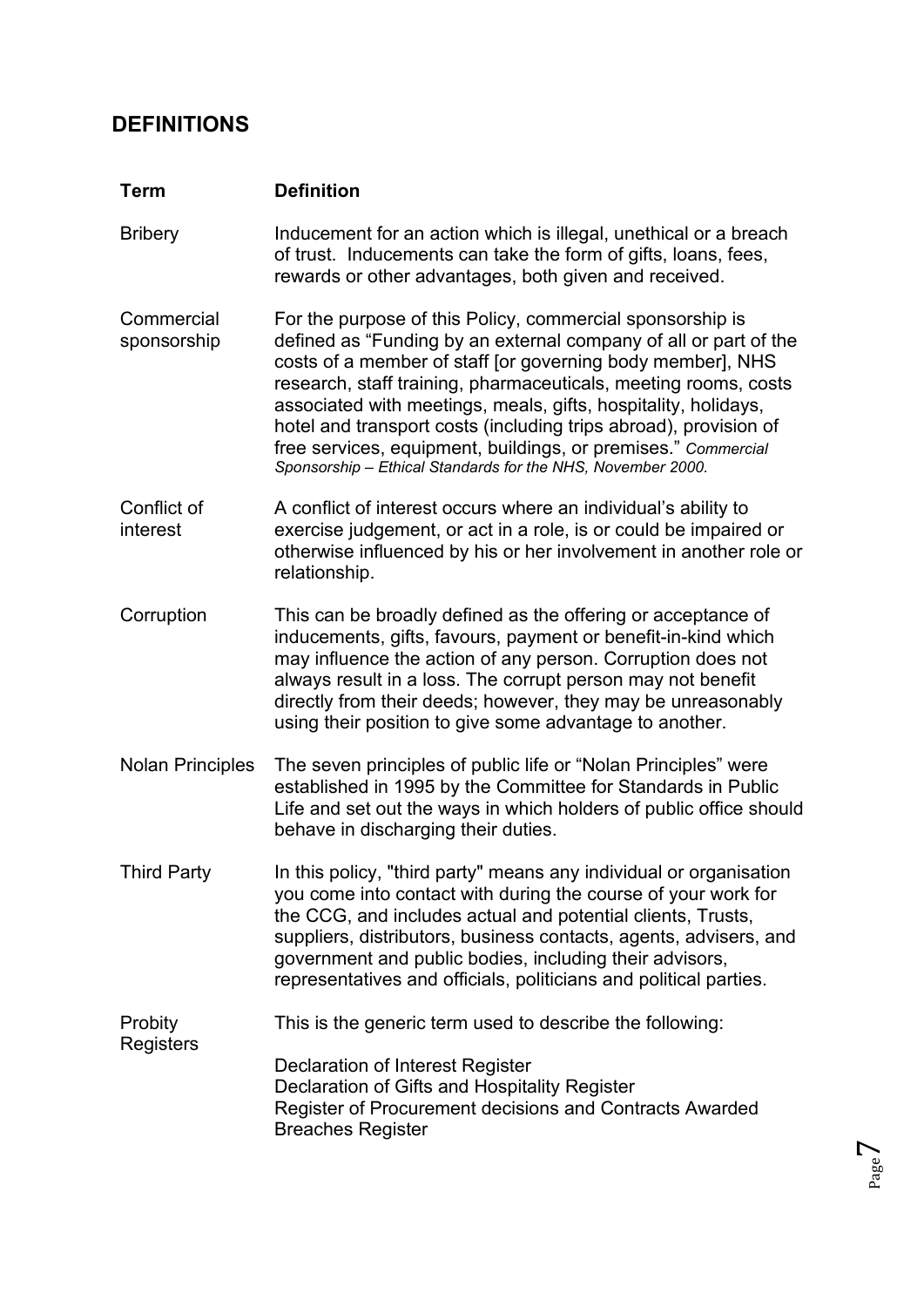Individuals All CCG employees including:

- All full and part-time staff
- Any staff on sessional or short term contracts
- Any students and trainees (including apprentices)
- Agency staff
- Seconded staff
- Self-employed consultants or other individuals working for the CCG under a contract for services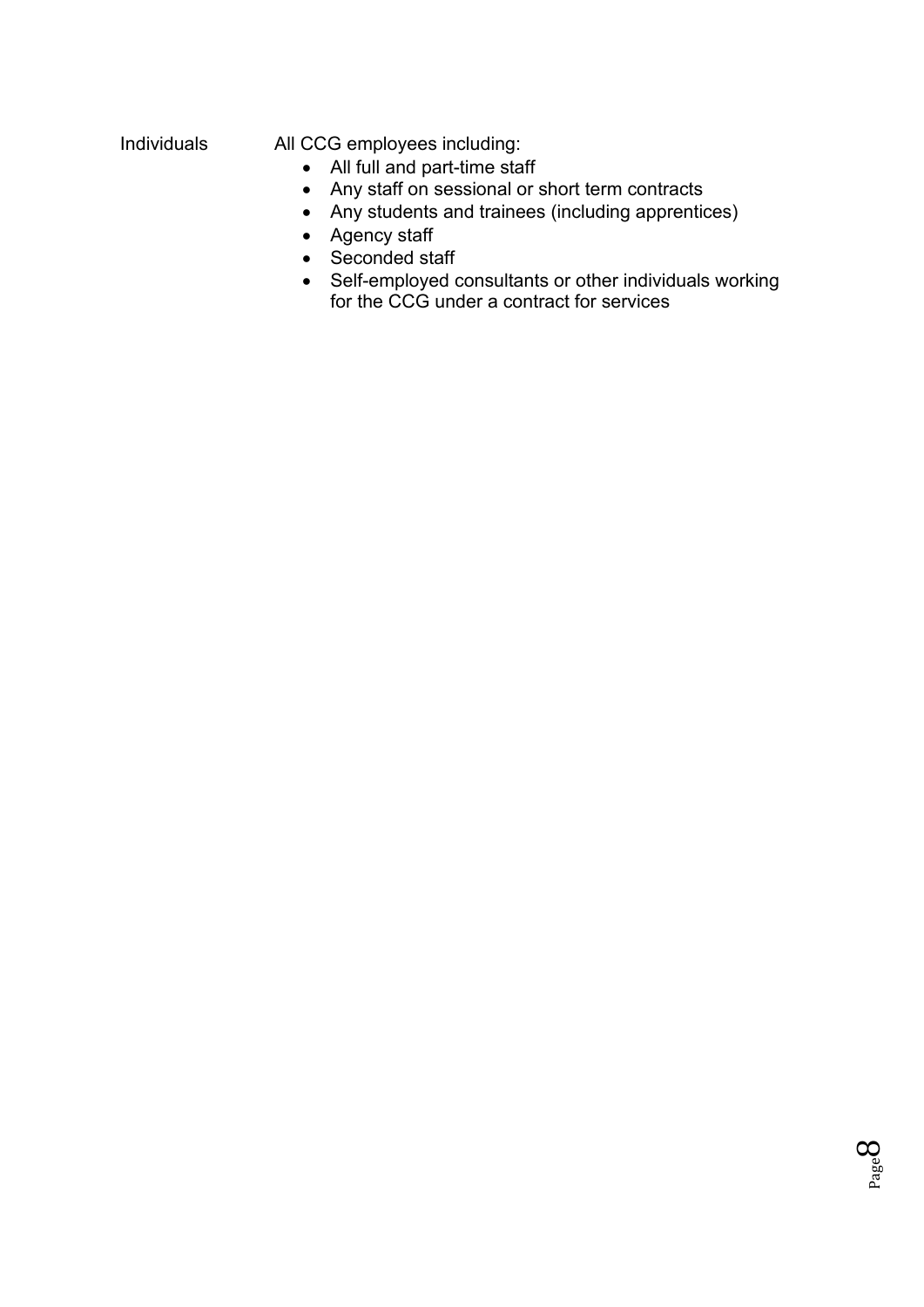### **SECTION A – POLICY**

#### **1. Policy Statement, Aims and Objectives**

All members of NHS boards and Clinical Commissioning Group governing bodies should understand and be committed to the practice of good governance and to the legal and regulatory frameworks in which they operate. As individuals they must understand both the extent and limitations of their personal responsibilities. NHS Sheffield CCG adopts a transparent approach to all our activities, which are undertaken in line with the Nolan Principles (Appendix A). All Governing Body members are required to abide by the Standards for members of NHS Boards and CCG governing bodies in England *(Professional Standards Authority – November 2012)* (Appendix B).

By virtue of section 14O of the 2006 NHS Act, as inserted by Section 25 of the Health and Social Care Act 2012, NHS Sheffield CCG is required to make arrangements to manage conflicts and potential conflicts of interest to ensure that decisions made by the CCG will be taken and seen to be taken without any possibility of the influence of external or private interest. Clinical Commissioning Groups (CCGs) manage conflicts of interest as part of their day-to-day activities. This commitment is captured in our Constitution. Effective handling of conflicts of interest is crucial for the maintenance of public trust in the commissioning system. NHS Sheffield CCG's effective handling of conflicts of interest will serve to give confidence to patients, providers, parliament and taxpayers that our commissioning decisions are robust, fair, transparent, and offer value for money.

NHS Sheffield CCG is also committed to collaborative working with partners and stakeholders to improve the health of residents within Sheffield. NHS Sheffield CCG recognises the benefits which multi-agency partnership working can deliver and must ensure that these partnerships are in accordance with the Nolan Principles.

This Policy sets out our Standards of Business Conduct, our approach to identifying, managing and recording conflicts of interest that may arise during the course of NHS Sheffield CCG fulfilling its duties, and our management of gifts, hospitality and sponsorship.

To ensure continuous improvement in the management of standards of business conduct and conflicts of interests and to monitor the effectiveness of this policy, NHS Sheffield CCG has the following key performance indicators (KPIs):

| <b>No</b> | <b>Key Performance Indicator</b>      | <b>Method of Assessment</b>           |
|-----------|---------------------------------------|---------------------------------------|
|           | Maintenance of Probity Registers.     | Publication of Registers.             |
| 2.        | Reporting of the Probity Registers to | Audit Committee minutes.              |
|           | the Audit Committee (or its Sub       |                                       |
|           | Committees).                          |                                       |
| 3.        | Self-certification to NHS England on  | <b>CCG Improvement and Assessment</b> |
|           | quarterly and annual basis as         | Framework.                            |
|           | required                              |                                       |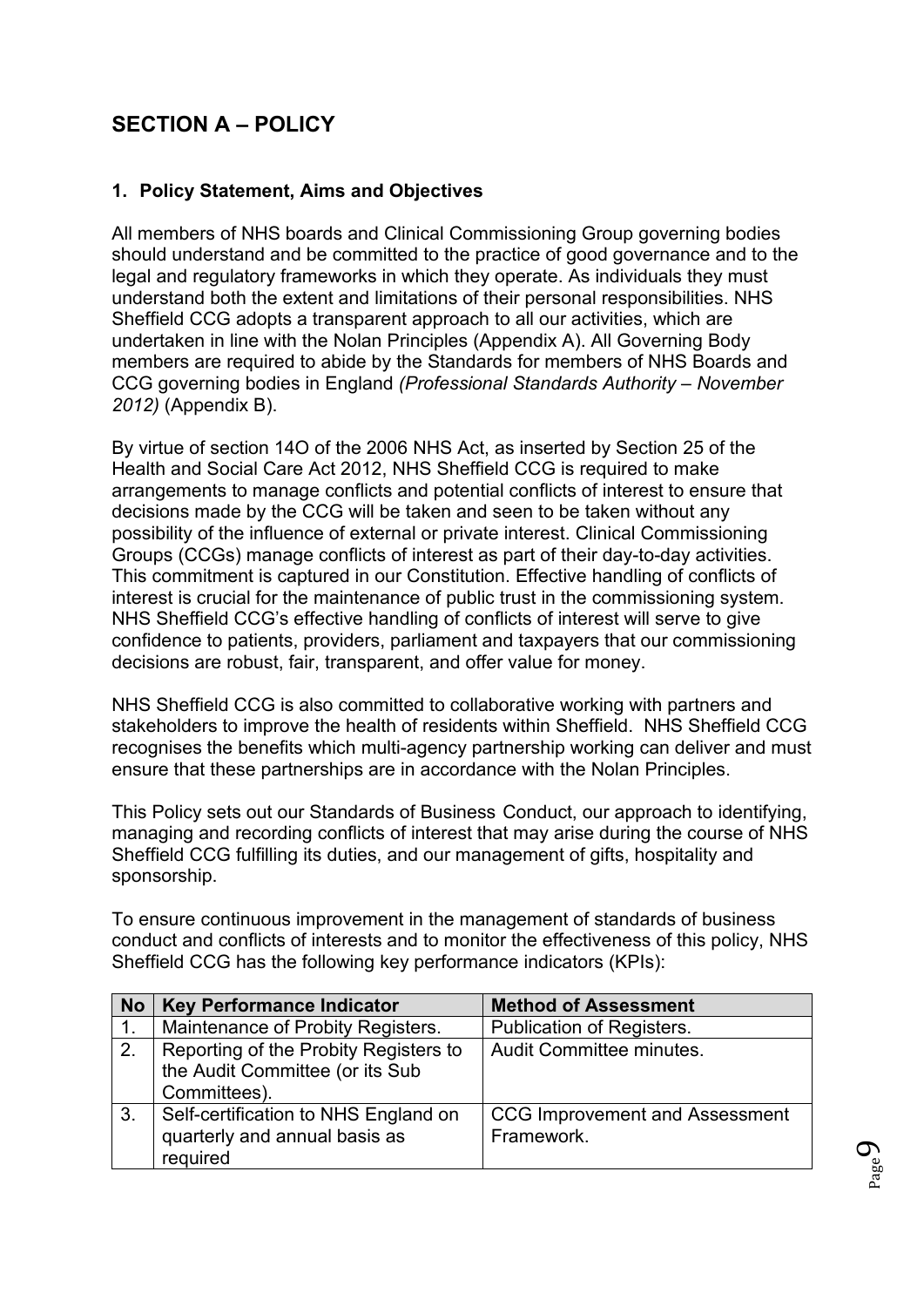| No   Key Performance Indicator           | <b>Method of Assessment</b>    |
|------------------------------------------|--------------------------------|
| Internal Audit of conflicts of interest. | Internal Audit report to Audit |
|                                          | l Committee.                   |

#### **2. Legislation and Guidance**

The following legislation and guidance has been taken into consideration in the development of this policy and procedure:

- The Nolan Principles (Appendix A)
- The Good Governance Standards for Public Services (2004), Office for Public Management (OPM) and Chartered Institute of Public Finance and Accountancy (CIPFA)
- The seven key principles of the NHS Constitution
- Equality Act 2010
- The UK Corporate Governance Code
- Standards for members of NHS Boards and CCG governing bodies in England (Professional Standards Authority – November 2012)
- Bribery Act 2010
- Fraud Act 2006
- HSC 1998/106 which obliges NHS Trusts to put in place arrangements for the protection of intellectual property
- NHS Act 2006
- Health and Social Care Act 2012
- National Health Service (Procurement, Patient Choice and Competition) (No.2) Regulations 2013
- Substantive guidance on the Procurement, Patient Choice and Competition Regulations IRG 35/13 (Monitor, December 2013)
- Public Contracts Regulations 2015
- Code of Conduct: Managing conflicts of interest where GP practices are potential providers of CCG-commissioned services (NHS Commissioning Board, October 2012)
- Managing Conflicts of Interest: Revised Statutory guidance for CCGs (June 20176)
- Data Protection Act 1998
- Standing Orders, Scheme of Reservation and Delegation and Prime Financial Policies
- Our CCG Constitution

The Bribery Act 2010 came into force on 1 July 2011 and this legislation affects the NHS as a whole. It is now an offence under the Bribery Act 2010 to give, promise or offer a bribe, and to request, agree, receive or accept a bribe, either at home or abroad. It also includes bribing of foreign officials. It is also now an offence for an NHS body to fail to prevent bribery by the organisation. A breach of the Act renders offending staff liable to prosecution and imprisonment of up to 10 years and/or a fine. NHS organisations can face an unlimited fine.

It is an offence under the Fraud Act 2006 for an employee to fail to disclose information to the organisation to make a gain for themselves or another or to cause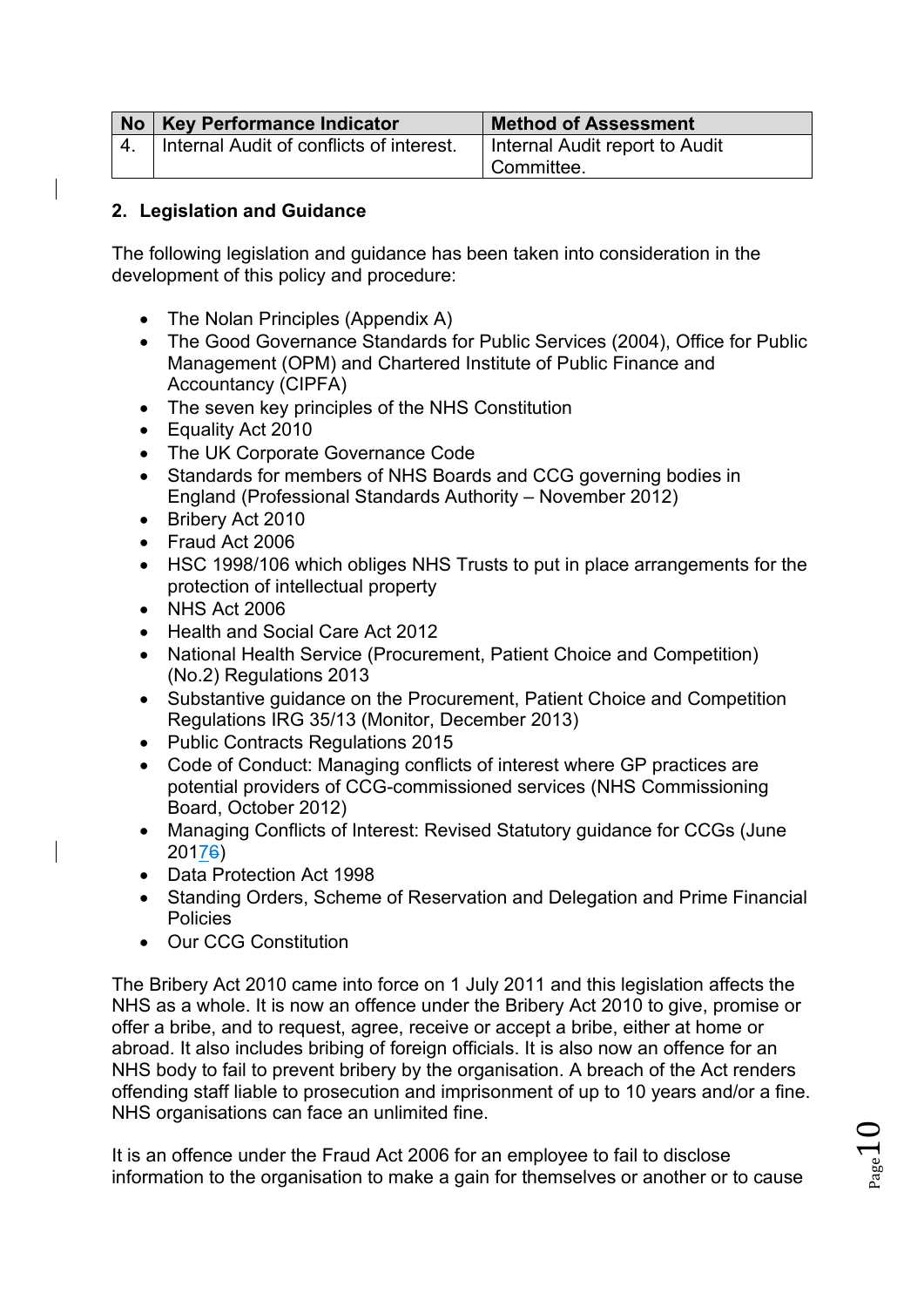a loss or expose the organisation to the risk of loss. Additionally, the Act also provides that it is an offence for an employee who occupies a position in which they are expected to safeguard or not act against the financial interests of the organisation, to abuse that position to cause a loss or expose the organisation to the risk of loss. Therefore, where a conflict of interest is not declared for the purposes above, this will be considered serious and should be referred appropriately in accordance with the Fraud, Bribery and Corruption Policy.

By virtue of HSC 1998/106, NHS Trusts are obliged to put in place arrangements for the protection of intellectual property. Intellectual property is a tangible output of any intellectual activity. It has an owner and it can be bought, sold or licensed and must be adequately protected. It can include inventions, industrial processes, software, data, written work and images, although this list is not exhaustive. The Department of Health published *[The NHS as an innovative organisation: a](http://www.dh.gov.uk/assetRoot/04/07/73/07/04077307.pdf) Framework and [Guidance on the Management of Intellectual Property in the NHS](http://www.dh.gov.uk/assetRoot/04/07/73/07/04077307.pdf)*. This Framework and Guidance became operational along with Section 5 of the Health and Social Care Act on 9 September 2002. The Guidance extends the powers of the previous 1998 [policy](http://www.innovations.nhs.uk/pdfs/106HSC.pdf) on exploiting intellectual property generated through research and development to include intellectual property generated by all NHS employees in the delivery of health care. Any issues regarding Intellectual Property Rights must be managed in accordance with this framework, guidance and NHS Sheffield CCG's Intellectual Property Policy.

A number of procedural documents are related to this policy and should be read in conjunction as shown below:

- Disciplinary Policy
- Fraud, Bribery and Corruption Policy
- Information Governance Frameworks, Strategy, Policies and Procedures
- Intellectual Property Policy
- Tendering Policy (Policy for the Management of Competitive Tender and Quotation Exercises)
- Whistleblowing Policy

They are available on the CCG's Intranet on the policies page at [Policies --](https://www.intranet.sheffieldccg.nhs.uk/policies.htm) Sheffield [CCG Intranet](https://www.intranet.sheffieldccg.nhs.uk/policies.htm)

#### **3. Scope**

This policy applies to those members of staff that are directly employed by NHS Sheffield CCG and for whom NHS Sheffield CCG has legal responsibility. For those staff covered by a letter of authority / honorary contract or work experience this policy is also applicable whilst undertaking duties on behalf of NHS Sheffield CCG or working on NHS Sheffield CCG premises and forms part of their arrangements with NHS Sheffield CCG. As part of good employment practice, agency workers are also required to abide by NHS Sheffield CCG policies and procedures, as appropriate, to ensure their health, safety and welfare whilst undertaking work for NHS Sheffield CCG.

Those persons subscribed to an NHS standard contract which states that they are regarded as a health service body for the purposes of Section 4 of the National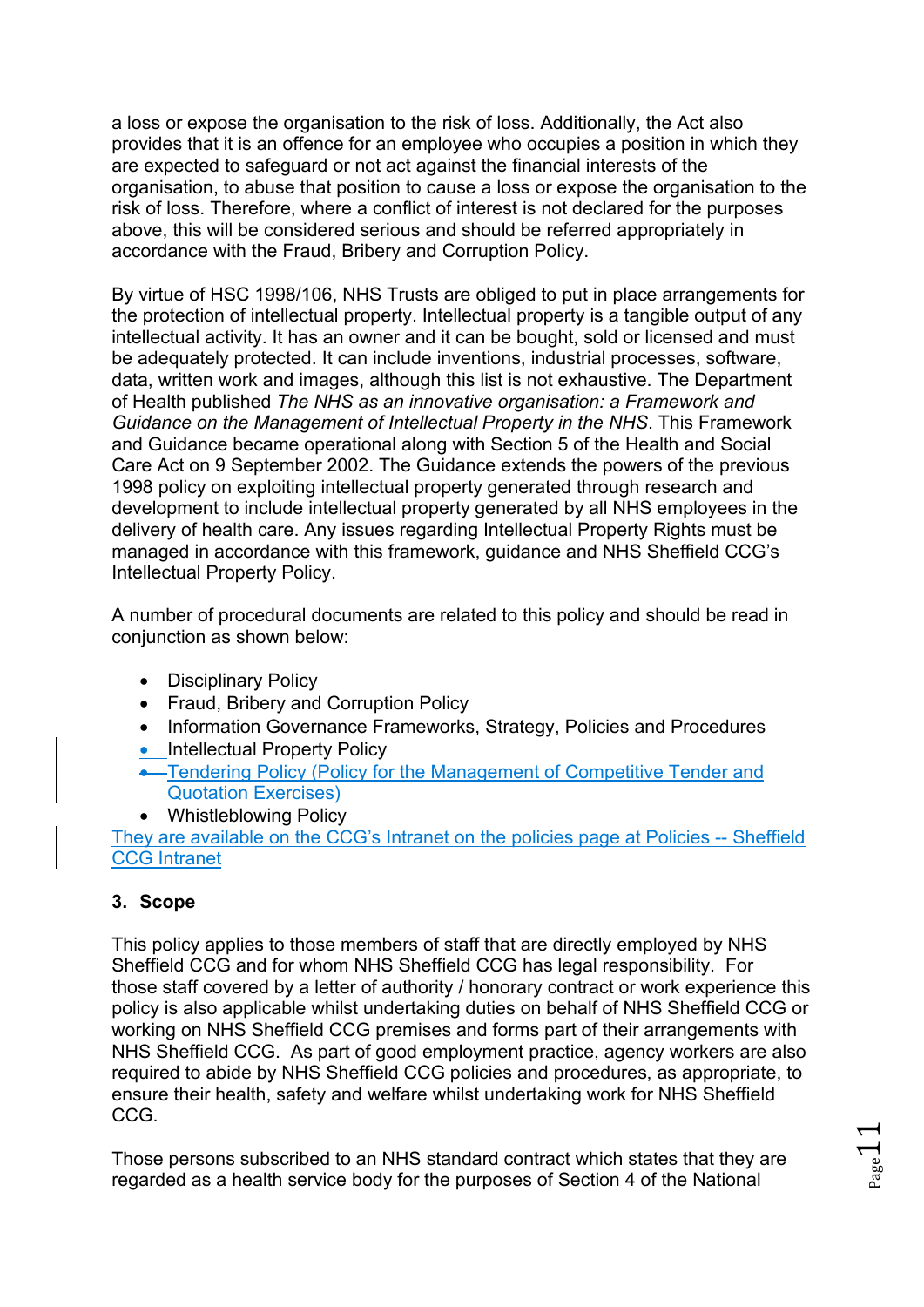Health Service and Community Care Act 1990 and who in the course of their business act for and on behalf of the NHS Sheffield CCG (e.g. those operating under a standard NHS business contract) are required to comply with this policy and the provisions of the Bribery Act.

This policy also applies to members of the Governing Body, Committee and Subcommittees and all Members involved in CCG business. All those referred to in this paragraph will hereafter be known as "individuals".

#### **4. Accountabilities and Responsibilities**

Overall accountability for standards of business conduct and conflicts of interest within NHS Sheffield CCG lies with the **Accountable Officer**. The responsibility for standards of business conduct and conflicts of interest is delegated to the following individuals:

| <b>Director of Finance</b>                                                                    | Has delegated responsibility for:<br>Establishing the Standards of Business Conduct and<br>$\bullet$<br>Probity systems for the organisation including<br>Declarations of Interest, Gifts and Hospitality, and<br>Sponsorship.<br>Supporting the Conflict of Interest Guardian and<br>$\bullet$<br>keeping them briefed on conflicts of interest matters<br>and issues arising. |
|-----------------------------------------------------------------------------------------------|---------------------------------------------------------------------------------------------------------------------------------------------------------------------------------------------------------------------------------------------------------------------------------------------------------------------------------------------------------------------------------|
| Director of<br>Commissionina<br>and<br><b>PerformanceDeputy</b><br><b>Accountable Officer</b> | Ensuring this Policy is adhered to from a procurement<br>$\bullet$<br>perspective.<br>Ensuring adequate procurement records are kept for<br>$\bullet$<br>audit requirements.                                                                                                                                                                                                    |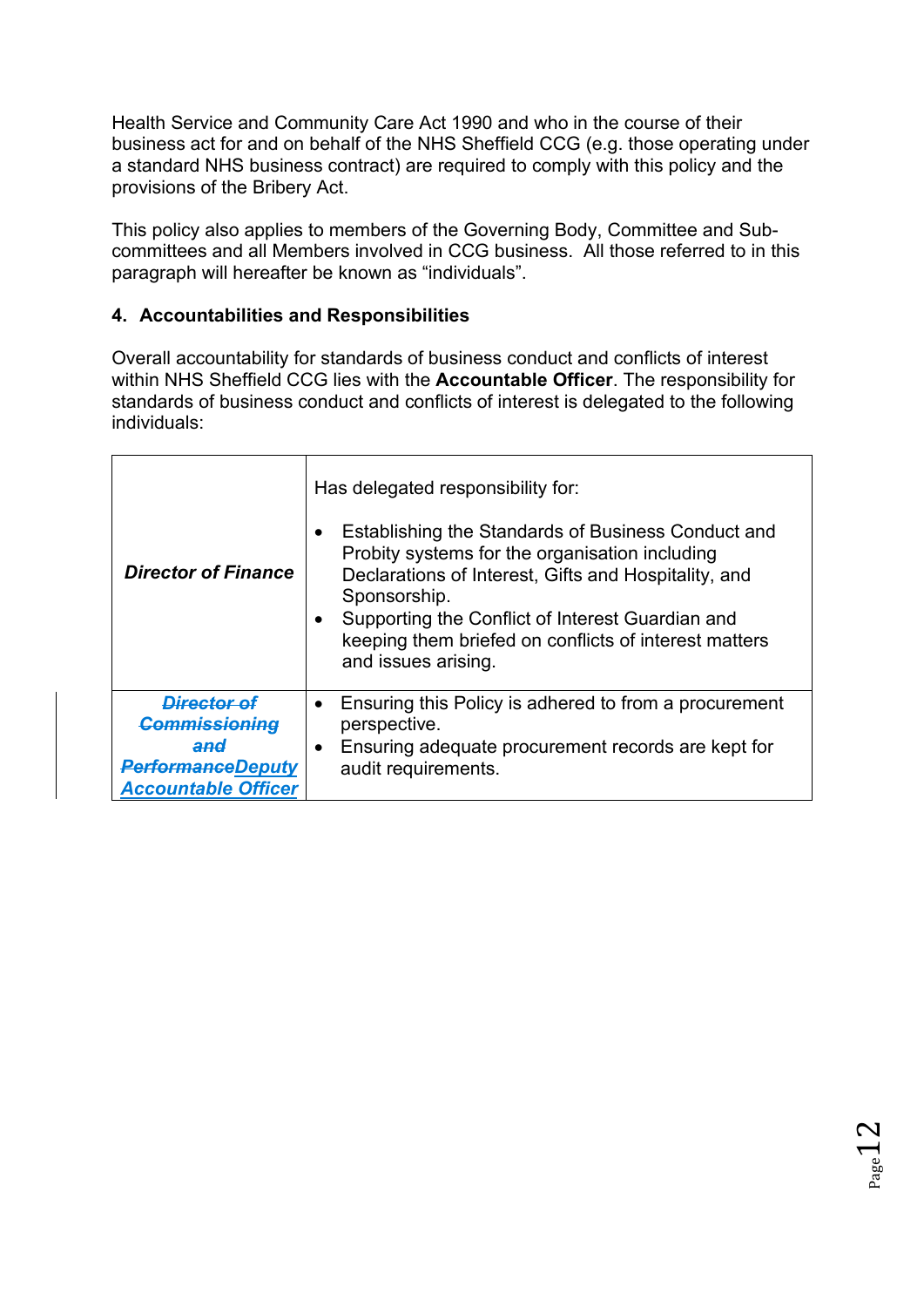| Corporate Services<br><b>Risk and</b><br>Governance<br><b>Manager</b>                                         | Has delegated responsibility for:<br>Provision of advice and information relating to<br>declarations and conflicts of interest, gifts, hospitality,<br>sponsorship, and professional advice and services to<br>employees, and how these should be managed.<br>Ensuring appropriate training is available to staff and<br>$\bullet$<br>associates of the organisation, commensurate with their<br>role within the organisation.<br>Maintaining the Probity Register including logging Gifts<br>$\bullet$<br>and Hospitality Forms, Sponsorship Forms and<br>Declaration of Interest Forms in the Register.<br>Reviewing the Register on a 6-monthly basis and<br>$\bullet$<br>providing reports to the Audit Committee and its Sub<br>Groups as required.<br>Ensuring that appropriate administrative processes are<br>put into place and promoting these within the<br>organisation. |  |
|---------------------------------------------------------------------------------------------------------------|--------------------------------------------------------------------------------------------------------------------------------------------------------------------------------------------------------------------------------------------------------------------------------------------------------------------------------------------------------------------------------------------------------------------------------------------------------------------------------------------------------------------------------------------------------------------------------------------------------------------------------------------------------------------------------------------------------------------------------------------------------------------------------------------------------------------------------------------------------------------------------------|--|
| <b>Lay Member for</b><br><b>Audit and</b><br>Governance who is<br>the Conflict of<br><b>Interest Guardian</b> | Is the organisation's nominated Conflict of Interest<br><b>Guardian.</b> The Conflicts of Interest Guardian will,<br>supported by the CCG's Director of Finance:<br>Act as a conduit for GP practice staff, members of the<br>public and healthcare professionals who have any<br>concerns with regards to conflicts of interest.<br>Be a safe point of contact for employees or workers of<br>$\bullet$<br>the CCG to raise any concerns in relation to this policy.<br>Support the rigorous application of conflict of interest<br>$\bullet$<br>principles and policies.<br>Provide independent advice and judgement where<br>$\bullet$<br>there is any doubt about how to apply conflicts of<br>interest policies and principles in an individual situation.<br>Provide advice on minimising the risks of conflicts of<br>interest.                                               |  |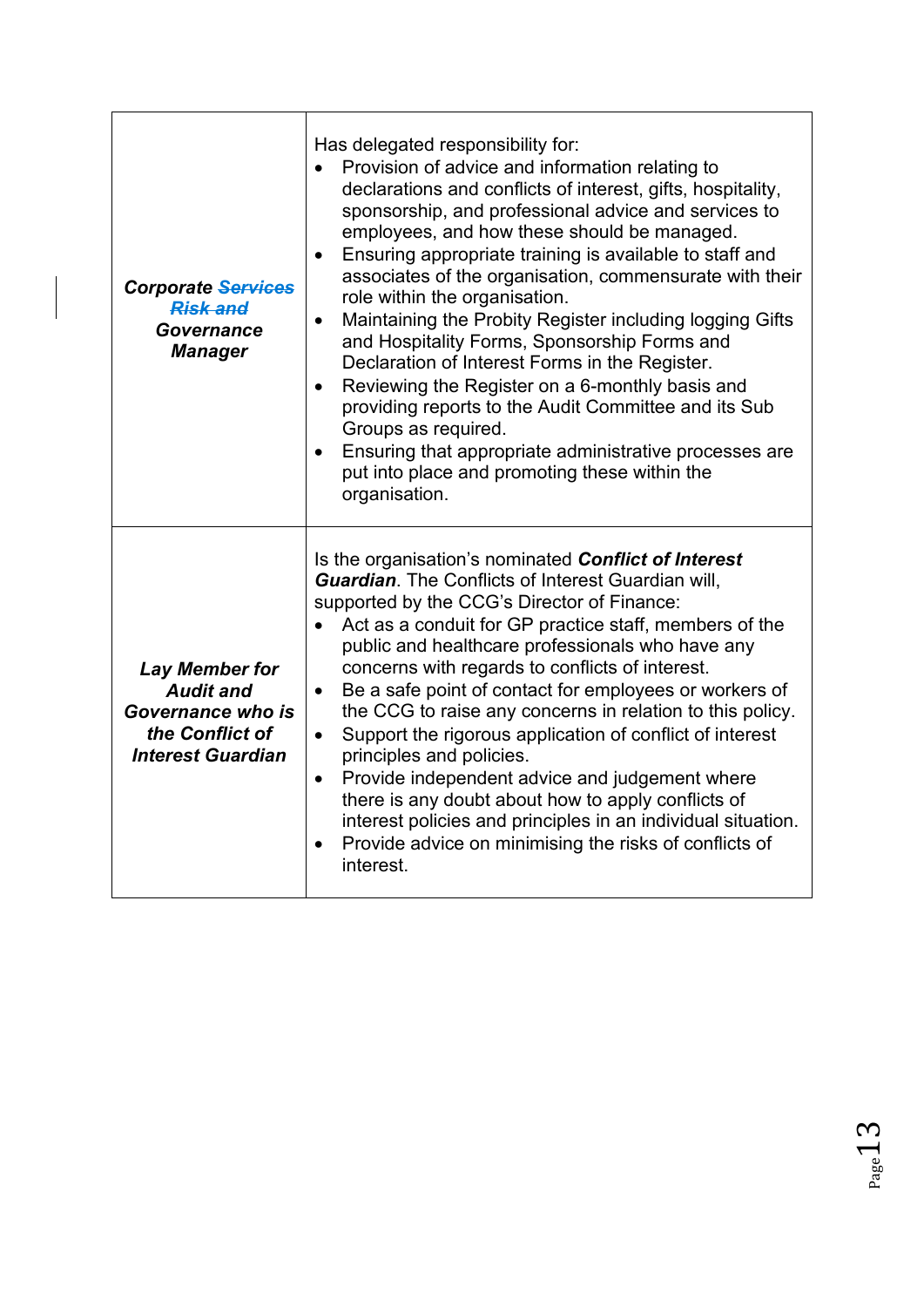| <b>Lay Members</b>                   | Lay members play a critical role in CCGs, providing<br>scrutiny, challenge and an independent voice in support<br>of robust and transparent decision-making and<br>management of conflicts of interest.<br>By statute, CCGs must have at least two lay members.<br>In light of lay members' expanding role in primary care<br>co-commissioning, NHS Sheffield CCG has increased<br>this requirement within our CCG Constitution to a<br>minimum of three lay members on the governing body,<br>one focussing on audit and governance, one focussing<br>on public and patient engagement and one focussing<br>on primary care commissioning. |
|--------------------------------------|---------------------------------------------------------------------------------------------------------------------------------------------------------------------------------------------------------------------------------------------------------------------------------------------------------------------------------------------------------------------------------------------------------------------------------------------------------------------------------------------------------------------------------------------------------------------------------------------------------------------------------------------|
| <b>Head of</b><br><b>Procurement</b> | Has delegated responsibility for:<br>Providing professional conflicts of interest guidance<br>$\bullet$<br>within NHS Sheffield CCG business case / procurement<br>processes.<br>Maintaining the procurement and contracts register,<br>and making arrangements to publish this on the CCG<br>website.                                                                                                                                                                                                                                                                                                                                      |
| <b>Staff and</b><br>"Individuals"    | Responsibilities of Staff and "individuals" are:<br>Ensuring compliance with this policy.<br>Complying with any relevant professional Codes of<br>Conduct.                                                                                                                                                                                                                                                                                                                                                                                                                                                                                  |

Where there is any uncertainty regarding the contents of this Policy and Procedure, confirmation should be sought from the Accountable Officer or Conflicts of Interest Guardian.

#### **5. Dissemination, Training and Review**

#### **5.1. Dissemination**

The effective implementation of this Policy and Procedure will support openness and transparency in decision making. NHS Sheffield CCG will:

- Ensure all staff and stakeholders have access to a copy of this Policy and Procedure via the organisation's website.
- Communicate to staff any relevant action to be taken in respect of standards of business conduct or conflicts of interest issues.
- Develop policies, procedures and guidelines based on the results of assessments to assist in the implementation of this policy and procedure.
- Ensure that relevant training programmes raise and sustain awareness of the importance of identifying and managing standards of business conduct and conflicts of interest.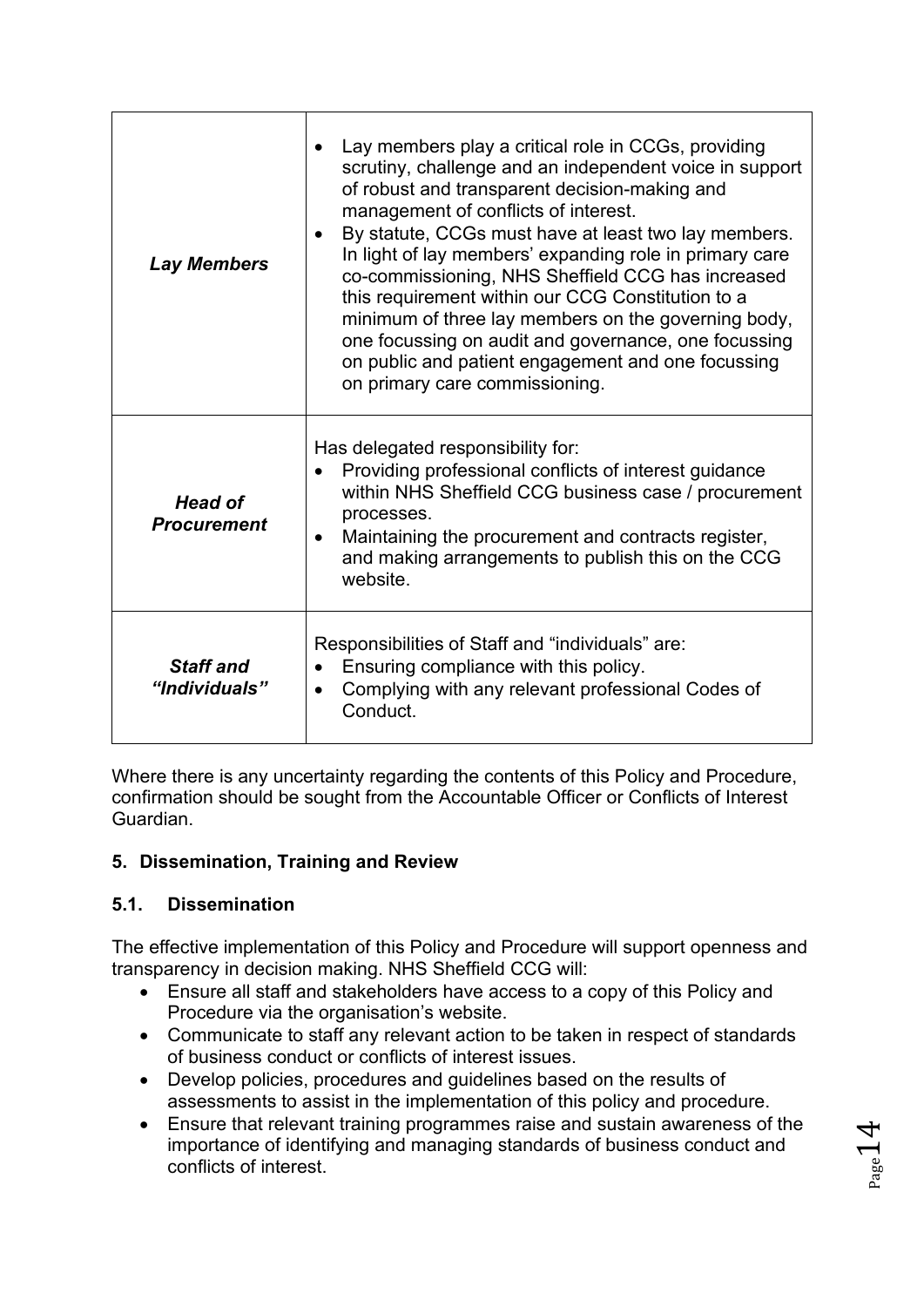This Policy and Procedure is located on the CCG's web page [http://www.intranet.sheffieldccg.nhs.uk/policies.htm.](http://www.intranet.sheffieldccg.nhs.uk/policies.htm) Staff will be notified via Weekly Round-up/ email of new or updated procedural documents.

#### **5.2. Training**

All staff will be offered relevant training commensurate with their duties and responsibilities.

Specific training will be offered to all employees, governing body members and members of CCG committees and sub-committees on the management of conflicts of interest. This training will include:

- What is a conflict of interest:
- Why is conflict of interest management important;
- What are the responsibilities of the organisation you work for in relation to conflicts of interest;
- What should you do if you have a conflict of interest relating to your role, the work you do or the organisation you work for (who to tell, where it should be recorded, what actions you may need to take and what implications it may have for your role);
- How conflicts of interest can be managed;
- What to do if you have concerns that a conflict of interest is not being declared or managed appropriately;
- What are the potential implications of a breach of the CCG's rules and policies for managing conflicts of interest.

NHS Sheffield CCG intends to provide this training via NHS England's online training package for CCG staff, governing body and committee members. This will be required to be completed on an annual basis to raise awareness of the risks of conflicts of interest and to support staff in managing conflicts of interest. Completion rates will be recorded as part of the annual conflicts of interest audit and monitoring of mandatory and statutory training. This training will be supplemented with local training where deemed necessary and appropriate.

Fraud Awareness Training is mandatory training for all staff every 3 years and includes reference to the broad areas contained in this Policy and Procedure.

Our zero-tolerance approach to bribery and corruption will be communicated to all suppliers, contractors and other third parties with whom our CCG has dealings at the outset of a business relationship with them including a requirement for compliance in all contracts with Suppliers.

#### **5.3. Review**

As part of its development, this policy and its impact on staff, patients and the public has been reviewed in line with NHS Sheffield CCG's Equality Duties. The purpose of the assessment is to identify and if possible remove any disproportionate adverse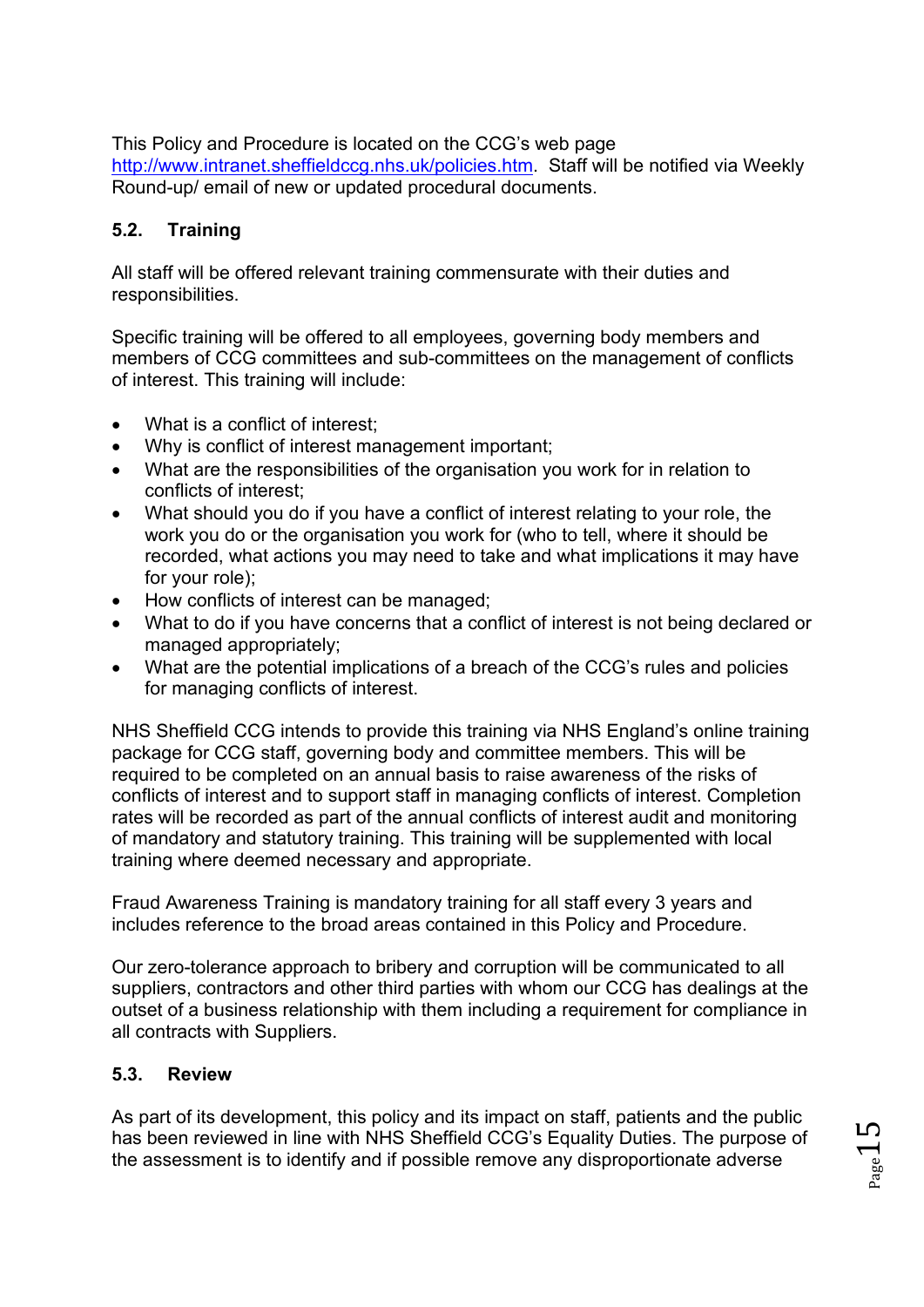impact on employees, patients and the public on the grounds of the protected characteristics under the Equality Act.

The Policy and Procedure will be reviewed every three years, and in accordance with the following on an as and when required basis:

- Legislatives changes
- Good practice guidelines
- Case Law
- Significant incidents reported
- New vulnerabilities identified
- Changes to organisational infrastructure
- Changes in practice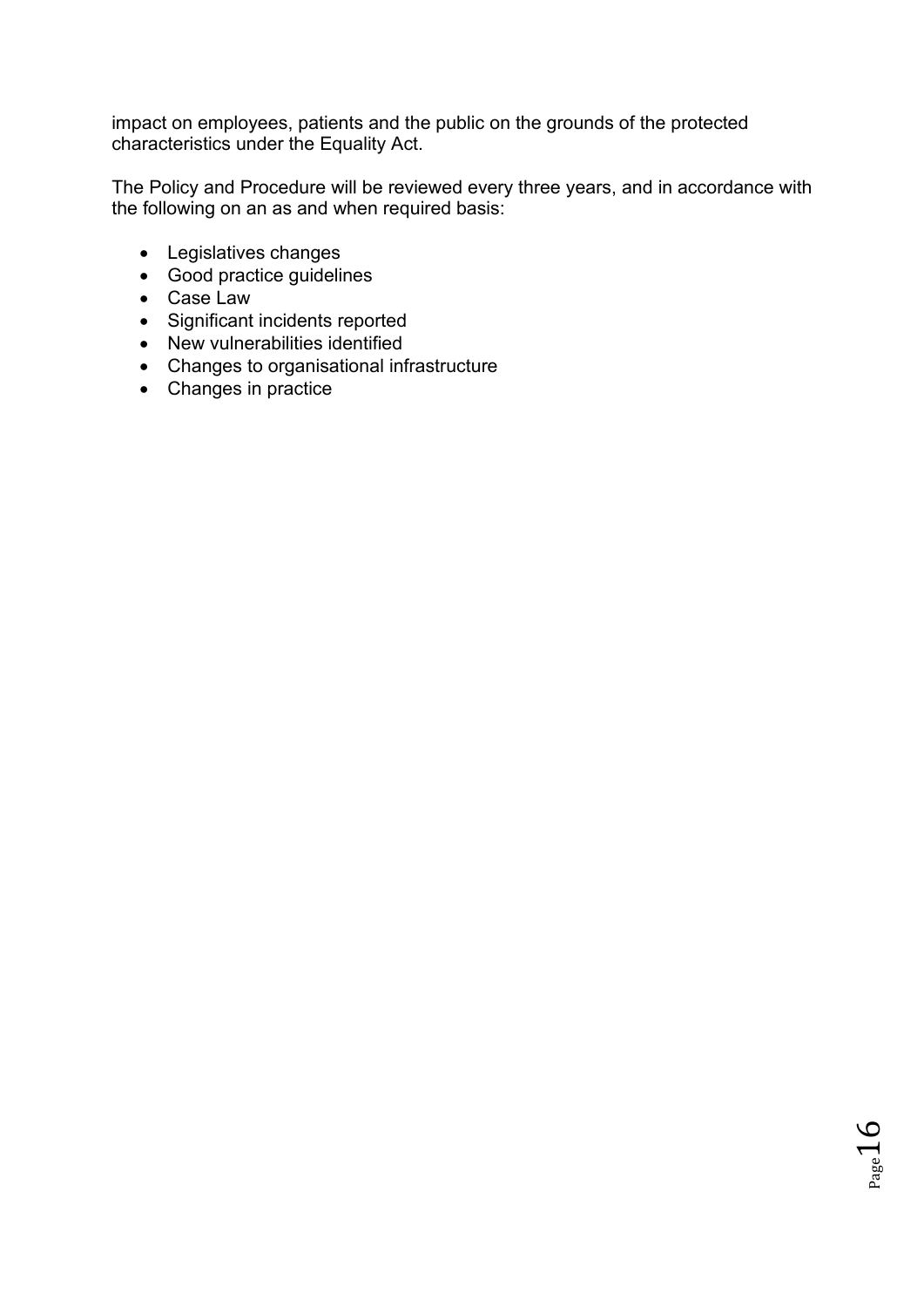#### **SECTION B – PROCEDURE**

#### **1. Standards of Business Conduct**

- 1.1. All members of NHS boards and CCG governing bodies should understand and be committed to the practice of good governance and to the legal and regulatory frameworks in which they operate. As individuals they must understand both the extent and limitations of their personal responsibilities.
- 1.2. All Governing Body members will abide by the standards for members of NHS boards and Clinical Commissioning Group governing bodies in England shown at Appendix B. This will be signed upon appointment to the Governing Body.
- 1.3. Employees, Members, Governing Body, Committee and Sub Committee members of the CCG / Governing Body are at all times required to comply with the CCG's Constitution and be aware of their responsibilities as outlined in it. The Constitution confirms that these individuals should act in good faith and in the interests of the CCG and should follow the Seven Principles of Public Life as set out by the Committee on Standards in Public Life (the Nolan Principles) shown at Appendix A.

#### **2. Conflicts of Interest**

#### **2.1. Legislation**

- 2.1.1. Section 14O of the 2006 NHS Act, as inserted by Section 25 of the Health and Social Care Act 2012, requires CCGs as a minimum to:
	- Maintain appropriate registers of interests.
	- Publish or make arrangements for the public to access those registers.
	- Make arrangements requiring the prompt declaration of interests by the persons specified (members and employees) and ensure that these interests are entered into the relevant register.
	- Make arrangements for managing conflicts and potential conflicts of interest (e.g. developing appropriate policies and procedures).
	- Have regard to guidance published by NHS England and NHS Improvement in relation to conflicts of interest.
- 2.1.2. Section 14O is supplemented by the procurement specific requirements set out in the National Health Service (Procurement, Patient Choice and Competition) (No.2) Regulations 2013). In particular, regulation 6 requires the following:
	- CCGs must not award a contract for the provision of NHS health care services where conflicts, or potential conflicts, between the interests involved in commissioning such services and the interests involved in providing them affect, or appear to affect, the integrity of the award of that contract; and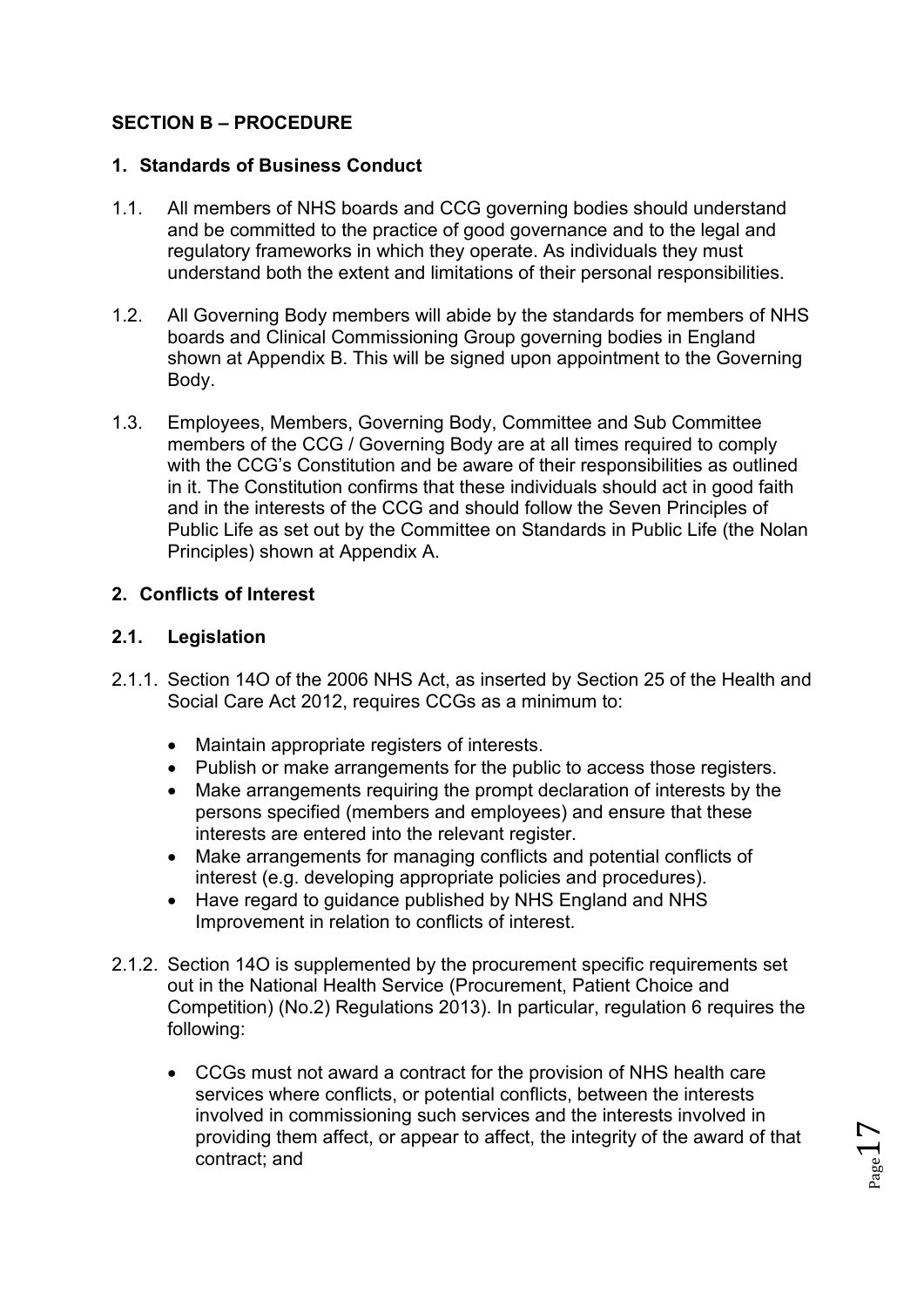• CCGs must keep a record of how it managed any such conflict in relation to NHS commissioning contracts it enters into.

#### **2.2. Conflict of Interest principles**

- 2.2.1. Clinical Commissioning Groups (CCGs) manage conflicts of interest as part of their day-to-day activities. Effective handling of conflicts of interest is crucial to give confidence to patients, taxpayers, healthcare providers and Parliament that CCG commissioning decisions are robust, fair and transparent and offer value for money. It is essential in order to protect healthcare professionals and maintain public trust in the NHS. Failure to manage conflicts of interest could lead to legal challenge and even criminal action in the event of fraud, bribery and corruption.
- 2.2.2. Conflicts of interest can arise in many situations, environments and forms of commissioning, with an increased risk in primary care commissioning, out-ofhours commissioning and involvement with integrated care organisations, as clinical commissioners may here find themselves in a position of being at once commissioner and provider of services. Conflicts of interest can arise throughout the whole commissioning cycle from needs assessment, to procurement exercises, to contract monitoring.
- 2.2.3. Seeking to eliminate conflicts of interest completely is unlikely to be possible or desirable. It is important for an individual to have a strong interest in a subject or cause in order to understand, promote and take it seriously. This is, in fact, part of the basic rationale for clinically led commissioning. It is, however, important that conflicts of interest are declared and measures are taken to manage them in the right way to protect individuals and the organisation from accusations of conflicts of interest influencing decisions. Failure to acknowledge, identify and address conflicts of interest could result in poor decision making, legal challenge and reputational damage.
- 2.2.4. The general safeguards that are needed within NHS Sheffield CCG to manage conflicts of interest will vary to some extent, depending on at what stage in the commissioning cycle decisions are being made. The following principles will be integral to our commissioning of all services, including decisions on whether to continue to commission a service, such as by contract extension.

To support the management of conflicts of interest, the CCG will:

- *Do business appropriately:* If we get our needs assessments, consultation mechanisms, commissioning strategies and procurement procedures right from the outset, then conflicts of interest become much easier to identify, avoid and/or manage, because the rationale for all decision-making will be clear and transparent and should withstand scrutiny.
- *Be proactive, not reactive:* We will seek to identify and minimise the risk of conflicts of interest at the earliest possible opportunity.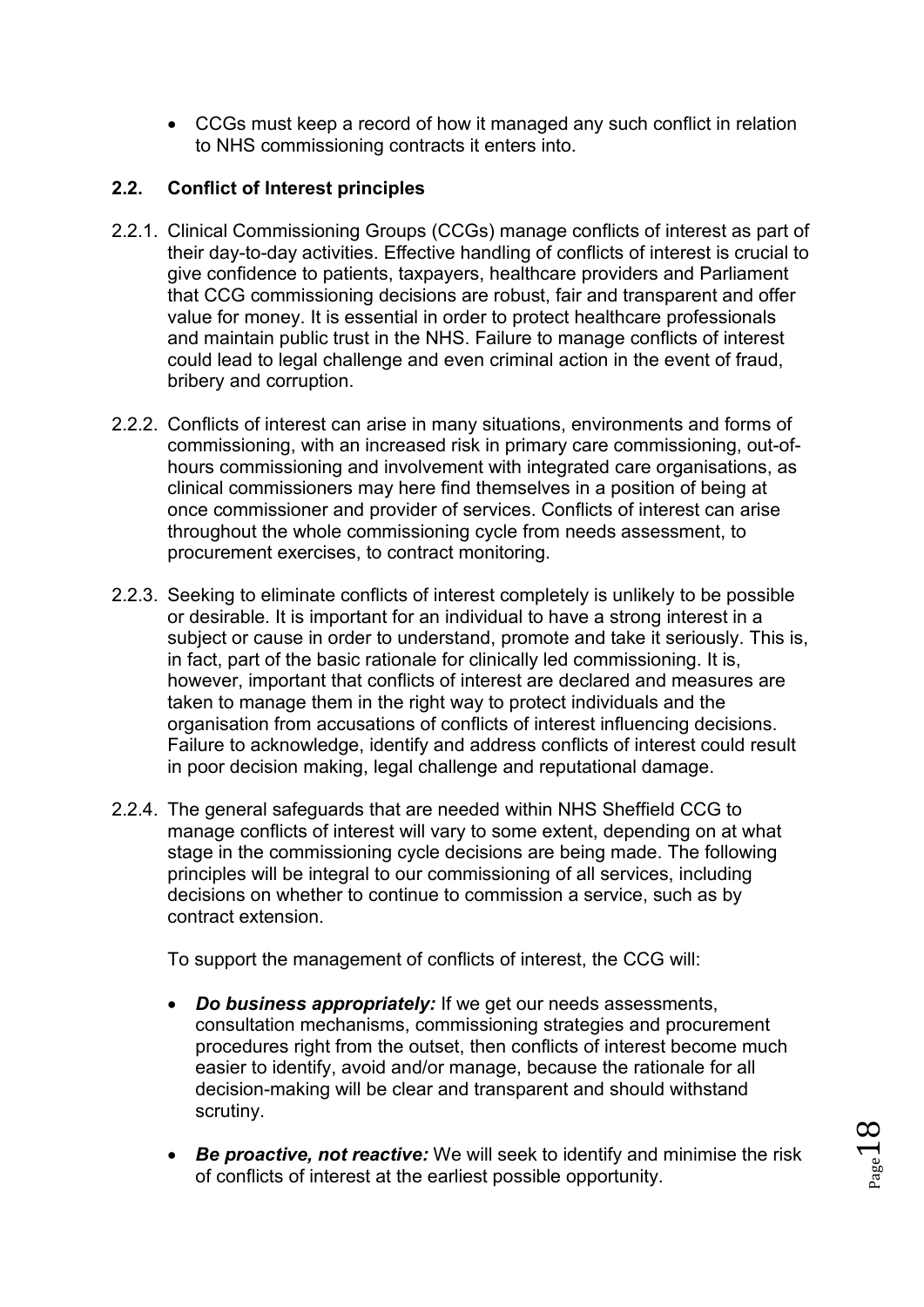- *Be balanced and proportionate:* This policy and procedure is intended to be clear and robust, but not overly prescriptive or restrictive. It aims to ensure that decision-making is transparent and fair, but does not constrain people by making it overly complex or cumbersome.
- *Be transparent:* Documenting clearly the approach taken at every stage in the commissioning cycle so that a clear audit trail is evident.
- *Create an environment and culture* where individuals feel supported and confident in declaring relevant information and raising any concerns.
- *Assume that individuals will seek to act ethically and professionally, but may not always be sensitive to all conflicts of interest.* A perception of wrongdoing, impaired judgement or undue influence can be as detrimental as any of them actually occurring. If in doubt, the CCG will assume the existence of a conflict of interest and manage it appropriately rather than ignore it. For a conflict of interest to exist, financial gain is not necessary.
- 2.2.5. The Director of Finance is responsible for overseeing the governance of the general system for managing conflicts of interest within the organisation.
- 2.2.6. NHS Sheffield CCG will publish the register(s) of interest and register(s) of Gifts and Hospitality, and the Register of Procurement Decisions on the CCG website. **In exceptional circumstances, where the public disclosure of information could give rise to a real risk of harm** or is prohibited by law, an individual's name and/or other information may be redacted from the publicly available register(s). Where an individual believes that substantial damage or distress may be caused, to him/herself or somebody else by the publication of information about them, they are entitled to request that the information is not published. Such requests must be made in writing. Decisions not to publish information will be made by the Conflicts of Interest Guardian for the CCG, who will seek appropriate legal advice where required, and the CCG will retain a confidential un-redacted version of the register(s).
- 2.2.7 All persons who are required to make a declaration of interest(s), a declaration of gifts, hospitality or sponsorship, or a breach declaration will be made aware that the register(s) will be published on the CCG internet site in advance of publication.

For each register the CCG Privacy Notice for Staff will detail the identity of the data controller, the purposes for which the register is held and published, and contact details for the data protection officer. The CCG Privacy Notice for Staff can be found at [http://www.intranet.sheffieldccg.nhs.uk/how-we-use](http://www.intranet.sheffieldccg.nhs.uk/how-we-use-staff-information.htm)[staff-information.htm.](http://www.intranet.sheffieldccg.nhs.uk/how-we-use-staff-information.htm)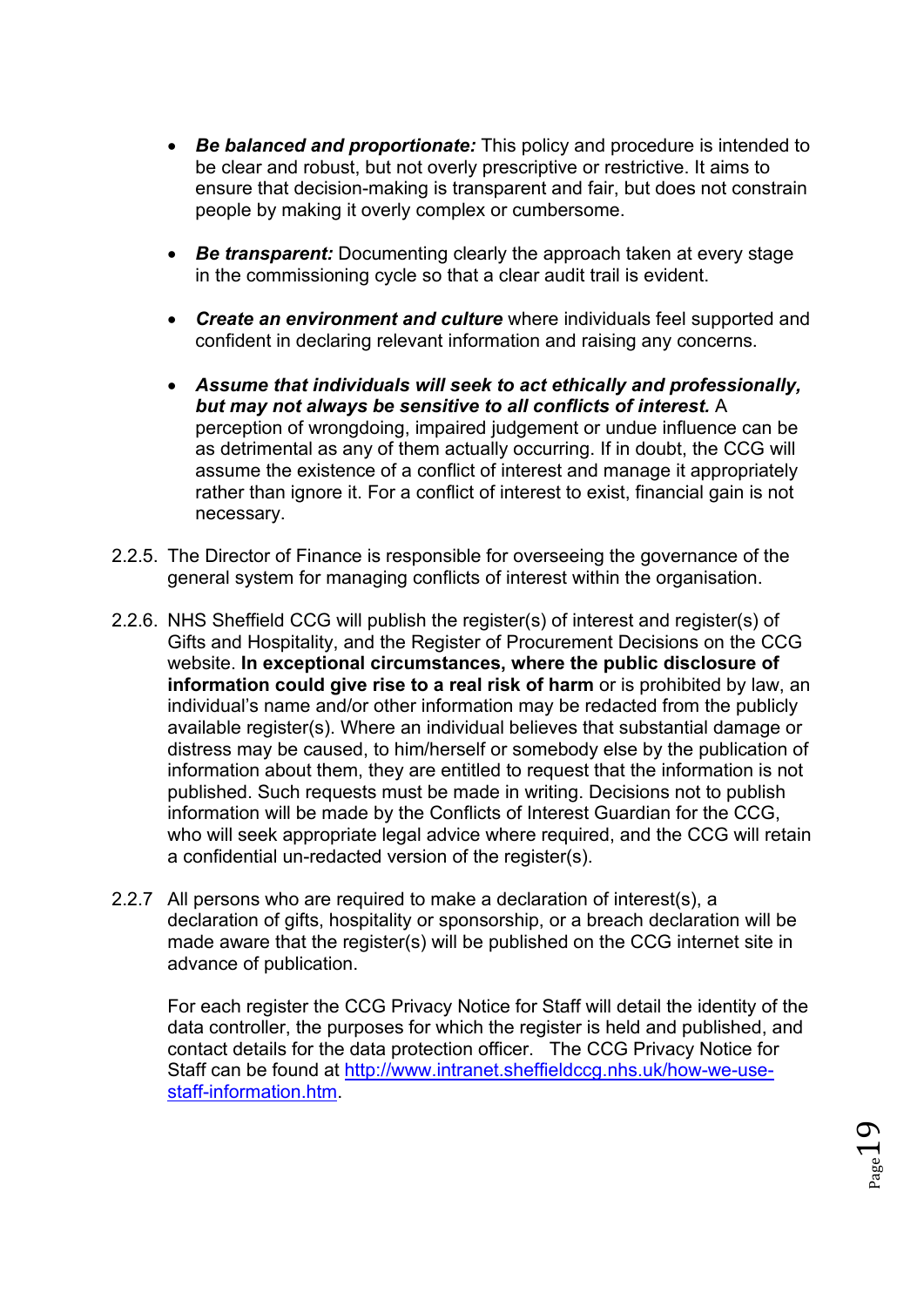#### **2.3. Definitions of conflicts of interest**

- 2.3.1. A conflict of interest occurs where an individual's ability to exercise judgement, or act in a role, is or could be impaired or otherwise influenced by his or her involvement in another role or relationship. In some circumstances, it could be reasonably considered that a conflict exists even when there is no actual conflict. In these cases it is important to still manage these perceived conflicts in order to maintain public trust. *(Managing Conflicts of Interest: Revised Statutory Guidance for CCGs (NHS England, June 20167)).*
- 2.3.2 Conflicts of interest can arise in many situations, environments and forms of commissioning, with an increased risk in primary care commissioning, out-ofhours commissioning and involvement with integrated care organisations, as clinical commissioners may here find themselves in a position of being at once commissioner and provider of services. Conflicts of interest can arise throughout the whole commissioning cycle from needs assessment, to procurement exercises, to contract monitoring.
- 2.3.3 Types of conflicts of interest can include but are not limited to:
	- *Financial interests:* This is where an individual may get direct financial benefits from the consequences of a commissioning decision. This could, for example, include being:
		- o A director, including a non-executive director, or senior employee in a private company or public limited company or other organisation which is doing, or which is likely, or possibly seeking to do, business with health or social care organisations.
		- $\circ$  A shareholder (or similar ownership interests), a partner or owner of a private or not-for-profit company, business, partnership or consultancy which is doing, or which is likely, or possibly seeking to do, business with health or social care organisations.
		- o A management consultant for a provider.
		- o In secondary employment.
		- o In receipt of secondary income from a provider.
		- $\circ$  In receipt of a grant from a provider.
		- $\circ$  In receipt of any payments (for example honoraria, one-off payments, day allowances or travel or subsistence) from a provider.
		- o In receipt of research funding, including grants that may be received by the individual or any organisation in which they have an interest or role;
		- $\circ$  Having a pension that is funded by a provider (where the value of this might be affected by the success or failure of the provider).
	- *Non-financial professional interests:* This is where an individual may obtain a non-financial professional benefit from the consequences of a commissioning decision, such as increasing their professional reputation or status or promoting their professional career. This may, for example, include situations where the individual is:
		- o An advocate for a particular group of patients.
		- o A GP with special interests e.g. in dermatology, acupuncture.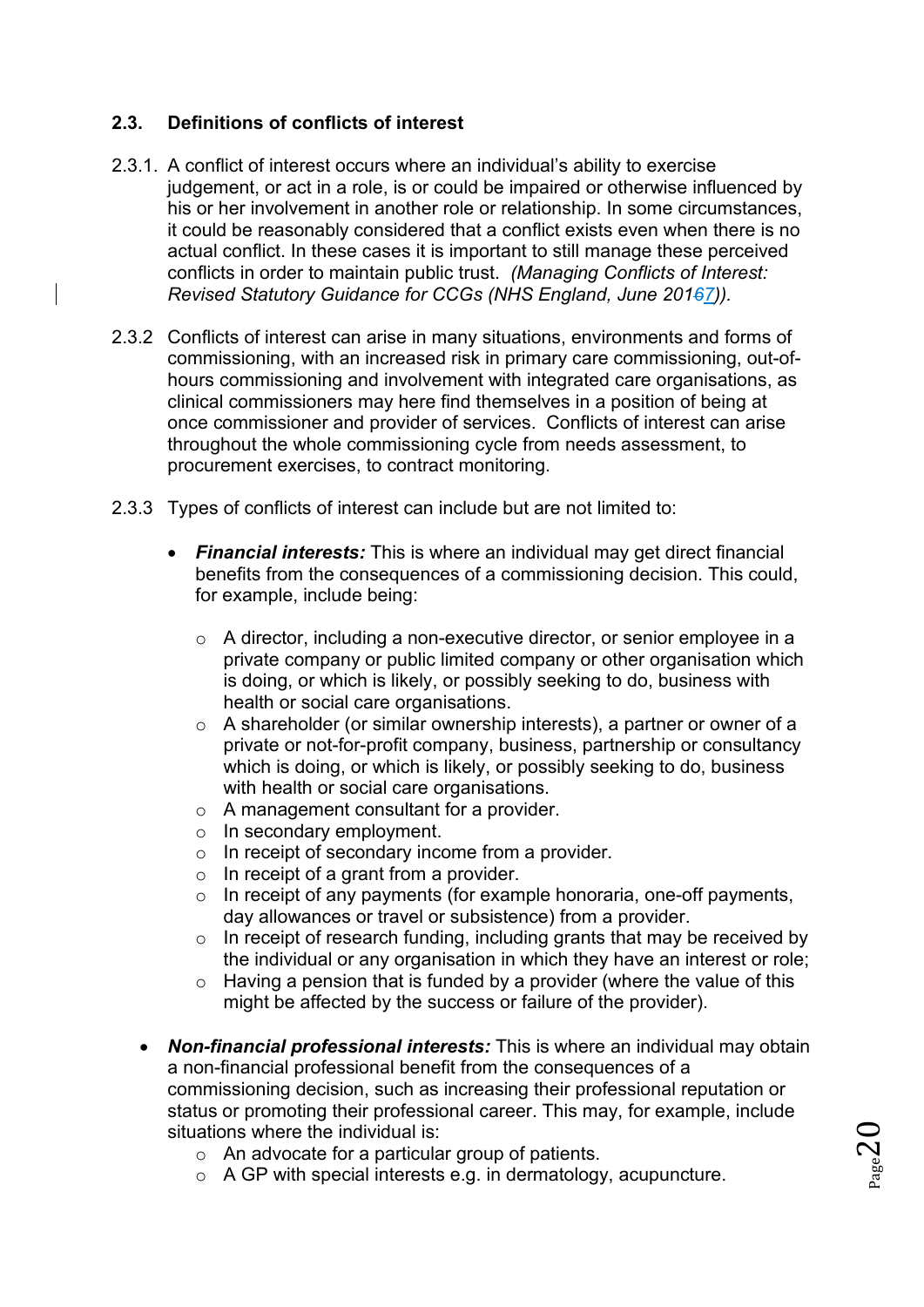- $\circ$  A member of a particular specialist professional body (although routine GP membership of the Royal College of General Practitioners (RCGP), British Medical Association (BMA) or a medical defence organisation would not usually by itself amount to an interest which needed to be declared).
- o An advisor for the Care Quality Commission (CQC) or the National Institute for Health and Care Excellence (NICE).
- o A medical researcher.

Additionally, GPs and practice managers, who are members of the governing body or committees of the CCG, should declare details of their roles and responsibilities held within their GP practices.

- *Non-financial personal interests:* This is where an individual may benefit personally in ways which are not directly linked to their professional career and do not give rise to a direct financial benefit. This could include, for example, where the individual is:
	- o A voluntary sector champion for a provider.
	- $\circ$  A volunteer for a provider.
	- o A member of a voluntary sector board or has any other position of authority in or connection with a voluntary sector organisation.
	- o Suffering from a particular condition requiring individually funded treatment.
	- $\circ$  A member of a lobby or pressure group with an interest in health.
- *Indirect interests:* This is where an individual has a close association with an individual who has a financial interest, a non-financial professional interest or a non-financial personal interest in a commissioning decision (as those categories are described above) for example, a:
	- o Spouse / partner.
	- o Close relative e.g., parent, grandparent, child, grandchild or sibling.
	- o Close friend.
	- o Business partner. A declaration of interest for a "business partner" in a GP partnership should include all relevant collective interests of the partnership, and all interests of their fellow GP partners (which could be done by cross referring to the separate declarations made by those GP partners, rather than by repeating the same information verbatim).

Whether an interest held by another person gives rise to a conflict of interests will depend upon the nature of the relationship between that person and the individual, and the role of the individual within the CCG.

The above categories and examples are not exhaustive and the CCG will exercise discretion on a case by case basis, having regard to the principles set out in this policy, in deciding whether any other role, relationship or interest could impair or otherwise influence an individual's judgement or actions in their role within the CCG. If so, this should be declared and appropriately managed.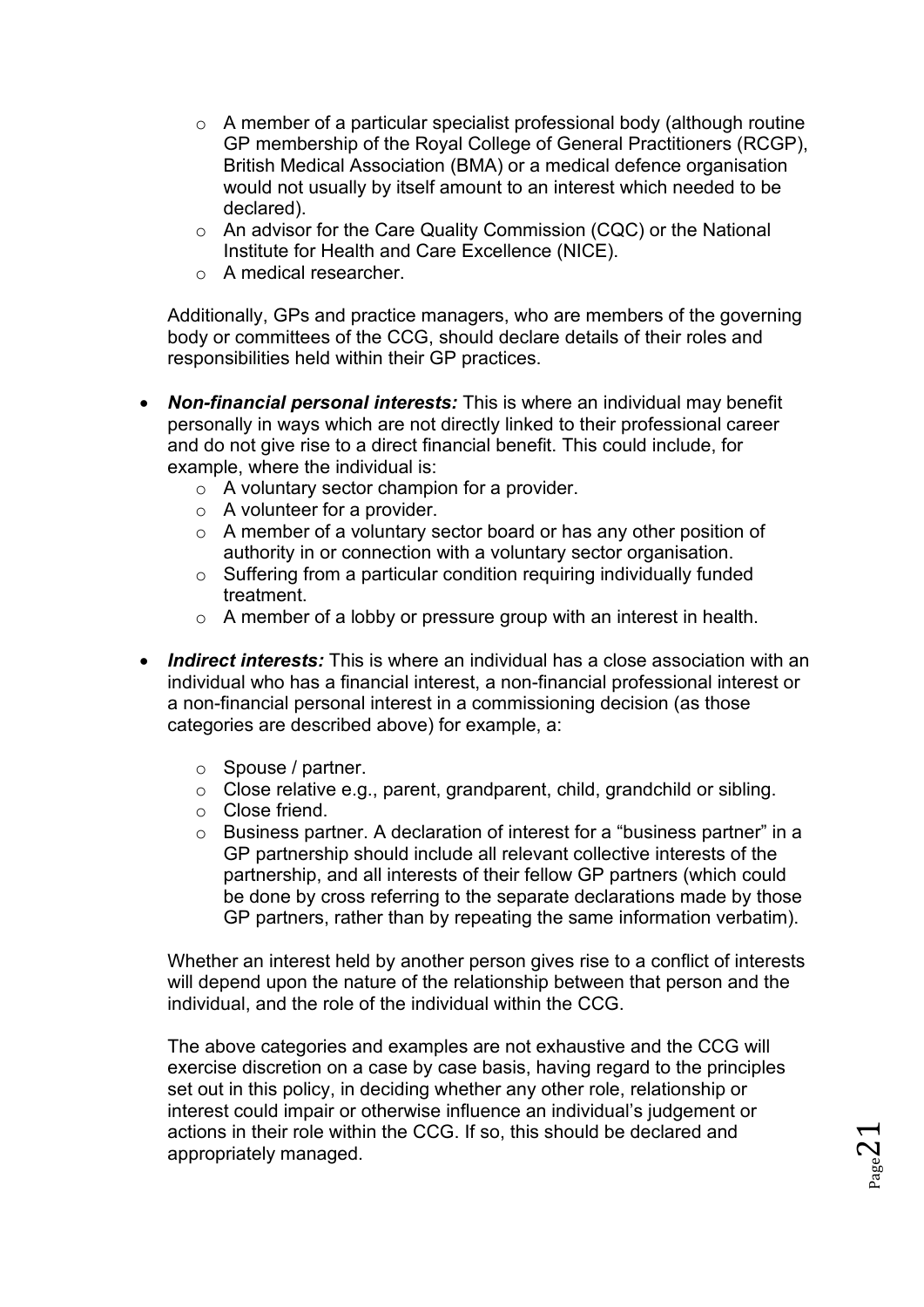- 2.3.4 When determining whether an interest must be declared, pertinent issues to bear in mind include:
	- a perception of wrongdoing, impaired judgment or undue influence can be as detrimental as any of them actually occurring;
	- if in doubt, it is better to assume the existence of a conflict of interest and manage it appropriately rather than ignore it; and
	- for a conflict of interest to exist, financial gain is not necessary.

Individuals will also need to consider whether any previous or prospective roles or relationships may give rise to a conflict of interest. A conflict of interest may arise, for example, where a person has an expectation of future work or employment with a provider that is bidding for a contract.

#### **2.4 Declaring and registering interests**

#### **Statutory Requirements**

 $2.4.1$  As confirmed in our Constitution, we will to maintain one or more registers of interest of:

- *All CCG employees*, including:
	- o All full and part time staff
	- o Any staff on sessional or short term contracts
	- o Any students and trainees (including apprentices)
	- o Agency staff
	- o Seconded staff

In addition, any self-employed consultants or other individuals working for the CCG under a contract for services will be required to make a declaration of interest in accordance with this guidance, as if they were CCG employees.

- **Members of the governing body:** All members of the CCG's committees, sub-committees/sub-groups, including:
	- o Co-opted members
	- o Appointed deputies
	- o Any members of committees/groups from other organisations

Where the CCG is participating in a joint committee alongside other CCGs, any interests which are declared by the committee members should be recorded on the register(s) of interest of each participating CCG.

- **All members of the CCG (i.e. each Member Practice):** This includes each provider of primary medical services which is a member of the CCG under Section 14O (1) of the 2006 Act. Declarations should be made by the following groups:
	- o GP partners (or where the practice is a company, each director);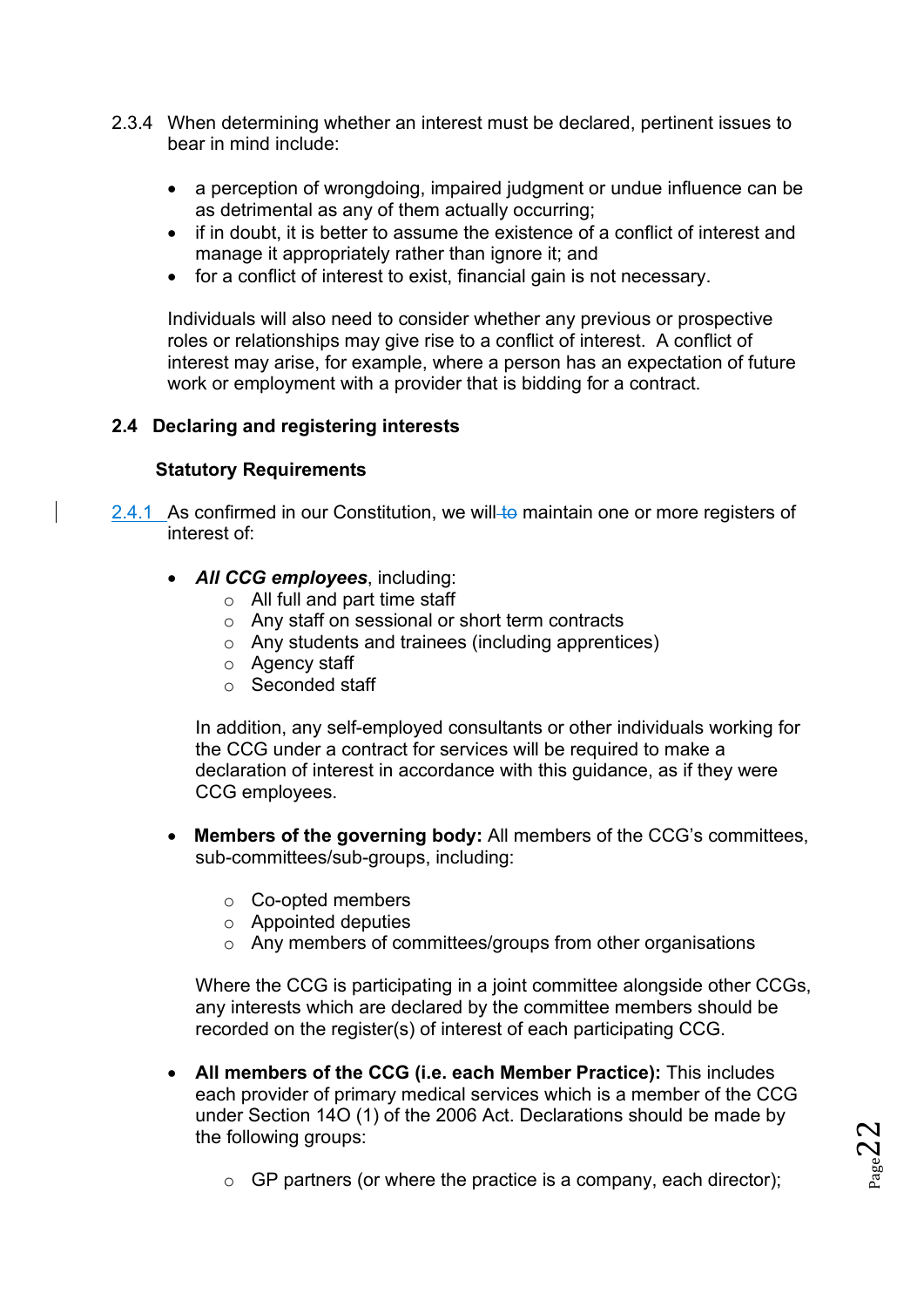- o Any individual directly involved with the business or decisionmaking of the CCG
- 2.4.2 The Corporate Services Risk and Governance Manager will be responsible for ensuring that a record of an interest is recorded in the register as soon as he/she becomes aware of it. We will publish, and make arrangements to ensure that members of the public have access to these registers on request. Interests will remain on the public register for a minimum of 6 months after the interest has expired. In addition, the CCG will retain a private record of historic interests for a minimum of 6 years after the date on which it expired. The CCG's published register of interests will state that historic interests are retained by the CCG for the specified timeframe, with details of whom to contact to submit a request for this information.

#### **Declaring an Interest**

- 2.4.3 Individuals are required to declare any interest that they have in writing to the Corporate Services Risk and Governance Manager, as soon as they are aware of it and in any event no later than 28 days after becoming aware. Where an individual is unable to provide a declaration in writing, for example, if a conflict becomes apparent in the course of a meeting, they are required to make an oral declaration before witnesses, and provide a written declaration as soon as possible thereafter.
- 2.4.4 Conflicts of interests should be declared in accordance with paragraph 2.3.4 and regularly confirmed and updated (including a nil declaration) in the following circumstances:
	- *On appointment in writing:* Applicants for any appointment to the CCG or its governing body will be asked to declare any relevant interests at application stage. When an appointment is made, a formal declaration of interests will again be made by the successful applicant and recorded accordingly.
	- *6-monthly:* We have a system in place to review our register of interests on a six-monthly basis to ensure that the register of interests is accurate and up-to-date.
	- *Annually -* Declarations of interest will be obtained from all relevant individuals every six monthson an annual basis, and where there are no interests or changes to declare, a "nil return" will be requested and recorded.
	- *At meetings:* As a standing agenda item, all attendees will be asked to verbally declare any interest they have in any agenda item at every governing body, committee, sub-committee or working group meeting before it is discussed or as soon as it becomes apparent. Even if an interest is declared in the register of interests, it should be verbally declared in meetings where matters relating to that interest are discussed. Declarations of interest will be recorded in minutes of meetings.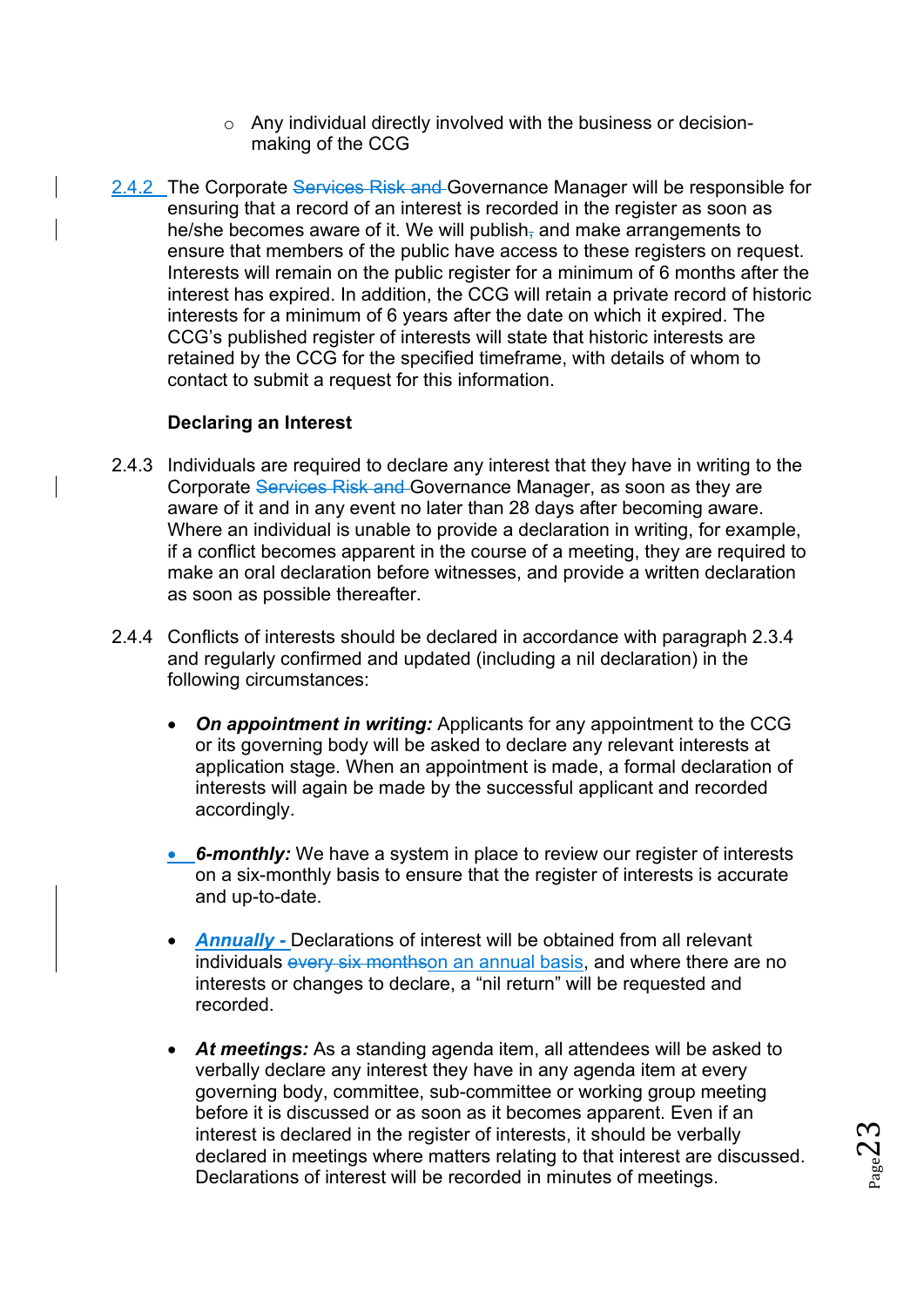- *On changing roles, responsibilities or circumstances:* Where an individual changes role or responsibility within a CCG or its governing body, any change to the individual's interests should be declared in writing.
- *Whenever an individual's role, responsibility or circumstances change* in a way that affects the individual's interests (e.g. where an individual takes on a new role outside the CCG or enters into a new business or relationship), a further declaration should be made to reflect the change in circumstances as soon as possible, and in any event within 28 days. This could involve a conflict of interest ceasing to exist or a new one materialising. It is the responsibility of the individual to make a declaration of interests if their circumstances change as soon as possible, and in any event within 28 days, rather than waiting to be asked.
- *At specific points during the procurement process:* See procurement section (section 3) for further guidance.
- 2.4.5 Whenever interests are declared, they should be promptly reported (and in any event within 28 days) to the Corporate Services Risk and Governance Manager within the CCG who has designated responsibility for maintaining the register of interests. The Corporate Services Risk and Governance Manager will ensure that the register of interests is updated accordingly. All written declarations should be made using the "Declaration of Interest" form (Appendix C) and should be forwarded to the Corporate Services Risk and Governance Manager for registering. Declarations of no interests are required as well as declaring identified interests.
- 2.4.6 Where an individual, i.e. an employee, CCG Member, member of the Governing Body, or a member of a cCommittee or a Ssub-cCommittee of the CCG or its Governing Body has an interest, or becomes aware of an interest which could lead to a conflict of interests in the event of the CCG considering an action or decision in relation to that interest, that must be considered as a potential conflict.
- 2.4.7 Based on the written Declaration of Interest Form, the Accountable Officer will put in writing to the relevant individual any arrangements required for managing any actual or potential conflict arising from the declared interests, taking into account both the materiality and extent of the interest. The arrangements may confirm the following areas:
	- When an individual should withdraw from a specified activity or meeting, on a temporary or permanent basis.
	- Monitoring of the specified activity undertaken by the individual, either by a line manager, colleague or other designated individual.
- 2.4.8 A template for the register of interests is shown at Appendix D.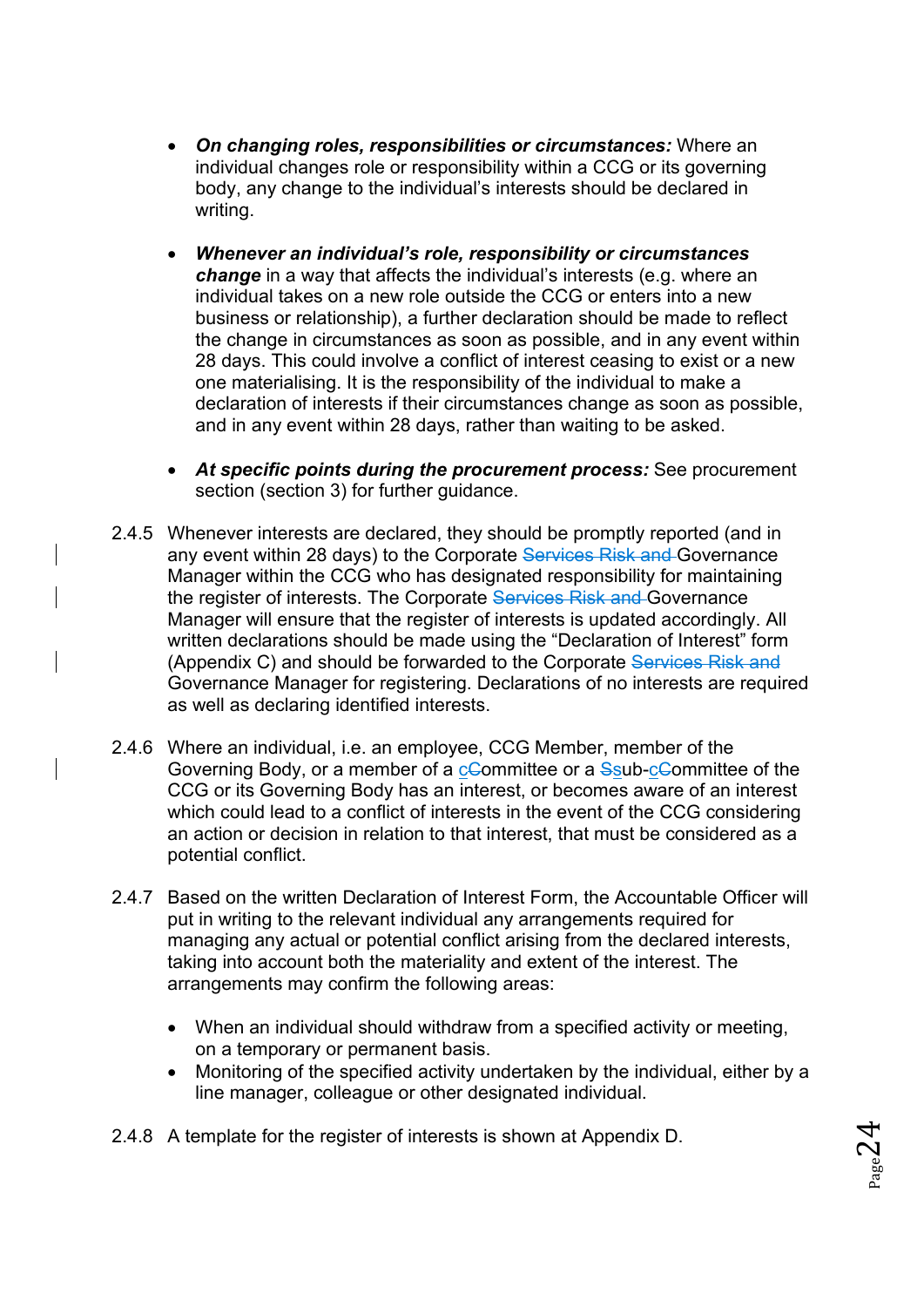2.4.9 On a 6-monthly basis the Corporate Services Risk and Governance Manager will review the registers of interests to ensure that they are accurate and up to date, undertaking any spot-check activity required, and present them to the ~Audit and Integrated Governance Committee for review.

#### **2.5 Managing Conflicts of interests which arise during meetings**

- 2.5.1 The CCG is under a statutory obligation to make arrangements for managing conflicts of interests, and potential conflicts of interest, in such a way as to ensure that they do not, and do not appear to, affect the integrity of the CCG's decision-making.
- 2.5.2 The chair of a meeting of the CCG's governing body or any of its committees, sub-committees or groups has ultimate responsibility for deciding whether there is a conflict of interest and for taking the appropriate course of action in order to manage the conflict of interest. In the event that the chair of a meeting has a conflict of interest, the vice chair is responsible for deciding the appropriate course of action in order to manage the conflict of interest. If the vice chair is also conflicted then the remaining non-conflicted voting members of the meeting should agree between themselves how to manage the conflict(s).
- 2.5.3 It is good practice for the chair, with support of the CCG's Director of Finance or equivalent and, if required, the Conflicts of Interest Guardian, to proactively consider ahead of meetings what conflicts are likely to arise and how they should be managed, including taking steps to ensure that supporting papers for particular agenda items of private sessions/meetings are not sent to conflicted individuals in advance of the meeting where relevant. To support chairs in their role, they will have access to a declaration of interest checklist (Appendix E) prior to meetings, which will include details of any declarations of conflicts which have already been made by members of the group.
- 2.5.4 The chair should ask at the beginning of each meeting if anyone has any conflicts of interest to declare in relation to the business to be transacted at the meeting. Each member of the committee/sub-committee or group should declare any interests which are relevant to the business of the meeting, whether or not those interests have previously been declared. Any new interests which are declared at a meeting must be included on the CCG's relevant register of interests to ensure it is up-to-date. Similarly, any new offers of gifts or hospitality (whether accepted or not) which are declared at a meeting must be included on the CCG's register of gifts and hospitality to ensure it is up-to-date.
- 2.5.5 It is the responsibility of each individual member of the meeting to declare any relevant interests which they may have. However, should the chair or any other member of the meeting be aware of facts or circumstances which may give rise to a conflict of interests but which have not been declared then they should bring this to the attention of the chair who will decide whether there is a conflict of interest and the appropriate course of action to take in order to manage the conflict of interest.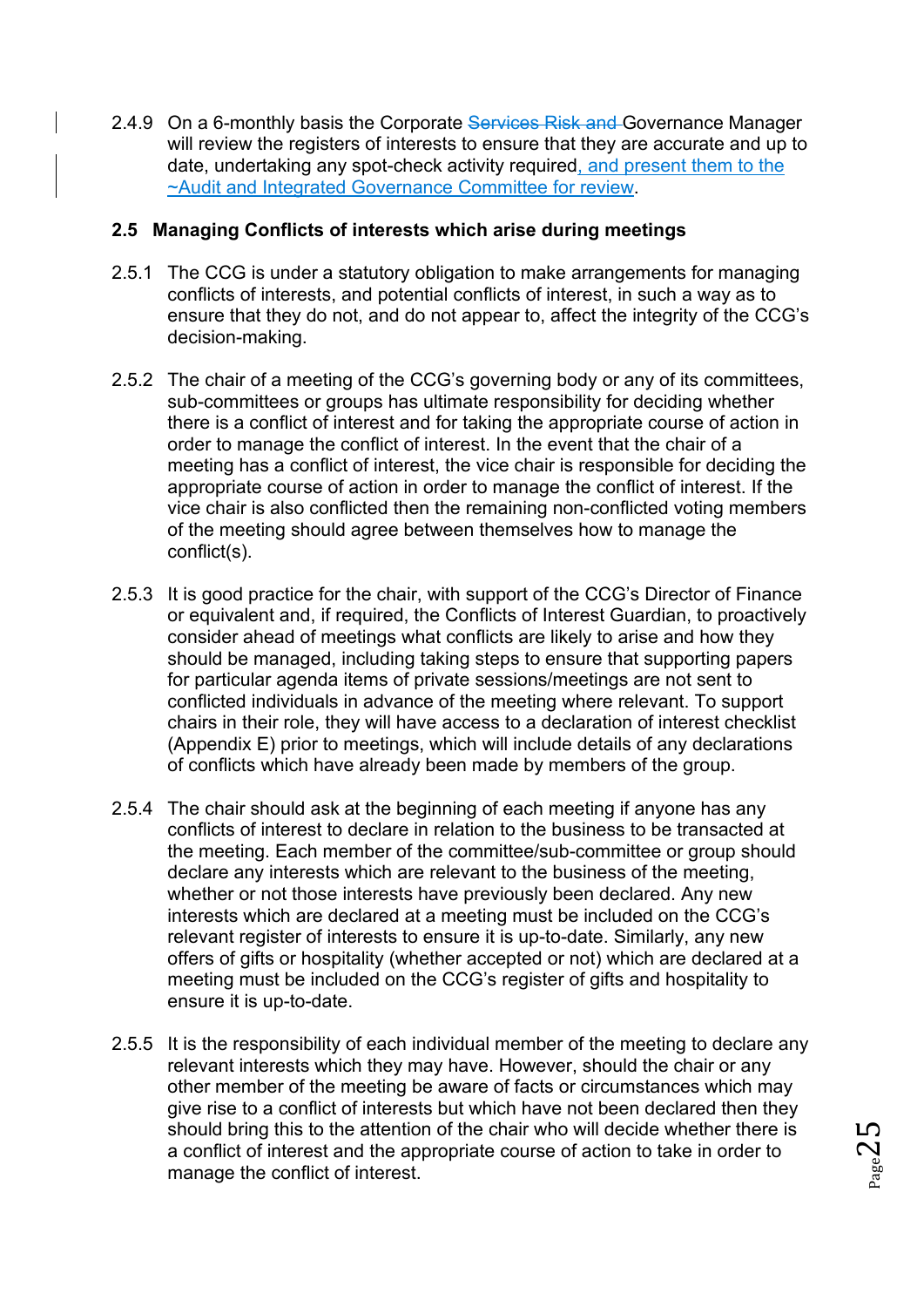- 2.5.6 When a member of the meeting (including the chair or vice chair) has a conflict of interest in relation to one or more items of business to be transacted at the meeting, the chair (or vice chair or remaining non-conflicted members where relevant as described above) must decide how to manage the conflict. The appropriate course of action will depend on the particular circumstances, but could include one or more of the following:
	- *Chair:* Where the chair has a conflict of interest, deciding that the vice chair (or another non-conflicted member of the meeting if the vice chair is also conflicted) should chair all or part of the meeting.
	- *Total exclusion:*
		- $\circ$  Requiring the individual who has a conflict of interest (including the chair or vice chair if necessary) not to attend the meeting.
		- o Ensuring that the individual concerned does not receive the supporting papers or minutes of the meeting which relate to the matter(s) which give rise to the conflict.
		- $\circ$  Requiring the individual to leave the discussion when the relevant matter(s) are being discussed and when any decisions are being taken in relation to those matter(s). In private meetings, this could include requiring the individual to leave the room and in public meetings to either leave the room or join the audience in the public gallery.
	- *Partial exclusion:* Allowing the individual to participate in some or all of the discussion when the relevant matter(s) are being discussed but requiring them to leave the meeting (or, depending on the materiality of the interest and the nature of the decision, remain silent and not participate) when any decisions are being taken in relation to those matter(s). This may be appropriate where, for example, the conflicted individual has important relevant knowledge and experience of the matter(s) under discussion, which it would be of benefit for the meeting to hear, but this will depend on the nature and extent of the interest which has been declared.
	- *Full participation:* Noting the interest and ensuring that all attendees are aware of the nature and extent of the interest, but allowing the individual to remain and participate in both the discussion and in any decisions. This is only likely to be the appropriate course of action where it is decided that the interest which has been declared is either immaterial or not relevant to the matter(s) under discussion. Where the individual is deemed to have a material interest, the option of full participation shall not be available.
- 2.5.7 All decisions, and details of how any conflict of interest issue has been managed, should be recorded in the minutes of the meeting. It is the responsibility of the Chair to ensure that interests are formally recorded in the minutes.

 $P_{\rm age}$ 26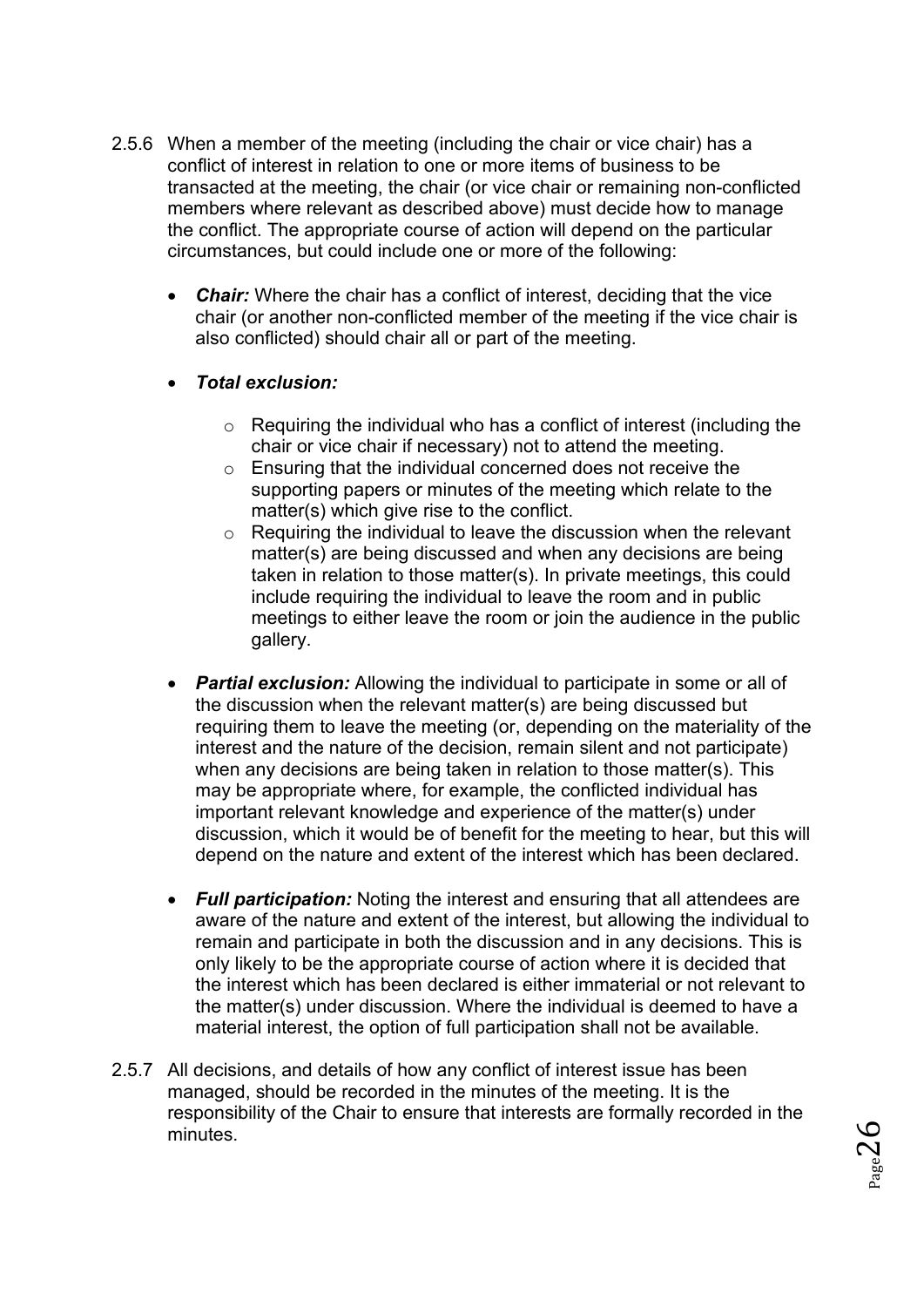The chair must ensure the following information is recorded in the minutes as a minimum (corporate templates are in place to facilitate this – Appendix E):

- who has the interest:
- the nature of the interest and why it gives rise to a conflict, including the magnitude of any interest;
- the items on the agenda to which the interest relates:
- how the conflict was agreed to be managed; and
- evidence that the conflict was managed as intended (for example recording the points during the meeting when particular individuals left or returned to the meeting).
- 2.5.8 If during the course of a meeting a conflict of interest is established which was not identified at the commencement of the meeting, the member concerned should notify the Chair of the meeting immediately. If, after a meeting, a member realises that they have contributed to a discussion in which they had an interest, they must notify the Chair of the meeting at the earliest opportunity and, if there is time, the interest will be noted in the minutes. Otherwise it will be raised as a matter arising at the next meeting.
- 2.5.9 Where more than 50% of the members of a meeting are required to withdraw from a meeting or part of it, owing to the arrangements agreed for the management of conflicts of interests or potential conflicts of interests, the Chair (or Deputy) will determine whether or not the discussion can proceed. In making this decision the Chair will consider whether the meeting is quorate, in accordance with the number and balance of membership set out in the CCG's Standing Orders. Where the meeting is not quorate, owing to the absence of certain members, the discussion will be deferred until such time as a quorum can be convened. Where a quorum cannot be convened from the membership of the meeting, owing to the arrangements for managing conflicts of interest or potential conflicts of interests and which are not covered by the provisions set out in this policy, the Chair shall consult with the Accountable Officer on the action to be taken. These arrangements must be recorded in the minutes. The arrangements may include:
	- Requiring another of the CCG's Committees or Sub-cCommittees, the Governing Body or the Governing Body's Committees or SubcCommittees (as appropriate) which can be quorate to progress the item of business, or if this is not possible,
	- Inviting on a temporary basis one or more of the following to make up the quorum so that the meeting can progress the item of business.
		- a member of the CCG;
		- an individual appointed by a Member practice to act on its behalf in the dealings between it and the CCG;

 $P_{\rm age}$ 27

- a member of a relevant Health and Wellbeing Board;
- a member of a relevant local Healthwatch;
- a member of a Governing Body of another Clinical Commissioning Group.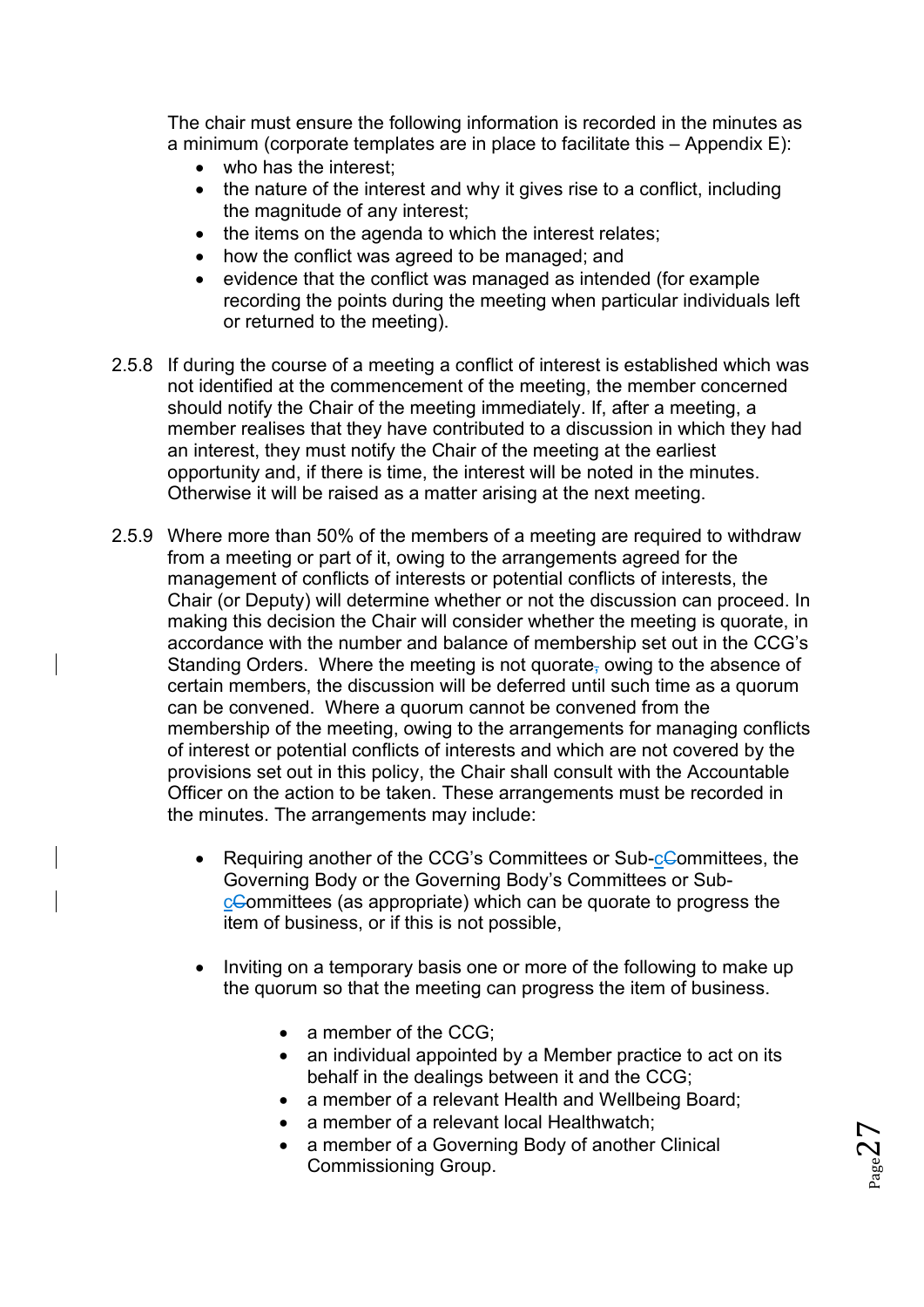#### • **Managing conflicts of interest throughout the commissioning cycle**

#### **3.1 Legislation**

- 3.1.1The NHS Act 2006, the Health and Social Care Act 2012 and associated regulations set out the statutory rules with which commissioners are required to comply when procuring and contracting for the provision of clinical services. NHS Sheffield CCG will consider these alongside the Public Contract Regulations and, where appropriate, EU procurement rules. Monitor's *Substantive guidance on the Procurement, Patient Choice and Competition Regulations* advises that the requirements within these create a framework for decision making that will assist commissioners to comply with a range of other relevant legislative requirements. NHS Sheffield CCG will work in accordance with this framework
- 3.1.2 The *National Health Service (Procurement, Patient Choice and Competition) (No. 2))* Regulations 2013 place requirements on commissioners to ensure that they adhere to good practice in relation to procurement, run a fair, transparent process that does not discriminate against any provider, do not engage in anti-competitive behaviour that is against the interest of patients, and protect the right of patients to make choices about their healthcare. Furthermore the PPCCR places requirements on commissioners to secure high quality, efficient NHS healthcare services that meet the needs of the people who use those services.
- 3.1.3 The European procurement regime Public Contracts Regulations 2015 (PCR 2105) incorporate the European Public Contracts Directive into national law, apply to all public contracts over the threshold value, and are enforced through the Courts. Paragraph 24 of PCR 2015 states: "Contracting authorities shall take appropriate measures to effectively prevent, identify and remedy conflicts of interest arising in the conduct of procurement procedures so as to avoid any distortion of competition and to ensure equal treatment of all economic operators". Conflicts of interest are described as "any situation where relevant staff members have, directly or indirectly, a financial, economic or other personal interest which might be perceived to compromise their impartiality and independence in the context of the procurement procedure". The PCR 2015 are focussed on ensuring a fair and open selection process for providers. The regulations set out that:
	- CCGs must not award a contract for the provision of NHS health care services where conflicts, or potential conflicts, between the interests involved in commissioning such services and the interests involved in providing them affect, or appear to affect, the integrity of the award of that contract; and
	- CCGs must keep a record of how it managed any such conflict in relation to NHS commissioning contracts it has entered into.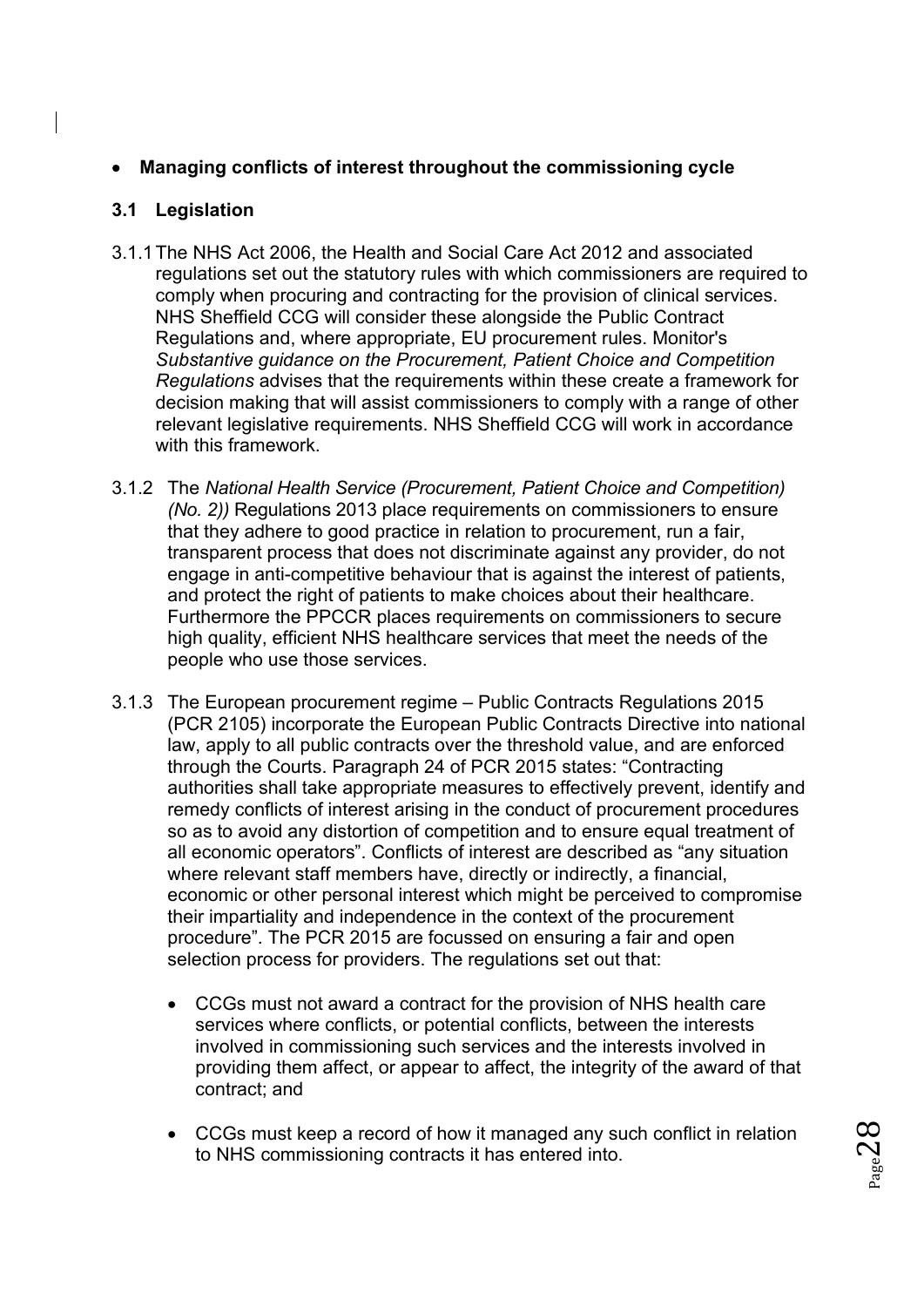3.1.4 Monitor has a statutory duty under section 78 of the Health and Social Care Act 2012 to produce guidance on compliance with any requirements imposed by the regulations and how it intends to exercise the powers conferred on it by these regulations. Monitor's *Substantive guidance on the Procurement, Patient Choice and Competition Regulations* is the relevant statutory guidance.

#### 3.2 **Commissioning cycle conflict of interest principles**

- 3.2.1 Conflicts of interest need to be managed appropriately throughout the whole commissioning cycle. At the outset of a commissioning process, the relevant interests of all individuals involved should be identified and clear arrangements put in place to manage any conflicts of interest. This includes consideration as to which stages of the process a conflicted individual should not participate in, and, in some circumstances, whether that individual should be involved in the process at all.
- 3.2.2 All staff who are in contact with suppliers and contractors (including external consultants), and in particular those who are authorised to sign Purchase Orders, or place contracts for goods, materials or services, are expected to adhere to relevant professional standards of the kind set out in the Ethical Code of the Chartered Institute of Purchasing and Supply (CIPS) available at [http://www.cips.org](http://www.cips.org/)
- 3.2.3 Staff should be particularly careful of using, or making public, internal information of a "commercial in-confidence" nature, particularly if its disclosure would prejudice the principle of a purchasing system based on fair competition. This principle applies whether private competitors or other NHS providers are concerned, and whether or not disclosure is prompted by the expectation of personal gain.
- 3.2.4 Fair and open competition between prospective contractors or suppliers for NHS contracts is a requirement of NHS Standing Orders, the National Health Service (Procurement, Patient Choice and Competition) (No. 2) Regulations 2013 and the European and UK Procurement Regulations for Works, Services and Supplies. This means that:
	- No private, public or voluntary organisation or company which may bid for NHS business should be given any advantage over its competitors, such as advance notice of NHS requirements. This applies to all potential contractors, whether or not there is a relationship between them and the NHS employer, such as a long-running series of previous contracts.
	- Each new contract should be awarded solely on merit, taking into account the requirements of the NHS and the ability of the contractors to fulfil them.
- 3.2.5 NHS staff should ensure that no special favour is shown to current or former employees or their close relatives or associates in awarding contracts to private or other businesses run by them or employing them in a senior or relevant managerial capacity. Contracts may be awarded to such businesses where they are won in fair competition against other tenders, but scrupulous care must

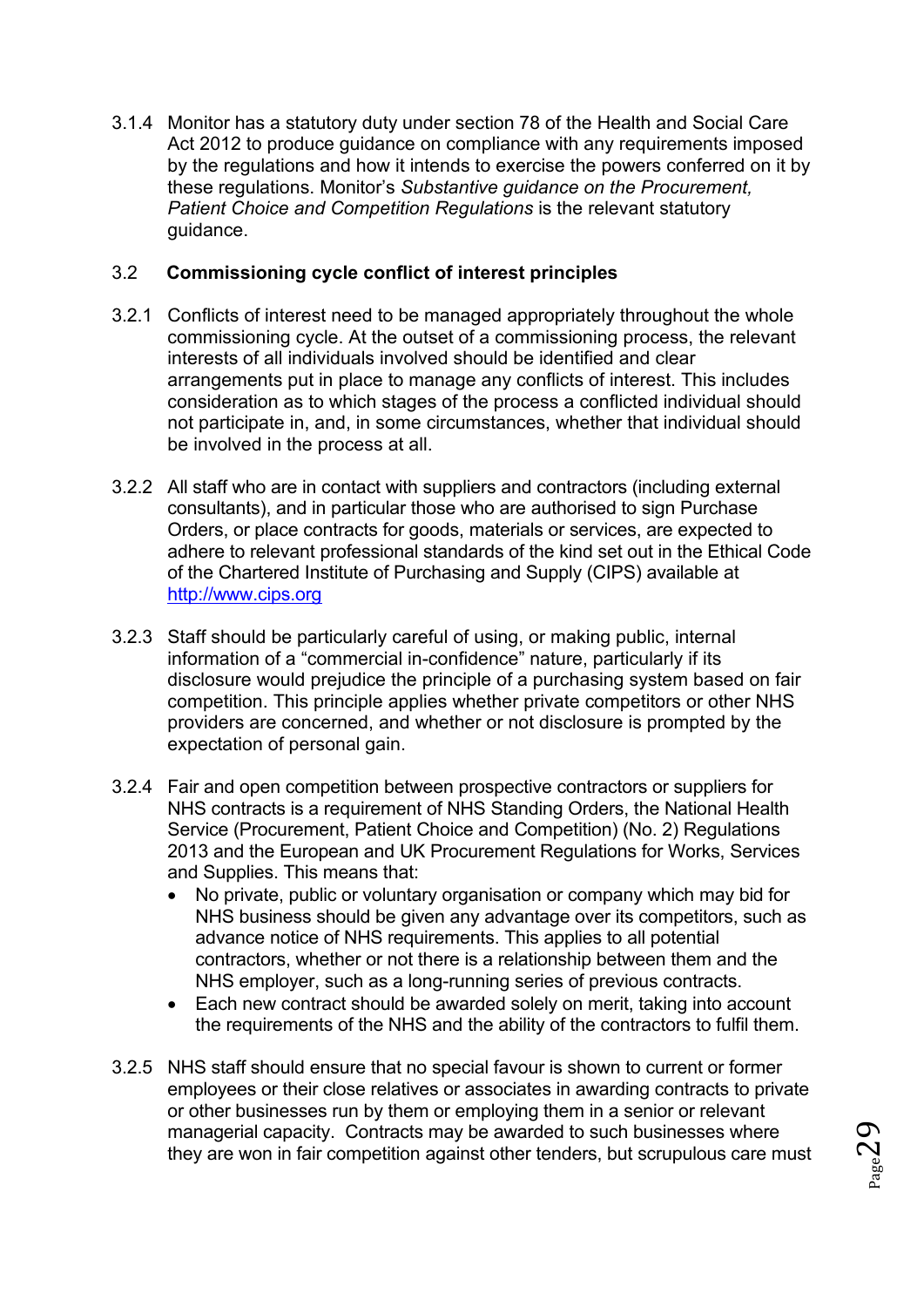be taken to ensure that the selection process is conducted impartially, and that staff who are known to have a relevant interest play no part in the selection.

- 3.2.6 Anyone seeking information in relation to a procurement, or participating in a procurement, or otherwise engaging with the CCG in relation to the potential provision of services or facilities to the CCG, will be required to make a declaration of any relevant conflict / potential conflict of interest.
- 3.2.7 Anyone contracted to provide services or facilities directly to the CCG will be subject to the same provisions in relation to managing conflicts of interests. This requirement will be set out in the contract for their services.
- 3.2.8 To ensure a fair, transparent and competitive procurement process, NHS Sheffield CCG will actively work to identify and manage all conflict(s) of interest during the procurement process. Conflicts of interest within procurement arise when an individual or organisation is in a position to exploit a professional or official capacity, including acquiring information or being involved in processes connected with the procurements, for their personal or business benefit.
- 3.2.9 The existence of a conflict of interest does not, in itself, indicate that a person or organisation has acted in an unprofessional manner or done something wrong. In some situations conflicts of interest are unavoidable, for example with primary medical care service delivery there is a strong commissioner / provider link. NHS Sheffield CCG will work to ensure all procurement conflicts of interest are identified and managed appropriately. In the event that a potential conflict of interest cannot be managed, NHS Sheffield CCG will review any risks of negative stakeholder perception that a conflict of interest is not being managed and take this into consideration when determining management actions.

#### **3.3 Register of procurement decisions**

- 3.3.1 The Head of Procurement at NHS Sheffield CCG will maintain a register of procurement decisions which will be updated whenever a procurement decision is taken with information including:
	- the details of the decision:
	- who was involved in making the decision (including the name of the CCG clinical lead, the CCG contract manager, the name of the decision making committee and the name of any other individuals with decision-making responsibility);
	- a summary of any conflicts of interest in relation to the decision and how this was managed by the CCG; and
	- the award decision taken.
	- the register will also include a summary of contracts issued via single tender actions
- 3.3.2 In the interests of transparency, the register of interests and decisions will be publicallypublicly available on the CCG website at [www.sheffieldccg.nhs.uk](http://www.sheffieldccg.nhs.uk/) and available upon request for inspection at our headquarters. Where

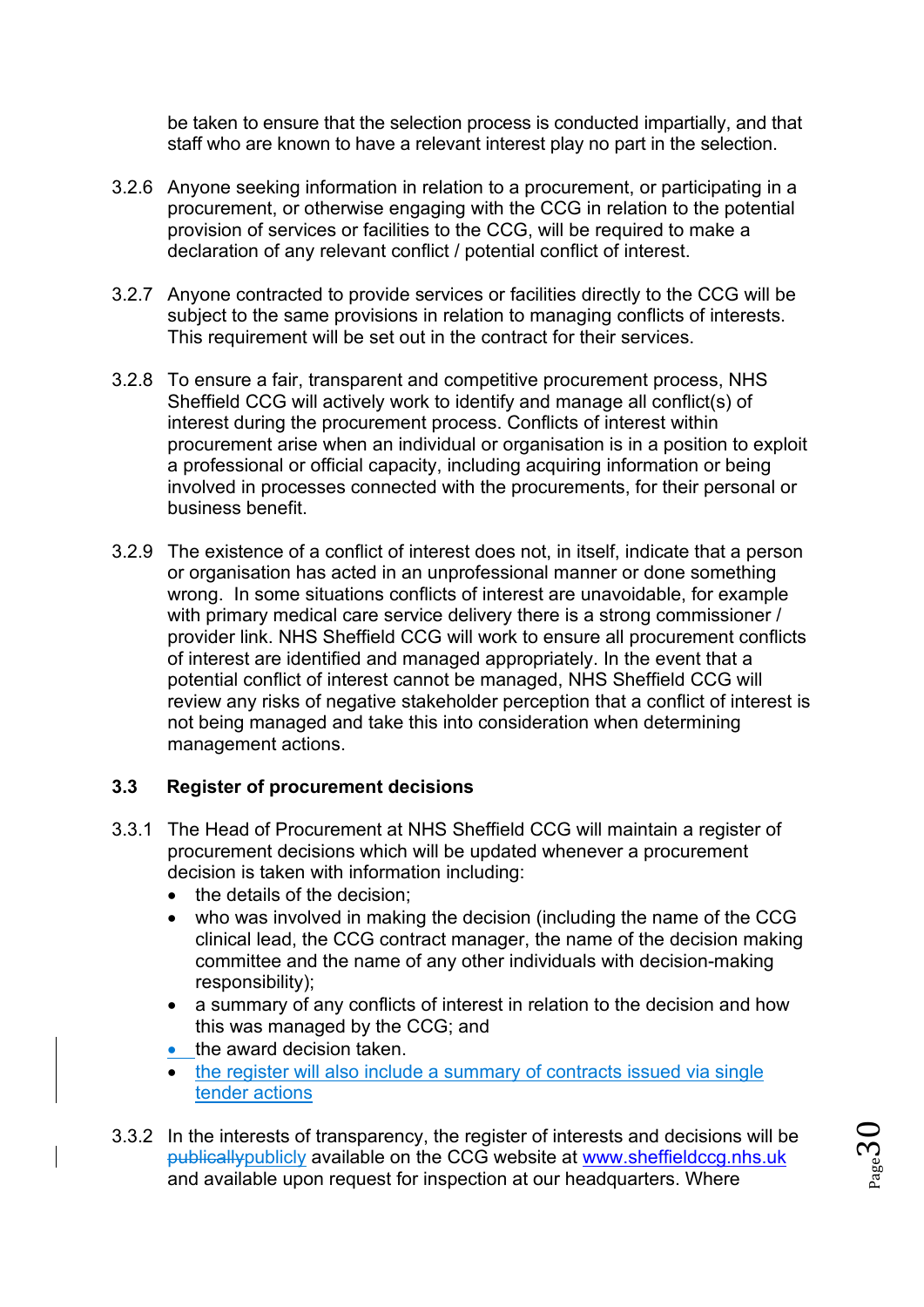required by NHS England, the register will form part of the CCG's annual accounts and will thus be signed off by external auditors. These records will be retained for a period of at least three years from the date of award of the contract.

3.3.3 NHS Sheffield CCG will use the business case / procurement template at Appendix F when drawing up plans to commission services.

#### 3.4 **Potential procurement conflict of interest scenarios**

- 3.4.1 To assist with understanding procurement conflicts of interest, and for the purpose of this procedure, they have been categorised as follows and likely scenarios are detailed below:
	- Conflicts of interest from an NHS Sheffield CCG perspective;
	- Conflicts of interest from a bidder perspective;
	- Conflicts of interest arising from horizontal and/or vertical integration.

| <b>NHS Sheffield</b><br><b>Clinical</b><br>Commissioning<br><b>Group</b><br>perspective | From NHS Sheffield CCG's perspective any of the following scenarios<br>could be considered to be a potential conflict of interest:<br>An NHS Sheffield CCG commissioner including governing body<br>and committee members involved in the procurement (e.g. project<br>team or evaluator) has a financial interest (e.g. holding shares or<br>options) in a bidder/bidder entity or any employee or officer<br>thereof;<br>An NHS Sheffield CCG commissioner has a financial or any other<br>$\bullet$<br>personal interest in the outcome of the evaluation process;<br>An NHS Sheffield CCG commissioner is employed by or providing<br>$\bullet$<br>services to any bidder party;<br>An NHS Sheffield CCG commissioner is receiving any kind of<br>$\bullet$<br>monetary or non-monetary payment or incentive (including<br>hospitality) from any bidder party or its representatives;<br>An NHS Sheffield CCG commissioner has any other close<br>٠<br>relationship (current or historical) with any Bidder Party;<br>Any party (NHS Sheffield CCG or Bidder) is canvassing, or<br>$\bullet$<br>negotiating with, any person with a view to entering into any of the<br>arrangements outlined above; or<br>Any party (NHS Sheffield CCG or Bidder) has a close member of<br>$\bullet$<br>family (including unmarried partners) who falls into any of the<br>categories outlined above. |
|-----------------------------------------------------------------------------------------|--------------------------------------------------------------------------------------------------------------------------------------------------------------------------------------------------------------------------------------------------------------------------------------------------------------------------------------------------------------------------------------------------------------------------------------------------------------------------------------------------------------------------------------------------------------------------------------------------------------------------------------------------------------------------------------------------------------------------------------------------------------------------------------------------------------------------------------------------------------------------------------------------------------------------------------------------------------------------------------------------------------------------------------------------------------------------------------------------------------------------------------------------------------------------------------------------------------------------------------------------------------------------------------------------------------------------------------------------------------------------------------------|
|                                                                                         | For the purpose of this guidance, an NHS Sheffield CCG<br>commissioner includes any member of staff directly employed by NHS<br>Sheffield CCG, contracted in specifically for the procurement or on an<br>advisory basis including NHS Sheffield CCG Members and Local<br>Medical Committee members.                                                                                                                                                                                                                                                                                                                                                                                                                                                                                                                                                                                                                                                                                                                                                                                                                                                                                                                                                                                                                                                                                       |
|                                                                                         | The above list of examples is a non-exhaustive list, and it is NHS<br>Sheffield CCG's responsibility to ensure that any and all potential<br>conflicts - whether or not of the type listed above - are disclosed in<br>writing and managed appropriately.                                                                                                                                                                                                                                                                                                                                                                                                                                                                                                                                                                                                                                                                                                                                                                                                                                                                                                                                                                                                                                                                                                                                  |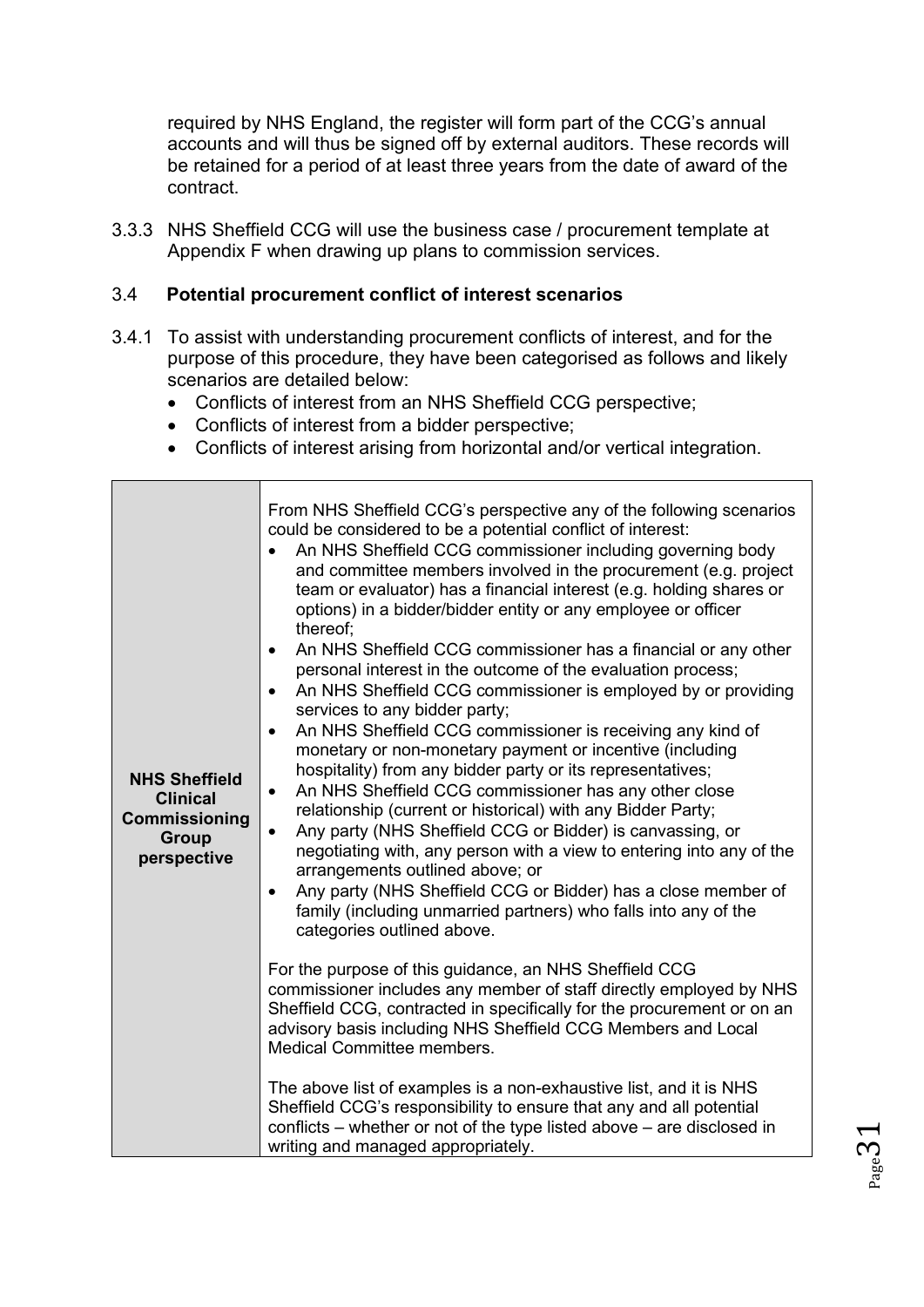| <b>Bidder</b><br>perspective                     | From a Bidder perspective any of the following scenarios could be<br>considered to be a potential conflict of interest:                                                                                                                                                                                                                                                                                                                                                              |
|--------------------------------------------------|--------------------------------------------------------------------------------------------------------------------------------------------------------------------------------------------------------------------------------------------------------------------------------------------------------------------------------------------------------------------------------------------------------------------------------------------------------------------------------------|
|                                                  | A Relevant Organisation is carrying out, or has carried out, any<br>work for NHS Sheffield CCG in the last 12 months (this would<br>cause a concern, for example, if the Relevant Organisation has<br>had access to commercially sensitive information which would give<br>them an unfair advantage over other bidders);<br>A Relevant Organisation is potentially providing services for more<br>$\bullet$<br>than one prospective Bidder in respect of the Procurement<br>process; |
|                                                  | <b>or</b>                                                                                                                                                                                                                                                                                                                                                                                                                                                                            |
|                                                  | A Relevant Organisation employs or engages, or has employed or<br>٠<br>engaged, any person currently or formerly employed or engaged<br>by or otherwise connected with NHS Sheffield CCG.                                                                                                                                                                                                                                                                                            |
|                                                  | For the purpose of this policy, a Relevant Organisation is considered<br>to include any organisation(s) - including the Bidder, each Bidder<br>Member and any Clinical Services Supplier - or person connected<br>(including employees and advisers) with a response to a Pre-<br><b>Qualification Questionnaire.</b>                                                                                                                                                                |
|                                                  | The above list of examples is a non-exhaustive list, and it is NHS<br>Sheffield CCG's responsibility to ensure that any and all potential<br>conflicts - whether or not of the type listed above - are disclosed in<br>writing and managed appropriately.                                                                                                                                                                                                                            |
| <b>Horizontal and</b><br>vertical<br>integration | Conflicts of interest may also arise where horizontal and/or vertical<br>integration occurs. Vertical integration is where a provider of the<br>primary care service is a secondary care provider into which the<br>service in question may make referrals. Horizontal is where the<br>provider of primary care services has other primary care services in<br>the locality into which the service in question may make referrals.                                                   |
|                                                  | If vertical integration could occur, NHS Sheffield CCG will work with<br>the NHS Commissioning Board (NHS England) to ensure the<br>necessary safeguards are in place and that appropriate approvals are<br>sought.                                                                                                                                                                                                                                                                  |

#### 3.5 **Governance of conflicts of interest in procurement**

3.5.1 The Head of Procurement has overall responsibility and oversight for managing all conflicts of interest for the procurement process including those facilitated and managed by external agencies such as Commissioning Support services. As a core principle, all decisions made around managing conflicts of interest will be made independently of those associated or directly involved in the conflicts of interest itself.

 $P<sub>age</sub>32$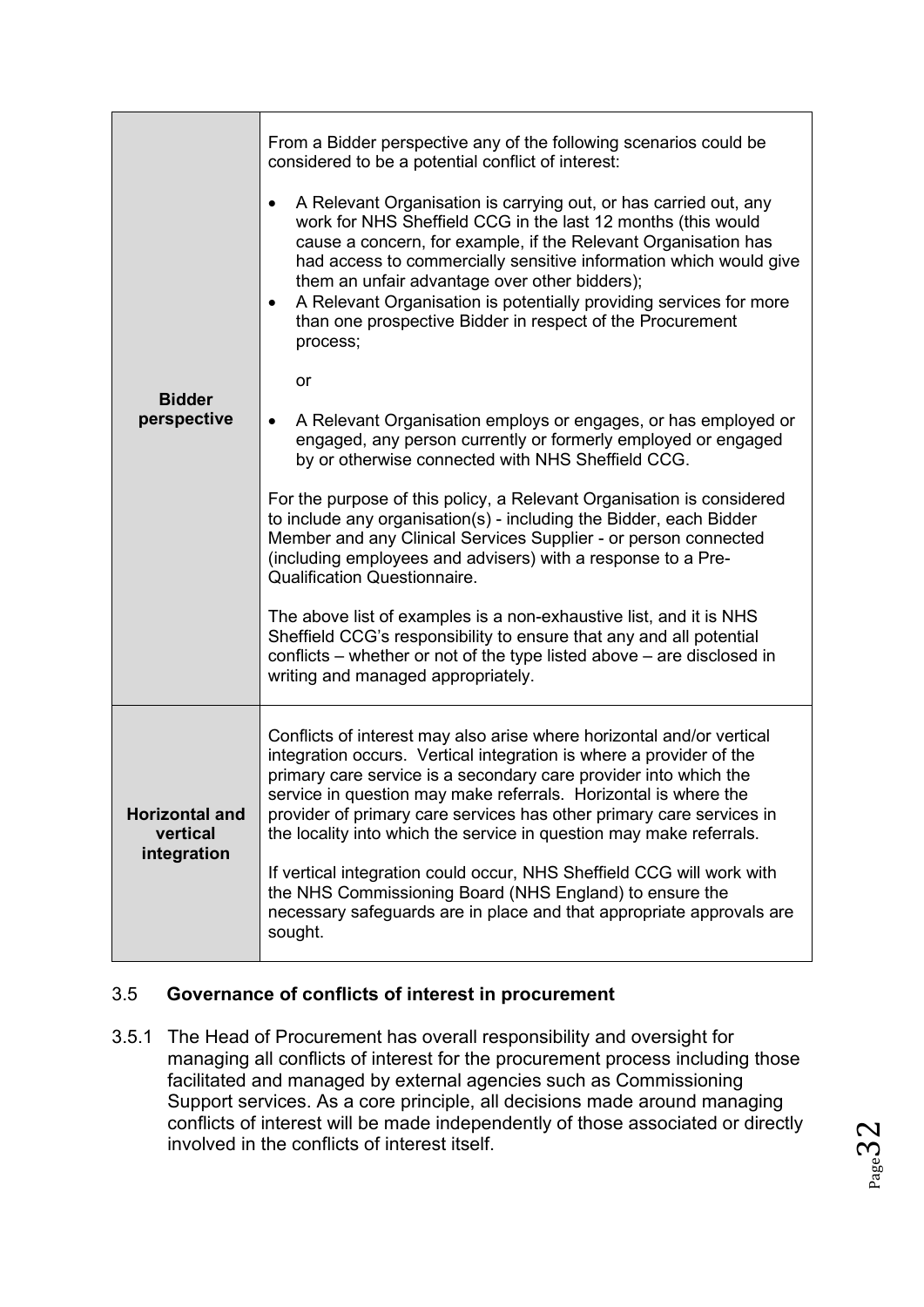3.5.2 All members of the evaluation panel and/or persons who have access to project information shall be asked to declare conflicts of interest and there is a review mechanism for NHS Sheffield CCG to monitor and manage them. The contact point for any clarification or declaration on procurement conflicts of interest will be the Project Lead. The table below details respective roles within the procurement project.

| <b>Role</b>                        | <b>Responsibility</b>                                                                                                                                                                                                                                                                                                                                                                                                                                                                                                                                                                                                                                                                                                                                                                                                                                                                                                                                                                                                                                                                                                                                                                                                                                                                                                                                                                                      |
|------------------------------------|------------------------------------------------------------------------------------------------------------------------------------------------------------------------------------------------------------------------------------------------------------------------------------------------------------------------------------------------------------------------------------------------------------------------------------------------------------------------------------------------------------------------------------------------------------------------------------------------------------------------------------------------------------------------------------------------------------------------------------------------------------------------------------------------------------------------------------------------------------------------------------------------------------------------------------------------------------------------------------------------------------------------------------------------------------------------------------------------------------------------------------------------------------------------------------------------------------------------------------------------------------------------------------------------------------------------------------------------------------------------------------------------------------|
| <b>Bidders</b>                     | Declare conflicts of interest as part of the tender process.<br>Potential Bidders will be made aware of their obligation to formally<br>declare any conflicts of interest through the procurement<br>documentation, namely the Memorandum of Information (MOI), Pre<br>Qualification Questionnaire (PQQ) and Invitation to Tender (ITT). The<br>first stage for bidders to formally declare any conflicts of interest will be<br>at the Pre-Qualification Stage (PQQ). In addition, bidders will be placed<br>under a continuous obligation to declare any conflicts of interest that<br>arise during all stages of the procurement process.                                                                                                                                                                                                                                                                                                                                                                                                                                                                                                                                                                                                                                                                                                                                                               |
| <b>NHS Sheffield</b><br><b>CCG</b> | Create and maintain a central conflicts of interest log to include all<br>٠<br>identified conflicts of interest and any minutes taken at meetings<br>where conflicts of interest are discussed. Capturing all conflicts of<br>interest in a central database will help ensure accountability and<br>appropriate capture of information.<br>NHS Sheffield CCG will seek to establish that any and all potential<br>conflicts, whether or not of the type listed earlier in this procedure, are<br>disclosed and recorded. The Project Lead will ensure that all officers<br>involved in the procurement process declare any conflicts of interest and<br>agree to strict confidentiality agreements as early as possible in the<br>procurement process. This will apply to all Project Team staff, advisors<br>and evaluators.<br>All new staff who become involved in the project subsequent to the<br>initial set up will be required to declare all conflicts of interest before<br>being given access to commercially sensitive information. In addition,<br>NHS Sheffield CCG will document all conflicts of interest and mitigation<br>actions e.g. recording minutes at meetings.<br>All NHS Sheffield CCG commissioners will be made aware of the<br>limitations to any future involvement in the procurement (e.g. as a<br>bidder) because of their entry into the procurement process at the CCG. |
| <b>Project Team</b>                | Identify conflicts of interest and make appropriate channels available<br>for all stakeholders to declare conflicts of interest.<br>Review conflicts of interest, risks associated with them and the<br>impact that they have on the procurement - seeking necessary<br>expert advice (e.g. legal) and involving the NHS England (or<br>equivalent) where required (e.g. Vertical Integration issues).                                                                                                                                                                                                                                                                                                                                                                                                                                                                                                                                                                                                                                                                                                                                                                                                                                                                                                                                                                                                     |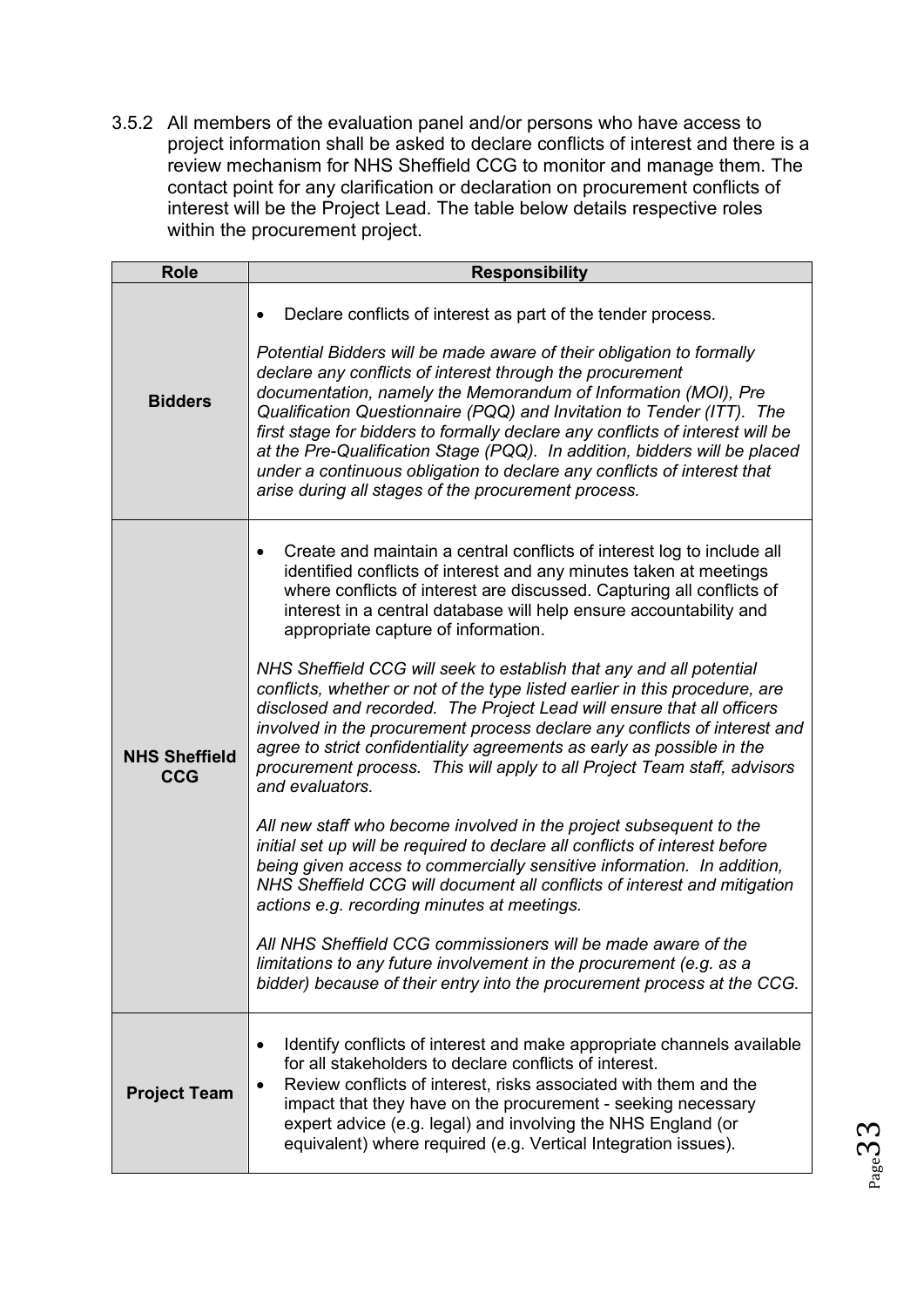| <b>Project Lead</b> | Ensure all conflicts of interest are managed appropriately.<br>$\bullet$<br>Make key decisions on any restrictions to be imposed.<br>$\bullet$<br>Escalate decisions to a relevant Committee of the Governing Body<br>or to the Governing Body where it is deemed appropriate. |
|---------------------|--------------------------------------------------------------------------------------------------------------------------------------------------------------------------------------------------------------------------------------------------------------------------------|
| <b>NHS England</b>  | Provide advice on specific conflicts of interest where required e.g.<br>vertical integration.                                                                                                                                                                                  |
| <b>All parties</b>  | Declare any conflicts of interest that they know may exist.                                                                                                                                                                                                                    |

#### **3.6 Conflicts of interest at the different procurement stages**

- 3.6.1 Conflicts of interest can occur at any stage during the procurement process and are most likely to occur during the following three key phases:
	- Service Design
	- Evaluation of Bids (PQQ and ITT)
	- Bidder selection and contract award
- 3.6.2 The type of conflicts of interest likely to arise during these phases and the risks associated with each of them are discussed further below. Commissioners must consider each of these areas as appropriate to their commissioning activity.

|                       | Two key areas of conflict of interest that can occur at this stage of the<br>process are:<br>1. The service design may be influenced by an individual in such a<br>way that the resulting requirements favour the deliverability of any<br>one provider in which the individual has a personal or financial<br>interest; and<br>2. An individual or organisation gains access to affordability, financial<br>costing or performance information which gives them a commercial<br>advantage when bidding for services.                                                           |
|-----------------------|---------------------------------------------------------------------------------------------------------------------------------------------------------------------------------------------------------------------------------------------------------------------------------------------------------------------------------------------------------------------------------------------------------------------------------------------------------------------------------------------------------------------------------------------------------------------------------|
| <b>Service Design</b> | In both of the areas listed above, bidders could gain an unfair<br>advantage over competitors and NHS Sheffield CCG will take these<br>into consideration when deciding upon mitigating actions. If a conflict<br>of interest, as described above, has occurred, then in order to ensure<br>the integrity of the procurement NHS Sheffield CCG will seek to<br>exclude such bidders from continuing in the procurement process. An<br>assessment will be made on a case by case basis with consideration<br>given to whether the conflicted parties made a declaration upfront. |
|                       | The way in which services are designed can either increase or<br>decrease the extent of perceived or actual conflicts of interest. Public<br>involvement supports transparent and credible commissioning<br>decisions. It should happen at every stage of the commissioning cycle<br>from needs assessment, planning and prioritisation to service design,                                                                                                                                                                                                                      |

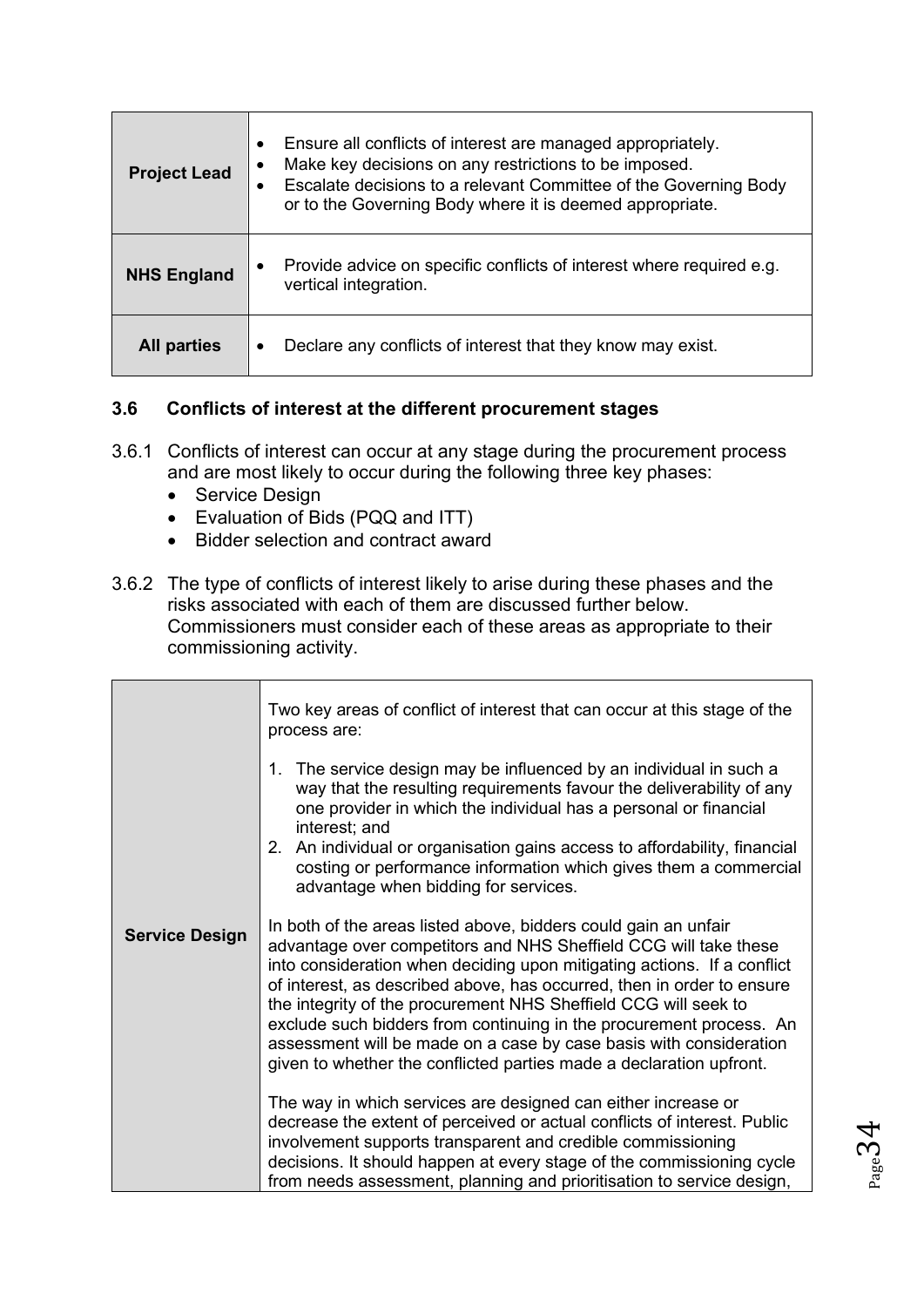|                                                                                  | procurement and monitoring. As a CCG, we have legal duties under                                                                                                                                                                                                                                                                                                                                                                                                                                                                                                                                                                                                                                                                                                                                                                                                                                                                                                                                                                                                                                                                                                               |
|----------------------------------------------------------------------------------|--------------------------------------------------------------------------------------------------------------------------------------------------------------------------------------------------------------------------------------------------------------------------------------------------------------------------------------------------------------------------------------------------------------------------------------------------------------------------------------------------------------------------------------------------------------------------------------------------------------------------------------------------------------------------------------------------------------------------------------------------------------------------------------------------------------------------------------------------------------------------------------------------------------------------------------------------------------------------------------------------------------------------------------------------------------------------------------------------------------------------------------------------------------------------------|
|                                                                                  | the Health and Social Care Act 2012 to properly involve patients and<br>the public in our commissioning processes and decisions. Our<br>Engagement and Experience Committee oversees public engagement<br>activity.                                                                                                                                                                                                                                                                                                                                                                                                                                                                                                                                                                                                                                                                                                                                                                                                                                                                                                                                                            |
|                                                                                  | It is good practice to engage relevant providers, especially clinicians,<br>in confirming that the design of service specifications will meet patient<br>need. This may include providers from the acute, primary, community,<br>and mental health sectors, and may include NHS, third sector and<br>private sector providers. Such engagement, done transparently and<br>fairly, is entirely legal. However, conflicts of interest, as well as<br>challenges to the fairness of the procurement process, can occur if a<br>commissioner engages selectively with only certain providers (be they<br>incumbent or potential new providers) in developing a service<br>specification for a contract for which they may later bid. Any<br>engagement by the CCG will follow the three main principles of<br>procurement law: equal treatment, non-discrimination and<br>transparency. This includes ensuring that the same information is<br>given to all at the same time, and that procedures are transparent.<br>When engaging providers on service design, NHS Sheffield has<br>ultimate responsibility for service design and will make the final<br>decision on any model. |
|                                                                                  | As the service design develops, it is good practice to engage with a<br>range of providers on an on-going basis to seek comments on the<br>proposed design. Engagement should help to shape the requirement<br>to meet patient need, but it is important not to gear the requirement in<br>favour of any particular provider(s). If appropriate, the advice of an<br>independent clinical adviser on the design of the service will be<br>secured.                                                                                                                                                                                                                                                                                                                                                                                                                                                                                                                                                                                                                                                                                                                             |
|                                                                                  | NHS Sheffield CCG will seek, as far as possible, to specify the<br>outcomes that we wish to see delivered through a new service, rather<br>than the process by which these outcomes are to be achieved. As well<br>as supporting innovation, this will help to prevent bias towards<br>particular providers in the specification of services. Specifications will<br>be clear and transparent, reflecting the depth of engagement, and set<br>out the basis on which any contract will be awarded.                                                                                                                                                                                                                                                                                                                                                                                                                                                                                                                                                                                                                                                                             |
| <b>Evaluation of</b><br>Bids (PQQ,<br><b>Competitive</b><br>Dialogue and<br>ITT) | As part of a procurement process, it is good practice to ask bidders to<br>declare any conflicts of interest. This allows us as commissioners to<br>ensure that we comply with the principles of equal treatment and<br>transparency. When a bidder declares a conflict (a standard form is in<br>place to support this), the CCG will decide how best to deal with it to<br>ensure that no bidder is treated differently to any other. It will not<br>usually be appropriate to declare such a conflict on the register of<br>procurement decisions, as it may compromise the anonymity of<br>bidders during the procurement process. However, the CCG will retain<br>an internal audit trail of how the conflict or perceived conflict was dealt<br>with to allow the provision of information at a later date if required.                                                                                                                                                                                                                                                                                                                                                  |
|                                                                                  | NHS Sheffield CCG will ensure that the evaluation process is robust<br>and that it is open, fair and transparent. In addition, the evaluation                                                                                                                                                                                                                                                                                                                                                                                                                                                                                                                                                                                                                                                                                                                                                                                                                                                                                                                                                                                                                                  |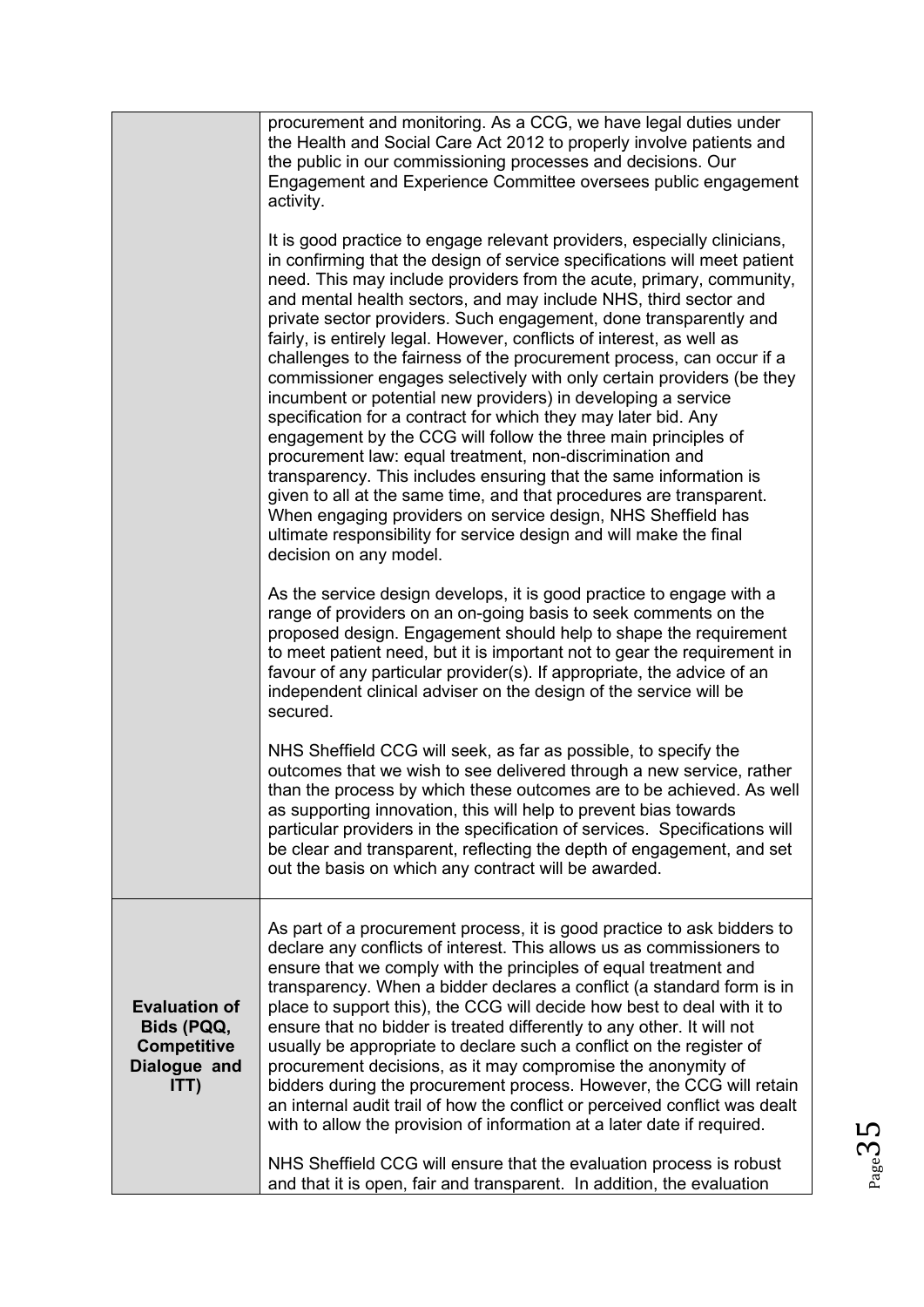|                                                  | criteria will be designed to be non-discriminatory to any particular type<br>of bidder. Evaluation processes will be clearly documented in the Pre<br>Qualification Questionnaire (PQQ), Competitive Dialogue and<br>Invitation to Tender (ITT) Evaluation Plans. NHS Sheffield CCG will<br>ensure that all evaluators are free of any conflicts and all evaluators<br>will complete a conflict of interest declaration prior to them receiving<br>any bid material.                                                                                                                                                                                                                                                                          |
|--------------------------------------------------|-----------------------------------------------------------------------------------------------------------------------------------------------------------------------------------------------------------------------------------------------------------------------------------------------------------------------------------------------------------------------------------------------------------------------------------------------------------------------------------------------------------------------------------------------------------------------------------------------------------------------------------------------------------------------------------------------------------------------------------------------|
| <b>Bidder</b><br>selection and<br>contract award | Selection of a successful bidder will follow a pre-documented process<br>- any variation from the process will be carefully considered, justifiable<br>and documented again as a variation. NHS Sheffield CCG will ensure<br>that bidders are selected against pre-determined selection criteria and<br>not other preferences. Although existing knowledge of a bidder may<br>be seen to reduce the risk to service delivery when compared to an<br>unknown bidder with little experience, NHS Sheffield CCG will not<br>favour existing bidders over and beyond the defined evaluation<br>criteria.                                                                                                                                          |
| <b>Contract</b><br>management                    | The management of conflicts of interest applies to all aspects of the<br>commissioning cycle, including contract management.<br>Any contract monitoring meeting needs to consider conflicts of interest<br>as part of the process i.e. the chair of a contract management meeting<br>should invite declarations of interests, record any declared interests in<br>the minutes of the meeting, and manage any conflicts appropriately<br>and in line with this guidance. This equally applies where a contract is<br>held jointly with another organisation such as the Local Authority or<br>with other CCGs under lead commissioner arrangements. Conflicts<br>should be recorded in line with Section 2.5 and Appendix E of this<br>policy. |
|                                                  | The individuals involved in the monitoring of a contract should not<br>have any direct or indirect financial, professional or personal interest in<br>the incumbent provider or in any other provider that could prevent<br>them, or be perceived to prevent them, from carrying out their role in<br>an impartial, fair and transparent manner.<br>NHS Sheffield CCG team members are required to be mindful of any<br>potential conflicts of interest when they disseminate any contract or<br>performance information/reports on providers, and manage the risks<br>appropriately.                                                                                                                                                         |

## **3.7 Declaring, reviewing and managing procurement conflicts of interest**

3.7.1 A simple procurement conflict of interest framework is presented below: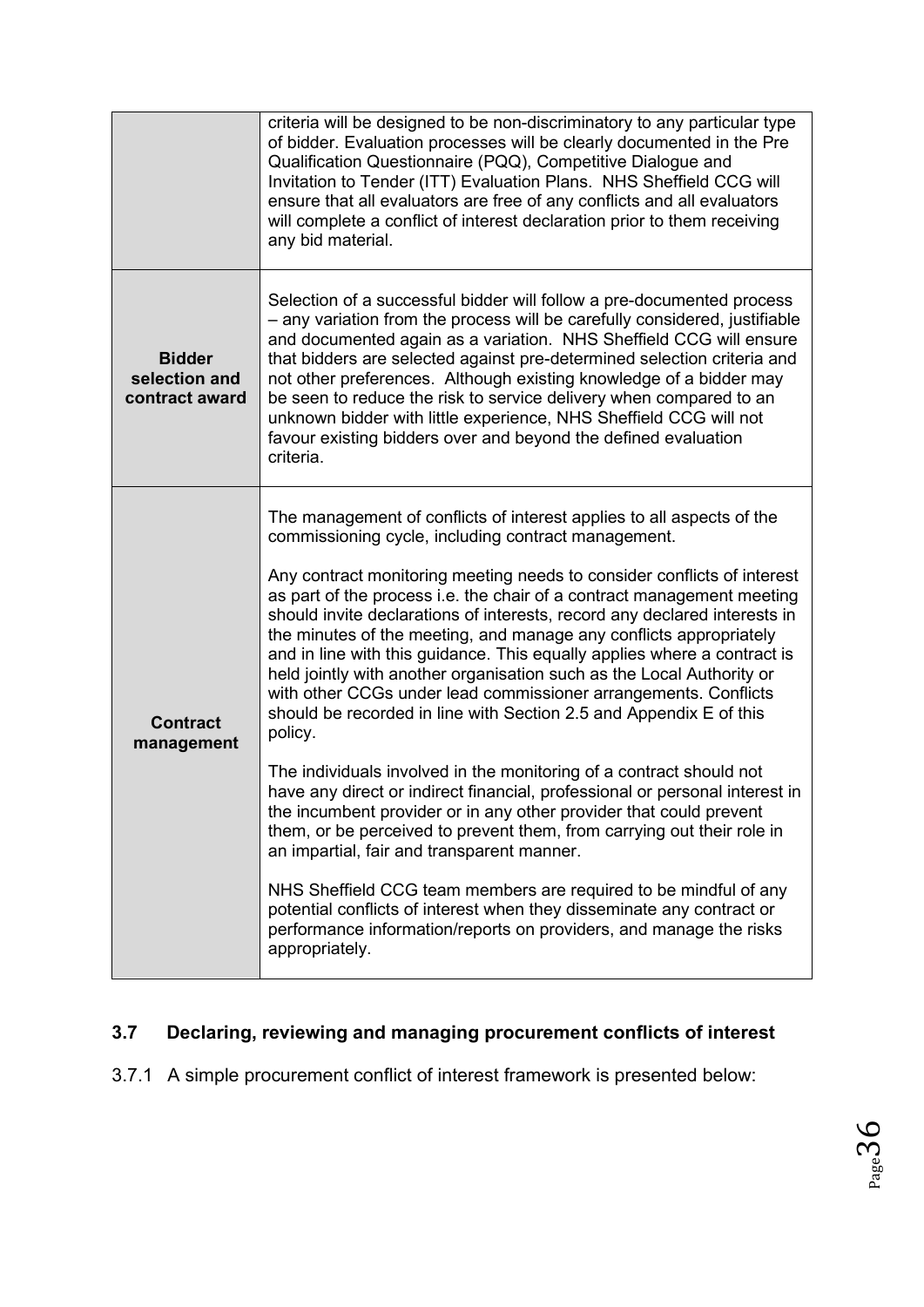

The decision tree has the following steps:

- Identify the conflict of interest / receive a declaration (the Head of Procurement will disseminate the appropriate procurement declaration form at the appropriate stage of the procurement).
- Review the identified/declared conflict of interest and decide whether:
	- o There is an actual conflict of interest (e.g. a bidder may declare that they are currently delivering services under an existing contract and will bid for new services, in which case this would not be seen as a conflict of interest for the procurement);
	- o A conflict of interest may materialise in the future but it does not currently exist (e.g. a clinical advisor/GP is advising on the service specification and intends to be involved in a bid for the service); or
	- $\circ$  A conflict of interest does exist (e.g. a CCG bid evaluator is related to the bid lead in a bidding organisation).
- The impact of any conflict of interest on the procurement (with specific focus on fairness and transparency) needs to be considered to inform actions to be taken. In many cases, NHS Sheffield CCG will need to seek further clarification before making a decision on the line of action.
- Various actions can be taken to manage a conflict of interest and these will be particular to the specific conflict of interest and advice from the Head of Procurement and any legal advice as required. Potential actions are:
	- o **Monitor the situation** this may be most appropriate if there is the potential for a known conflict to materialise and it is currently premature to take any action or where it may be too late in the process to implement any corrective action;
	- o **Restrictions** may need to be placed on, for example, certain individuals or specific bidders may be restricted from participating in the scheme – restrictions may be time limited;

 $_{\rm Page}$ 37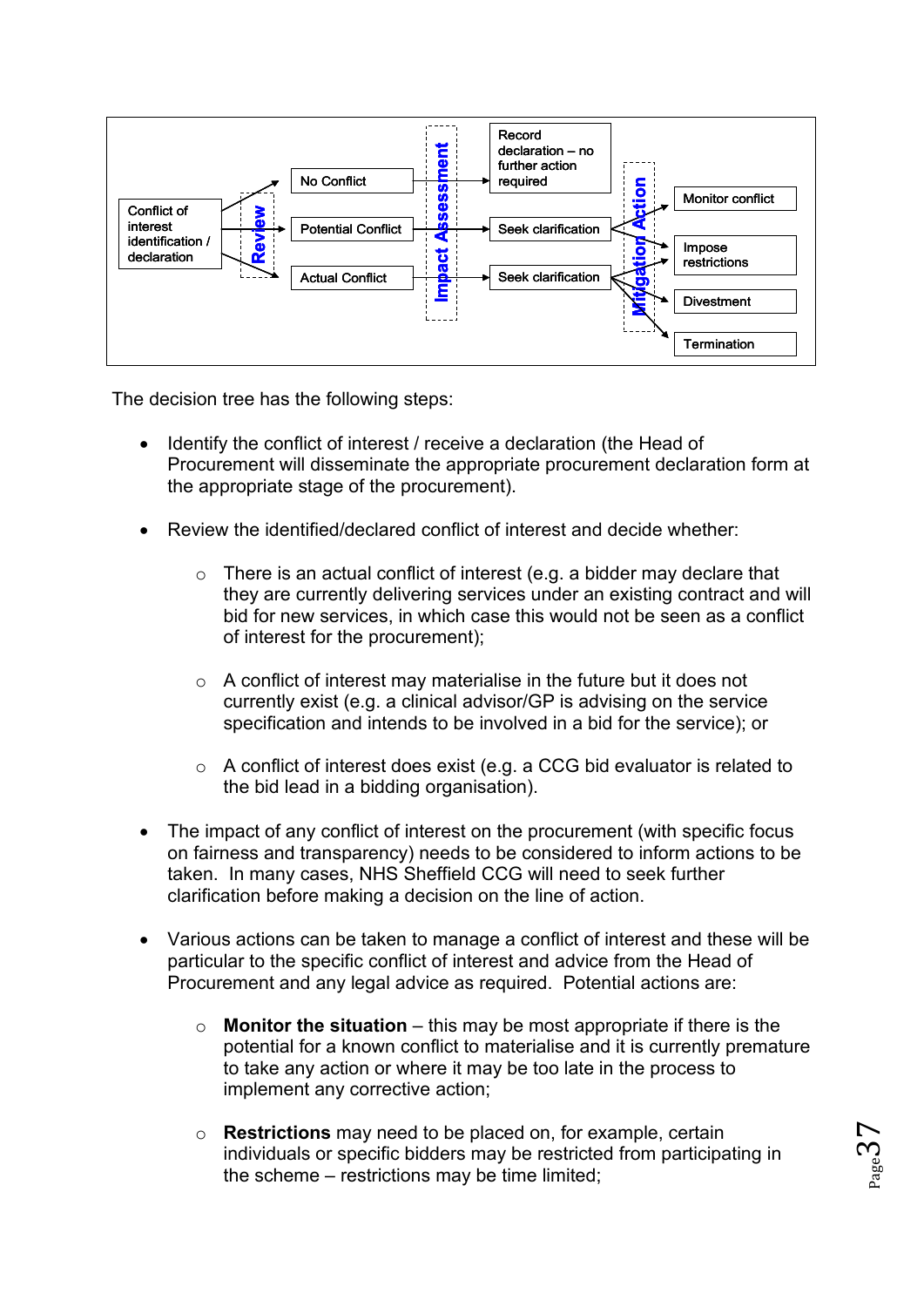- o **Divestment** of assets by the conflicted individual. If the conflict of interest is identified early, NHS Sheffield CCG commissioners may be given the option of either resigning from their CCG role or to divest their financial interest in a bidder organisation; and
- o **Termination** of the procurement may need to be considered where a material conflict of interest has occurred and has substantially increased the procurement risk – legal advice and Accountable Officer or NHS Sheffield CCG Governing Body approval (dependant on the procurement value in line with the CCG's scheme of delegation) must be sought if this option is to be pursued.
- 3.7.2 NHS Sheffield CCG will retain the right to exclude any bidder from the procurement where there is a material conflict of interest and there are no other appropriate mitigating actions which could be adopted. NHS Sheffield CCG will ensure that it is clear that a chosen mitigation action will be effective. Where doubt exists over the effectiveness of a mitigation action, NHS Sheffield CCG will pursue a safer option of implementing restrictions and excluding bidders from the process where required.
- 3.7.3 The approach to managing conflicts during the procurement process will be to deal with each conflict on a case-by-case basis, within the parameters set by procurement law. The concerns around conflict of interest will need to be set against ensuring sufficient bidder participation. Each type of conflict of interest will be considered in a fair and transparent manner that can be documented and audited.
- 3.7.4 Where a Commissioning Support service or any other external agency is contracted to provide procurement services to NHS Sheffield CCG, the procurement lead will keep the Head of Procurement informed of all conflicts of interest as they arise and the conflicts of interest process contained in this document will apply.
- 3.7.5 A business case and procurement template (Appendix F) and a register of procurement decisions template (Appendix G) are appended to this policy.

## **3.8 Single Tender Waivers and Declarations of Interest**

The CCGs needs to be able to recognise and manage any conflicts or potential conflicts of interest that may arise in relation to the procurement of any services or the administration of grants. "Procurement" relates to any purchase of goods, services or works and the term "procurement decision" should be understood in a wide sense to ensure transparency of decision making on spending public funds.

The decision to use a single tender action, for instance, is a procurement decision and if it results in the commissioner entering into a new contract, extending an existing contract, or materially altering the terms of an existing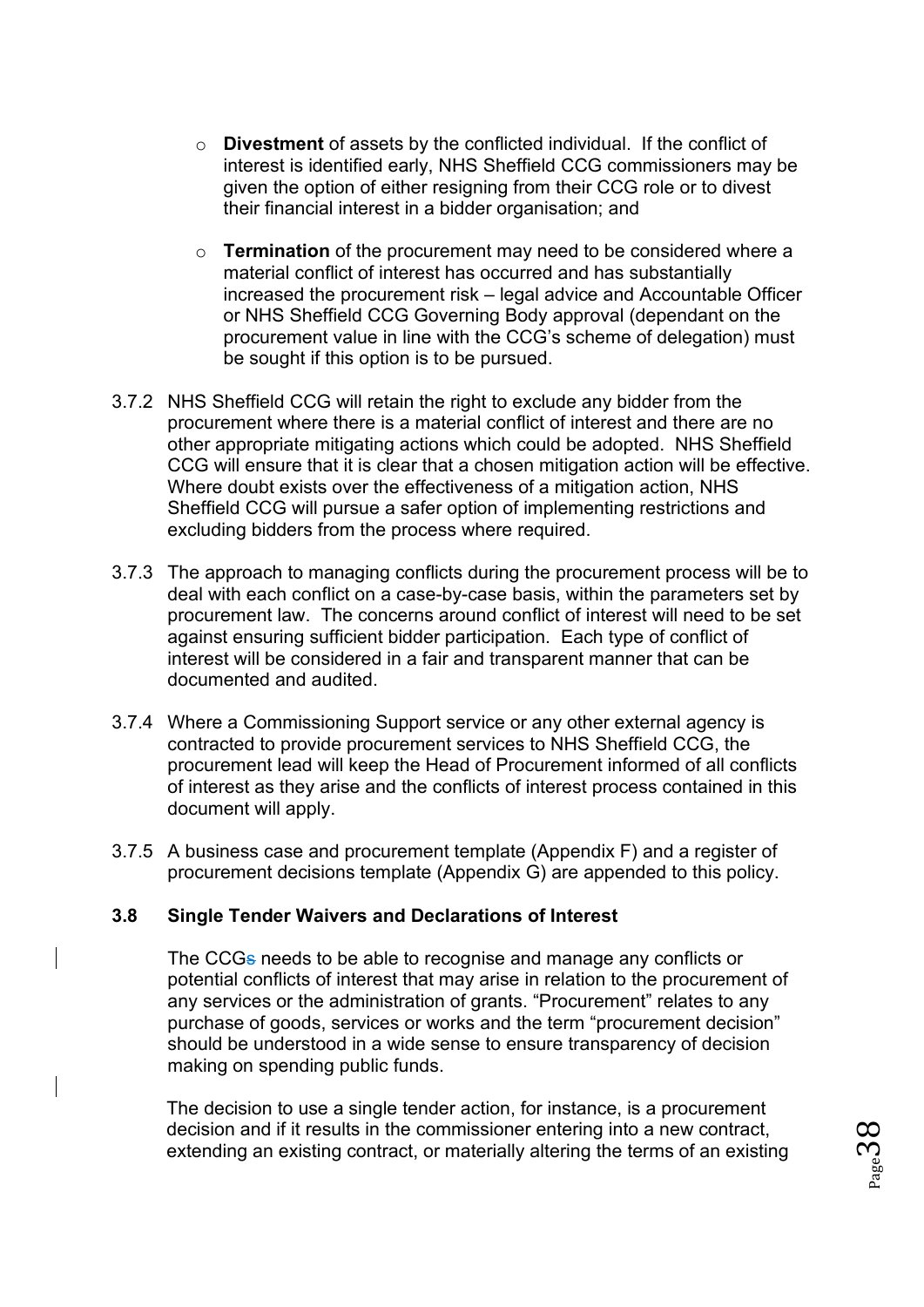contract, then it is a decision that should be recorded. Declarations must therefore be obtained from suppliers involved in single tender waivers.

## **4 Primary Care conflicts of interest, procurement and contracting**

- 4.1 The most obvious area in which conflicts could arise is where NHS Sheffield CCG commissions (or continues to commission by contract extension) healthcare services, including GP services, in which a member of the CCG has a financial or other interest. This may most often arise in the context of commissioning of primary care, particularly with regard to any delegated or joint arrangements with NHS England, but must also be considered in respect of any commissioning issue where GPs are current or possible providers. NHS Sheffield CCG will use the business case / procurement template at Appendix F when drawing up plans to commission services where this is potentially the case.
- 4.2 As with any procurement, the register of interests and the register of decisions will be publically publicly available on the CCG website at [www.sheffieldccg.nhs.uk](http://www.sheffieldccg.nhs.uk/) and available upon request for inspection at our headquarters.
- 4.3 Decisions relating to the commissioning of primary medical services shall be made by a committee of the CCG's Governing Body – the Primary Care Commissioning Committee (PCCC). The Committee's Terms of Reference details its responsibilities.
- 4.4 In the interest of minimising the risks of conflicts of interest, it is recommended by NHS England that GPs do not have voting rights on the Primary Care Commissioning Committee. The arrangements do not preclude GP participation in strategic discussions on primary care issues, subject to appropriate management of conflicts of interest. They apply to decisionmaking on procurement issues and the deliberations leading up to the decision.
- 4.5 Whilst sub-committees or sub-groups of the Primary Care Commissioning Committee can be established (e.g. to develop business cases and options appraisals), ultimate decision-making responsibility for the primary medical services functions rests with the Primary Care Commissioning Committee. Sub-groups must submit their minutes to the Primary Care Commissioning Committee, detailing any conflicts and how they have been managed. Standard templates for agendas, minutes and coversheets are appended as part of Appendix E.
- 4.6 We will regularly review our governance structures for managing primary care conflicts of interest to ensure that they reflect current guidance and are appropriate, particularly in relation to any co-commissioning roles which we propose to undertake. This may include consideration of our governance meeting structure, our internal controls and assurances, and our approach to identifying, declaring and managing conflicts of interest.

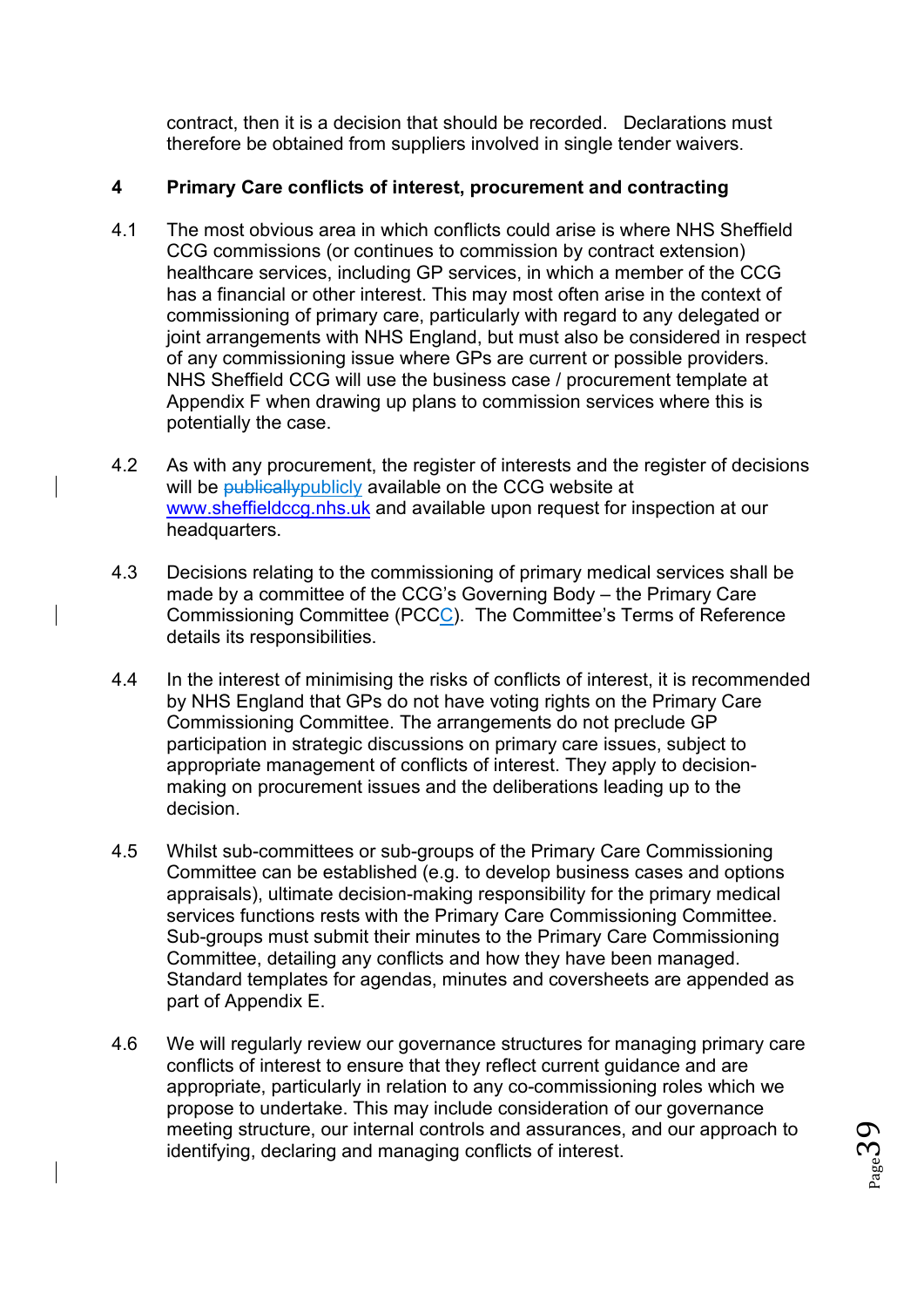## **5 Gifts, Hospitality and Sponsorship**

## **5.1 Overview**

**5.1.1** Courtesy gifts and hospitality must not be given or received in return for services provided or to obtain or retain business but shall be handled openly and unconditionally as a gesture of esteem and goodwill only. Gifts and hospitality shall always be of symbolic value, appropriate and proportionate in the circumstances, and consistent with local customs and practices. They shall not be made in cash.

### **5.2 Gifts**

- 5.2.1 A "gift" is defined as any item of cash or goods, or any service, which is provided for personal benefit, free of charge or at less than its commercial value.
- 5.2.2 All gifts of any nature offered to CCG staff, governing body and committee members and individuals within GP member practices by suppliers or contractors linked (currently or prospectively) to the CCG's business should be declined, whatever their value. The person to whom the gifts were offered should also declare the offer within 28 days using the Gifts, Hospitality and Sponsorship Form (Appendix H) and submit the form to the Corporate Services Risk and Governance Manager so the offer which has been declined can be recorded on the register. A template for the register of gifts, hospitality and sponsorship is shown at Appendix I.
- 5.2.3 Gifts offered from other sources should also be declined and recorded using the Gifts, Hospitality and Sponsorship Form (Appendix H) and the form submitted within 28 days to the Corporate Services Risk and Governance Manager if accepting them might give rise to perceptions of bias or favouritism, and a common sense approach should be adopted as to whether or not this is the case. The only exceptions to the presumption to decline gifts relates to items of little financial value (i.e. less than £6) such as diaries, calendars, stationery and other gifts acquired from meetings, events or conferences, and items such as flowers and small tokens of appreciation from members of the public to staff for work well done. Gifts of this nature do not need to be declared nor recorded on the register.
- 5.2.4 Any personal gift of cash or cash equivalents (e.g. vouchers, tokens, offers of remuneration to attend meetings whilst in a capacity working for or representing the CCG) must always be declined, whatever their value and whatever their source, and the offer which has been declined must be declared within 28 days using the Gifts, Hospitality and Sponsorship Form (Appendix H) and the form submitted to the Corporate Services Risk and Governance Manager for recording on the register.
- 5.2.5 There may very occasionally be exceptional circumstances where it would be inappropriate to decline gifts or hospitality, for example where diplomatic

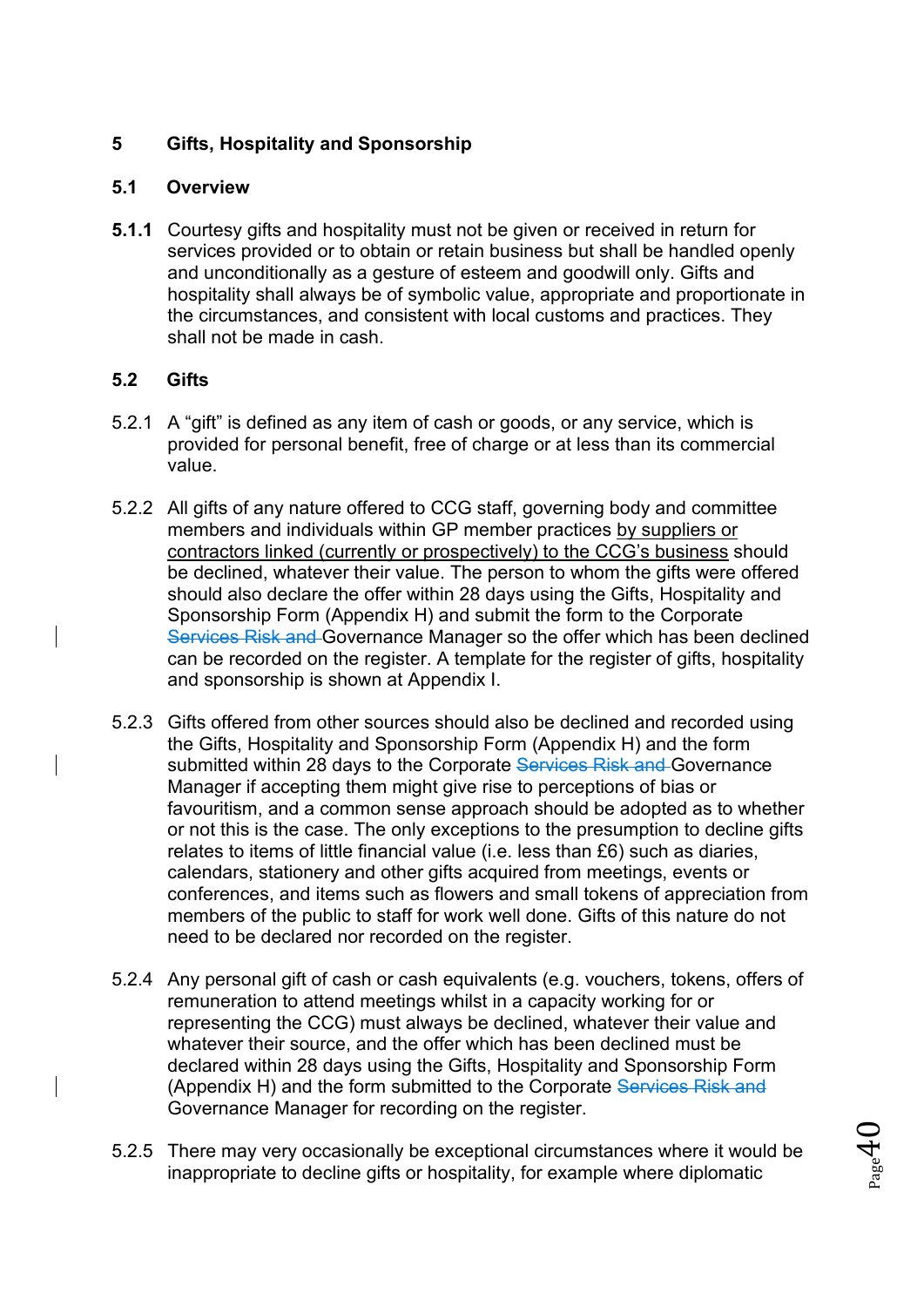sensitivities or protocol would be offended, especially where it is customary among certain cultures to make gifts. In such cases, the register entry must fully explain such reasons for accepting the gift. The above clauses do not preclude members of the Governing Body from accepting gifts in excess of that described above if they are acting in an ambassadorial role as a representative of NHS Sheffield CCG but these must still be declared using the form (Appendix H).

- 5.2.6 A series of small gifts, received from the same or related source, over a 12 month period, with accumulated worth of greater than £25 should be declared and registered.
- 5.2.7 If a donor leaves a gift with a value of over £10 for an employee in their absence, then this should be declared by completing the Gifts, Hospitality and Sponsorship Form (Appendix H).
- 5.2.8 Where members of staff or individuals covered by the scope of this policy have any concern as to the potentially excessive value of a gift offered or the pressure to accept any gift is particularly high, they should seek advice from their Line Manager, the Corporate Services Risk and Governance Manager or the Associate Director of Corporate ServicesFinance. Staff should at all times be aware that the Code of Conduct for NHS Managers seeks to ensure that the best interests of the public and patients/clients are upheld in decisionmaking and that decisions are not improperly influenced by gifts or inducements.
- 5.2.9 Staff and individuals covered by the scope of this policy should exercise their judgement when accepting gifts on the basis of a personal friendship if they have reason to believe that, under the circumstances, the gift was provided because of the official position of the member of staff and not because of the personal friendship.

#### **5.3 Hospitality**

- 5.3.1 A blanket ban on accepting or providing hospitality is neither practical nor desirable from a business point of view. However, individuals should be able to demonstrate that the acceptance or provision of hospitality would benefit the NHS or the CCG.
- 5.3.2 Modest hospitality provided in normal and reasonable circumstances may be acceptable, although it should be on a similar scale to that which the CCG might offer in similar circumstances (e.g. tea, coffee, light refreshments at meetings). A common sense approach should be adopted as to whether hospitality offered is modest or not. Hospitality of this nature does not need to be declared on the Gifts, Hospitality and Sponsorship Form (Appendix H), nor recorded on the register. Offers of hospitality which go beyond modest or of a type that the CCG itself might offer, should be politely refused. A nonexhaustive list of examples includes:

 $_{\rm Page}$ 41

• Hospitality of a value of above £25; and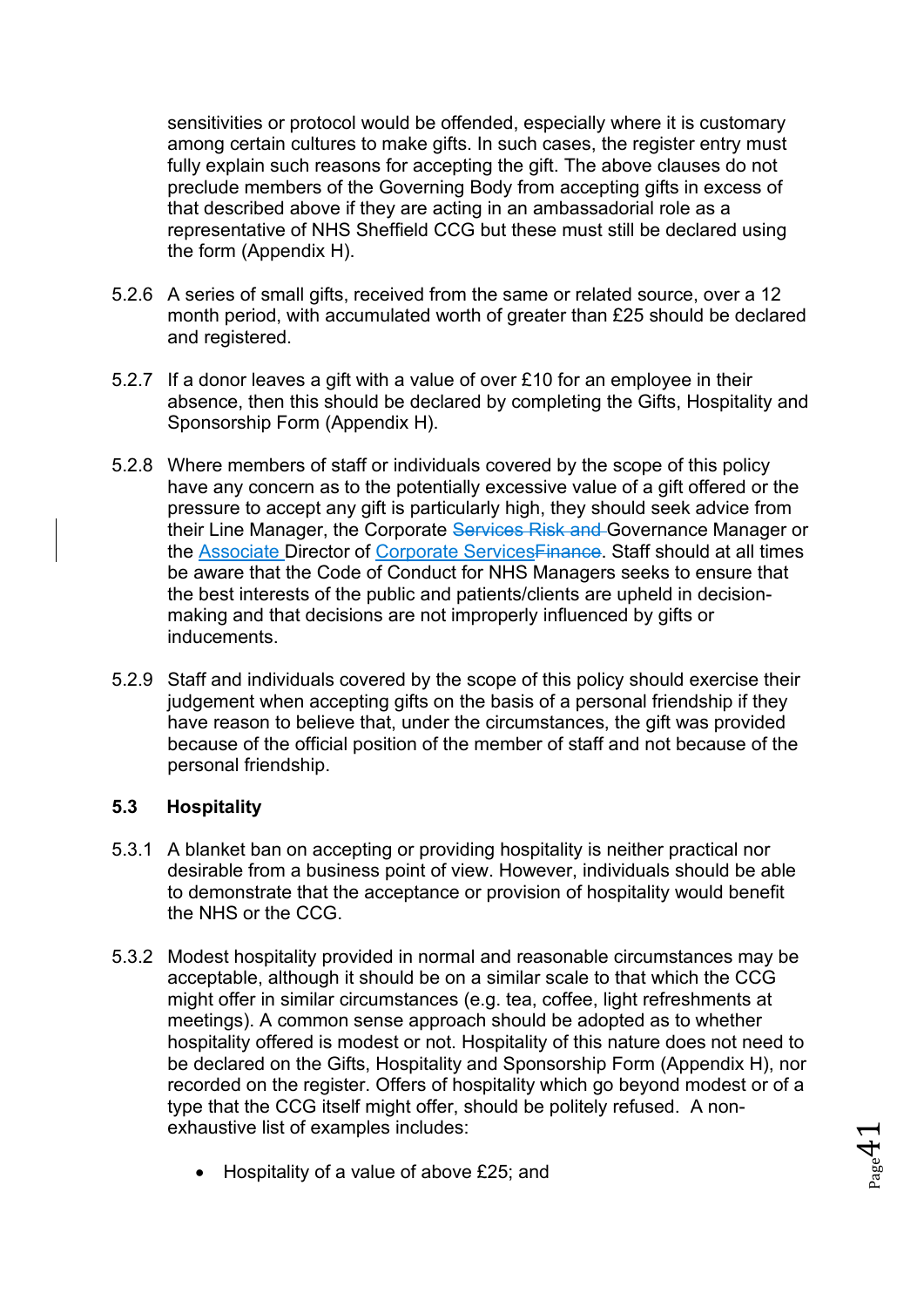- In particular, offers of foreign travel and accommodation.
- 5.3.3 Particular caution should be exercised where hospitality (other than tea/coffee at scheduled meetings) is offered by suppliers or contractors linked (currently or prospectively) to the CCG's business. Offers of this nature can be accepted if they are modest and reasonable but advice should always be sought from the Corporate Services Risk and Governance Manager or the Associate Director of Corporate Services Finance as there may be particular sensitivities, for example if a contract re-tender is imminent. All offers of hospitality from actual or prospective suppliers or contractors (whether or not accepted) should be declared within 28 days on the Gifts, Hospitality and Sponsorship Form (Appendix H) and submitted to the Corporate Services Risk and Governance Manager to be recorded on the register. A template for the register of gifts, hospitality and sponsorship is shown at Appendix I.
- 5.3.4 There may be some limited and exceptional circumstances where accepting the types of hospitality referred to in this section may be contemplated. Express prior approval should be sought from the Corporate Services Risk and Governance Manager or the Associate Director of Corporate ServicesFinance before accepting such offers, and the reasons for acceptance should be recorded in the CCG's register of gifts and hospitality. Hospitality of this nature should be declared within 28 days on the Gifts, Hospitality and Sponsorship Form (Appendix H) and submitted to the Corporate Services Risk and Governance Manager to be recorded on the register, whether accepted or not.
- 5.3.5 The over-riding principle is whether the hospitality offered / received was such that it could have, or could be perceived as having, an actual or potential influence on the conduct of the individual receiving the hospitality. In all cases of doubt, advice should be sought from the Corporate Services Risk and Governance Manager or Associate Director of FinanceCorporate Services.
- 5.3.6 If, having accepted corporate hospitality in good faith, employees feel uncomfortable with the lavishness of the event or the motives of the third party, the subject should be raised with the Corporate Services Risk and Governance Manager or the Associate Director of Corporate Services Director of Finance and a note made of their concern.
- 5.3.7 It is not appropriate for NHS Sheffield CCG or its employees or those contracted in a commissioning role to provide or accept alcohol within normal working hours as part of hospitality at any time.

## **5.4 Sponsorship**

5.4.1 CCG staff, governing body and committee members, and GP member practices may be offered commercial sponsorship for courses, conferences, post/project funding, meetings and publications in connection with the activities which they carry out for or on behalf of the CCG or their GP practices. All such offers (whether accepted or declined) must be declared so that they can be included on the CCG's register of interests and advice can be

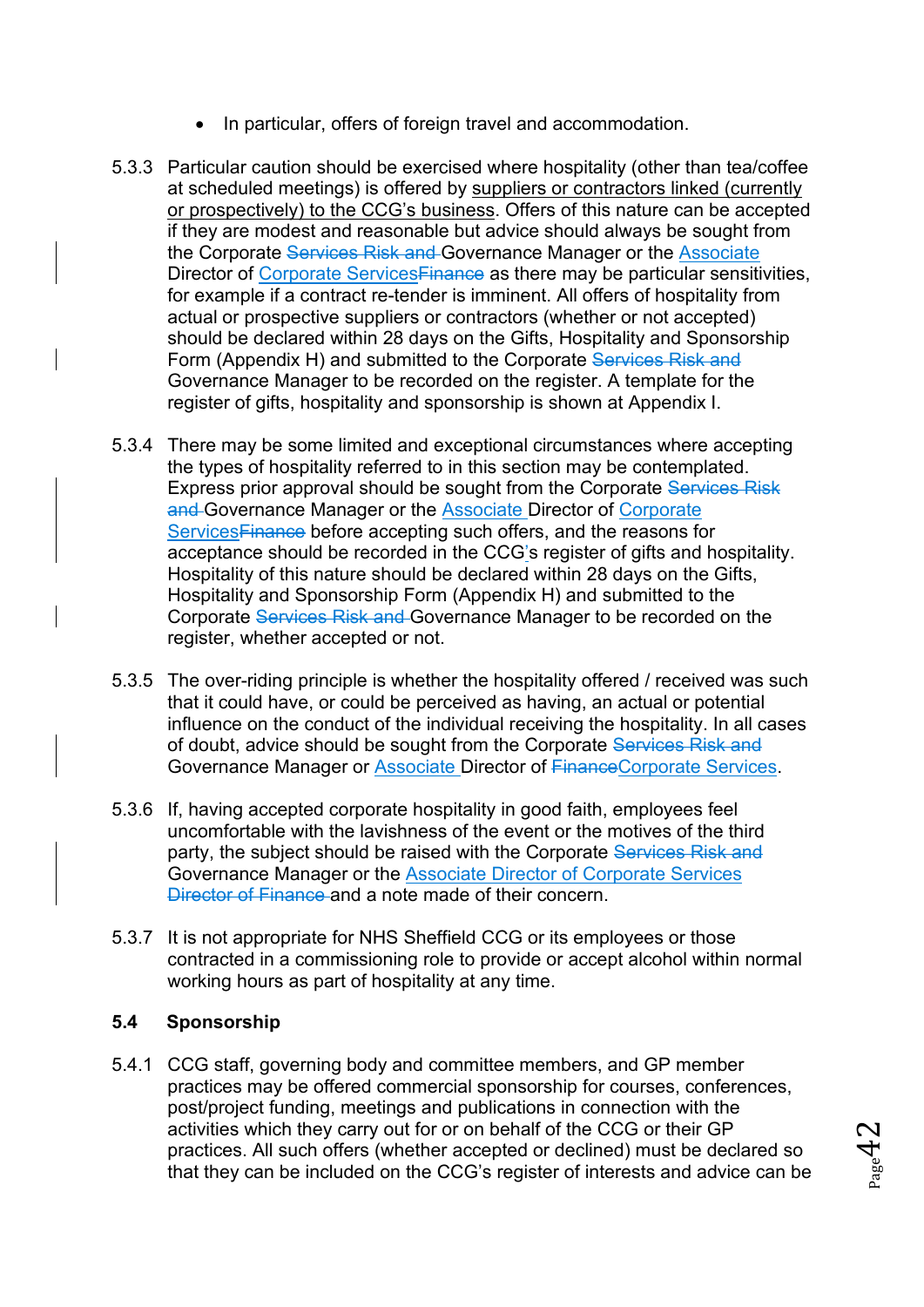given on whether or not it would be appropriate to accept any such offers. If such offers are reasonably justifiable and otherwise in accordance with this statutory guidance, then they may be accepted.

- 5.4.2 Offers of commercial sponsorship for courses, conferences and funding of posts must not compromise commissioning or contracting decisions in any way.
- 5.4.3 Anyone receiving an approach regarding any sponsorship (e.g. for events or meetings) should request that the details be put in writing. The Gifts, Hospitality and Sponsorship Form (Appendix H) should then be completed and the form submitted to the Corporate Services Risk and Governance Manager. For regular sponsorship i.e. not a one off event, a written Sponsorship Agreement will also be required. All sponsorship, hospitality and gifts received will be recorded into the register maintained for this purpose to ensure probity, openness and transparency.
- 5.4.4 All sponsorship arrangements will be subject to **prior written agreement**  between authorised officers and prospective sponsors.
- 5.4.5 Sponsors should not have any influence over the content of an event, meeting, seminar, publication or training event. The CCG will not endorse individual companies or their products and the fact of sponsorship does not mean that the CCG endorses a company's products or services. All data protection legislation applies during dealings with sponsors. Sponsorship which involves the exchange of patient information must be approved by NHS Sheffield CCG's Caldicott Guardian. No information will be supplied to a company for their commercial gain unless there is a clear benefit to the NHS. As a general rule, information which is not in the public domain will not normally be supplied.
- 5.4.6 Sponsorship of meetings, management or educational events may be authorised by the appropriate Executive Director in consultation with the Director of Finance, provided that the content of the programme, speakers and attendees are independent of the sponsor(s). If separate from the purpose of the meeting, sponsor(s) may use the event for publicity. Sponsor(s) will be acknowledged for their support.
- 5.4.7 All pharmaceutical companies entering into sponsorship agreements must comply with the ABPI code of practice. All sponsorship agreements with pharmaceutical companies valued in excess of £500 will require the advice of the CCG's Chief Nurse and/or Head of Medicines Optimisation to confirm that they conform to CCG agreed protocols.
- 5.4.8 Staff employed by the CCG and members of the CCG should only accept individual opportunities sponsored by pharmaceutical companies when approved by the Director /Head of Service in the first instance or the Accountable Officer/ Director of Finance for sponsorship £500 - £4999. All sponsorship over £5000 is subject to prior approval by the Governing Body.

 $_{\rm Page}$ 43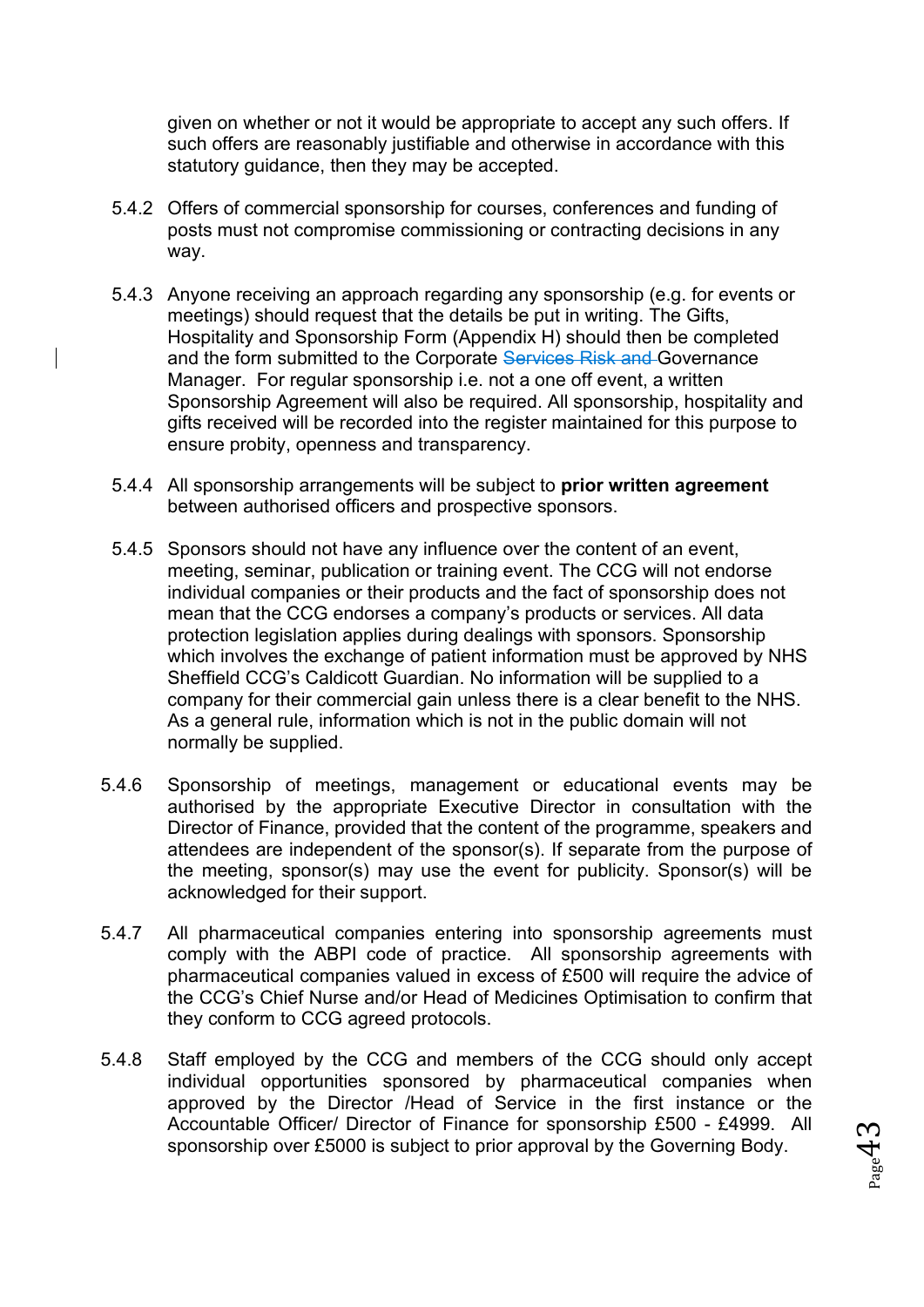- 5.4.9 Formal meetings of NHS Sheffield CCG should not be the subject of sponsorship agreements. Sponsorship for local training may be acceptable subject to the necessary authorisations.
- 5.4.10 Projects which involve the use of clinical guidelines or protocols prepared by sponsors should only be agreed following advice from the CCG's professional advisors.
- 5.4.11 Projects which involve the exchange of patient information must have a legal basis; additionally, approval must be sought from the CCG's Information Governance Group.
- 5.4.12 Sponsors should not advertise NHS Sheffield CCG participation in their project as an endorsement to their product, packages or company without specific written permission of the CCG. The CCG should agree the nature of any endorsement or linked publication.
- 5.4.13 All agreements must include a 'break' clause enabling the termination of the agreement at short notice, or immediately if necessary.
- 5.4.14 All pharmaceutical companies entering into sponsorship agreements must comply with the Association of the British Pharmaceutical Industry (ABPI) Code of Practice. Any sponsorship agreements with pharmaceutical companies will require the advice of NHS Sheffield's Prescribing Lead before authorisation by the Director of Finance. All collaborative partnerships between NHS Sheffield CCG and the pharmaceutical industry charitable sector or non NHS organisations will comply with the following regulations and guidance and as updated:
	- The Human Medicines Regulations 2012
	- The Human Medicines (Amendment) Regulations 2013
	- The Human Medicines (Amendment) (No. 2) Regulations 2013
	- The Human Medicines (Amendment) Regulations 2014
	- The Human Medicines (Amendment No. 2) Regulations 2014
	- Council Directive 2001/83/EC The Community Code relating to medicinal products for human use (external link) - Title VIII of this Directive relates to advertising
	- Council Directive 2004/27/EC amending Directive 2001/83/EC (external link)
	- Council Directive 2004/24/EC The Traditional Herbal Medicinal Products Directive (external link)
	- Council Directive 84/450/EEC relating to the approximation of the laws, Regulations and administrative provisions of the Member States concerning Misleading Advertising
	- Best Practice Guidance on joint working between the NHS and pharmaceutical industry and other commercial organisations
	- Association of the British Pharmaceutical Industry guidance and best practice

 $_{\rm Page}44$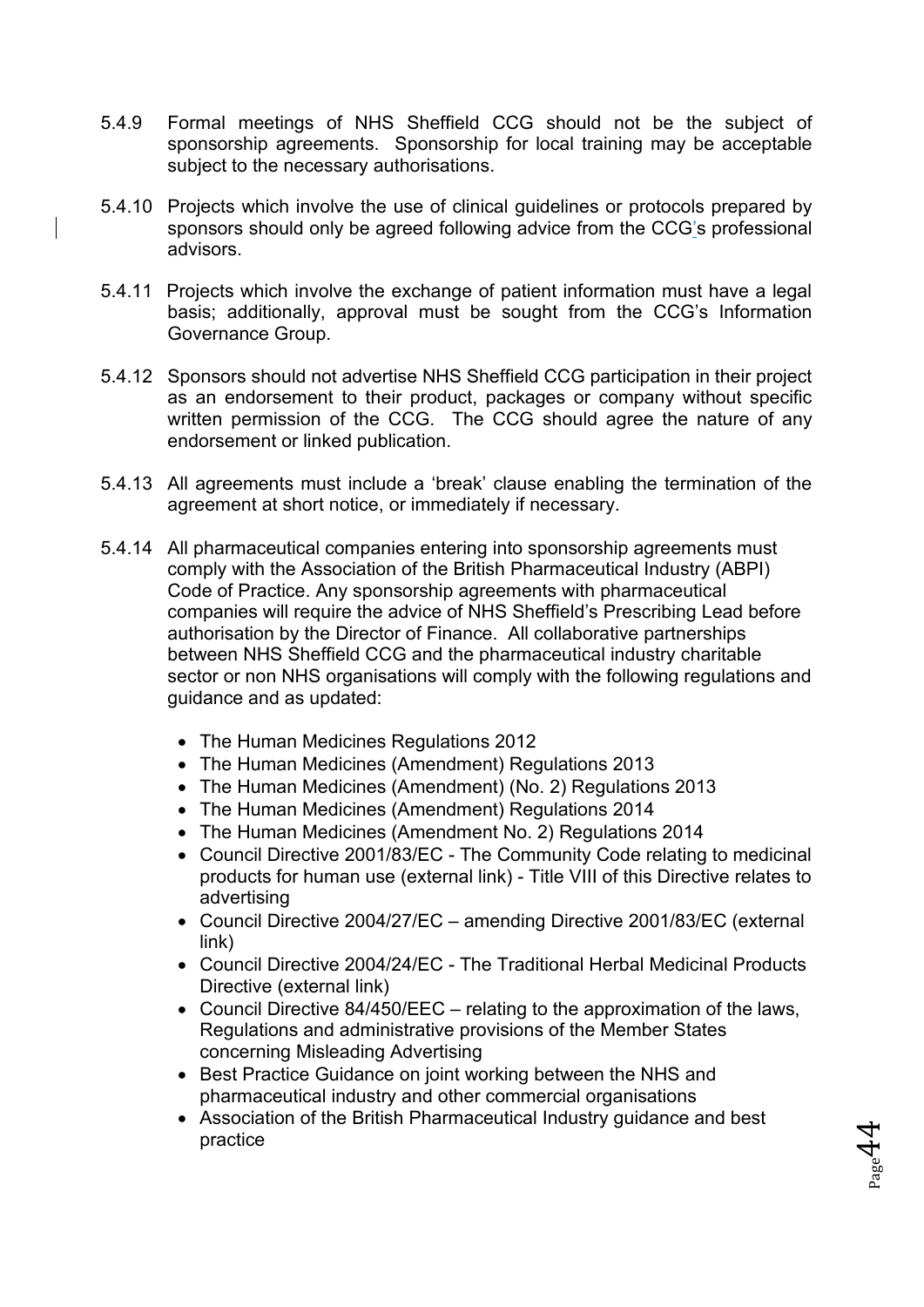- 5.4.15 NHS Sheffield CCG participation in a collaborative pharmaceutical partnership does not in any way infer NHS Sheffield CCG endorsement, or formulary status, for any product. Proposals which link sponsorship to the purchase, volume, or use of any particular product must be refused.
- 5.4.16 All staff must ensure that they are not placed in a position which risks, or appears to risk, conflict between their private interests and their duties to the organisation and the NHS. This principle is applicable to all professional codes of conduct, to all NHS staff groups and to all types of company supplying goods and services to the organisation. All staff and Governing Body members involved in the development of a sponsorship agreement must declare any prior interest in terms of previous sponsorship or relationship to any of the individual sponsors in question.
- 5.4.17 In relation to external educational events promoted by the CCG's e-bulletin, NHS Sheffield CCG will work to guidelines which can be found at [M:\Communications and Engagement\useful info and](file://gordon/shared_shccg/Communications%20and%20Engagement/useful%20info%20&%20general%20intelligence/Guidance%20on%20promotion%20of%20education%20events.doc) general [intelligence\Guidance on promotion of education events.doc](file://gordon/shared_shccg/Communications%20and%20Engagement/useful%20info%20&%20general%20intelligence/Guidance%20on%20promotion%20of%20education%20events.doc) or discussed with the Medical Director.
- 5.4.18 Appendix J details the internal procedure to be followed for instances of Pharmaceutical Sponsorship of Protected Learning Initiatives (PLI) training. It should be read in conjunction with Section 5.4 of this procedure.

### **6 Approval/Authorisation**

- 6.1 Sponsorship arrangements involving amounts less than £25 need not be declared or registered. The £25 limit will apply to each sponsorship arrangement i.e. if more than one member of staff attends a training event valued at £20 per person the event should be recorded as the total sponsorship arrangement if in excess of £25.
- 6.2 Projects under £500 value can be authorised by a Director / Executive Director of the CCG. Following authorisation, the completed proforma should be forwarded to the Corporate Services Risk and Governance Manager for entry in the Register.
- 6.3 All projects valued at £500 and above will be authorised by the Director of Finance, and will be subject to the advice of the Chief Nurse or Head of Medicines Management as set out in 5.4.14 above.
- 6.4 Projects valued in excess of £5,000 require prior approval by CCG Governing Body.
- 6.5 In making their decisions, the Accountable Officer and Directors will be confirming that proposals meet the requirements of this policy and that the appropriate professional advice has been sought.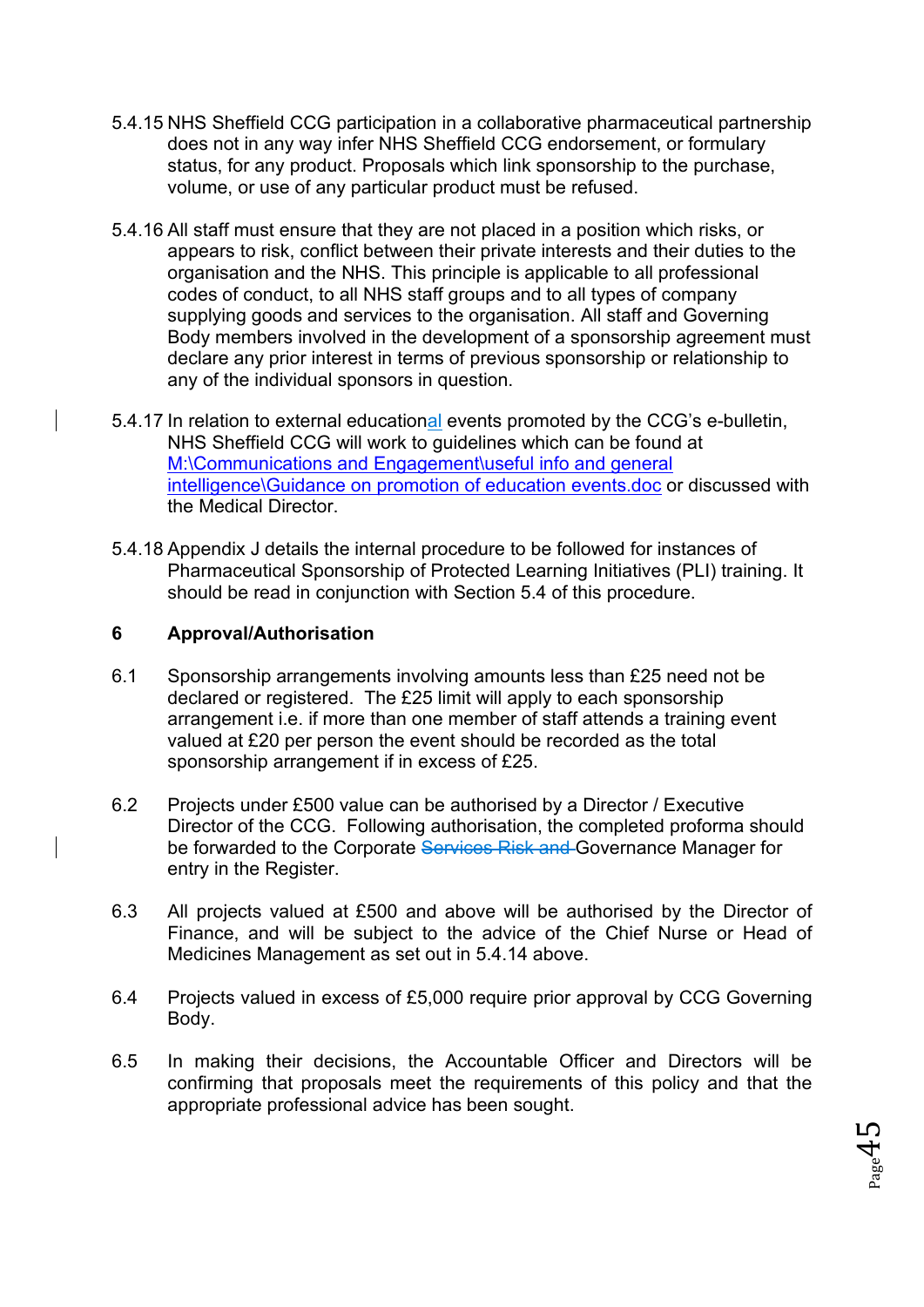6.6 If there is any ambiguity or concern about the interpretation of this policy and its associated procedures then the advice of the Corporate Services Risk and Governance Manager should be sought in all cases.

### **Approval/Authorisation**

| Sponsorship<br>Value | <b>CCG/Executive Members and Staff</b>                                                                                                                                                                                                                                                       |
|----------------------|----------------------------------------------------------------------------------------------------------------------------------------------------------------------------------------------------------------------------------------------------------------------------------------------|
| Less than £25        | • No authorisation required<br>• CCG staff report to their Director                                                                                                                                                                                                                          |
| £25 - £500           | • CCG staff submit proposal to Director<br>CCG and Executive members submit proposal to<br><b>Associate Director of Corporate Services Finance</b><br>following authorisation by Head of Service.<br>Reported to Corporate Services Risk and<br>Governance Manager and entered onto register |
| £500 - £4999         | • CCG staff submit proposal to Director<br>CCG and Executive members submit proposal to<br>Director of Finance.<br>Authorised by the Accountable Officer or the Director<br>of Finance and entered in the register                                                                           |
| £5000 and over       | Prior approval by CCG Governing Body required.                                                                                                                                                                                                                                               |

## **7. Earned Income and Outside Employment**

- **7.1.** NHS Sheffield CCG will take all reasonable steps to ensure that employees, committee members, contractors and others engaged under contract are aware of the requirement to inform the CCG if they are employed or engaged in, or wish to be employed or engage in, any employment or consultancy work in addition to their work with the CCG. The purpose of this is to ensure that the CCG is aware of any potential conflict of interest. Examples of work which might conflict with the business of the CCG, including part-time, temporary and fixed term contract work, include:
	- Employment with another NHS body.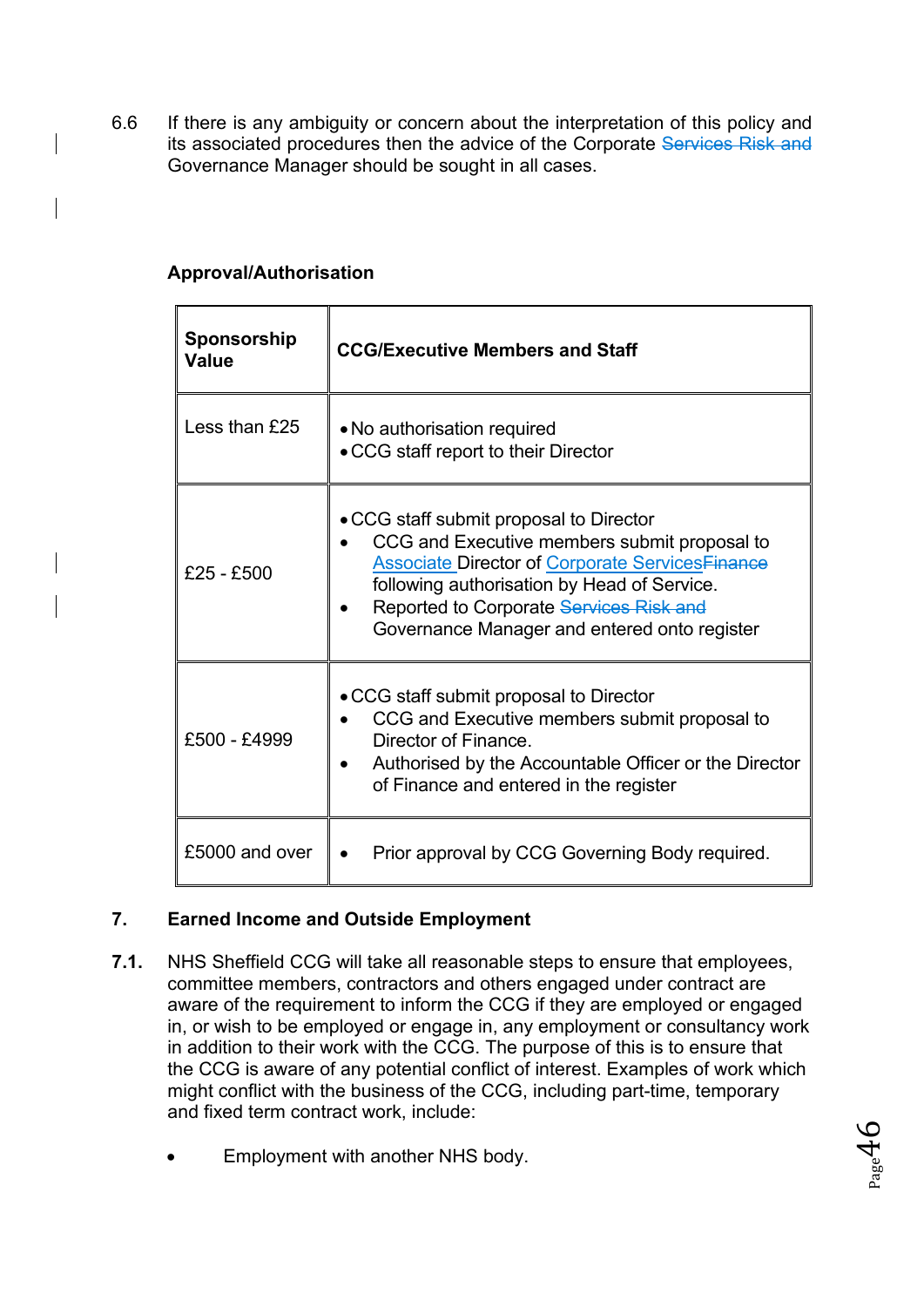- Employment with another organisation which might be in a position to supply goods/services to the CCG.
- Directorship of a GP federation.
- Self-employment, including private practice, in a capacity which might conflict with the work of the CCG or which might be in a position to supply goods/services to the CCG.
- **7.2.** NHS Sheffield CCG employees may not, without the written approval of their relevant Executive Director, engage in any outside employment (paid or voluntary) whether connected to their NHS employment or not which prevents them from fulfilling their core role with NHS Sheffield CCG. Individuals are required to obtain prior permission to engage in secondary employment, and NHS Sheffield CCG reserves the right to refuse permission where it is believed that a conflict will arise which cannot be effectively managed.
- **7.3.** NHS Sheffield CCG will not unreasonably withhold consent for additional employment provided that:
	- It is not undertaken at times when the employee's contract is considered to be in operation;
	- In the opinion of NHS Sheffield CCG, the additional employment does not have an adverse impact upon their NHS Sheffield CCG contractual duties;
	- Where the total hours of work exceed, or are likely to exceed, the European Working Time Directive Regulations, the employee signs the appropriate declaration to work additional hours available from the Human Resources department.
- **7.4.** Where NHS Sheffield CCG employment is on the basis of part-time or ad-hoc hours, the employee shall obtain a single authorisation from their relevant Executive Director covering the range of their external bank/part-time employment. This will prevent the need for separate authorisation for each period of employment. It will be the relevant NHS Sheffield Executive Director's responsibility that any other employment which may be undertaken by the employee is, and continues to be, in accordance with this policy. Executive Directors should ensure that copies of all letters of authorisation are placed on the staff file of the individual concerned. The employee concerned must also therefore keep their line manager directly informed of any material changes in outside working practices or working hours.
- **7.5.** Employees are reminded that if they work for a second employer while off sick or on a 'staged return' from their normal place of employment it should be by prior agreement with their line manager, Occupational Health, Human Resources and their GP as appropriate. This arrangement would normally be agreed if it was considered the work would be therapeutic to their recovery. Work undertaken without permission will be considered fraudulent behaviour and investigated in accordance with the Fraud Policy and Response Plan.
- **7.6.** On appointing governing body, committee or sub-committee members and senior staff, NHS Sheffield CCG will consider on a case-by-case basis whether conflicts of interest should exclude individuals from being appointed

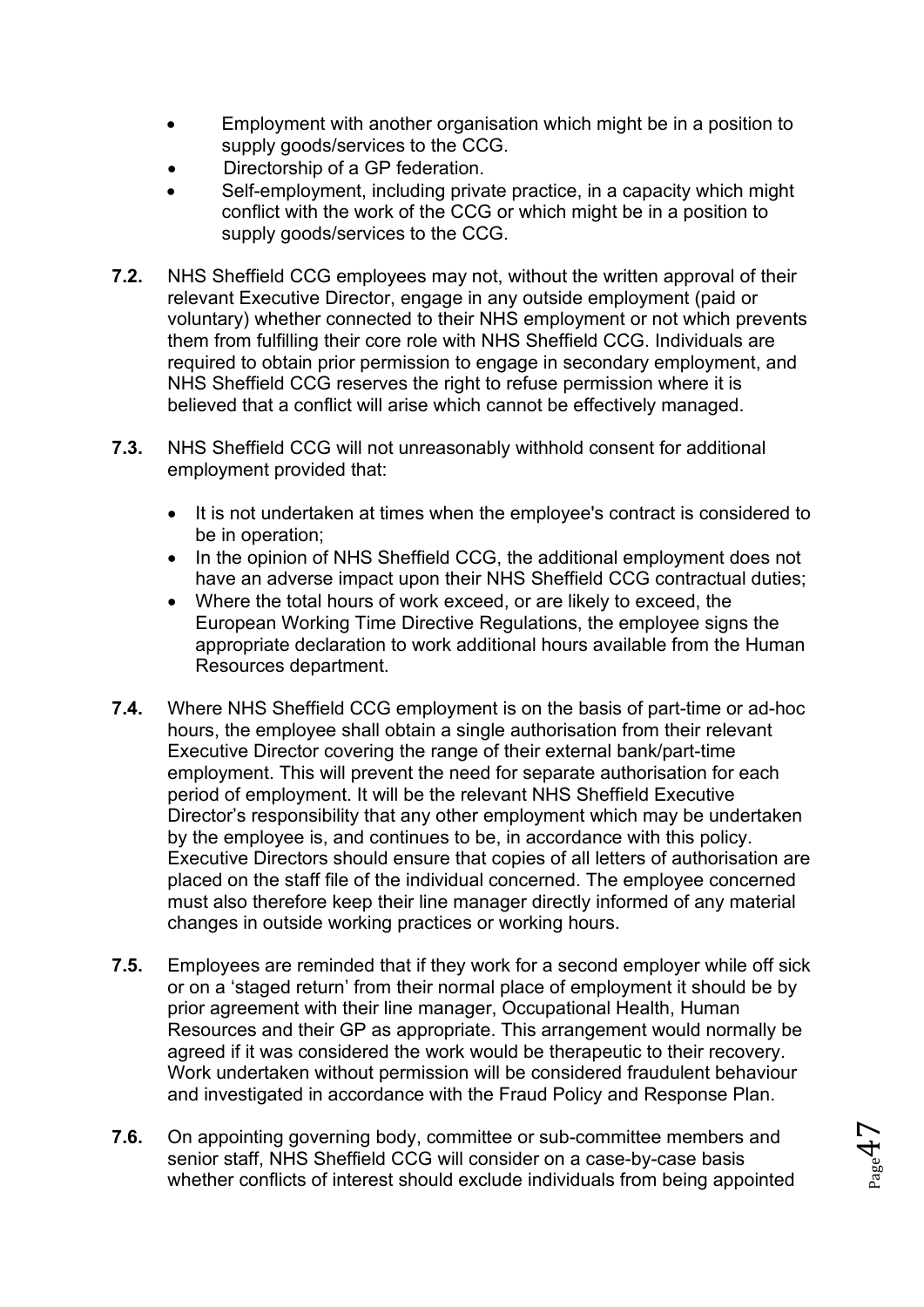to the relevant role. In doing so, the CCG will assess the extent and materiality of the interest and the nature of the appointee's proposed role within the CCG, in particular whether the individual (or any person with whom they have a close association could benefit (whether financially or otherwise) from any decision the CCG might make. This will be particularly relevant for governing body, committee and sub-committee appointments, but will also be considered for all employees and especially those operating at senior level. If the interest is related to an area of business significant enough that the individual would be unable to operate effectively and make a full and proper contribution in the proposed role, then that individual will not be appointed to the role.

#### **8. Provision of Professional Advice and Services**

- **8.1.** Professional advice and services can be provided across a wide spectrum, which not only includes clinical/medical services but also a number of the other services/professions found within the NHS such as fire prevention. Professional liability arises where advice or a service is supplied to a third party. A third party, in this context, should mean any organisation, company or individual outside of the local health and social care community or any private sector organisation. This could include the provision of lectures during conferences where a fee is charged.
- **8.2.** Where any employee is requested to support, contribute or assist any private or non-NHS organisation (other than within the local health and social care community) they should seek the approval of the Director of Finance before doing so.
- **8.3.** Any payment or honorarium offered for doing so within working hours should be accepted and paid directly to NHS Sheffield CCG and advised to the Director of Finance. It should be noted that not all advice and services are covered by NHS Sheffield CCG's schemes of insurance through the NHS Litigation Authority (NHSLA). Guidance can be found in the scheme rules on the NHSLA website [www.nhsla.com](http://www.nhsla.com/) or from the Corporate Services Risk and Governance Manager.
- **8.4.** Where services are being provided for a fee to a third party, then there must be clear terms and conditions for the supply of all services by the organisation, and this should be contained within standard terms and conditions. Information and guidance regarding terms and conditions for the supply of certain services to non-NHS bodies is available from the NHS Purchasing and Supply Agency. The Director of Finance must review all contract arrangements prior to completion.
- **8.5.** Healthcare organisations often loan equipment to other similar organisations or patients. It is important to be clear about where responsibility for liability lies, and that there are suitable systems in place for the tracking of loaned equipment. Any such involvement in the private time of the employee should be approved in accordance with 8.1 and 8.2 above.

 $_{\rm Page}$ 48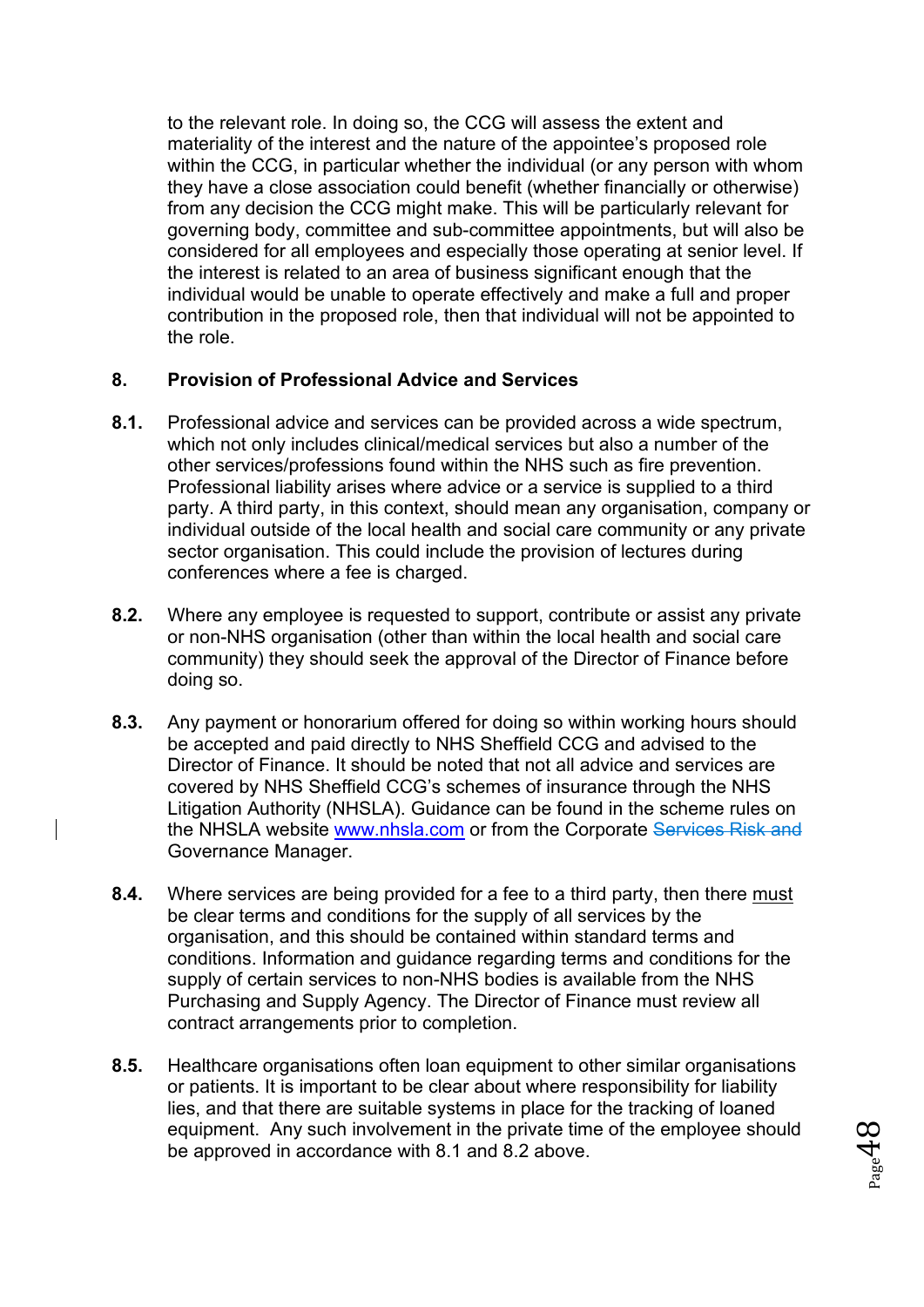**8.6.** As part of their work for NHS Sheffield CCG, an employee may be required to provide clinical advice within a clinical setting such as undertaking audits of medical records or providing prescribing advice. Where the employee or a close associate of the employee is also receiving or has received care from within that clinical setting, then access to their own or a close associate's personal identifiable information would be considered a conflict of interest. To protect the employee's confidentiality regarding declaring that they have received care from that clinical setting, this conflict of interest should not be formally declared using the conflict of interest form but should instead be discussed with the Line Manager to identify an alternative route for provision of that element of clinical advice or to access those records. The line manager will escalate any issues that cannot be managed within the team to the Accountable Officer for resolution.

### **9. Preferential Treatment in Private Transactions**

**9.1.** Individual staff must not seek or accept preferential rates or benefits in kind for private transactions carried out with companies with which they have had, or may have, official dealings on behalf of the organisation. (This does not apply to concessionary agreements negotiated with companies by NHS management, or by recognised staff interests, on behalf of all staff – for example, NHS staff benefits schemes).

#### **10. Intellectual Property Rights**

- **10.1.** Intellectual property covers patents, copyright, registered design rights, unregistered design rights, trade marks, know-how etc. The first three of these are probably the most important within the NHS, encompassing diverse 'products' like medical diagnostics, drugs, new procedures, books, manuals, training packages, videos, films, designs and specialist know-how. Products and inventions made by an employee shall be taken to belong to the employer (NHS Sheffield CCG) if they were "made" or "created" in the course of the normal duties of the employee.
- 10.2 NHS Sheffield will build appropriate specifications and provisions into contractual arrangements before the work is commissioned, or begins.
- 10.3 Refer to NHS Sheffield's Intellectual Property Policy for more detail. <http://www.intranet.sheffieldccg.nhs.uk/policies.htm>
- 10.4 Other rewards may be given voluntarily to employees who, within the course of their employment, have produced innovative work of outstanding benefit to the NHS, for example through the Health and Social Care Awards.

#### **11. Facilitation Payments and Kickbacks**

11.1. A facilitation payment refers to the practice of paying a small sum of money to a public official (or other person) as a way of ensuring that they perform their duty either more promptly or at all.

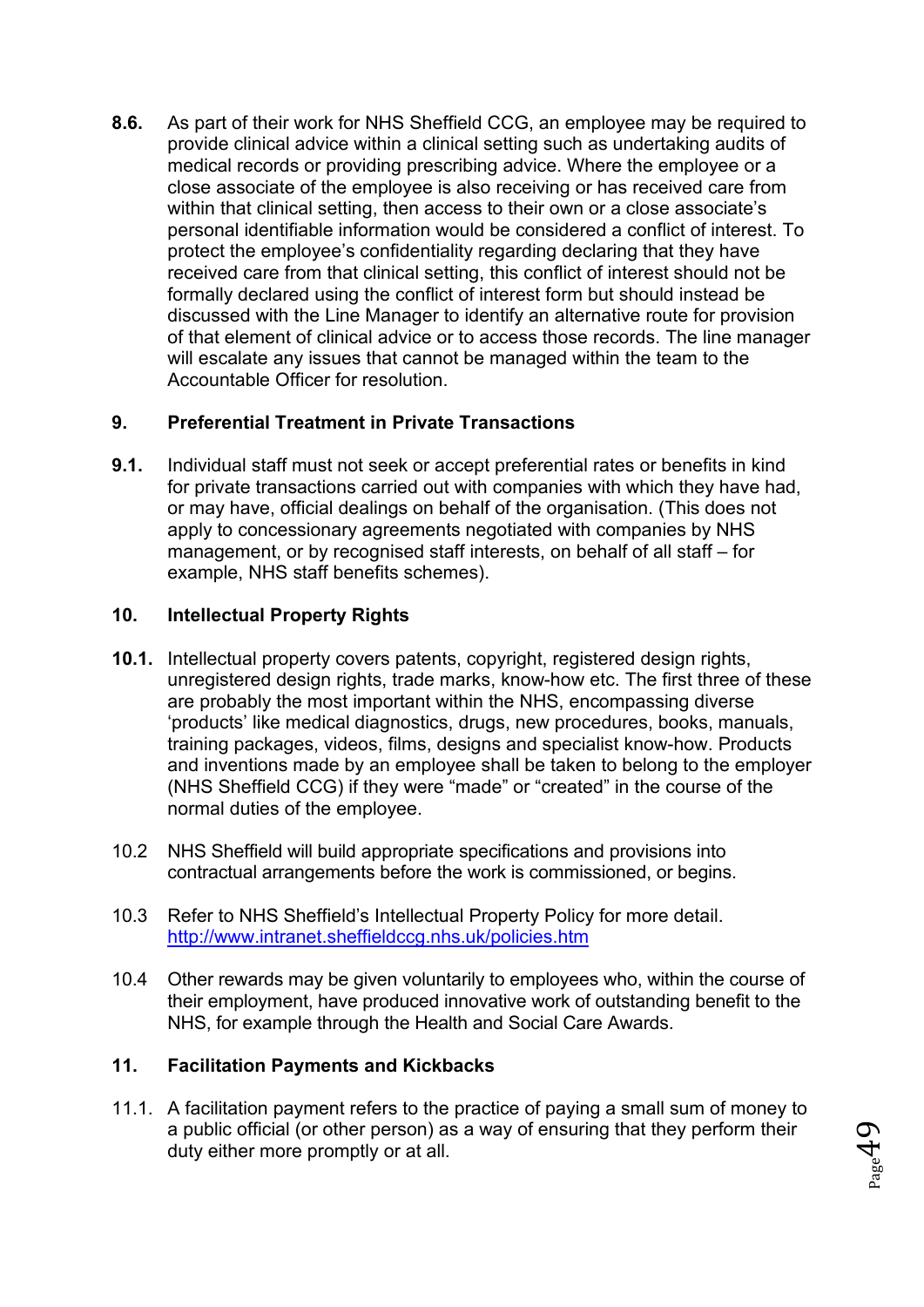- 11.2. Facilitation payments are prohibited under the Bribery Act like any other form of bribe. They shall not be given by CCG staff in the UK or any other country.
- 11.3. Kickbacks are typically payments made in return for a business favour or advantage. Everyone covered by this policy must avoid any activity that might lead to, or suggest, that a facilitation payment or kickback will be made or accepted.

### **12. Political and Charitable Contributions**

- 12.1. The CCG does not make any contributions to politicians, political parties or election campaigns.
- 12.2. As a responsible member of society, the CCG may make charitable donations. However, these payments shall not be provided to any organisation upon suggestion of any person of the public or private sector in order to induce that person to perform improperly the function or activities which he or she is expected to perform in good faith, impartially or in a position of trust or to reward that person for the improper performance of such function or activities.
- 12.3. Any donations and contributions must be ethical and transparent. The recipient's identity and planned use of the donation must be clear, and the reason and purpose for the donation must be justifiable and documented. All charitable donations will be publically publicly disclosed.
- 12.4. Donations to individuals and for-profit organisations and donations paid to private accounts are incompatible with our ethical standards and are prohibited.

## **13. Due Diligence**

- 13.1. Due diligence is a key element of corporate good governance and involves making an assessment of new business partners prior to engaging them in business. Due diligence procedures are in themselves a form of bribery risk assessment and also a means of mitigating that risk. At the outset of any business dealings, all new business partners should be made aware in writing of the organisation's anti-corruption and bribery policies and code of conduct.
- 13.2. To ensure adequate anti-bribery prevention is integrated into tendering and contract arrangements, the standard NHS Contract clauses are utilised by NHS Sheffield CCG.

#### **14. Raising concerns and breaches - Failure to comply with this policy and procedure**

#### **Raising and reporting breaches**

14.1 It is the duty of every CCG employee, governing body member, committee or sub-committee member and GP practice member to speak up about genuine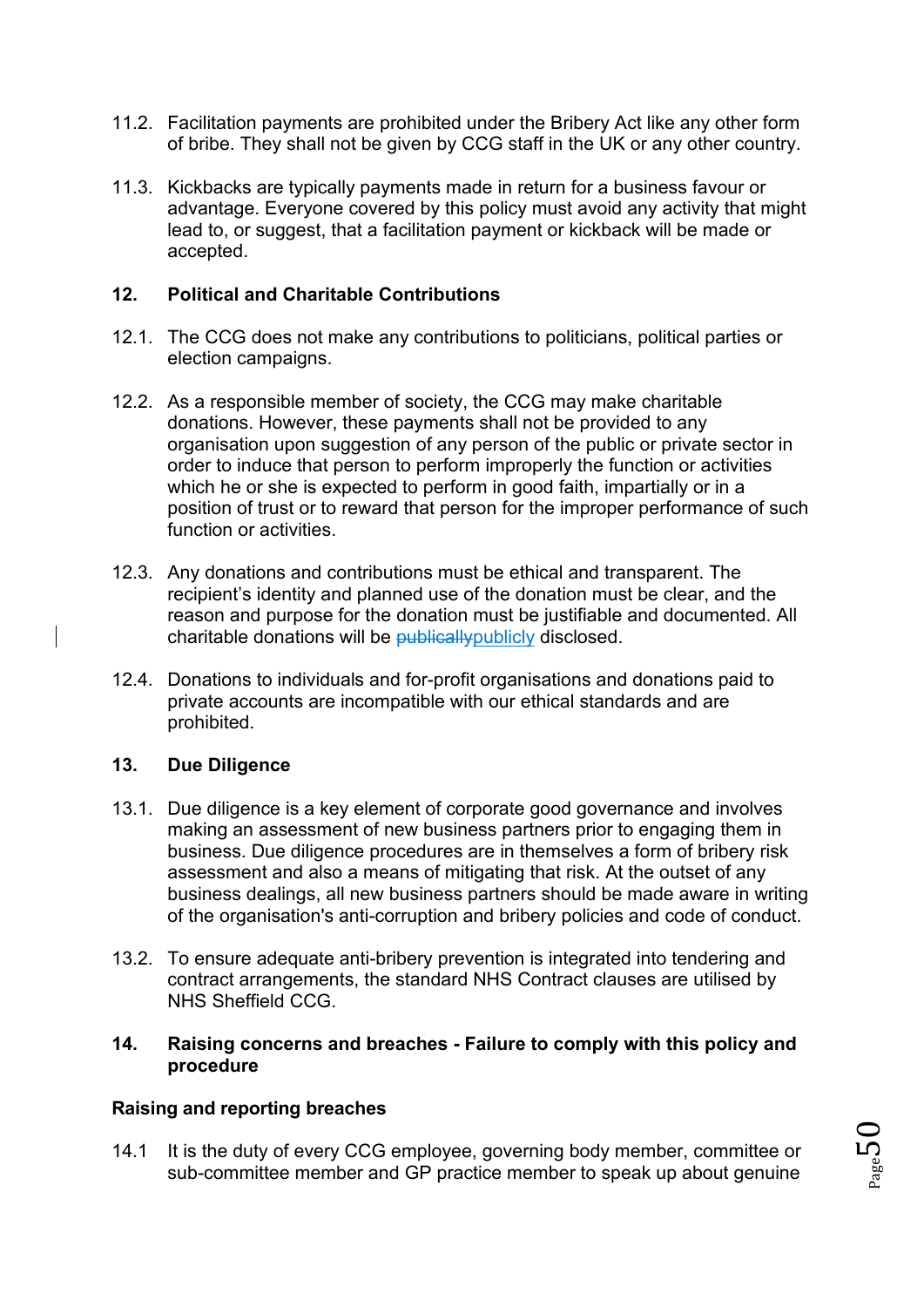concerns in relation to the administration of the CCG's policy on conflicts of interest management, and to report these concerns. These individuals should not ignore their suspicions or investigate themselves.

- Where the reporter is an employee or worker of the CCG, any noncompliance with this policy should be reported straight away to the Conflicts of Interest Guardian on a strictly confidential basis either in writing or by email.
- Anyone who is not an employee or worker of the CCG, and who wishes to report a suspected or known breach of the policy, should ensure that they comply with their own organisation's whistleblowing policy.
- Additionally, providers, patients and other third parties can make a complaint to NHS Improvement in relation to a commissioner's conduct under the Procurement Patient Choice and Competition Regulations.
- 14.2 All alleged breach notifications will be treated with appropriate confidentiality at all times in accordance with the CCG's policies and applicable laws, and the person making such disclosures can expect an appropriate explanation of any decisions taken as a result of any investigation.

#### **Managing breaches**

- 14.3 The process for investigating and managing breaches is:
	- The breach will be recorded on the register. Breaches may occur at any stage of the commissioning cycle (e.g. needs assessment, strategic planning, service planning and design, procurement, contract management) or there could be a breach in the declaration of interests, or in declaring gifts, hospitality, sponsorship or outside employment. These are the categories within which breaches may be classified.
	- The alleged breach will be jointly investigated by the Conflict of Interest Guardian and Director of Finance (providing the Director of Finance is not conflicted – if they are conflicted, then an alternative Executive Director will be identified to support the investigation). The Conflicts of Interest Guardian will have access to other CCG policies on raising concerns, counter fraud, or similar. The Conflict of Interest Guardian will make the final decision on whether a breach has occurred.
	- The outcome of the investigation will be reported to the Audit and Integrated Governance Committee. Lessons learned from any identified breaches of this policy and procedure will be reviewed by the Audit and Integrated Governance Committee.
	- Breaches of this policy and procedure may result in disciplinary action in accordance with the CCG's Disciplinary Policy. Serious breaches could potentially result in the termination of employment or position with the CCG.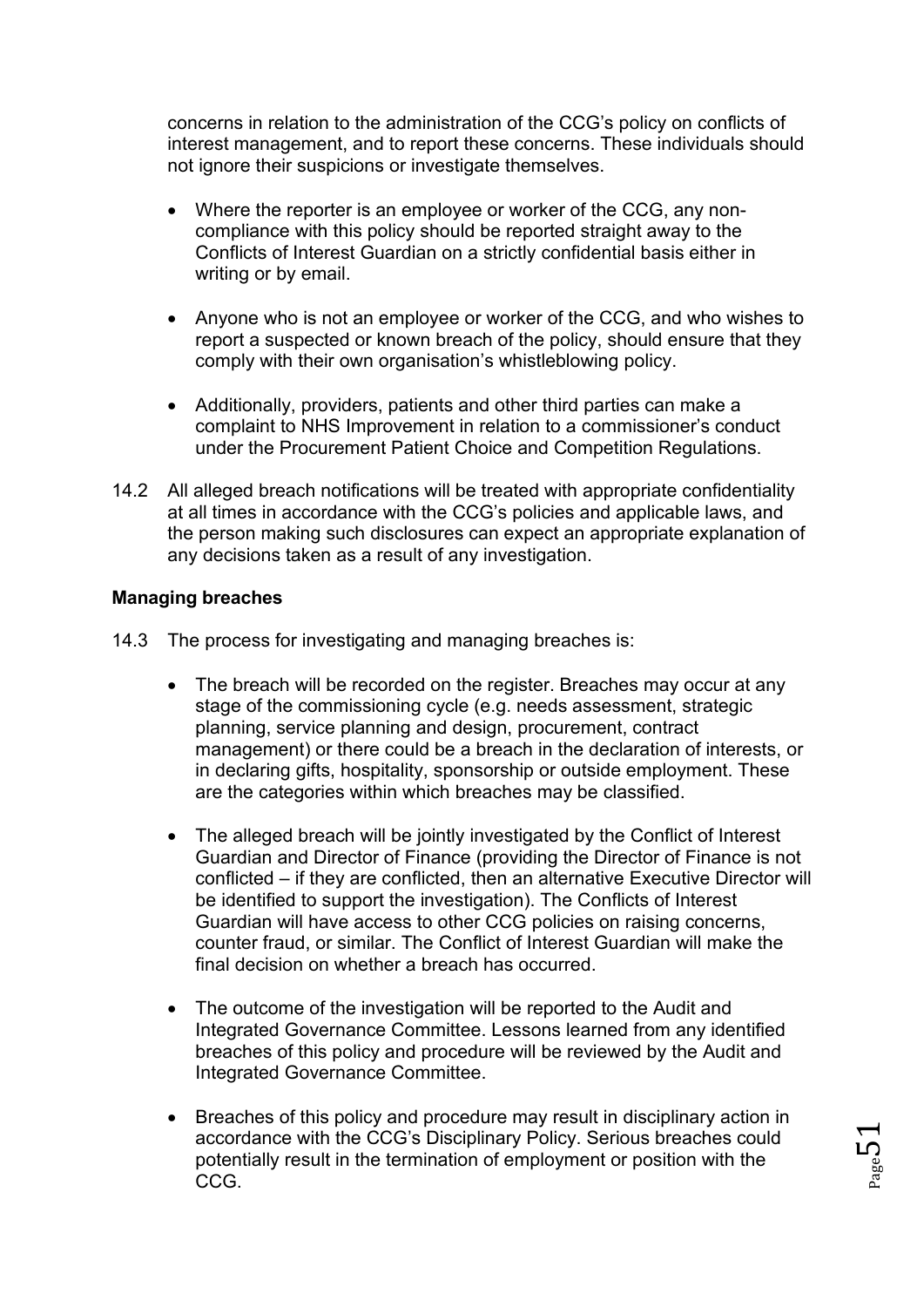- Statutorily regulated healthcare professionals who work for, or are engaged by the CCG are under professional duties imposed by their relevant regulator to act appropriately with regard to conflicts of interest. The CCG will consider reporting statutorily regulated healthcare professionals to their regulator if they are believed to have acted improperly, so that these concerns can be investigated. The consequences for inappropriate action could include fitness to practise proceedings being brought, and if appropriate, being struck off by their professional regulator as a result.
- Where a breach is proved, the Director of the local NHS England Area Team will be informed by the Accountable Officer of the CCG.
- Anonymised details of breaches will be published on the CCG's website for the purpose of learning and development.
- The Deputy Director of Communication and Engagement (or equivalent) will support communication of the breach and any media interest.

### **Fraud or Bribery**

- 14.4 It is an offence under the Fraud Act 2006 for an employee to fail to disclose information to the organisation to make a gain for themselves or another or to cause a loss or expose the organisation to the risk of loss. Additionally, the Act also provides that it is an offence for an employee who occupies a position in which they are expected to safeguard or not act against the financial interests of the organisation, to abuse that position to cause a loss or expose the organisation to the risk of loss. Therefore, where a conflict of interest or other activity as covered by this policy and procedure is not declared for the purposes above, this will be considered serious and should be referred appropriately in accordance with the Whistleblowing Policy, or the Fraud, Bribery and Corruption Policy.
- 14.5 This policy should be read in conjunction with the existing Fraud, Bribery and Corruption Policy and/or Whistleblowing Policy. All individuals subject to this policy and procedure are encouraged to raise concerns about any issue or suspicion of malpractice at the earliest possible stage. If you are unsure whether a particular act constitutes bribery or corruption, or if you have any other queries, these should be raised with the Director of Finance or the Local Counter Fraud Specialist (LCFS). Robert Purseglove, 01709 428702, [robert.purseglove@nhs.net](mailto:robert.purseglove@nhs.net)
- 14.6 Suspicions of Bribery, Fraud or Corruption should be reported without delay to the Local Counter Fraud Specialist or as outlined in the Fraud Policy and Response Plan. Alternatively reports can be made confidentially to the NHS Fraud and Corruption Reporting Line (FCRL) on 0800 028 40 60 or online at *[www.reportnhsfraud.nhs.uk](http://www.reportnhsfraud.nhs.uk/)*
- 14.7 Potential risks of Bribery (Red Flags) are detailed in Appendix K.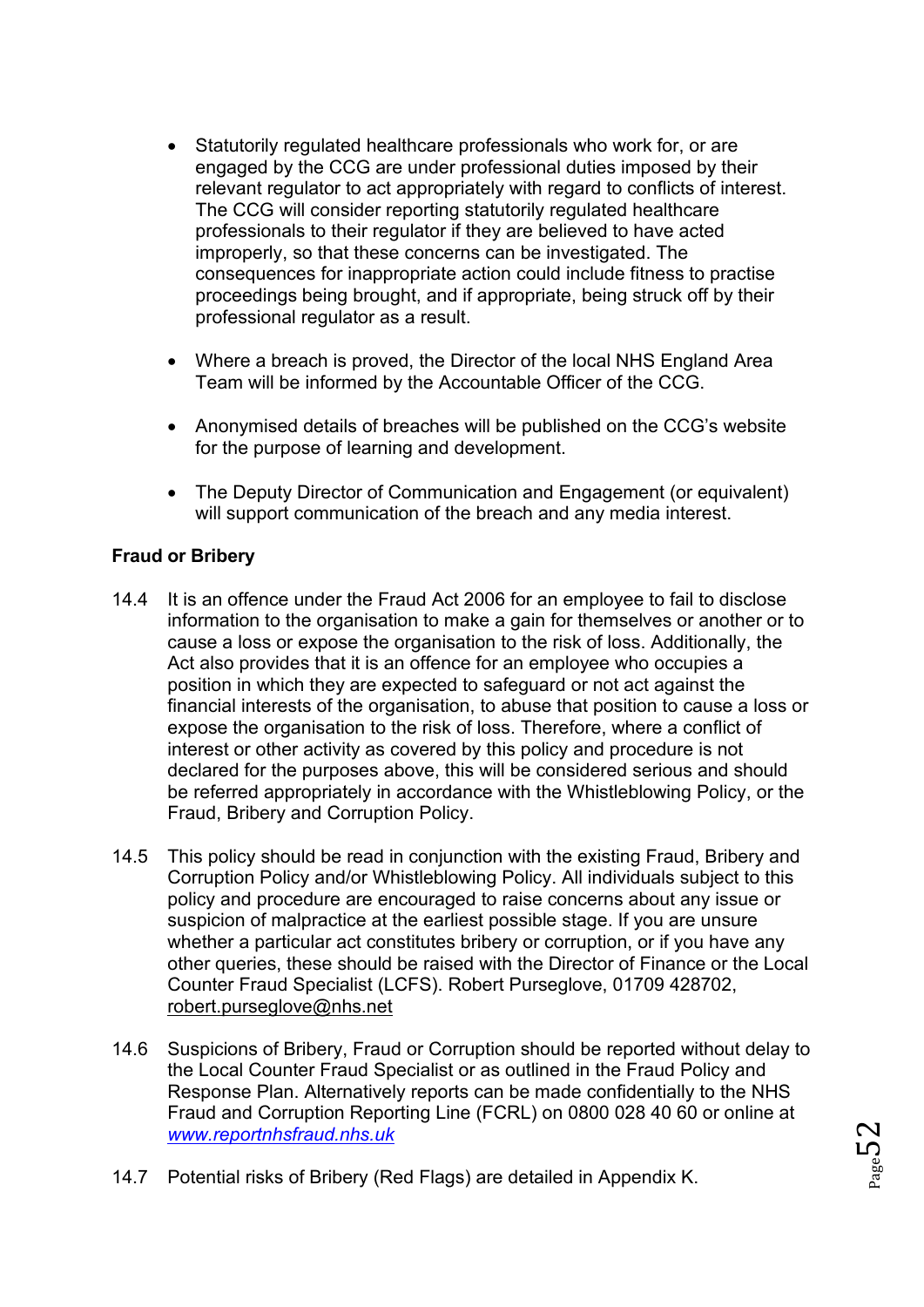14.8 The Accountable Officer's Statement on Bribery will be placed on the public website. The Statement is included as Appendix L.

## **Implications of breaches**

14.9 Failure to comply with the CCG's policies on conflicts of interest management, pursuant to NHS England's statutory guidance, can have serious implications for the CCG and any individuals concerned. If conflicts of interest are not effectively managed, the CCG could face civil challenges to decisions we make, legal challenge from providers that could potentially overturn the award of a contract, lead to damages claims against the CCG, and necessitate a repeat of the procurement process resulting in a delay in developing better services and care for patients, wasting public money, and damaging the CCG's reputation. In extreme cases, staff and other individuals could face personal civil liability, for example a claim for misfeasance in public office. Failure to manage conflicts of interest could also lead to criminal proceedings including for offences such as fraud, bribery and corruption. This could have implications for CCGs and linked organisations, and the individuals who are engaged by them.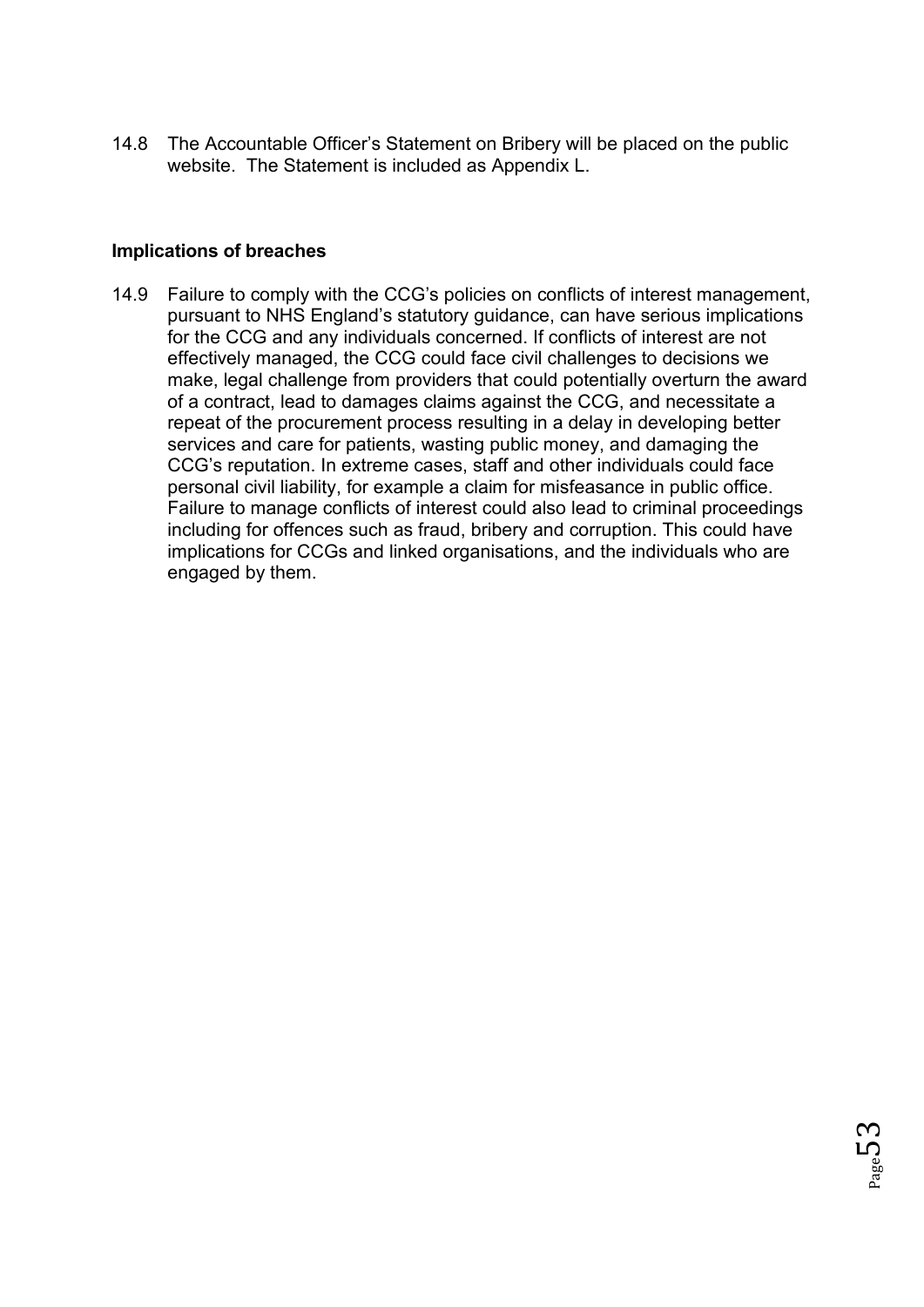

## **THE NOLAN PRINCIPLES**

## **THE SEVEN PRINCIPLES OF PUBLIC LIFE**

#### **1. Selflessness**

Holders of public office should take decisions solely in terms of the public interest. They should not do so in order to gain financial or other material benefits for themselves, their family, or their friends.

#### **2. Integrity**

Holders of public office should not place themselves under any financial or other obligation to outside individuals or organisations that might influence them in the performance of their official duties.

#### **3. Objectivity**

In carrying out public business, including making public appointments, awarding contracts, or recommending individuals for rewards and benefits, holders of public office should make choices on merit.

#### **4. Accountability**

Holders of public office are accountable for their decisions and actions to the public and must submit themselves to whatever scrutiny is appropriate to their office.

#### **5. Openness**

Holders of public office should be as open as possible about all the decisions and actions that they take. They should give reasons for their decisions and restrict information only when the wider public interest clearly demands.

#### **6. Honesty**

Holders of public office have a duty to declare any private interests relating to their public duties and to take steps to resolve any conflicts arising in a way that protects the public interest.

#### **7. Leadership**

Holders of public office should promote and support these principles by leadership and example.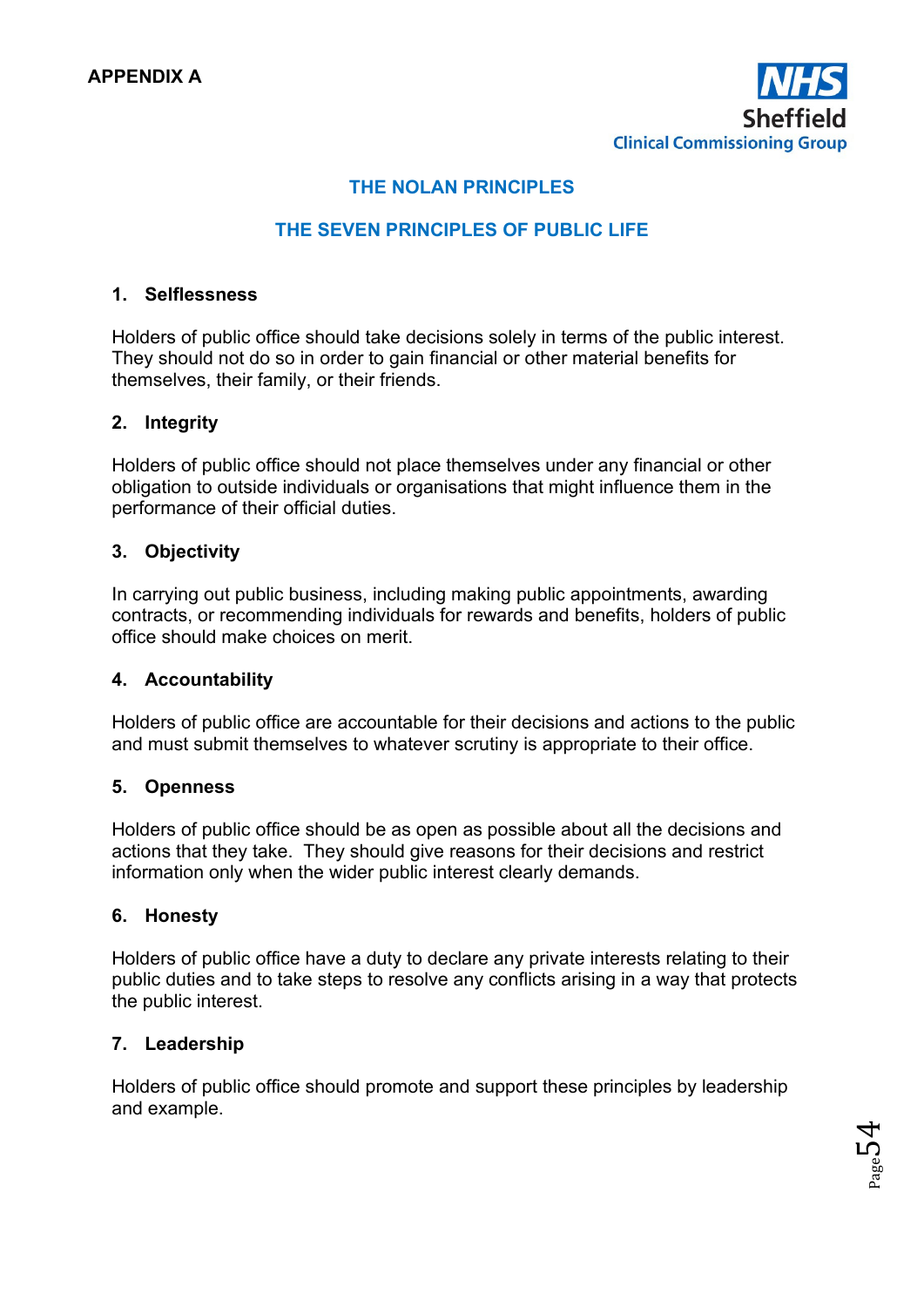Page55

#### **STANDARDS FOR MEMBERS OF NHS BOARDS AND CCG GOVERNING BODIES IN ENGLAND** *(Professional Standards Authority – November 2012)*

All Members of NHS boards and CCG governing bodies should understand and be committed to the practice of good governance and to the legal and regulatory frameworks in which they operate. As individuals they must understand both the extent and limitations of their personal responsibilities.

To justify the trust placed in me by patients, service users, and the public, I will abide by these Standards at all times when at the service of the NHS.

I understand that care, compassion and respect for others are central to quality in healthcare; and that the purpose of the NHS is to improve the health and wellbeing of patients and service users, supporting them to keep mentally and physically well, to get better when they are ill and, when they cannot fully recover, to stay as well as they can to the end of their lives.

I understand that I must act in the interests of patients, service users and the community I serve, and that I must uphold the law and be fair and honest in all my dealings.

| Signature:         |  |  |
|--------------------|--|--|
| <b>Print name:</b> |  |  |
| <b>Position:</b>   |  |  |
| Date:              |  |  |
|                    |  |  |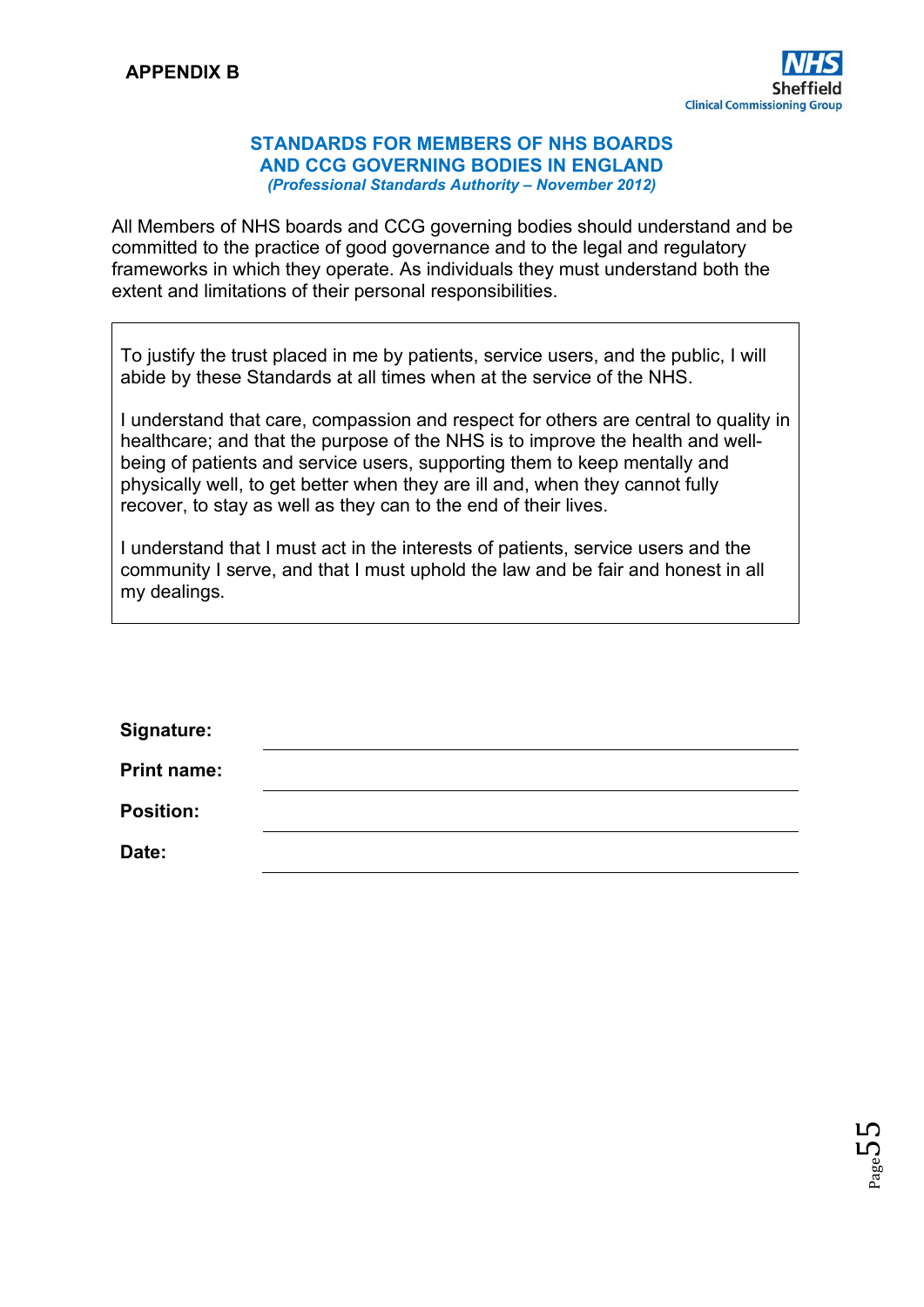#### **Personal behaviour**

- **1. As a Member[1](#page-55-0) I commit to:**
	- **The values of the NHS Constitution**
	- **Promoting equality**
	- **Promoting human rights**

**in the treatment of patients and service users, their families and carers, the community, colleagues and staff, and in the design and delivery of services for which I am responsible.** 

- **2. I will apply the following values in my work and relationships with others:**
- **Responsibility**: I will be fully accountable for my work and the decisions that I make, for the work and decisions of the board<sup>2</sup>, including delegated responsibilities, and for the staff and services for which I am responsible.
- **Honesty**: I will act with honesty in all my actions, transactions, communications, behaviours and decision-making, and will resolve any conflicts arising from personal, professional or financial interests that could influence or be thought to influence my decisions as a board member.
- **Openness**: I will be open about the reasoning, reasons and processes underpinning my actions, transactions, communications, behaviours and decision-making and about any conflicts of interest.
- **Respect**: I will treat patients and service users, their families and carers, the community, colleagues and staff with dignity and respect at all times.
- **Professionalism**: I will take responsibility for ensuring that I have the relevant knowledge and skills to perform as a board member and that I reflect on and identify any gaps in my knowledge and skills, and will participate constructively in appraisal of myself and others. I will adhere to any professional or other codes by which I am bound.
- **Leadership**: I will lead by example in upholding and promoting these Standards, and use them to create a culture in which their values can be adopted by all.
- **Integrity**: I will act consistently and fairly by applying these values in all my actions, transactions, communications, behaviours and decision-making, and always raise concerns if I see harmful behaviour or misconduct by others.

<span id="page-55-0"></span> $1$  The term 'Member' is used throughout this document to refer to members of NHS boards and CCG governing bodies in England.

<span id="page-55-1"></span><sup>&</sup>lt;sup>2</sup> The term 'board' is used throughout this document to refer collectively to NHS boards and CCG governing bodies in England.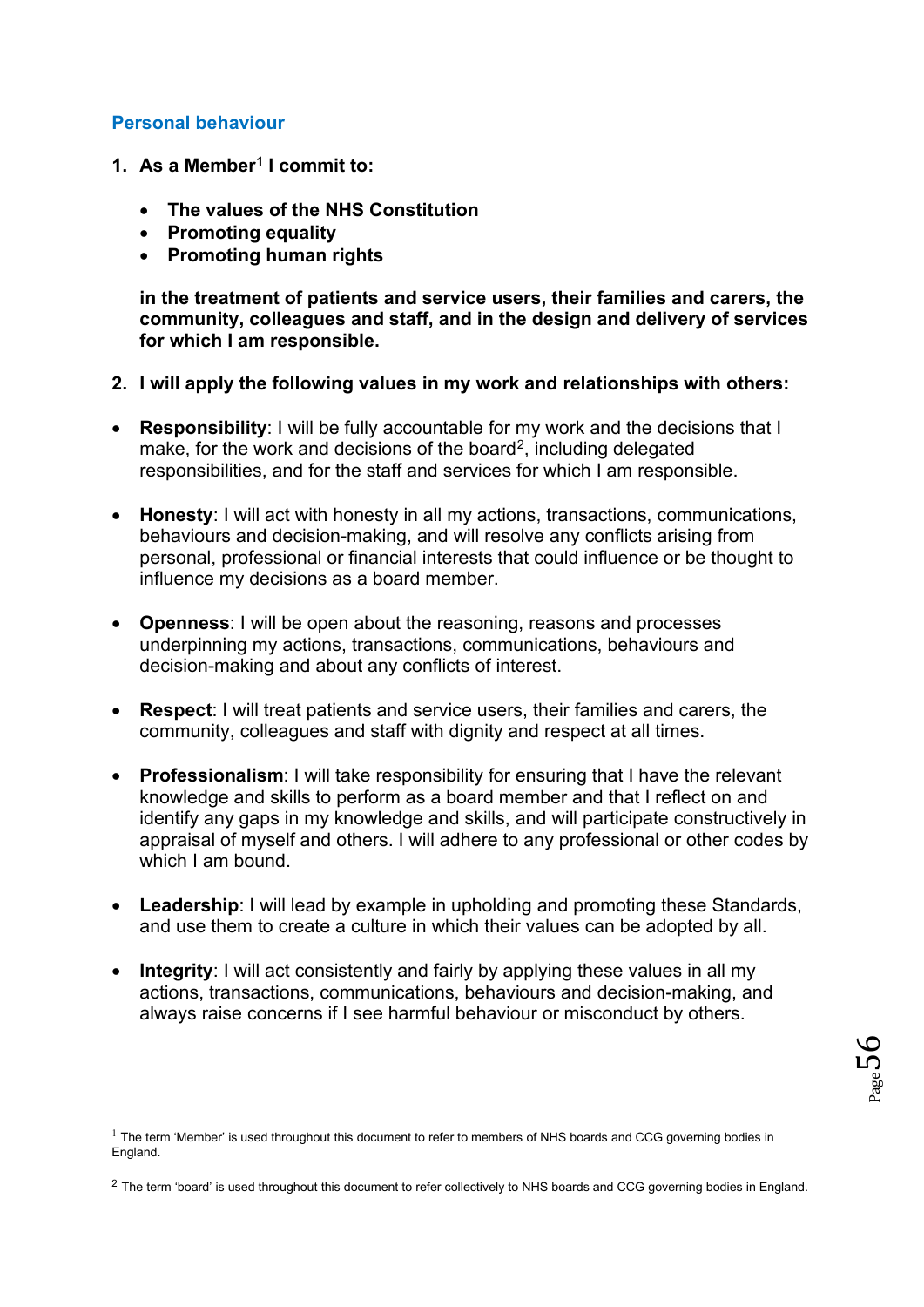## **Technical competence**

- **3. As a Member, for myself, my organisation, and the NHS, I will seek:**
- **Excellence in clinical care, patient safety, patient experience, and the accessibility of services**
- **To make sound decisions individually and collectively**
- **Long term financial stability and the best value for the benefit of patients, service users and the community.**

### **4. I will do this by:**

- Always putting the safety of patients and service users, the quality of care and patient experience first, and enabling colleagues to do the same.
- Demonstrating the skills, competencies, and judgement necessary to fulfil my role, and engaging in training, learning and continuing professional development.
- Having a clear understanding of the business and financial aspects of my organisation's work and of the business, financial and legal contexts in which it operates.
- Making the best use of my expertise and that of my colleagues while working within the limits of my competence and knowledge.
- Understanding my role and powers, the legal, regulatory, and accountability frameworks and guidance within which I operate, and the boundaries between the executive and the non-executive.
- Working collaboratively and constructively with others, contributing to discussions, challenging decisions, and raising concerns effectively.
- Publicly upholding all decisions taken by the board under due process for as long as I am a member of the board.
- Thinking strategically and developmentally.
- Seeking and using evidence as the basis for decisions and actions.
- Understanding the health needs of the population I serve.
- Reflecting on personal, board, and organisational performance, and on how my behaviour affects those around me; and supporting colleagues to do the same.
- Looking for the impact of decisions on the services we and others provide, on the people who use them, and on staff.
- Listening to patients and service users, their families and carers, the community, colleagues, and staff, and making sure people are involved in decisions that affect them.
- Communicating clearly, consistently and honestly with patients and service users, their families and carers, the community, colleagues, and staff, and ensuring that messages have been understood.
- Respecting patients' rights to consent, privacy and confidentiality, and access to information, as enshrined in data protection and freedom of information law and guidance.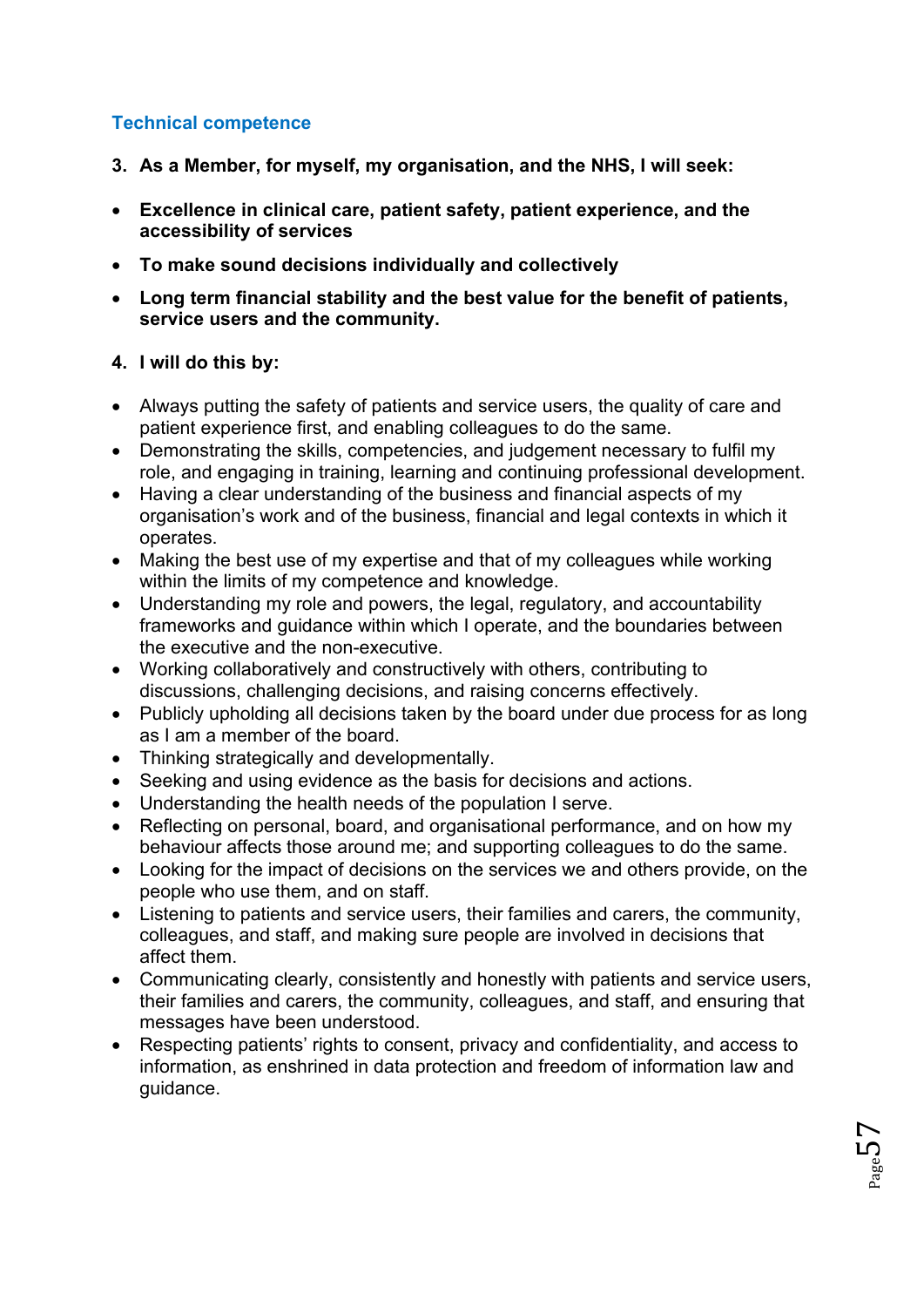## **Business practices**

### **5. As a Member, for myself and my organisation, I will seek:**

- To ensure my organisation is fit to serve its patients and service users, and the community.
- To be fair, transparent, measured, and thorough in decision-making and in the management of public money.
- To be ready to be held publicly to account for my organisation's decisions and for its use of public money.

## **6. I will do this by**:

- Declaring any personal, professional or financial interests and ensuring that they do not interfere with my actions, transactions, communications, behaviours or decision-making, and removing myself from decision-making when they might be perceived to do so.
- Taking responsibility for ensuring that any harmful behaviour, misconduct, or systems weaknesses are addressed and learnt from, and taking action to raise any such concerns that I identify.
- Ensuring that effective complaints and whistleblowing procedures are in place and in use.
- Condemning any practices that could inhibit or prohibit the reporting of concerns by members of the public, staff, or board members about standards of care or conduct.
- Ensuring that patients and service users and their families have clear and accessible information about the choices available to them so that they can make their own decisions.
- Being open about the evidence, reasoning and reasons behind decisions about budget, resource, and contract allocation.
- Seeking assurance that my organisation's financial, operational, and risk management frameworks are sound, effective and properly used, and that the values in these Standards are put into action in the design and delivery of services.
- Ensuring that my organisation's contractual and commercial relationships are honest, legal, regularly monitored, and compliant with best practice in the management of public money.
- Working in partnership and co-operating with local and national bodies to support the delivery of safe, high quality care.
- Ensuring that my organisation's dealings are made public unless there is a justifiable and properly documented reason for not doing so.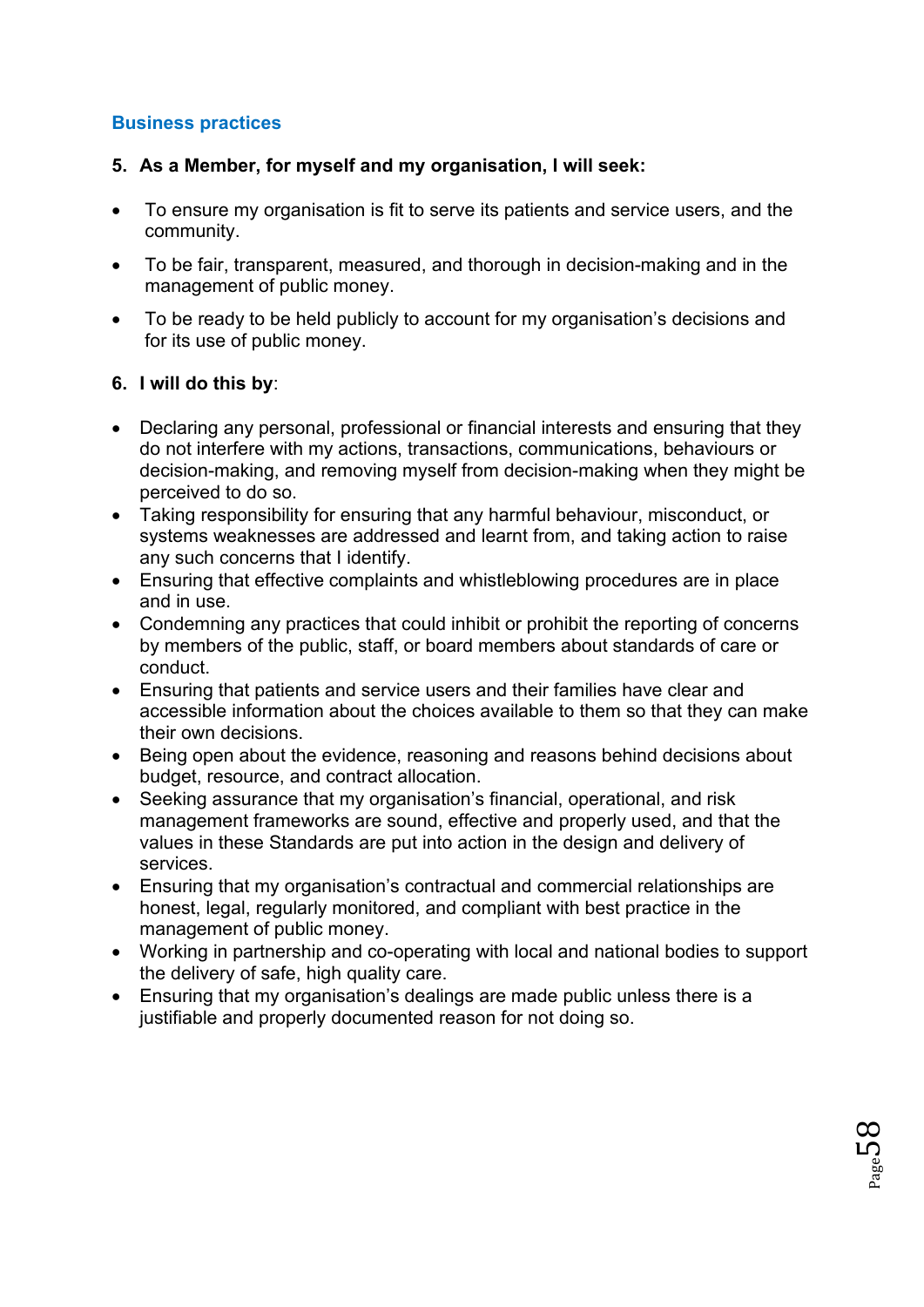$\overline{\phantom{a}}$ 

## **DECLARATION OF INTERESTS FORM FOR CCG MEMBERS AND EMPLOYEES**

| Name:                                                                       |                                                                                                                                                                                                                                                                                                                                                                                                                                                                                                                                           |               |     |                                                                |
|-----------------------------------------------------------------------------|-------------------------------------------------------------------------------------------------------------------------------------------------------------------------------------------------------------------------------------------------------------------------------------------------------------------------------------------------------------------------------------------------------------------------------------------------------------------------------------------------------------------------------------------|---------------|-----|----------------------------------------------------------------|
| <b>Position within or</b><br>relationship with NHS<br><b>Sheffield CCG:</b> |                                                                                                                                                                                                                                                                                                                                                                                                                                                                                                                                           |               |     |                                                                |
|                                                                             | Detail of interests held: (please complete all that are applicable, and enter "nil" if you have no interests)                                                                                                                                                                                                                                                                                                                                                                                                                             |               |     |                                                                |
| Type of                                                                     | <b>Description of interest:</b>                                                                                                                                                                                                                                                                                                                                                                                                                                                                                                           | Date interest |     | <b>Actions to be taken</b>                                     |
| interest*:                                                                  | If declaring a business or company where an                                                                                                                                                                                                                                                                                                                                                                                                                                                                                               | relates to:   |     | to mitigate risk:                                              |
| * see reverse of<br>form for details                                        | interest lies, please provide the name and<br>address of the business or company. For indirect<br>interests, please provide details of the<br>relationship with the person who has the interest.                                                                                                                                                                                                                                                                                                                                          | From:         | To: | (to be agreed with line<br>manager or a senior CCG<br>manager) |
|                                                                             |                                                                                                                                                                                                                                                                                                                                                                                                                                                                                                                                           |               |     |                                                                |
|                                                                             |                                                                                                                                                                                                                                                                                                                                                                                                                                                                                                                                           |               |     |                                                                |
|                                                                             |                                                                                                                                                                                                                                                                                                                                                                                                                                                                                                                                           |               |     |                                                                |
|                                                                             | The information submitted will be held by the CCG for personnel or other reasons specified on this form and<br>to comply with the organisation's policies. This information may be held in both manual and electronic form in<br>accordance with the Data Protection Act 1998. Information may be disclosed to third parties in accordance<br>with the Freedom of Information Act 2000, to NHS Protect for the purpose of verification, prevention,<br>detection and prosecution of fraud, and published in registers that the CCG holds. |               |     |                                                                |
| <b>Declaration:</b>                                                         |                                                                                                                                                                                                                                                                                                                                                                                                                                                                                                                                           |               |     |                                                                |
|                                                                             | I confirm that the information provided above is complete and correct. I acknowledge that any<br>changes in these declarations must be notified to the CCG as soon as practicable, and no later<br>than 28 days after the interest arises. I am aware that if I do not make full, accurate and timely<br>declarations then civil, criminal, or internal disciplinary action may result.                                                                                                                                                   |               |     |                                                                |
|                                                                             | I do / do not [delete as applicable] give my consent for this information to be published on<br>registers that the CCG holds. If consent is NOT given, please give reasons:                                                                                                                                                                                                                                                                                                                                                               |               |     |                                                                |
|                                                                             |                                                                                                                                                                                                                                                                                                                                                                                                                                                                                                                                           |               |     |                                                                |
| Signed:                                                                     |                                                                                                                                                                                                                                                                                                                                                                                                                                                                                                                                           |               |     | Date:                                                          |
| Signed:                                                                     | <b>Position:</b>                                                                                                                                                                                                                                                                                                                                                                                                                                                                                                                          |               |     | Date:                                                          |
|                                                                             | (Line Manager or Senior CCG Manager)                                                                                                                                                                                                                                                                                                                                                                                                                                                                                                      |               |     |                                                                |
| carol.henderson3@nhs.net                                                    | Please return to: Carol Henderson, 722 Prince of Wales Road Darnall, Sheffield, S9 4EU or by email to                                                                                                                                                                                                                                                                                                                                                                                                                                     |               |     |                                                                |
|                                                                             |                                                                                                                                                                                                                                                                                                                                                                                                                                                                                                                                           |               |     |                                                                |

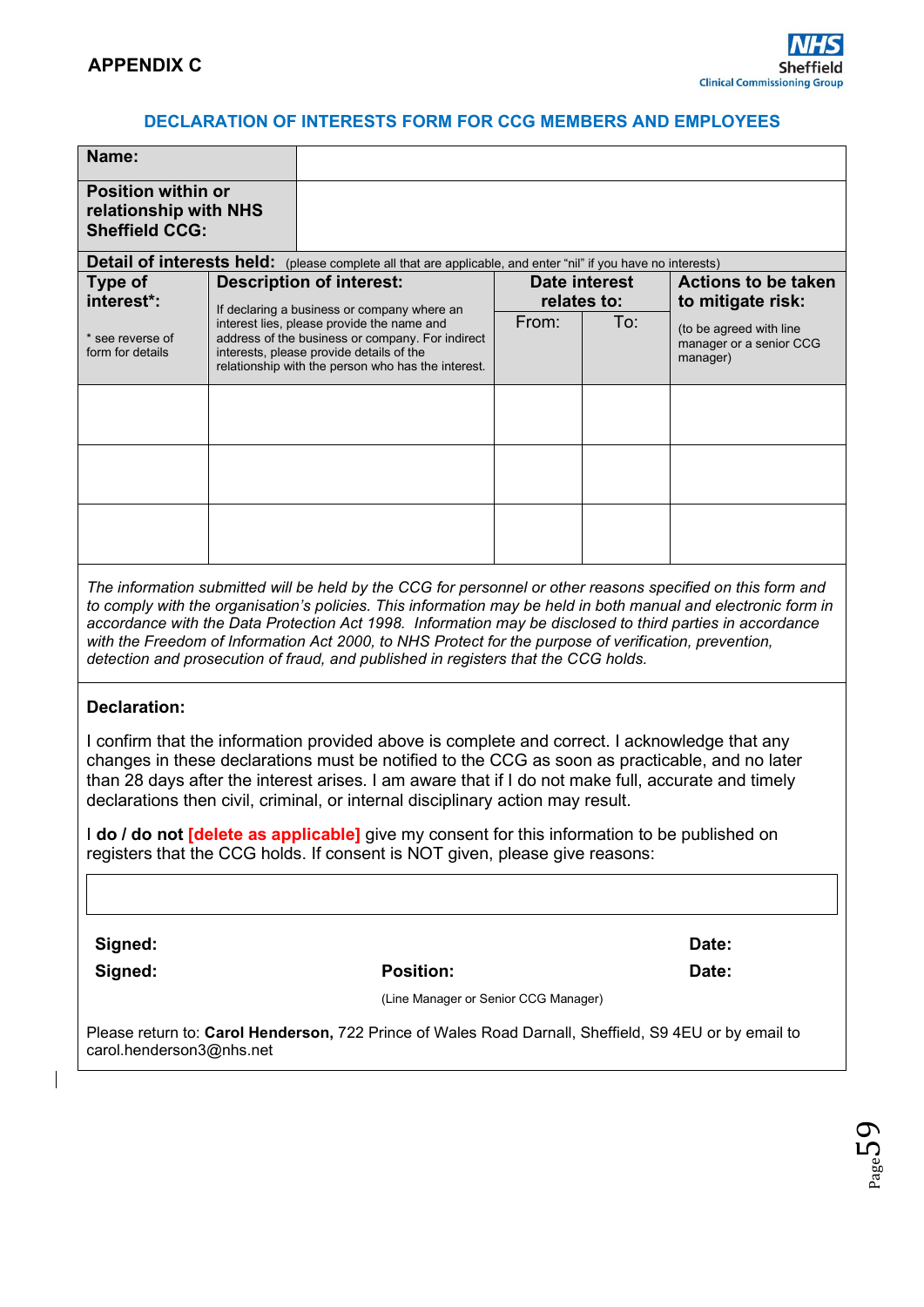| <b>Type of interest</b>                                         | <b>Description</b>                                                                                                                                                                                                                                                                                                                                                                                                                                                                                                                                        |
|-----------------------------------------------------------------|-----------------------------------------------------------------------------------------------------------------------------------------------------------------------------------------------------------------------------------------------------------------------------------------------------------------------------------------------------------------------------------------------------------------------------------------------------------------------------------------------------------------------------------------------------------|
| <b>Financial</b>                                                | This is where an individual may get direct financial benefits from the                                                                                                                                                                                                                                                                                                                                                                                                                                                                                    |
| <b>Interests</b>                                                | consequences of a commissioning decision. This could, for example, include                                                                                                                                                                                                                                                                                                                                                                                                                                                                                |
|                                                                 | being:                                                                                                                                                                                                                                                                                                                                                                                                                                                                                                                                                    |
|                                                                 | A director, including a non-executive director, or senior employee in a<br>private company or public limited company or other organisation which is<br>doing, or which is likely, or possibly seeking to do, business with health or<br>social care organisations;<br>A shareholder (or similar owner interests), a partner or owner of a private or<br>$\bullet$<br>not-for-profit company, business, partnership or consultancy which is doing,<br>or which is likely, or possibly seeking to do, business with health or social<br>care organisations. |
|                                                                 | A management consultant for a provider;<br>$\bullet$                                                                                                                                                                                                                                                                                                                                                                                                                                                                                                      |
|                                                                 | In secondary employment (see paragraph 56 to 57);<br>$\bullet$                                                                                                                                                                                                                                                                                                                                                                                                                                                                                            |
|                                                                 | In receipt of secondary income from a provider;<br>$\bullet$                                                                                                                                                                                                                                                                                                                                                                                                                                                                                              |
|                                                                 | In receipt of a grant from a provider;<br>$\bullet$                                                                                                                                                                                                                                                                                                                                                                                                                                                                                                       |
|                                                                 | In receipt of any payments (for example honoraria, one off payments, day<br>$\bullet$<br>allowances or travel or subsistence) from a provider                                                                                                                                                                                                                                                                                                                                                                                                             |
|                                                                 | In receipt of research funding, including grants that may be received by the                                                                                                                                                                                                                                                                                                                                                                                                                                                                              |
|                                                                 | individual or any organisation in which they have an interest or role; and                                                                                                                                                                                                                                                                                                                                                                                                                                                                                |
|                                                                 | Having a pension that is funded by a provider (where the value of this might<br>$\bullet$                                                                                                                                                                                                                                                                                                                                                                                                                                                                 |
|                                                                 | be affected by the success or failure of the provider).                                                                                                                                                                                                                                                                                                                                                                                                                                                                                                   |
| <b>Non-Financial</b><br><b>Professional</b><br><b>Interests</b> | This is where an individual may obtain a non-financial professional benefit from<br>the consequences of a commissioning decision, such as increasing their<br>professional reputation or status or promoting their professional career. This<br>may, for example, include situations where the individual is:                                                                                                                                                                                                                                             |
|                                                                 | • An advocate for a particular group of patients;                                                                                                                                                                                                                                                                                                                                                                                                                                                                                                         |
|                                                                 | A GP with special interests e.g., in dermatology, acupuncture etc.<br>$\bullet$                                                                                                                                                                                                                                                                                                                                                                                                                                                                           |
|                                                                 | A member of a particular specialist professional body (although routine GP<br>$\bullet$<br>membership of the RCGP, BMA or a medical defence organisation would                                                                                                                                                                                                                                                                                                                                                                                            |
|                                                                 | not usually by itself amount to an interest which needed to be declared);                                                                                                                                                                                                                                                                                                                                                                                                                                                                                 |
|                                                                 | An advisor for Care Quality Commission (CQC) or National Institute for<br>$\bullet$                                                                                                                                                                                                                                                                                                                                                                                                                                                                       |
|                                                                 | Health and Care Excellence (NICE);                                                                                                                                                                                                                                                                                                                                                                                                                                                                                                                        |
|                                                                 | • A medical researcher.                                                                                                                                                                                                                                                                                                                                                                                                                                                                                                                                   |
| <b>Non-Financial</b><br><b>Personal</b>                         | This is where an individual may benefit personally in ways which are not<br>directly linked to their professional career and do not give rise to a direct                                                                                                                                                                                                                                                                                                                                                                                                 |
| <b>Interests</b>                                                | financial benefit. This could include, for example, where the individual is:<br>A voluntary sector champion for a provider;                                                                                                                                                                                                                                                                                                                                                                                                                               |
|                                                                 | A volunteer for a provider;<br>$\bullet$                                                                                                                                                                                                                                                                                                                                                                                                                                                                                                                  |
|                                                                 | A member of a voluntary sector board or has any other position of authority<br>$\bullet$                                                                                                                                                                                                                                                                                                                                                                                                                                                                  |
|                                                                 | in or connection with a voluntary sector organisation;                                                                                                                                                                                                                                                                                                                                                                                                                                                                                                    |
|                                                                 | Suffering from a particular condition requiring individually funded treatment;<br>$\bullet$                                                                                                                                                                                                                                                                                                                                                                                                                                                               |
|                                                                 | A member of a lobby or pressure groups with an interest in health.                                                                                                                                                                                                                                                                                                                                                                                                                                                                                        |
| <b>Indirect</b>                                                 | This is where an individual has a close association with an individual who has a                                                                                                                                                                                                                                                                                                                                                                                                                                                                          |
| <b>Interests</b>                                                | financial interest, a non-financial professional interest or a non-financial                                                                                                                                                                                                                                                                                                                                                                                                                                                                              |
|                                                                 | personal interest in a commissioning decision (as those categories are                                                                                                                                                                                                                                                                                                                                                                                                                                                                                    |
|                                                                 | described above). For example, this should include:                                                                                                                                                                                                                                                                                                                                                                                                                                                                                                       |
|                                                                 | Spouse / partner;<br>$\bullet$                                                                                                                                                                                                                                                                                                                                                                                                                                                                                                                            |
|                                                                 | Close relative e.g., parent, grandparent, child, grandchild or sibling;<br>Close friend;<br>$\bullet$                                                                                                                                                                                                                                                                                                                                                                                                                                                     |
|                                                                 | Business partner.<br>$\bullet$                                                                                                                                                                                                                                                                                                                                                                                                                                                                                                                            |
|                                                                 |                                                                                                                                                                                                                                                                                                                                                                                                                                                                                                                                                           |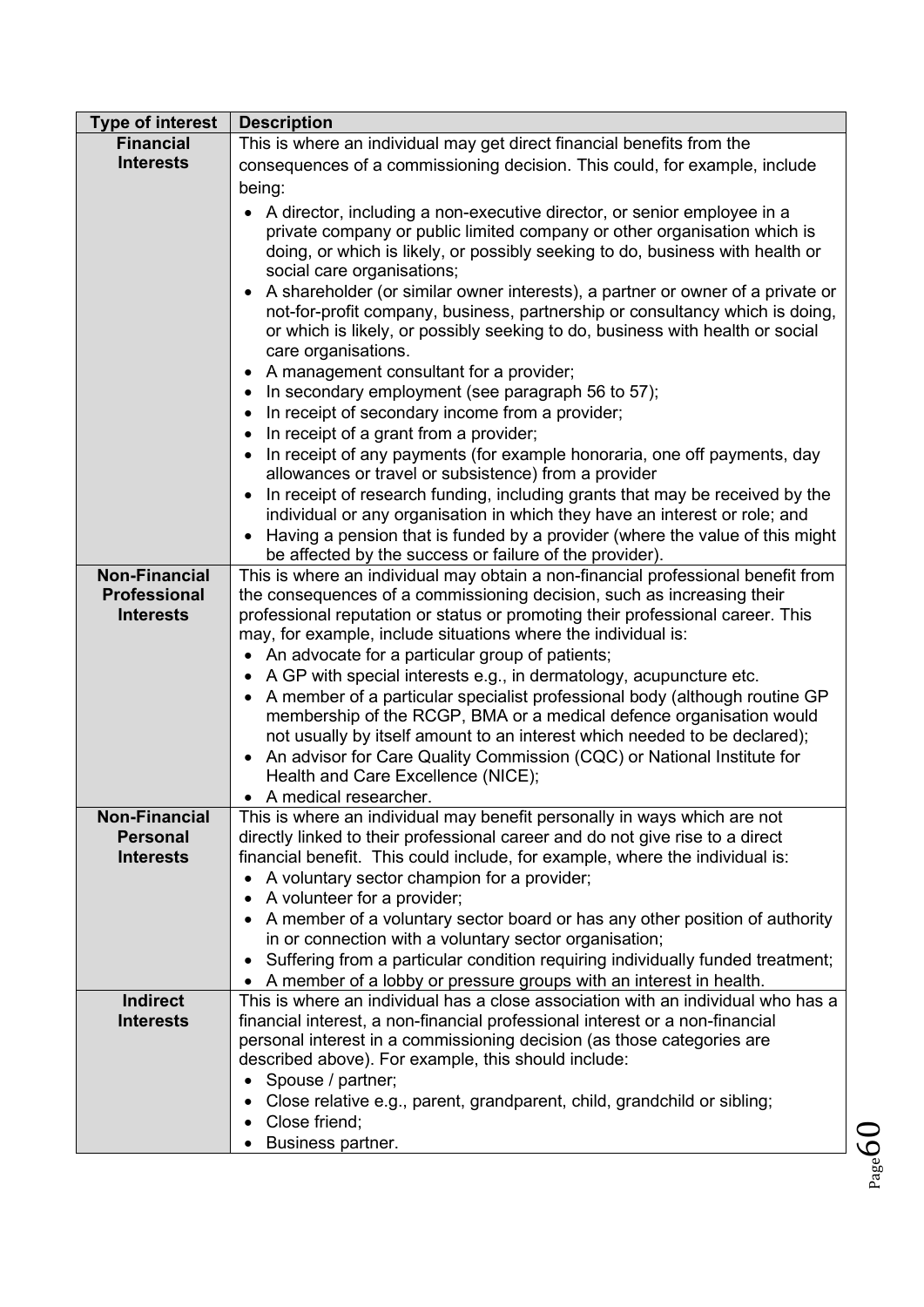#### **APPENDIX D**



## **TEMPLATE FOR REGISTER OF INTERESTS**

|             | <b>Current</b><br>position(s)<br>held i.e.<br>Governing<br>Body,<br><b>Member</b><br>practice,<br><b>Employee or</b><br><b>Other</b><br>(specify) | <b>Declared</b><br>Interest<br>(Name of the<br>organisation<br>and nature of<br>business) | <b>Type of Interest</b> |                                         |                                            |                                              |                                     |      | Date of Interest | <b>Action taken to</b> |
|-------------|---------------------------------------------------------------------------------------------------------------------------------------------------|-------------------------------------------------------------------------------------------|-------------------------|-----------------------------------------|--------------------------------------------|----------------------------------------------|-------------------------------------|------|------------------|------------------------|
| <b>Name</b> |                                                                                                                                                   |                                                                                           | Financial Interests     | Professional Interests<br>Non-Financial | Non-Financial Personal<br><b>Interests</b> | Is the<br>interest<br>direct or<br>indirect? | <b>Nature of</b><br><b>Interest</b> | From | To               | mitigate risk          |
|             |                                                                                                                                                   |                                                                                           |                         |                                         |                                            |                                              |                                     |      |                  |                        |
|             |                                                                                                                                                   |                                                                                           |                         |                                         |                                            |                                              |                                     |      |                  |                        |
|             |                                                                                                                                                   |                                                                                           |                         |                                         |                                            |                                              |                                     |      |                  |                        |
|             |                                                                                                                                                   |                                                                                           |                         |                                         |                                            |                                              |                                     |      |                  |                        |
|             |                                                                                                                                                   |                                                                                           |                         |                                         |                                            |                                              |                                     |      |                  |                        |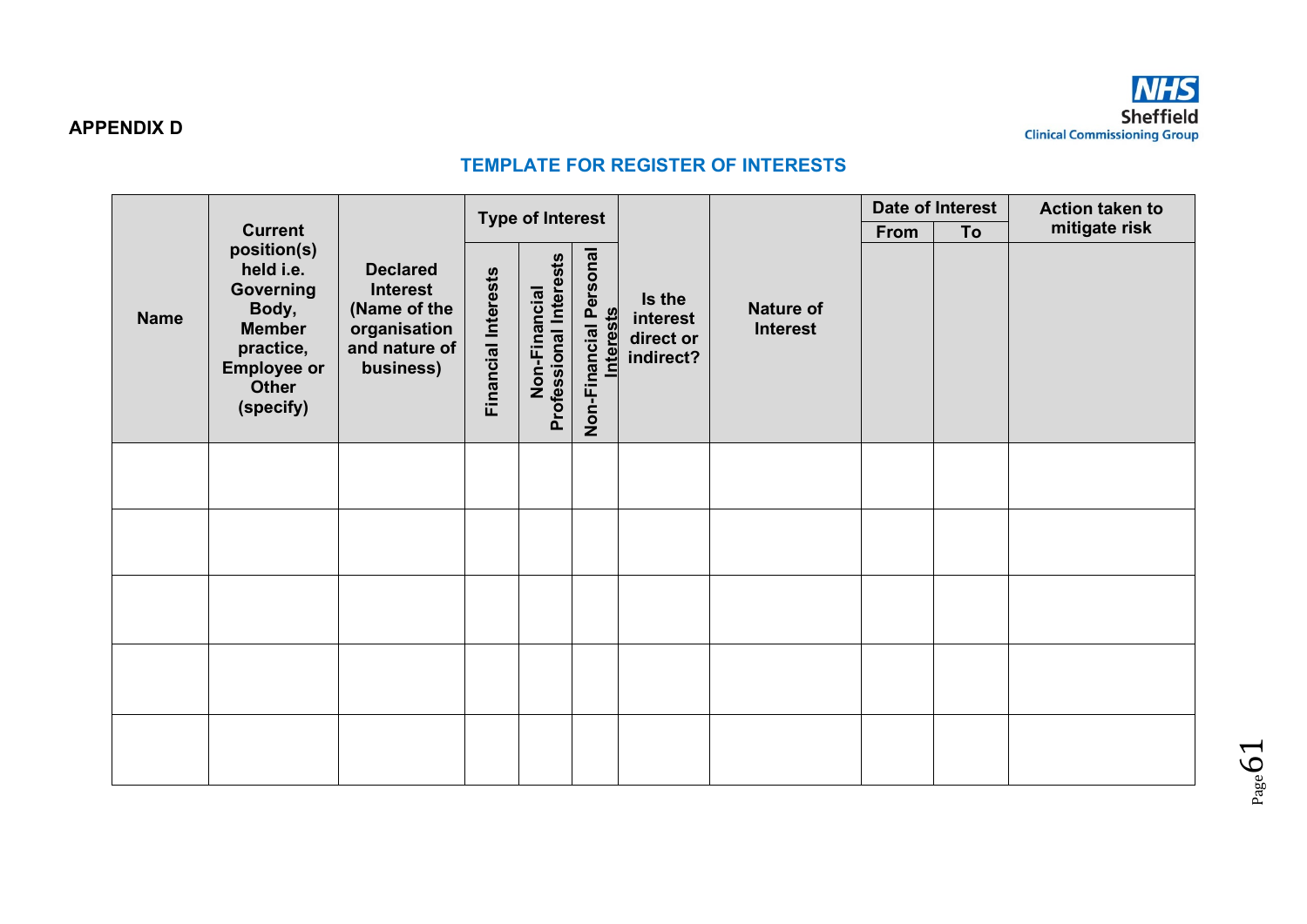## **DECLARATION OF INTEREST CHECKLIST FOR CHAIRS**

Under the Health and Social Care Act 2012, there is a legal obligation to manage conflicts of interest appropriately. It is essential that declarations of interest and actions arising from the declarations are recorded formally and consistently across all CCG governing body, committee and sub-committee meetings. This checklist has been developed with the intention of providing support in conflicts of interest management to the Chair of the meeting – prior to, during and following the meeting. It does not cover the requirements for declaring interests outside of the committee process.

| <b>Timing</b>                   | <b>Checklist for Chairs</b>                                                                                                                                                                   | <b>Responsibility</b>            |
|---------------------------------|-----------------------------------------------------------------------------------------------------------------------------------------------------------------------------------------------|----------------------------------|
| In advance<br>of the<br>meeting | The agenda to include a standing item on<br>1.<br>declaration of interests to enable individuals to<br>raise any issues and/or make a declaration at the<br>meeting.                          | Meeting Chair and<br>secretariat |
|                                 | 2. A definition of conflicts of interest should also<br>be accompanied with each agenda to provide<br>clarity for all recipients.                                                             | Meeting Chair and<br>secretariat |
|                                 | 3. Agenda to be circulated to enable attendees<br>(including visitors) to identify any interests<br>relating specifically to the agenda items being<br>considered.                            | Meeting Chair and<br>secretariat |
|                                 | 4. Members should contact the Chair as soon<br>as an actual or potential conflict is identified.                                                                                              | Meeting members                  |
|                                 | 5. Chair to review a summary report from<br>preceding meetings i.e. sub-committee,<br>working group, etc., detailing any conflicts of<br>interest declared and how this was managed.          | <b>Meeting Chair</b>             |
|                                 | A template for a summary report to present<br>discussions at preceding meetings is detailed<br>below - the standard organisational coversheet<br>for all Governing Body and Committee papers. |                                  |
|                                 | 6. A copy of the members' declared interests is<br>checked to establish any actual or potential<br>conflicts of interest that may occur during the<br>meeting.                                | Meeting Chair                    |
| <b>During the</b><br>meeting    | 7. Check and declare the meeting is quorate<br>and ensure that this is noted in the minutes of<br>the meeting.                                                                                | <b>Meeting Chair</b>             |
|                                 | 8.<br>Chair requests members to declare any<br>interests in agenda items - which have not                                                                                                     | <b>Meeting Chair</b>             |

 $\rm _{Page}$ 62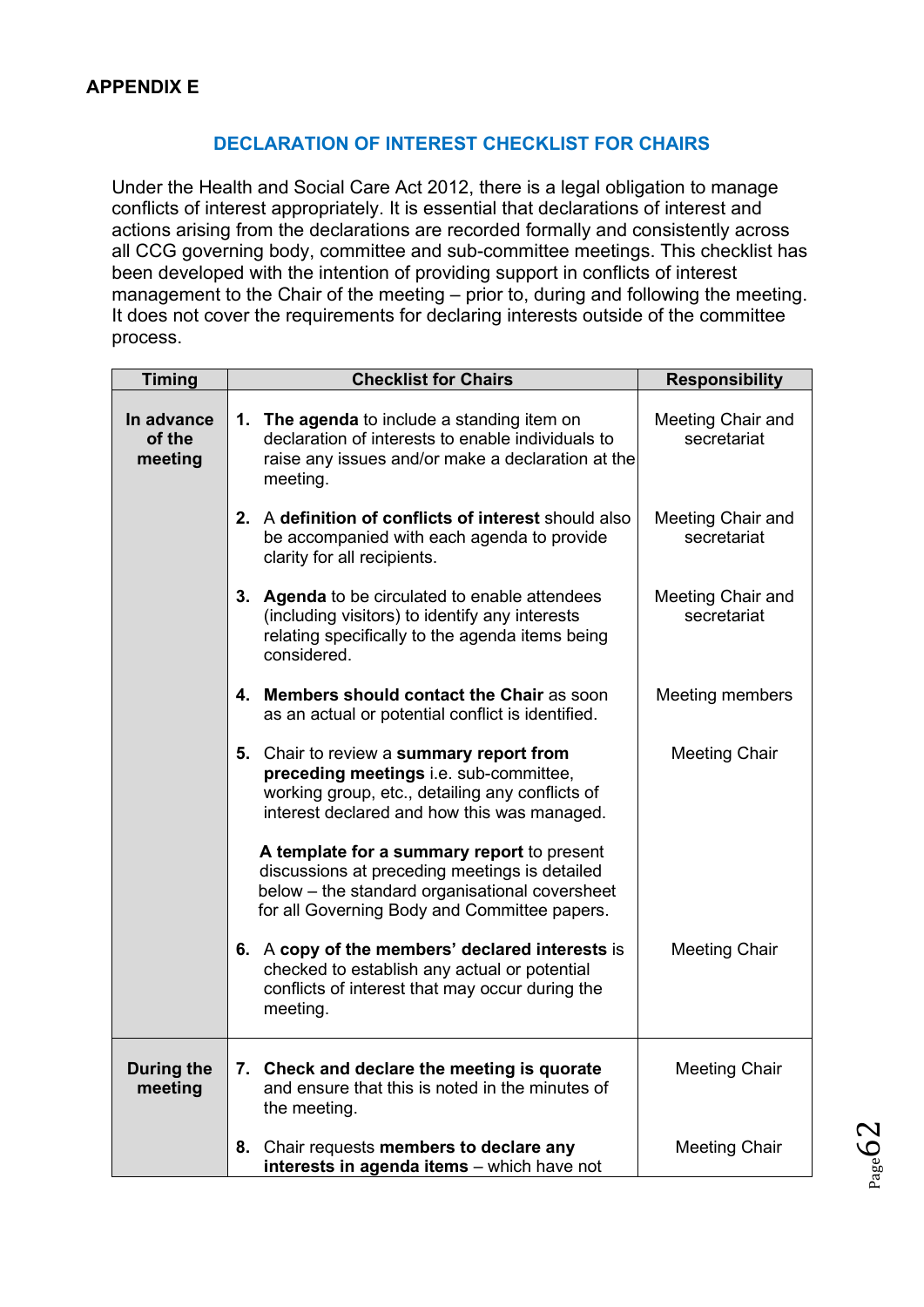| <b>Timing</b>                   | <b>Checklist for Chairs</b>                                                                                                                                                                                                                                                                                                                                              | <b>Responsibility</b>                                          |  |  |
|---------------------------------|--------------------------------------------------------------------------------------------------------------------------------------------------------------------------------------------------------------------------------------------------------------------------------------------------------------------------------------------------------------------------|----------------------------------------------------------------|--|--|
|                                 | already been declared, including the nature of<br>the conflict.                                                                                                                                                                                                                                                                                                          |                                                                |  |  |
|                                 | 9. Chair makes a decision as to how to manage<br>each interest which has been declared,<br>including whether / to what extent the individual<br>member should continue to participate in the<br>meeting, on a case by case basis, and this<br>decision is recorded.                                                                                                      | Meeting Chair and<br>secretariat                               |  |  |
|                                 | 10. As a minimum requirement, the following<br>should be recorded in the minutes of the<br>meeting:                                                                                                                                                                                                                                                                      | Secretariat                                                    |  |  |
|                                 | Individual declaring the interest;<br>At what point the interest was declared;<br>$\bullet$<br>The nature of the interest:<br>٠<br>The Chair's decision and resulting action<br>$\bullet$<br>taken;<br>The point during the meeting at which any<br>$\bullet$<br>individuals retired from and returned to the<br>meeting – even if an interest has not been<br>declared. |                                                                |  |  |
|                                 | Visitors in attendance who participate in<br>٠<br>the meeting must also follow the meeting<br>protocol and declare any interests in a<br>timely manner.                                                                                                                                                                                                                  |                                                                |  |  |
|                                 | A template for recording any interests<br>during meetings is detailed below. This<br>should be provided to the Corporate<br>Governance Manager following the meeting<br>for recording on the register of interests.                                                                                                                                                      |                                                                |  |  |
| <b>Following</b><br>the meeting | 11. All new interests declared at the meeting<br>should be promptly updated onto the declaration<br>of interest form.                                                                                                                                                                                                                                                    | Individual(s)<br>declaring interest(s)                         |  |  |
|                                 | 12. All new completed declarations of interest<br>should be transferred onto the register of<br>interests.                                                                                                                                                                                                                                                               | Corporate Services<br><b>Risk and</b><br>Governance<br>Manager |  |  |

## **Annexes to Appendix E:**

 $\overline{\phantom{a}}$ 

- **Declaration of Interest – Note for Minutes**
- **Template for secretariat to record interests during a meeting**
- **Conflicts of interest flowchart**

$$
\epsilon_{\rm age} G3
$$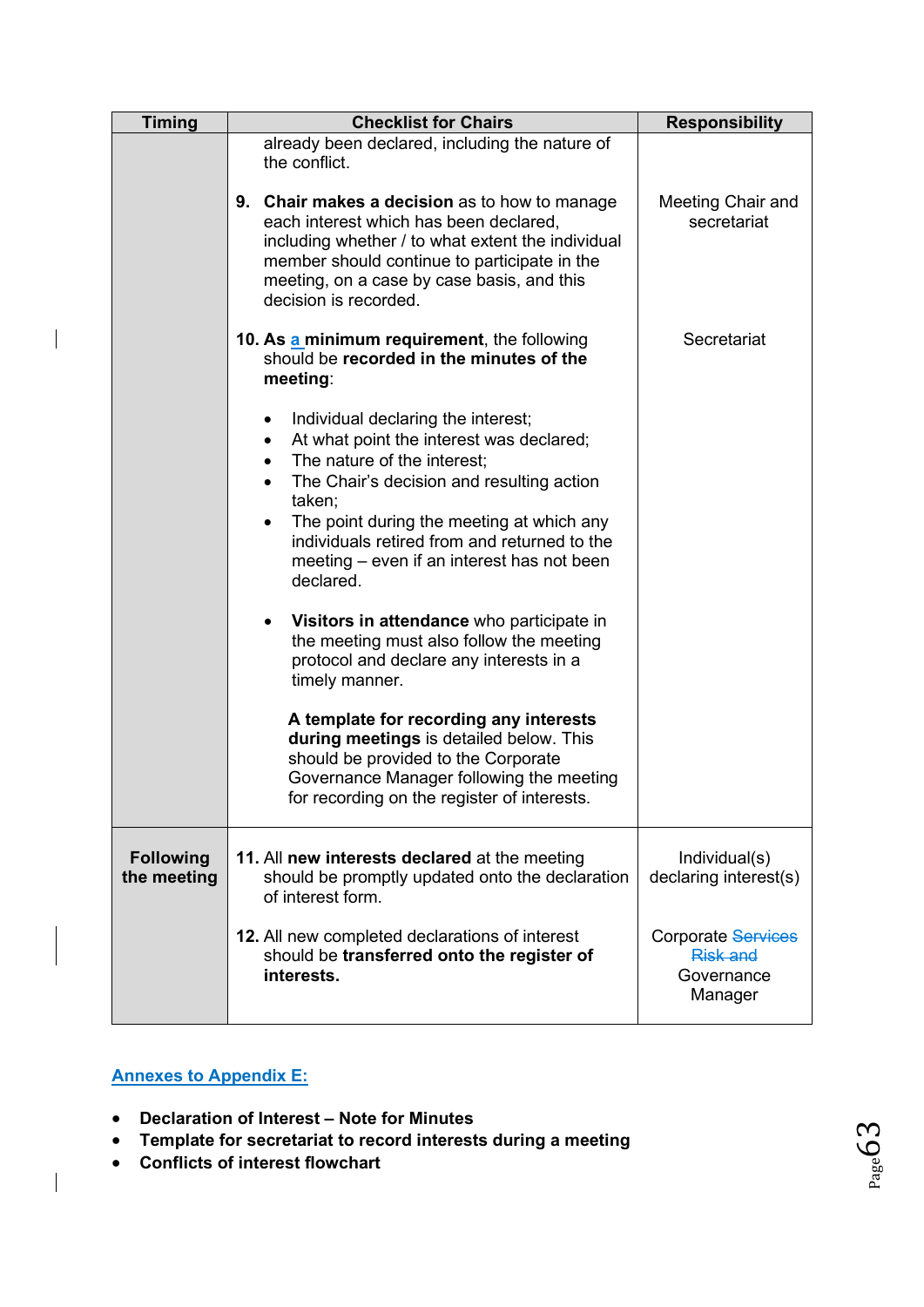## **DECLARATIONS OF INTEREST – NOTE FOR MINUTES**

The Chair reminded committee members of their obligation to declare any interest they may have on any issues arising at committee meetings which might conflict with the business of NHS Sheffield Clinical Commissioning Group (CCG).

Declarations declared by members of the committee are listed in the CCG's Register of Interests. The Register is available either via the secretary to the Governing Body or the CCG website at the following link:

<http://www.sheffieldccg.nhs.uk/about-us/declarations-of-interest.htm>

The meeting was noted as quorate.

## *Declarations of interest from today's meeting:*

None declared.

or

The following declarations of interest were made:

Record in the minutes:

- who has the interest:
- the nature of the interest and why it gives rise to a conflict, including the magnitude of any interest;
- the items on the agenda to which the interest relates;
- how the conflict was agreed to be managed; and
- evidence that the conflict was managed as intended (for example recording the points during the meeting when particular individuals left or returned to the meeting

For example:

With reference to the business to be discussed under agenda item 7 at this meeting, Mr Smith declared that he is a shareholder at xxx Care Ltd. The Chair advised the Committee that Mr Smith would not be included in any discussions on agenda item 5 due to a financial conflict of interest which could potentially lead to financial gain for Mr Smith. The Chair advised that she had discussed the conflict of interest before the meeting and Mr Smith had agreed to remove himself from the room and not be involved in the discussion around agenda item

5. The Chair declared that the meeting would remain quorate.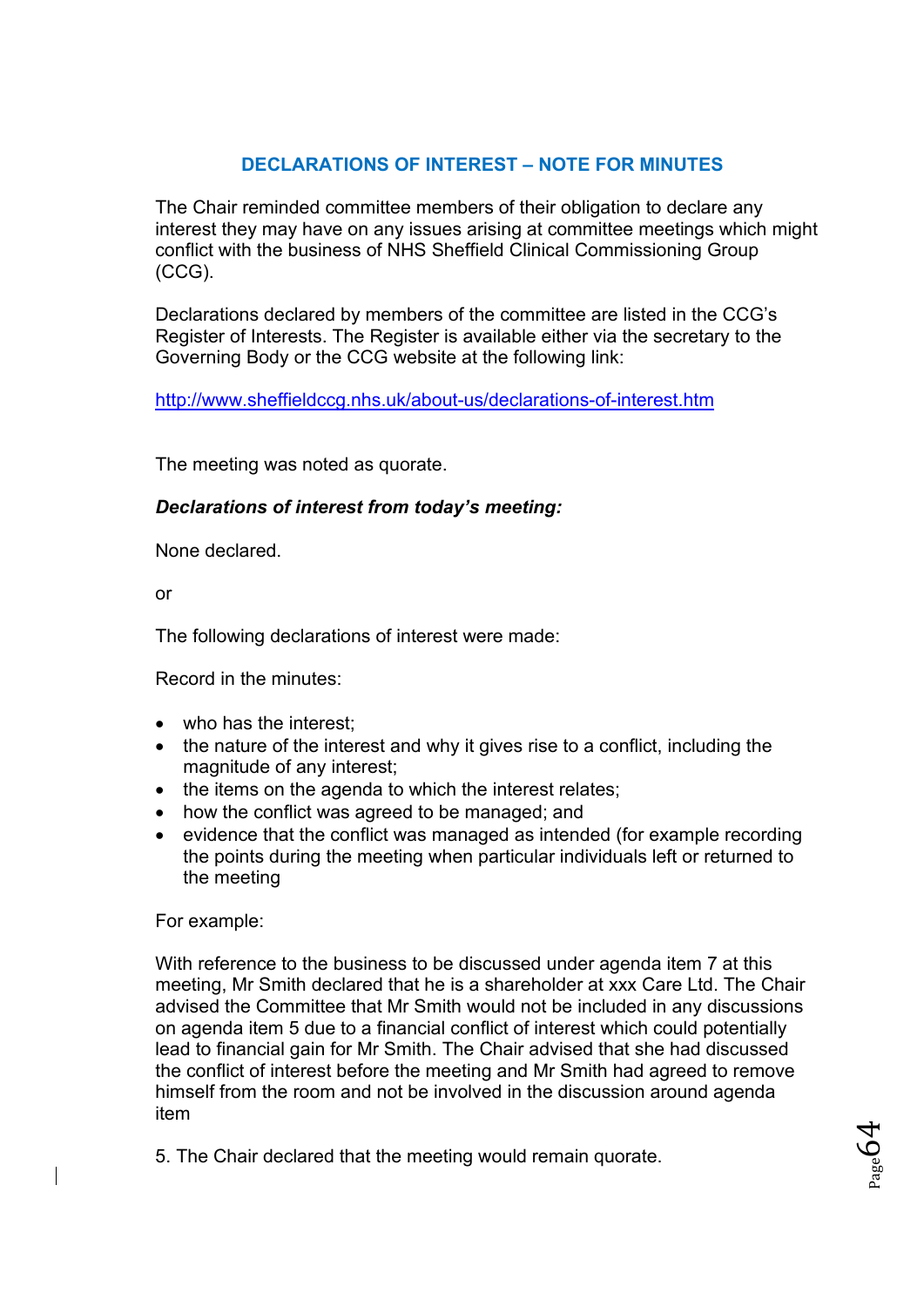

## **TEMPLATE FOR SECRETARIAT TO RECORD INTERESTS DURING A MEETING**

| <b>Meeting</b> | Date of<br><b>Meeting</b> | Chairperson<br>(name) | <b>Secretariat</b><br>(name) | Name of person<br>declaring interest | Agenda<br>Item | <b>Details of interest</b><br>declared | <b>Action taken</b> |
|----------------|---------------------------|-----------------------|------------------------------|--------------------------------------|----------------|----------------------------------------|---------------------|
|                |                           |                       |                              |                                      |                |                                        |                     |
|                |                           |                       |                              |                                      |                |                                        |                     |
|                |                           |                       |                              |                                      |                |                                        |                     |
|                |                           |                       |                              |                                      |                |                                        |                     |
|                |                           |                       |                              |                                      |                |                                        |                     |
|                |                           |                       |                              |                                      |                |                                        |                     |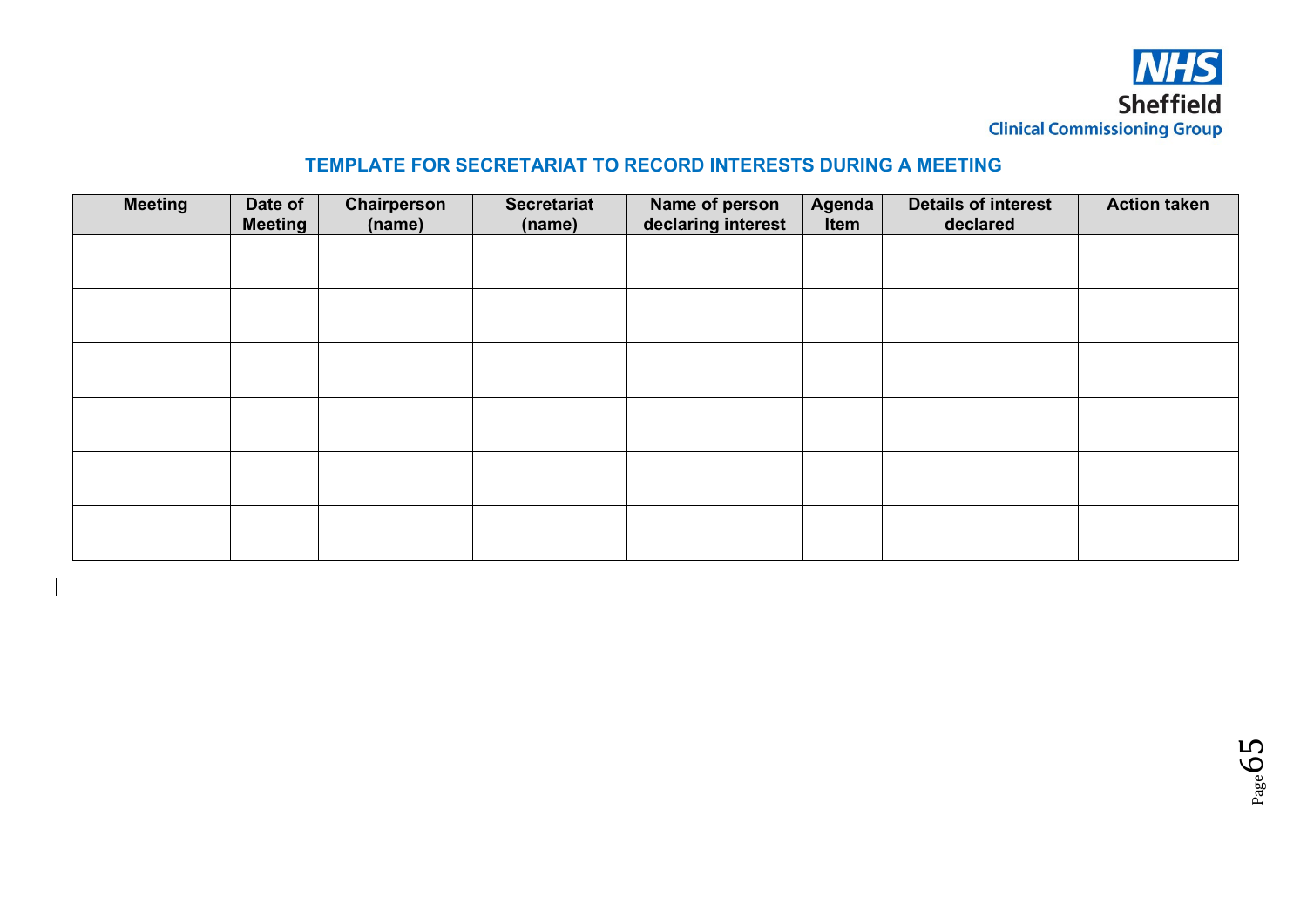#### **CONFLICT OF INTEREST FLOWCHART CONFLICT OF INTEREST IDENTIFIED On appointment or change in role /**  On appointment or change in role / **At Specific points during the at meetings** and at meetings and at meetings and at meeting the procurement process and a procurement process and a procurement process and a procurement pr **procurement process** Complete Declaration of Interest Form<br>(update this declaration 6-monthly) Declare verbally at beginning of the meeting. Declare verbally during the meeting if conflicts of interest arise which were not declared at the start of the meeting Follow detailed policy guidance in Section 3 of the Standards of Business Conduct and Conflicts of Interest Policy – seek advice from Head of Procurement Submit to Corporate Services Risk and Governance Manager (update this declaration 6-monthlyannually) A register of procurement decisions will be updated with information including: • the details of the decision: who was involved in making the decision (i.e. governing body or committee members and others with decision-making responsibility); and a summary of any conflicts of interest in relation to the decision and how these were managed by the CCG. The Head of Procurement has overall responsibility and oversight for managing all conflicts of interest for the procurement process. As a core principle, all decisions made around managing conflicts of interest will be made independently of those associated or directly involved in the conflicts of interest itself. Conflicts of interest can occur at any stage during the procurement process and are most likely to occur during the following three key phases: Service Design, Evaluation of Bids (PQQ and ITT), and Bidder Selection and Contract Award. Where relevant, Accountable Officer confirms to individual how the conflict of interest will be managed Chair decides how to handle the conflict of interest Full participation Partial exclusion **Total** exclusion Entered onto Probity Register Record conflict of interest and management of the conflict during the meeting in the Published **Published** Published **Published** Published **Published** Published **Published** Published Published Published Published Published Published Published Published Published Published Published Published Published Publ on CCG website Provide summary of conflicts to Corporate Services Risk and Governance Manager If the issue is a new Conflict of Interest, submit Declaration of Interest Form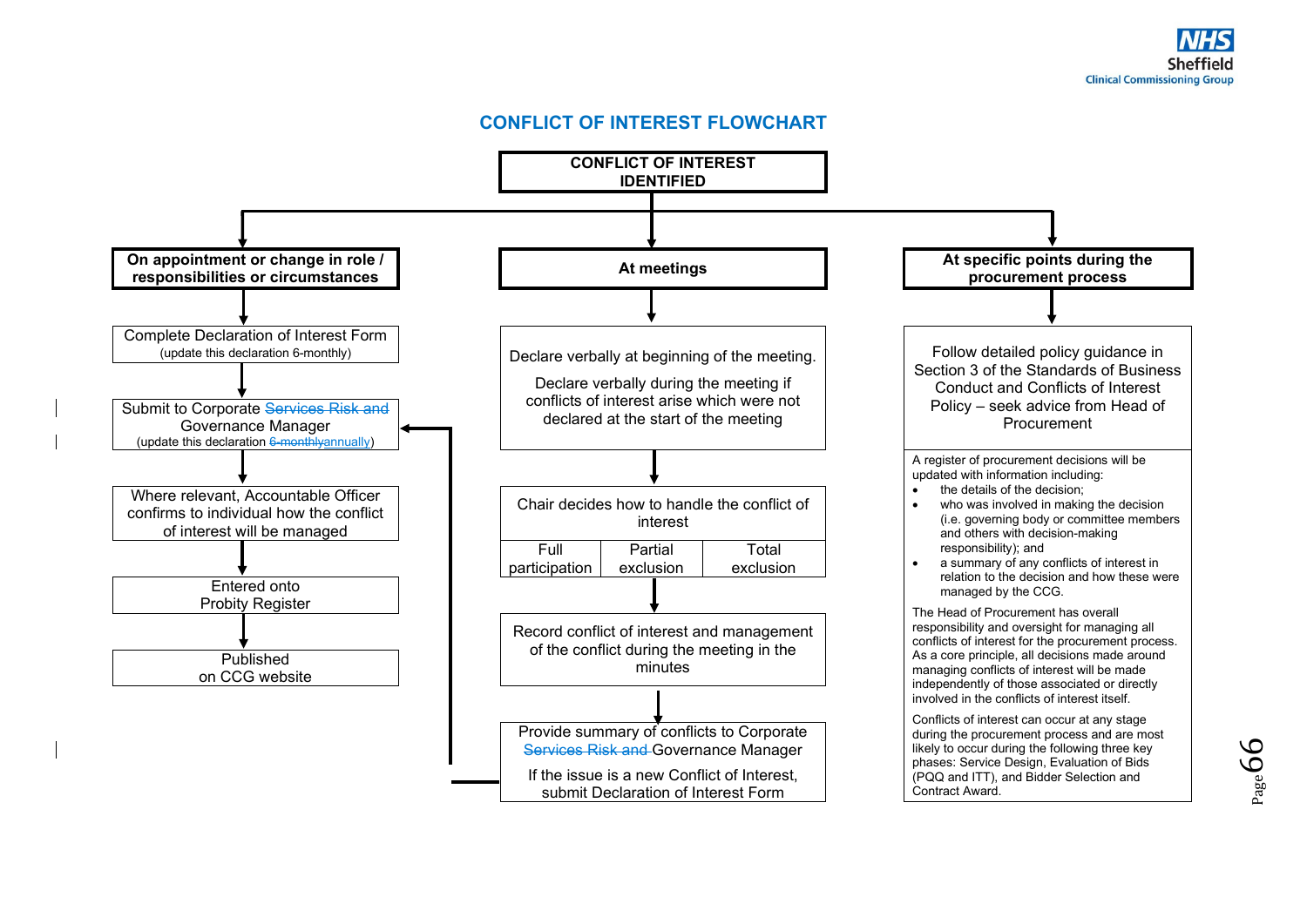

## **BUSINESS CASE / PROCUREMENT TEMPLATE**

Resources and guidance for business cases are available on the PMO page of the intranet and [can be found here](https://www.intranet.sheffieldccg.nhs.uk/resources-and-materials.htm)

This includes templates which need to be completed around data privacy and equality /quality impact assessment.

The business case template is [available here:](https://www.intranet.sheffieldccg.nhs.uk/Downloads/PMO%20Business%20Case%20v09%20June%202019.doc)



 $P_{{\rm age}}$ 67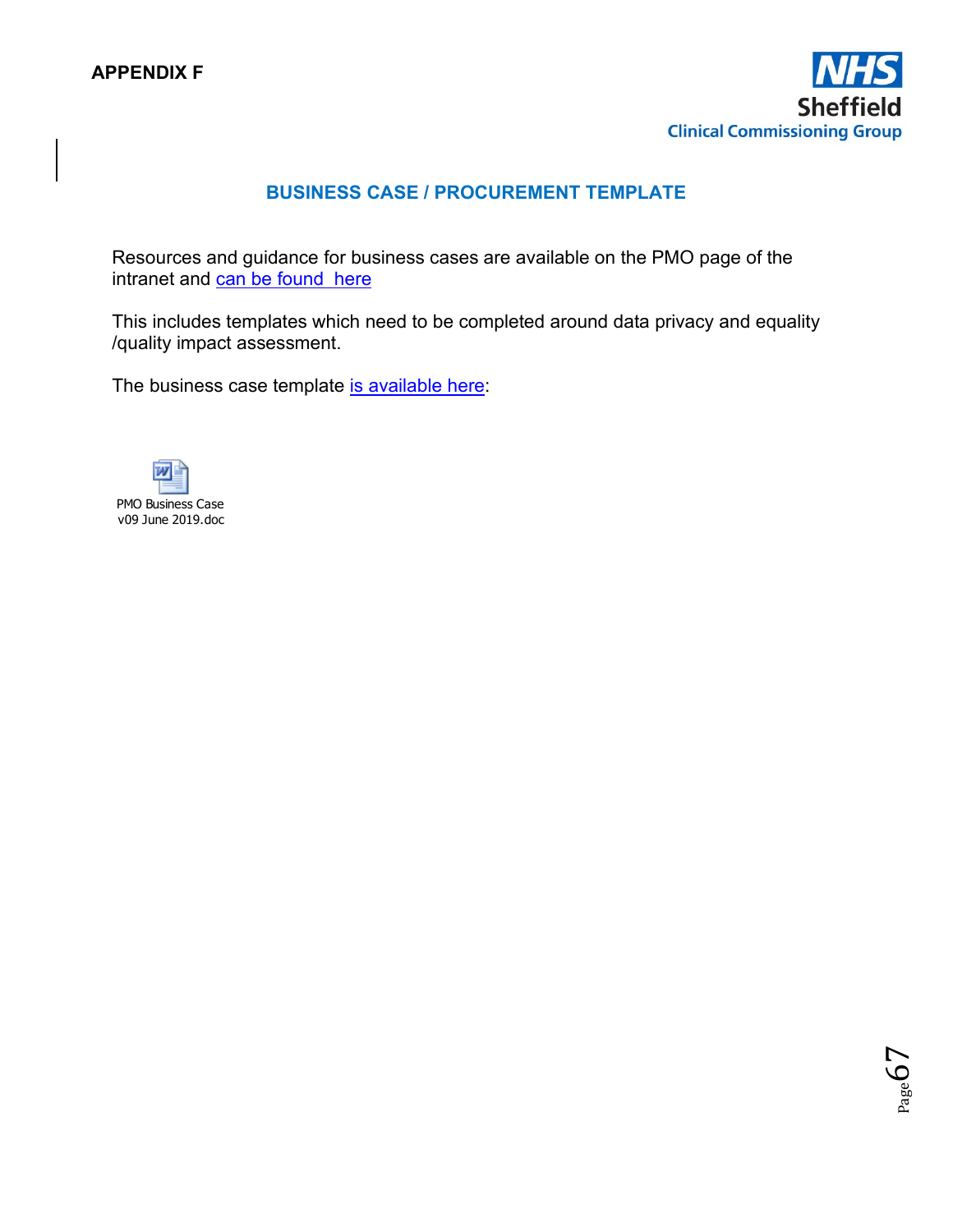

#### **APPENDIX G**

## **TEMPLATE FOR REGISTER OF PROCUREMENT DECISIONS AND CONTRACTS AWARDED**

| <b>Re</b><br><b>No</b> | Contract<br><b>Service</b><br>title | <b>Procureme</b><br>nt<br>description | <b>Existing</b><br>contract or<br>new<br>procureme<br>nt (if<br>existing<br>include<br>details) | Procuremen<br>t type - CCG<br>procuremen<br>τ.<br>collaborativ<br>e<br>procuremen<br>t with<br>partners | <b>CCG</b><br>clinica<br>I lead | <b>CCG</b><br>contrac<br>manage<br>r | <b>Decision</b><br>making<br>process<br>and name<br>of<br>decision<br>making<br>committe<br>e | <b>Summar</b><br>y of<br>conflicts<br>of<br>interest<br>declared<br>and how<br>these<br>were<br>manage<br>d | <b>Contract</b><br>Award<br>(supplier<br>name<br>and<br>registere<br>d<br>address) | Contrac<br>t value<br>(E)<br>(Total) | <b>Contrac</b><br>t value<br>to CCG |
|------------------------|-------------------------------------|---------------------------------------|-------------------------------------------------------------------------------------------------|---------------------------------------------------------------------------------------------------------|---------------------------------|--------------------------------------|-----------------------------------------------------------------------------------------------|-------------------------------------------------------------------------------------------------------------|------------------------------------------------------------------------------------|--------------------------------------|-------------------------------------|
|                        |                                     |                                       |                                                                                                 |                                                                                                         |                                 |                                      |                                                                                               |                                                                                                             |                                                                                    |                                      |                                     |
|                        |                                     |                                       |                                                                                                 |                                                                                                         |                                 |                                      |                                                                                               |                                                                                                             |                                                                                    |                                      |                                     |
|                        |                                     |                                       |                                                                                                 |                                                                                                         |                                 |                                      |                                                                                               |                                                                                                             |                                                                                    |                                      |                                     |
|                        |                                     |                                       |                                                                                                 |                                                                                                         |                                 |                                      |                                                                                               |                                                                                                             |                                                                                    |                                      |                                     |
|                        |                                     |                                       |                                                                                                 |                                                                                                         |                                 |                                      |                                                                                               |                                                                                                             |                                                                                    |                                      |                                     |
|                        |                                     |                                       |                                                                                                 |                                                                                                         |                                 |                                      |                                                                                               |                                                                                                             |                                                                                    |                                      |                                     |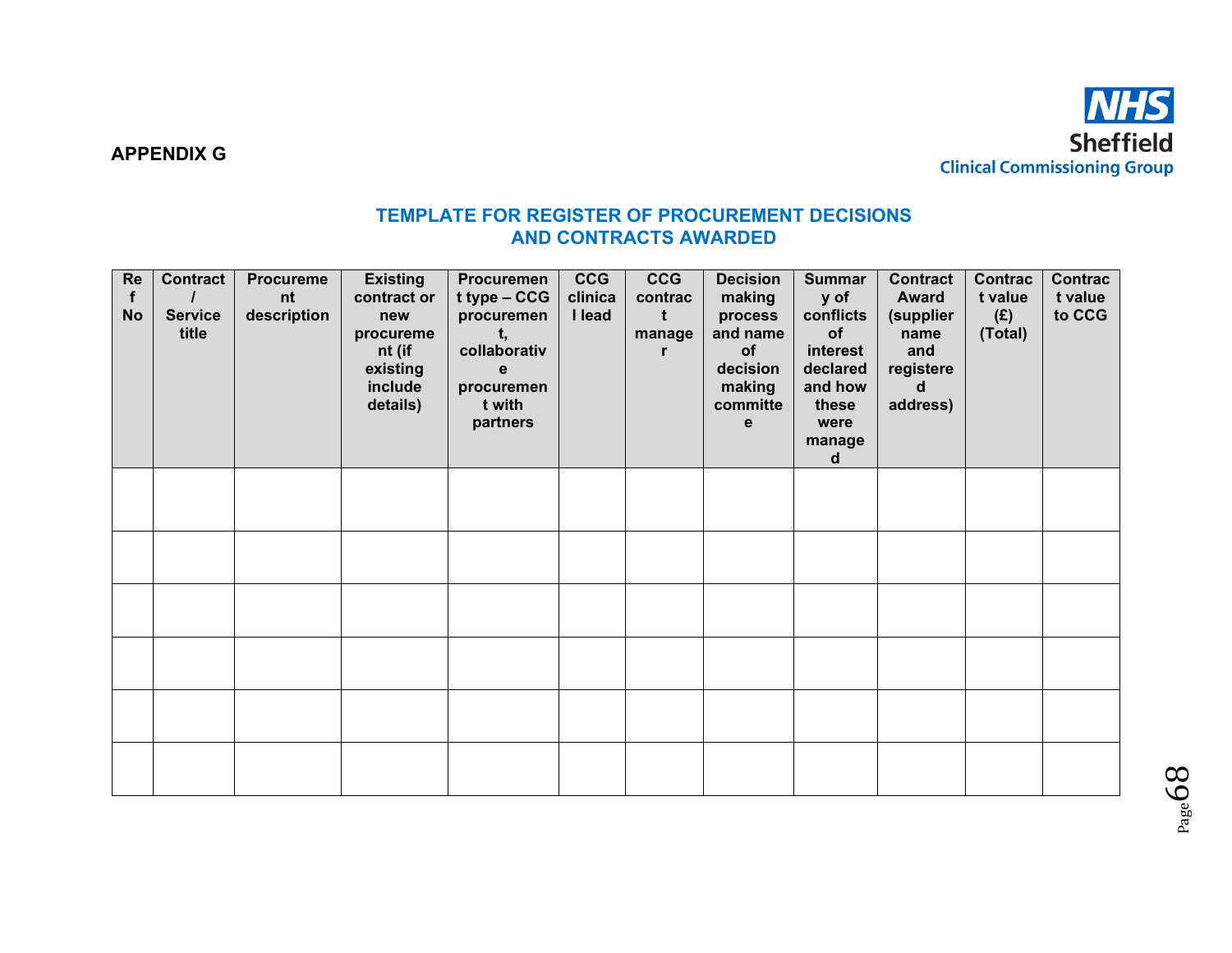

## **GIFTS, HOSPITALITY AND SPONSORSHIP FORM**

This form must be completed **in advance** of Sponsorship being accepted, and, wherever possible **in advance** of any acceptance of Gifts (with a value in excess of £50) or Hospitality (in excess of £25) Hospitality over  $\angle$ 75 must be refused unless prior senior approval is given.

| <b>Declaree</b><br>1                                                                                                                      |                                                                                        |  |  |  |  |  |  |
|-------------------------------------------------------------------------------------------------------------------------------------------|----------------------------------------------------------------------------------------|--|--|--|--|--|--|
| <b>Name of Recipient:</b>                                                                                                                 |                                                                                        |  |  |  |  |  |  |
| <b>Role</b>                                                                                                                               |                                                                                        |  |  |  |  |  |  |
| <b>Details of gift / hospitality / sponsorship</b> (please tick relevant box and complete<br>2.<br>following sections in full)            |                                                                                        |  |  |  |  |  |  |
| Gift $[$ ]                                                                                                                                | Hospitality [ ]<br>Sponsorship [ ]                                                     |  |  |  |  |  |  |
| <b>Date of offer:</b>                                                                                                                     | dd/mm/yyyy                                                                             |  |  |  |  |  |  |
| <b>Details of offer:</b><br>(please include the reason for the offer, if<br>known)                                                        |                                                                                        |  |  |  |  |  |  |
| <b>Estimated Value</b>                                                                                                                    | £                                                                                      |  |  |  |  |  |  |
| Supplier / Offerer Name,<br>nature of business and<br>address:<br>(If hospitality is received, please also<br>provide name and address of |                                                                                        |  |  |  |  |  |  |
| hospitality venue)                                                                                                                        |                                                                                        |  |  |  |  |  |  |
| <b>Details of previous offers or</b><br>acceptances from this<br><b>Supplier / Offerer:</b>                                               |                                                                                        |  |  |  |  |  |  |
| 3.                                                                                                                                        | <b>Action taken</b> (please tick relevant box and complete following sections in full) |  |  |  |  |  |  |
| Declined [<br>$\mathbf{I}$                                                                                                                | Accepted [<br>$\mathbf{I}$                                                             |  |  |  |  |  |  |
| <b>Reason for Accepting or</b><br>declining                                                                                               | Page O                                                                                 |  |  |  |  |  |  |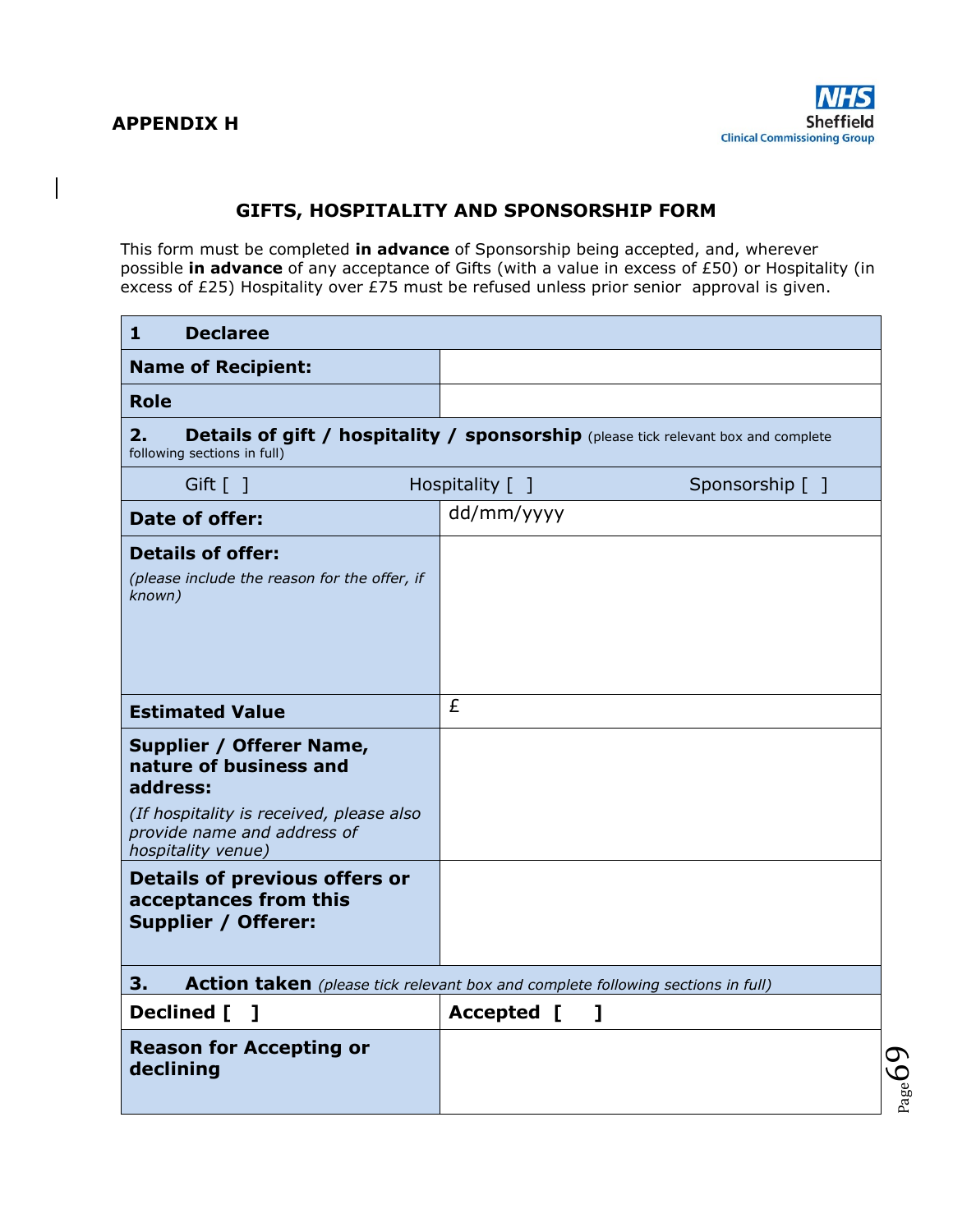| <b>Other comments:</b>                                                                                                                                                                                                                                                                                                                                                                                                                                                                                                                                               |
|----------------------------------------------------------------------------------------------------------------------------------------------------------------------------------------------------------------------------------------------------------------------------------------------------------------------------------------------------------------------------------------------------------------------------------------------------------------------------------------------------------------------------------------------------------------------|
| If accepting, please:<br>Confirm date of receipt of<br>gift/hospitality/sponsorship.<br>Provide names of individuals who<br>will benefit from acceptance of<br>offer.<br>Describe what benefit NHS<br>Sheffield <b>CGGCCG</b> will receive.<br>Describe any commitment<br>$\bullet$<br>expected from NHS Sheffield CCG<br>or its staff as a result of accepting<br>the offer.<br>Pharmaceutical Sponsorship ONLY:<br>Confirm that any sponsorship<br>agreements with pharmaceutical<br>companies have been approved by<br>the CCG Head of Medicines<br>Optimisation. |

*The information submitted will be held by the CCG for personnel or other reasons specified on this form and to comply with the organisation's policies. This information may be held in both manual and electronic form in accordance with the Data Protection Act 2018. Information may be disclosed to third parties in accordance with the Freedom of Information Act 2000, to NHS Protect for the purpose of verification, prevention, detection and prosecution of fraud, and published in registers that the CCG holds.* 

#### **Declaration:**

I confirm that the information provided above is complete and correct. I acknowledge that any changes in these declarations must be notified to the CCG as soon as practicable, and no later than 28 days after the interest arises. I am aware that if I do not make full, accurate and timely declarations then civil, criminal, or internal disciplinary action may result.

I **do / do not [delete as applicable]** give my consent for this information to be published on registers that the CCG holds. If consent is NOT given, please give reasons:

**Signed: Dated:**

#### **4. Details of officer reviewing and approving declaration**

#### **Signed: Dated:**

#### **Position:**

Please return to: Carol Henderson, 722 Prince of Wales Road, Darnall, Sheffield S9 4EU or by email carol.henderson3@nhs.net

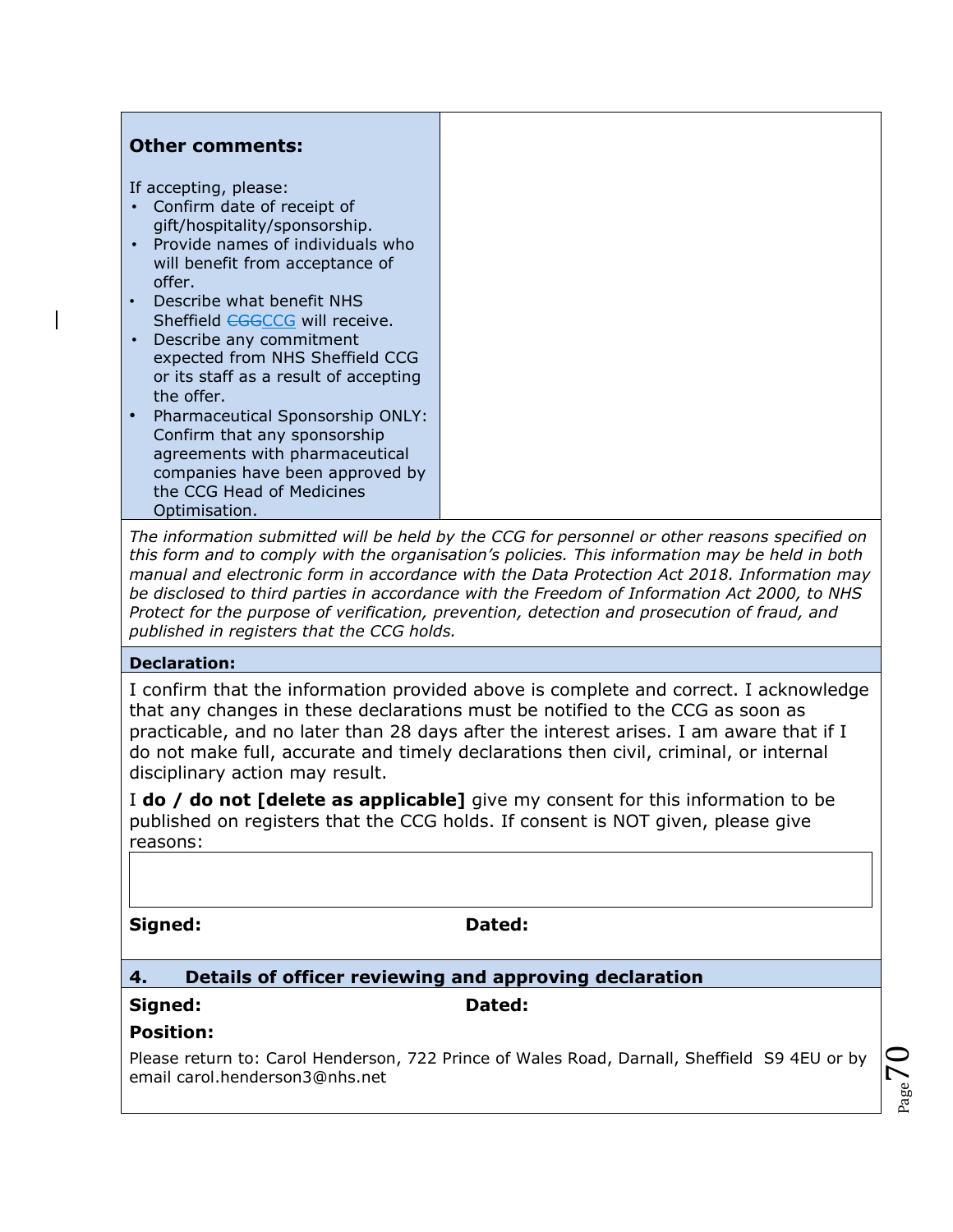**APPENDIX I**



 $P_{\text{age}}$ 71

# **TEMPLATE FOR GIFTS, HOSPITALITY AND SPONSORSHIP REGISTER**

| <b>Name</b> | <b>Position</b> | Date of<br><b>Offer</b> | <b>Declined or</b><br><b>Accepted</b> | Date of<br><b>Receipt (if</b><br>applicable) | Details of gift/<br>hospitality /<br>sponsorship | <b>Estimated</b><br><b>Value</b> | Supplier /<br><b>Offerer</b><br>Name and<br><b>Nature of</b><br><b>Business</b> | <b>Reason</b><br>for<br><b>Accepting</b><br>or<br><b>Declining</b> | Details of the<br><b>Officer</b><br>(Associate<br><b>Director of</b><br>Corporate<br>Services)<br>reviewing /<br>approving the<br>decision and date<br>of declaration if<br>applicable | <b>Date</b><br><b>Added to</b><br><b>Register</b> |
|-------------|-----------------|-------------------------|---------------------------------------|----------------------------------------------|--------------------------------------------------|----------------------------------|---------------------------------------------------------------------------------|--------------------------------------------------------------------|----------------------------------------------------------------------------------------------------------------------------------------------------------------------------------------|---------------------------------------------------|
|             |                 |                         |                                       |                                              |                                                  |                                  |                                                                                 |                                                                    |                                                                                                                                                                                        |                                                   |
|             |                 |                         |                                       |                                              |                                                  |                                  |                                                                                 |                                                                    |                                                                                                                                                                                        |                                                   |
|             |                 |                         |                                       |                                              |                                                  |                                  |                                                                                 |                                                                    |                                                                                                                                                                                        |                                                   |
|             |                 |                         |                                       |                                              |                                                  |                                  |                                                                                 |                                                                    |                                                                                                                                                                                        |                                                   |
|             |                 |                         |                                       |                                              |                                                  |                                  |                                                                                 |                                                                    |                                                                                                                                                                                        |                                                   |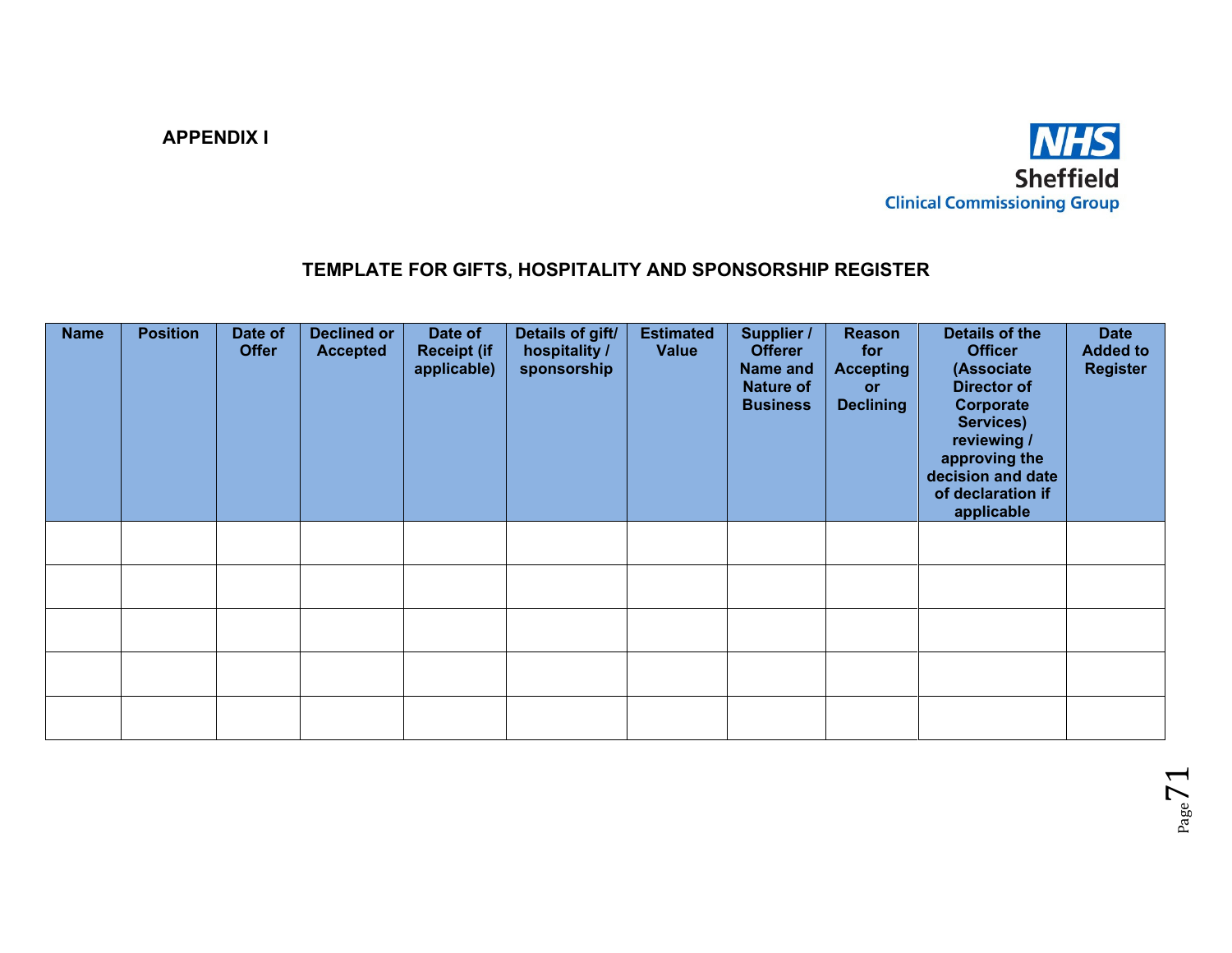

#### **GOVERNANCE ARRANGEMENTS FOR COMMERCIAL SPONSORSHIP OF PROTECTED LEARNING INITIATIVE (PLI)**

#### **1. Introduction**

- 1.1. This appendix details the governance arrangements and agreements needing to be in place for NHS Sheffield CCG's clinical education programme, PLI, to accept commercial sponsorship in relation to educational events it organises. They are an appendix to, and should be read in conjunction with, NHS Sheffield CCG's *Standards of Business Conduct and Conflicts of Interest Policy.*
- 1.2. These arrangements are in response to Best Practice Guidance on joint working between the NHS and Pharmaceutical Industry and other relevant commercial organisations (2008). They are appropriate for the sponsorship of PLI events alone.
- 1.3. *Commercial Sponsorship Ethical Standards* for the NHS requires that NHS bodies have formal arrangements, with clear policy statements, codes of practice in working with sponsors, and codes of conduct for the Boards, Professional Executive members and staff. These arrangements need to be in line with standing orders and Prime Financial Policies.

#### **2. CCG staff**

- 2.1 All sponsorship arrangements will be subject to prior written agreement between authorised officers and prospective sponsors in line with *Standards of Business Conduct and Conflicts of Interest Policy.* Any sponsorship agreements with pharmaceutical companies will require prior approval by NHS Sheffield's Prescribing Lead. All agreements must be authorised by the Director of Finance.
- 2.2. Where cumulative sponsorship agreements with a pharmaceutical company will exceed £5,000 in 12 months, confirmation from the Director of Finance and the Chief Nurse for NHS Sheffield CCGG will be required to ensure that they comply with the protocols.
- 2.3 All members and officers of the CCG who are taking part in sponsored projects must comply with the CCG's and their own professional codes of conduct.
- 2.4 Training events which rely heavily on the use of sponsored materials should promote good practice agreed by the CCG. Service Level Agreements with training agencies must include a clause which requires the approval of the CCG for the use of commercially sponsored materials.

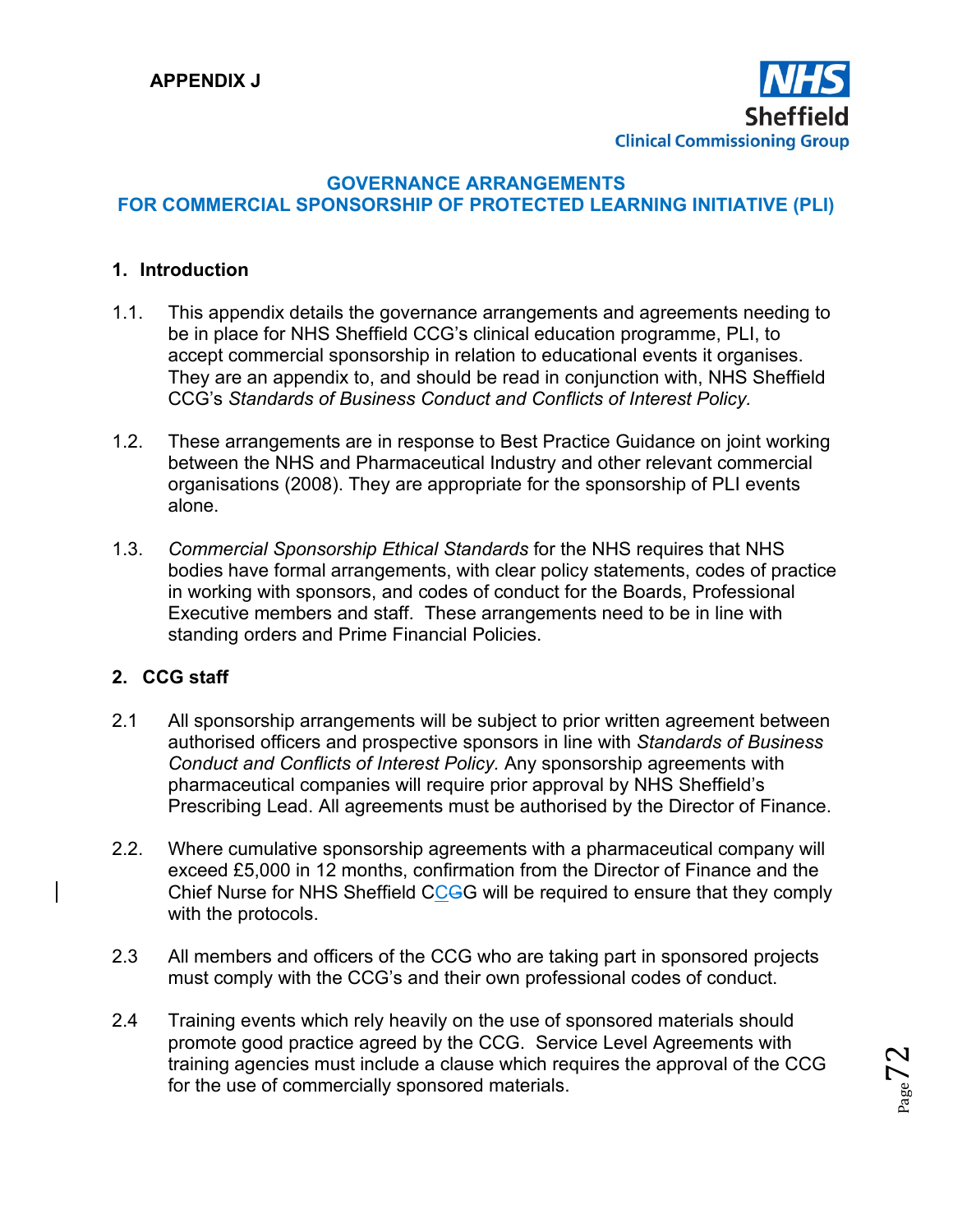- 2.5 Ordinarily, projects which involve the use of clinical guidelines or protocols prepared by sponsors should not be used, only where these have been agreed following advice from professional advisers at the CCG, or where they comply with locally agreed guidelines which are NICE compliant.
- 2.6 All staff or Governing Body members involved in the development of a sponsorship agreement must declare any prior interest in terms of previous sponsorship or relationship to any of the individual sponsors in question.
- 2.7 When arranging events that are being sponsored, NHS Sheffield CCG will inform parties involved that meetings/ events are supported by Commercial Sponsors.
- 2.8 Any proposed collaboration should be without prejudice to any of NHS Sheffield CCG's Prime Financial Policies and Standing Orders and within the spirit and letter of the Department of Health guidance and relevant codes of practice.
- 2.9 All agreements should be transparent, open to discussion and be a matter of public record. No agreements will be entered into with organisations whose business or functions could be deemed to be unethical by the CCG, its staff or the public.

#### **3. Sponsors**

- 3.1 All sponsorship arrangements will be subject to prior written agreement between authorised officers and prospective sponsors.
- 3.2 All pharmaceutical companies entering into sponsorship agreements must comply with the Association of the British Pharmaceutical Industry (ABPI) code of practice.
- 3.2 Sponsors should not advertise NHS Sheffield CCG participation as an endorsement to their product, packages or company without the specific written permission of NHS Sheffield CCG.
- 3.3 Sponsors should be informed that any sponsorship arrangement will have no effect on purchasing decisions with NHS Sheffield CCG.
- 3.4 Sponsors will NOT be allowed to represent products directly related to the educational content of the event.
- 3.6. Payment for sponsoring the session must be received a maximum of 14 days from the date of the invoice, failure to pay may result in cancellation of future dates.
- 3.6 Changes to allocated sessions must be completed with NHS Sheffield CCG approval at least a month prior to the session. Any unapproved alternate sponsor

 $73$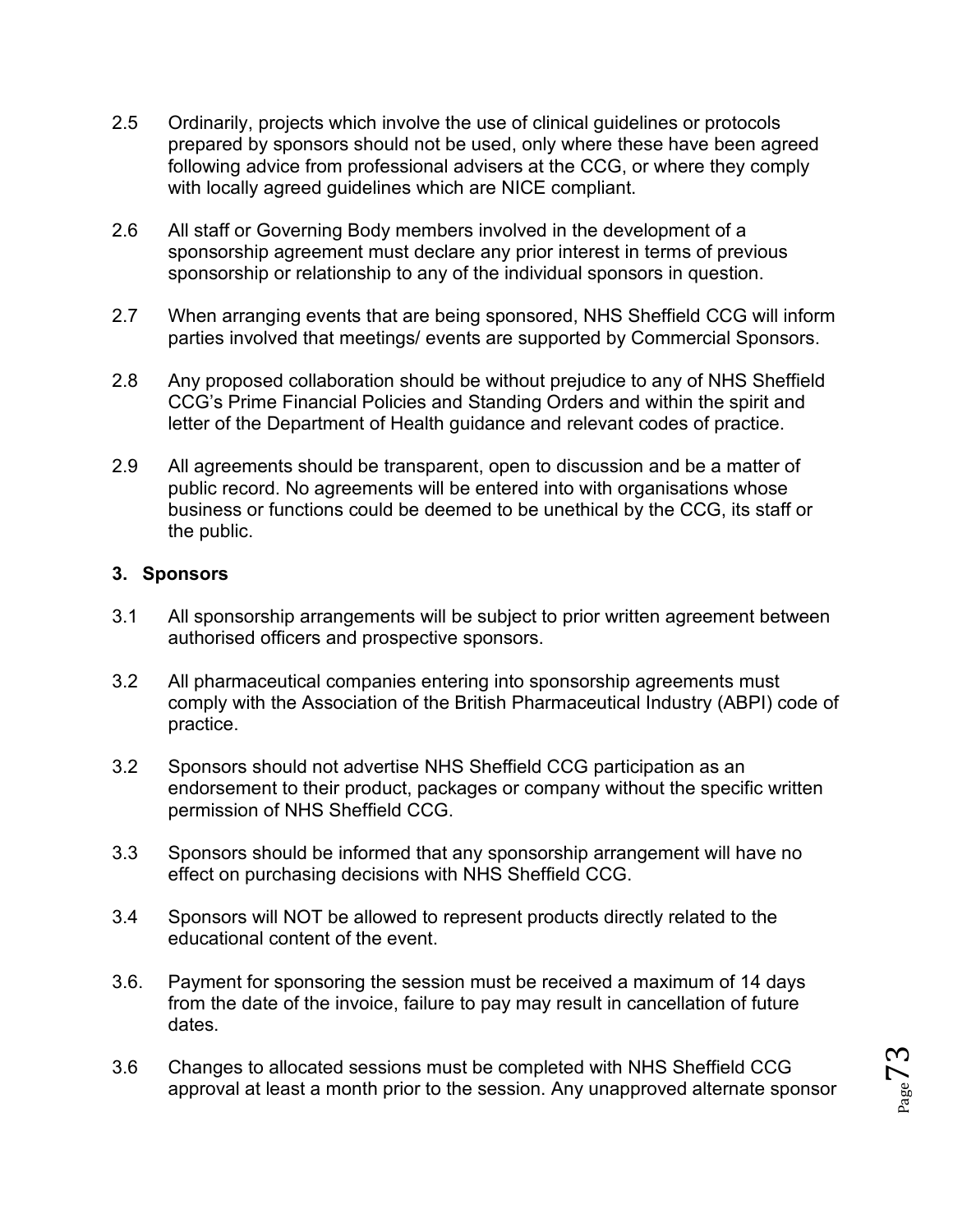will be asked to leave the venue with no reimbursement to the original sponsor. Abuse of swapping sessions will lead to a sponsor having future sessions revoked.

- 3.7 Sponsors will be able to use a standard display stand and have a maximum of 2 attending representatives at the venue (to include private reception areas surrounding the room). A breach of this will lead to the sponsor being asked to leave.
- 3.8 Sponsors' displays must be set up ahead of the educational session with sponsor representatives attending the display ahead of the education session and at coffee. Representatives must leave the room at all other times.
- 3.9 Display materials must comply with the Association of the British Pharmaceutical Industry (ABPI) code of practice.
- 3.10 Clinical and professional decisions must always be in the best interests of the patients and the service. No sponsorship agreements are acceptable that may compromise clinical or professional judgement.

#### **4. Levels of Sponsorship**

- 4.1 The cost of PLI sponsorship will be dependent on the nature of the meeting:
	- £400 per sponsor per GP PLI session
	- £300 per sponsor per PLI session for pharmacists and dentists
	- £250 per sponsor per PLI session for nurses
	- £150 per sponsor per PLI session for optometrists
- 4.2 The numbers of sponsors per session will be regulated, with maximum numbers of sponsors to be:
	- 4 sponsors per GP session for 12 sessions each year
	- 3 sponsors per nurse session for 12 sessions each year
	- 4 sponsors per pharmacy session for up to 4 sessions each year
	- 4 sponsors per dental session for up to 4 sessions each year
	- 4 sponsors per optometry session for up to 4 sessions each year

 $P_{\rm age}$ 74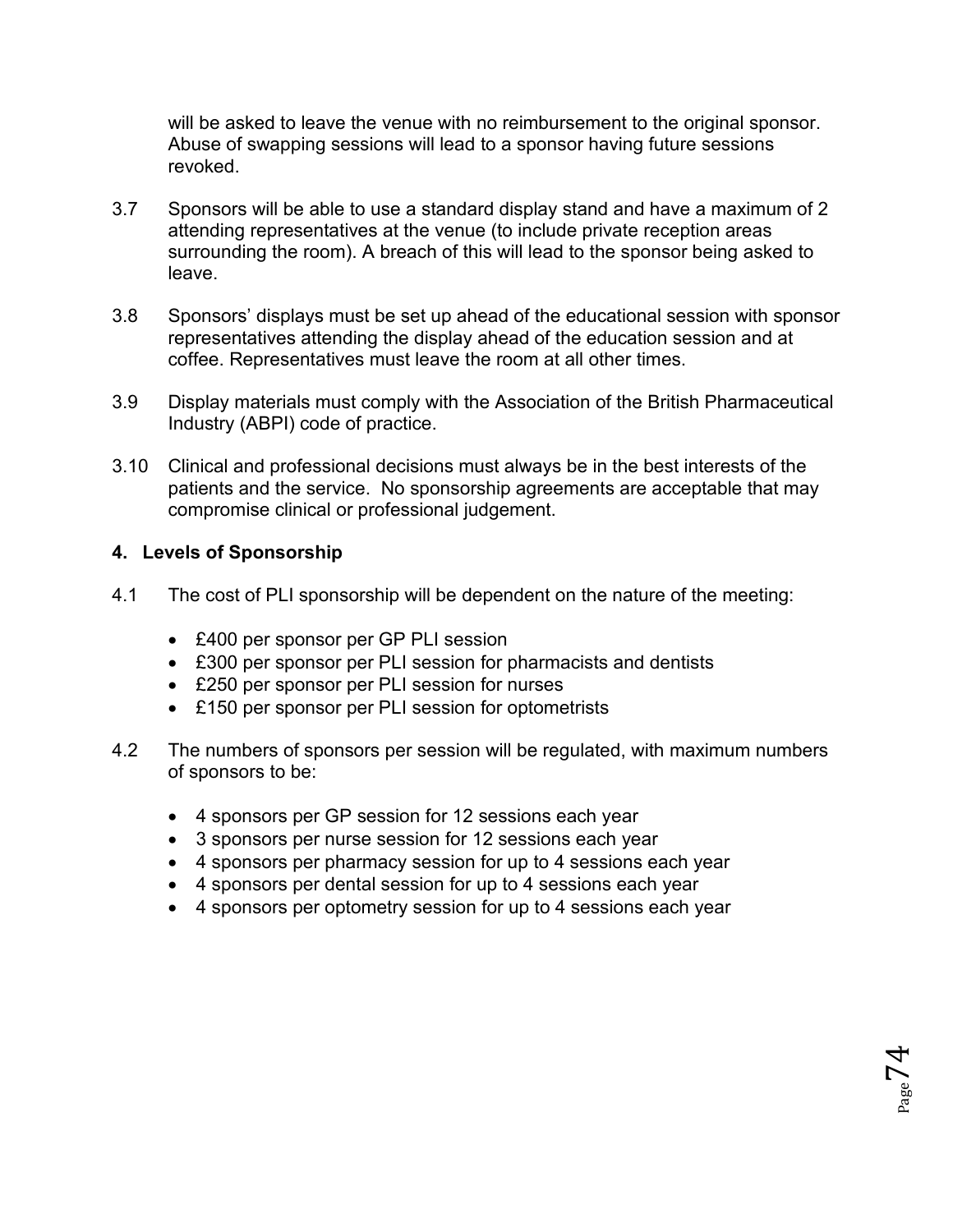

## **GP EDUCATION (PLI) Sponsorship Booking Form**

Preferred number of sessions (maximum 12 per year) at £400 per session

| Company                                                                               |  |
|---------------------------------------------------------------------------------------|--|
| <b>Contact Name</b>                                                                   |  |
|                                                                                       |  |
|                                                                                       |  |
| <b>Address</b>                                                                        |  |
|                                                                                       |  |
|                                                                                       |  |
| <b>Mobile</b>                                                                         |  |
| <b>Email</b>                                                                          |  |
|                                                                                       |  |
| <b>Head Office details</b>                                                            |  |
|                                                                                       |  |
| (Please supply the<br>address and contact<br>details including a<br>telephone number) |  |

### **Please note all correspondence will need to be on your company headed paper**

See attached agreement details on the following page.

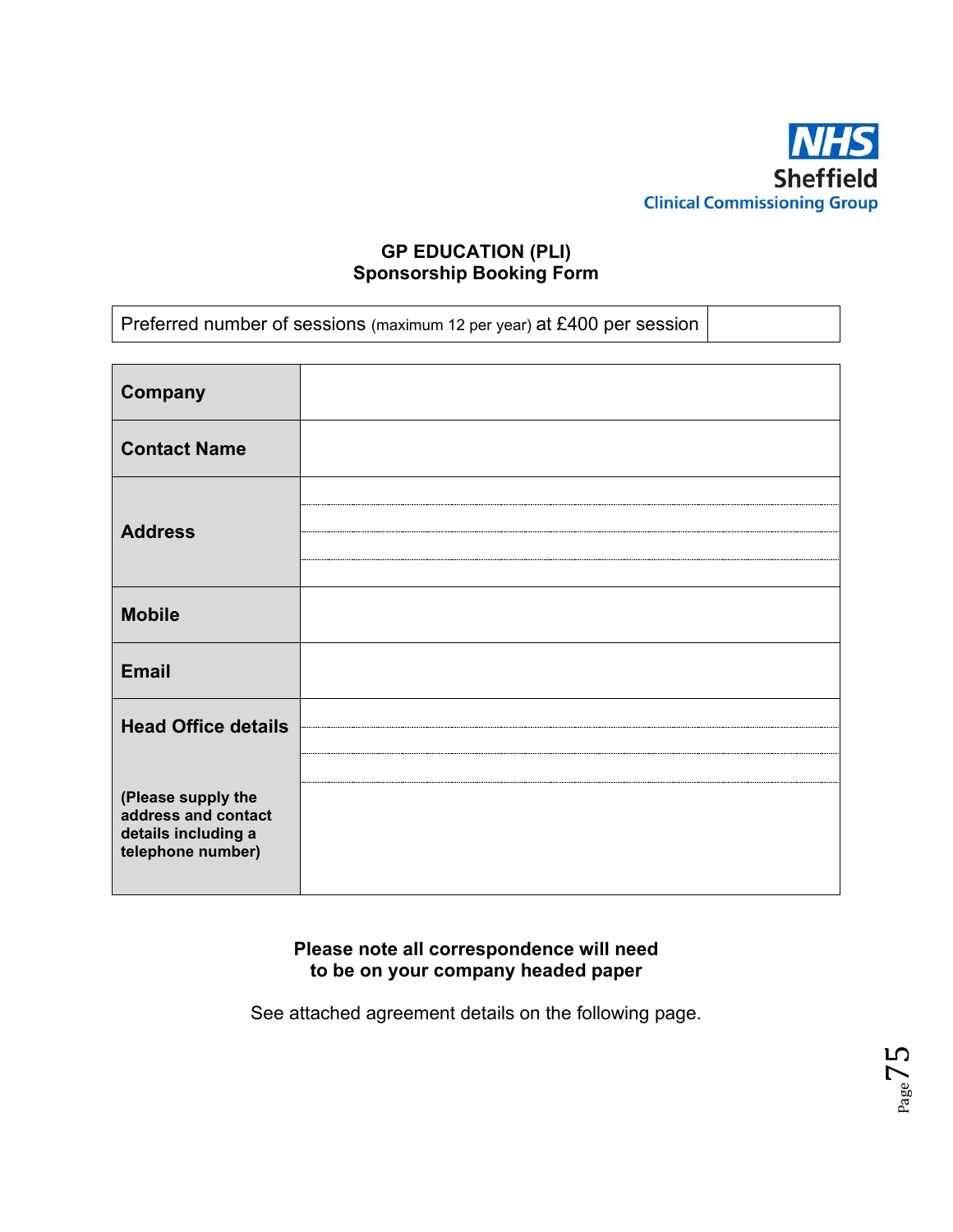#### **By signing this agreement you agree:**

- To make a contribution to Primary Care educational events as agreed with NHS Sheffield CCG. In return NHS Sheffield CCG will allow you to set up and attend a stand at the Meeting. A maximum of 2 representatives will be permitted per stand and no products which relate directly to the educational content may be displayed.
- That sessions can only be booked per quarter (3 months) in advance.
- Only 1 invoice will be generated per stand, any division of payment within your own or with another company will need to be dealt with by the representatives internally.
- Payment will be by BACS only.
- You will comply with all legal and ABPI code of practice requirements in relation to any activities you carry out at the Meeting.
- You represent that you have the authority and right to enter into this letter agreement.
- Neither NHS Sheffield CCG nor you will through the operation of this agreement seek improperly to influence prescribing behaviour, the outcome of clinical trials or any healthcare professional or other government official with the intent to obtain or retain business for any improper purpose.
- This letter may only be amended by a further written agreement which specifically refers to this letter and which is signed on behalf of both parties.
- Late cancellations (less than 14 days) will be charged the full amount.
- 14 days prior to the event a confirmatory e-mail will be sent, at this point an invoice will be raised.
- Any non-compliant Representatives/Sponsors will be excluded from attending further events.
- This form will need to be manually signed not by electronic signature.
- You note that any publicity in relation to this event will have the following wording on any advance publicity:

*"This event has been supported by the pharmaceutical companies XXX, through the purchase of a stand space. The above have had no involvement Inin the agenda or speaker selection."*

| <b>Name</b>      |  |
|------------------|--|
| <b>Signature</b> |  |
| <b>Date</b>      |  |

 $P_{\rm age}$ 76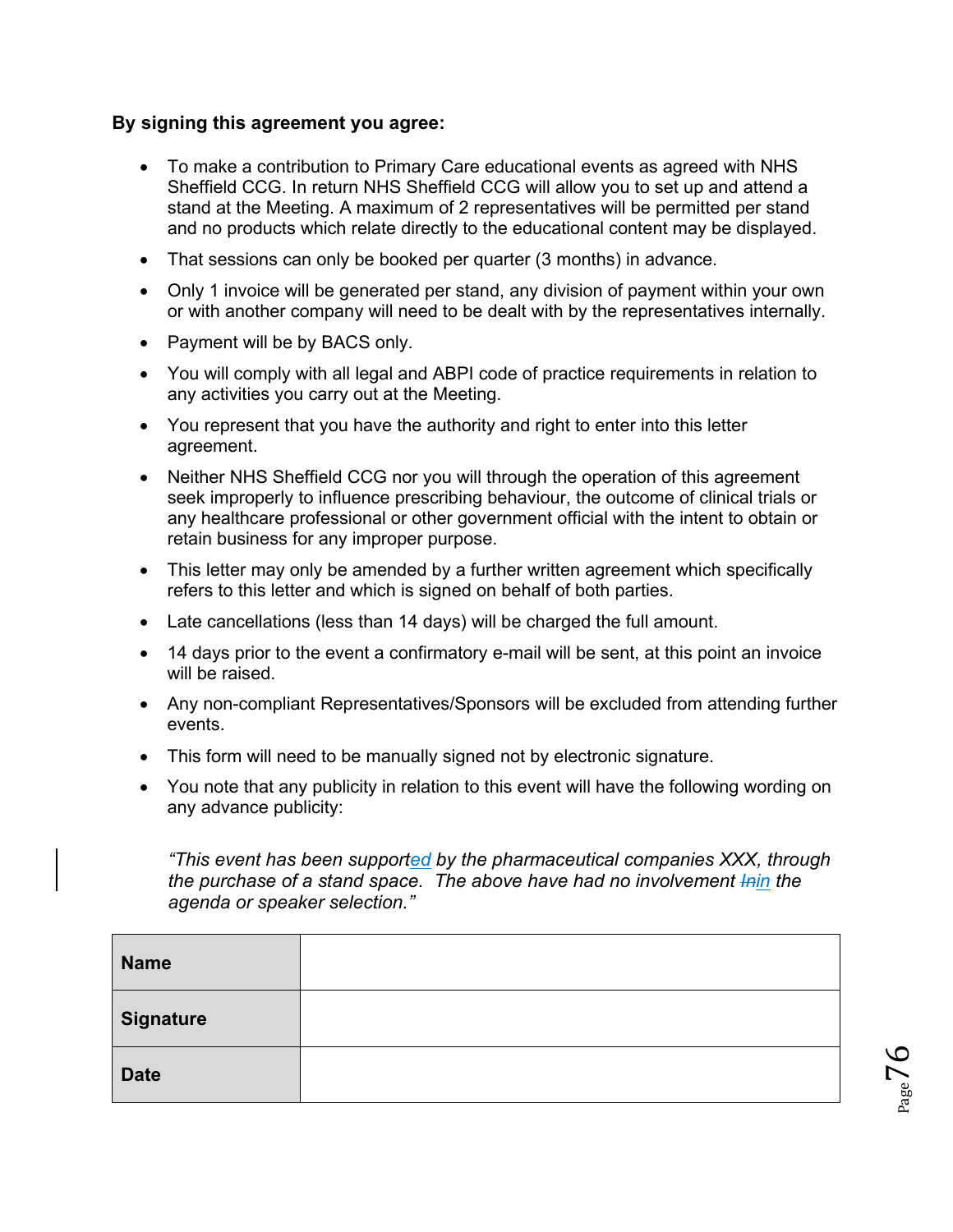# THIS PAGE HAS BEEN LEFT BLANK INTENTIONALLY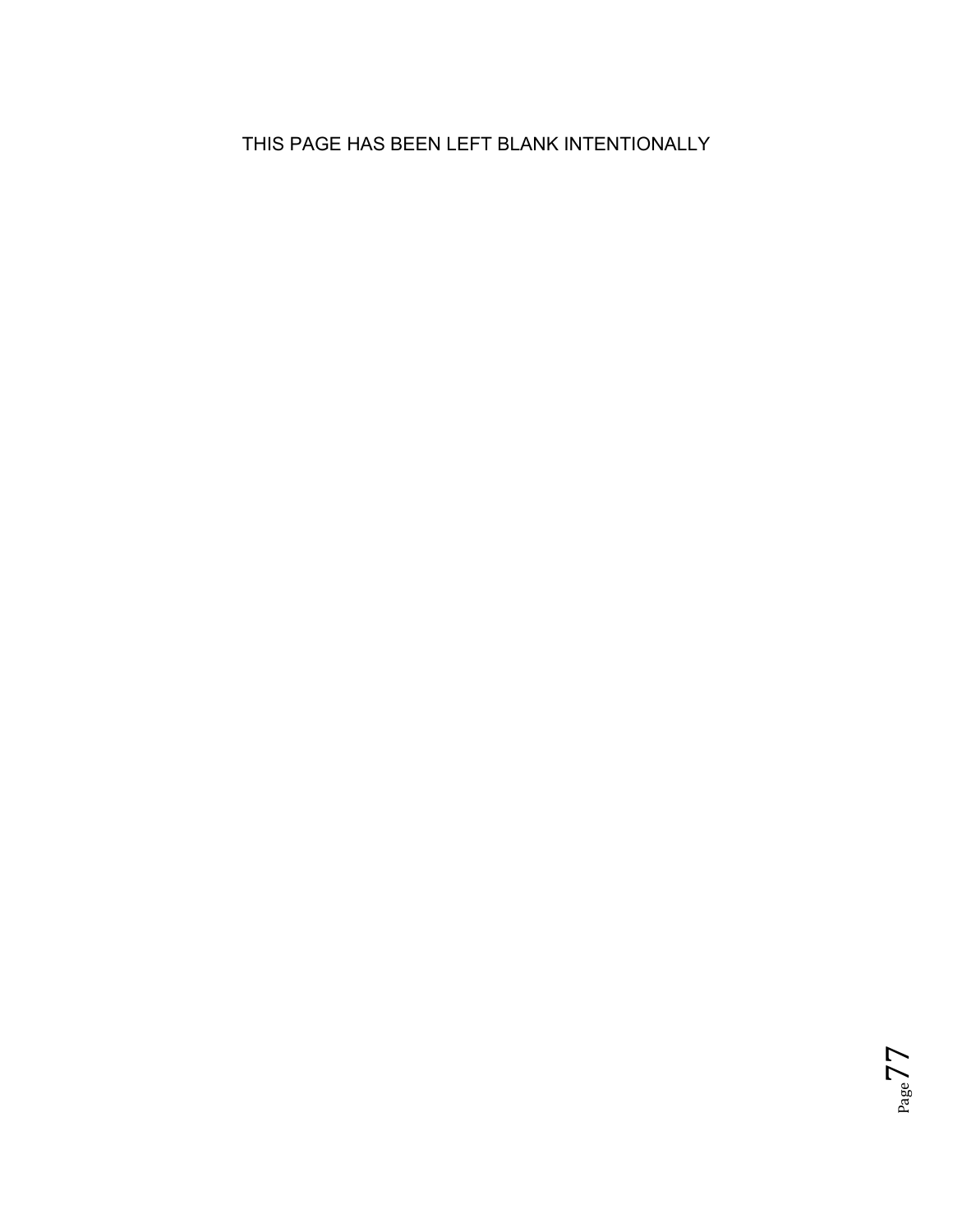

 $_{\rm ^{Page}}$ 78

# **POTENTIAL BRIBERY RISKS ("RED FLAGS")**

The following is a list of possible scenarios which may raise concerns under the Bribery Act 2010 and associated legislation. The list is not intended to be exhaustive and is for illustrative purposes only.

If you encounter any of these issues while working for us, you must report them promptly to your Line Manager or using the procedure set out in our Whistleblowing Policy:

- you become aware or suspect that a colleague or third party engages in, or has been accused of engaging in, improper business practices;
- you learn or suspect that a colleague or third party has a reputation for paying bribes, or requiring that bribes are paid to them;
- a colleague or third party asks for a commission or fee payment before committing to sign up to a contract with us, or carrying out a government function or process for us;
- a colleague or third party requests payment in cash and/or refuses to sign a formal commission or fee agreement, or to provide an invoice or receipt for a payment made;
- a colleague or third party requests that payment is made to a country or geographic location different from where the colleague or third party resides or conducts business;
- a colleague or third party requests that payment or other benefit is provided to a person other than the expected recipient, or to a person other than the expected provider of goods and services (unless part of an open and transparent contractual arrangement such as subcontracting or factoring);
- a third party requests an unexpected additional fee or commission to "facilitate" a service;
- a third party requests lavish entertainment or gifts before commencing or continuing contractual negotiations or provision of services;
- a third party requests that a payment is made to "overlook" potential legal violations;
- a colleague or third party requests that you provide employment or some other advantage to a friend or relative;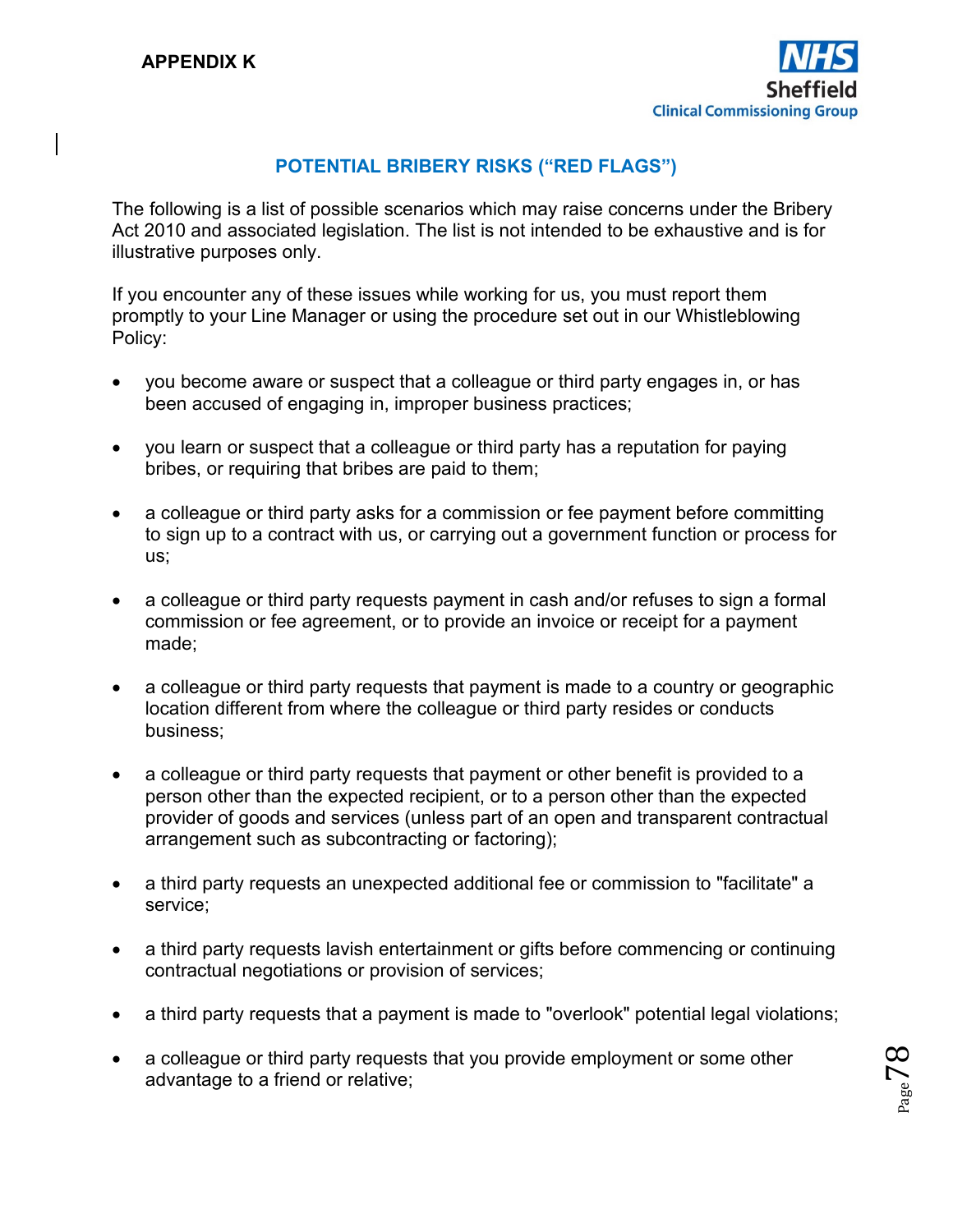- you receive an invoice from a colleague or third party that appears to be nonstandard or customised;
- a colleague or third party insists on the use of side letters or refuses to put terms agreed in writing;
- you notice that we have been invoiced for a commission or fee payment that appears large given the service stated to have been provided;
- a colleague or third party requests or requires the use of an agent, intermediary, consultant, distributor or supplier that is not typically used by or known to us;
- you are offered an unusually generous gift or offered lavish hospitality by a third party;
- you are asked to conceal the receipt of provision of hospitality or any other form of benefit or payment;
- a colleague or third party exerts pressure for payments to be made urgently or ahead of schedule;
- colleague or third party conducts private meetings with public contractors or companies hoping to tender for contracts;
- a colleague or third party never takes time off even if ill, or holidays, or insists on dealing with specific contractors him/herself;
- a colleague or third party makes unexpected or illogical decisions accepting projects or contracts;
- a colleague or third party abuses or ignores normal decision processes or delegated powers in specific cases;
- a colleague or third party agrees contracts not favourable to the organisation either with terms or time period;
- a colleague or third party demonstrates an unexplained preference for certain contractors during a tendering period;
- a colleague or third party seeks to avoid independent checks on tendering or contracting processes;
- a colleague or third party requests that normal tendering/contracting procedure is bypassed;

Page79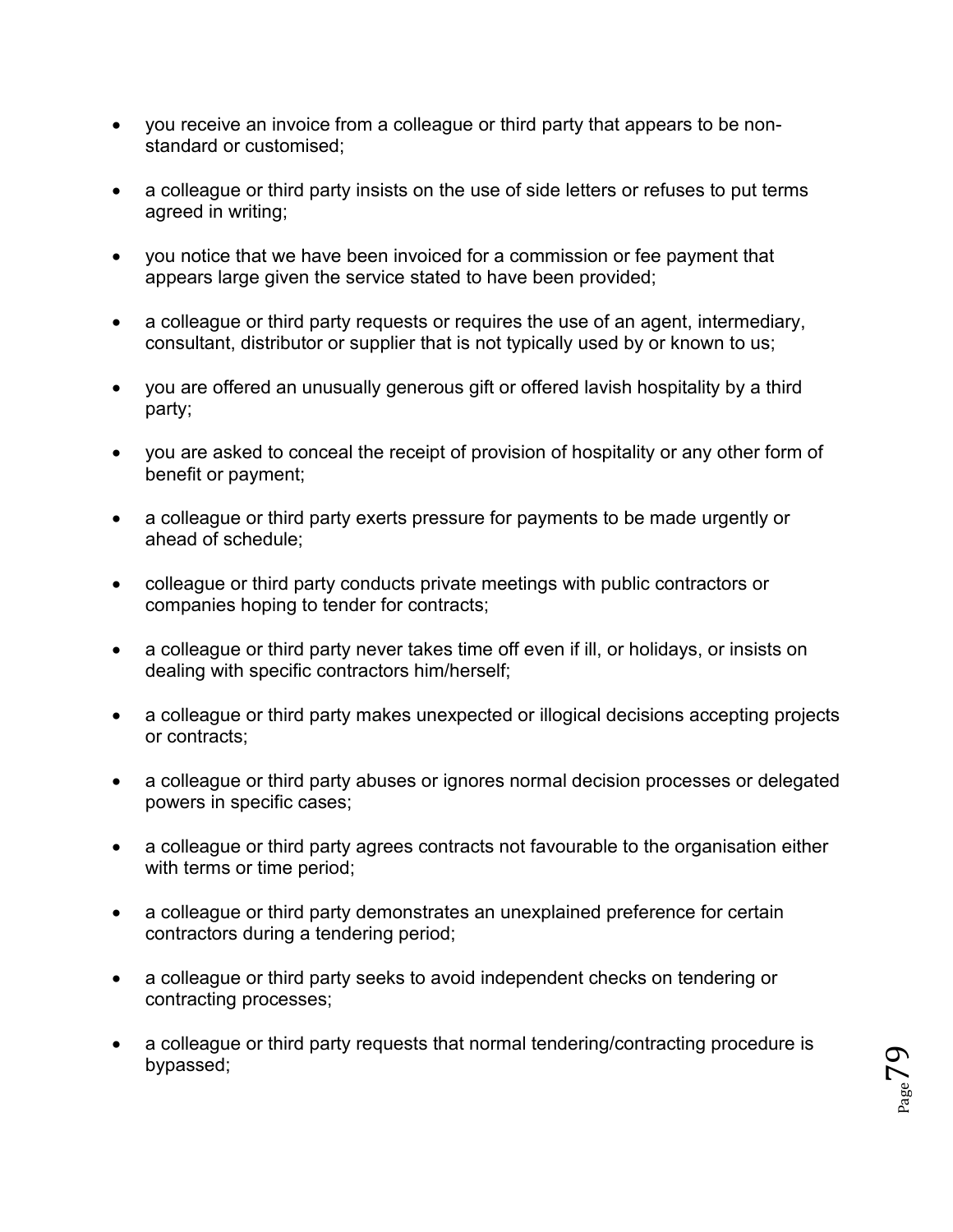• a colleague or third party reports missing documents or records regarding meetings or decisions.

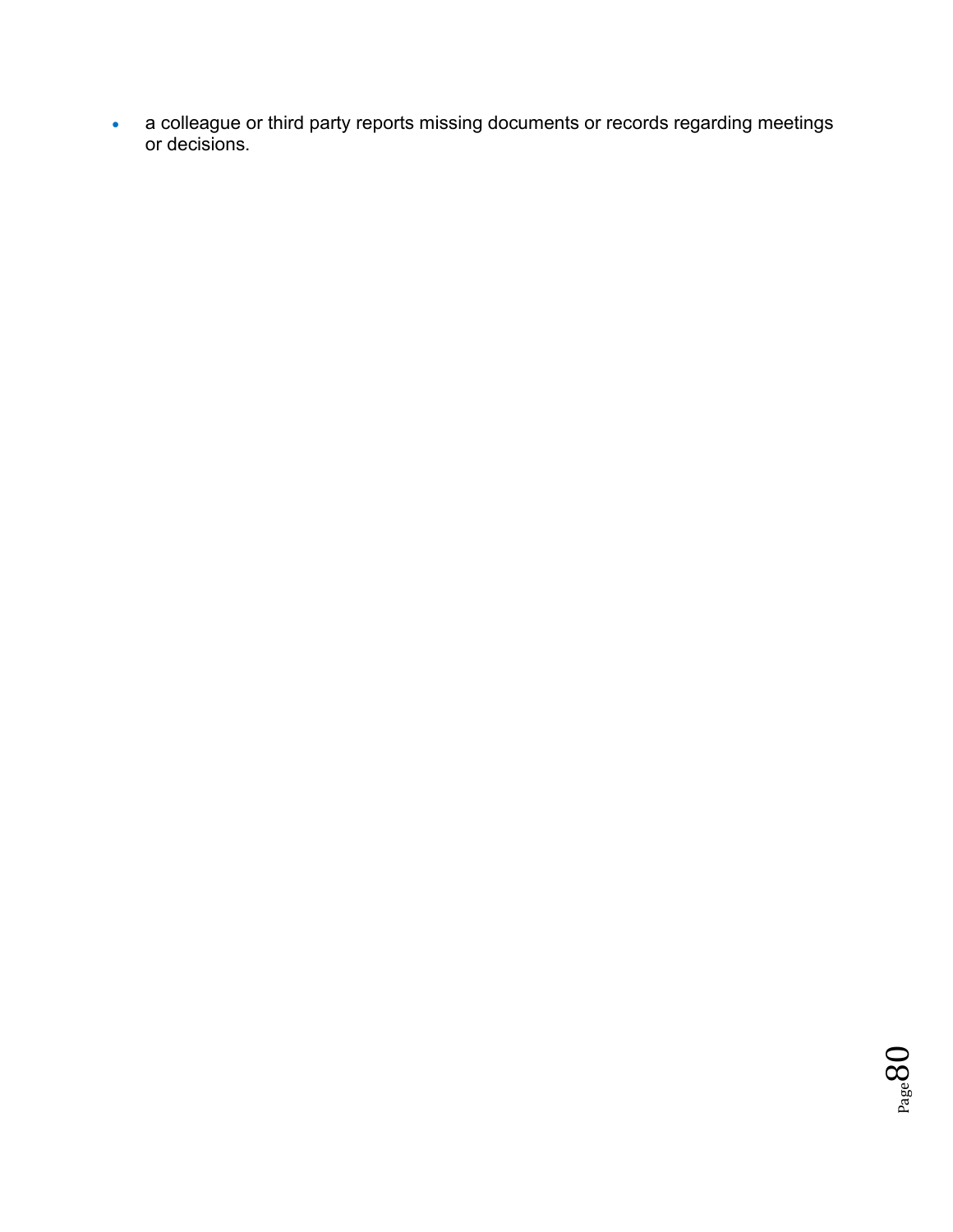

#### **Accountable Officer's Statement on Bribery**

NHS Sheffield Clinical Commissioning Group is committed to applying the highest standards of ethical conduct and integrity in its business activities in the UK and overseas. Every employee and individual acting on the CCG's behalf is responsible for maintaining the organisation's reputation and for conducting CCG business honestly and professionally.

The CCG considers that bribery and corruption has a detrimental impact on CCG business by undermining good governance. We benefit from carrying out our functions in a transparent and ethical way and helping to ensure that there is honest, open and fair competition in the NHS. Where there is a level playing field, the CCG can lead by example and deliver excellent services to our patients.

Transparent, fair conduct helps to foster deeper relationships of trust between the CCG and our partners. It is vital for our reputation and future growth.

Sheffield Clinical Commissioning Group does not tolerate any form of bribery, whether direct or indirect, by, or of, its staff, agents or consultants or any persons or entities acting for it or on its behalf. The governing body and senior management are committed to implementing and enforcing effective systems throughout the CCG to prevent, monitor and eliminate bribery, in accordance with the Bribery Act 2010.

The CCG has issued revisions to key policies including, the Fraud Policy and Response Plan, Standards of Business Conduct and Conflicts of Interest Policy and Procedure, and Whistleblowing outlining our position on preventing and prohibiting bribery, details can also be found on the CCG's intranet. The provisions of these updated policies apply to all employees, as well as agency workers, consultants and contractors acting for on behalf of the CCG. All employees and other individuals acting for the CCG are required to familiarise themselves and comply with these amendments with immediate effect.

A bribe is a financial advantage or other reward that is offered to, given to, or received by an individual or company (whether directly or indirectly) to induce or influence that individual or company to perform public or corporate functions or duties improperly. Employees and others acting for or on behalf of the organisation are strictly prohibited from making, soliciting or receiving any bribes or unauthorised payments.

As part of its anti-bribery measures, the organisation is committed to transparent, proportionate, reasonable and bona fide hospitality and promotional expenditure. Such expenditure must be authorised in advance, in accordance with the procedures set out in the organisation's policies.

A breach of the organisation's Standards of Business Conduct and Conflicts of Interest Policy and Procedure by an employee will be treated as grounds for disciplinary action, which may result in a finding of gross misconduct, and immediate dismissal. Employees and other individuals acting for the organisation should note that bribery is a criminal offence that may result in up to 10 years' imprisonment and/or an unlimited fine for the individual and an unlimited fine for the organisation.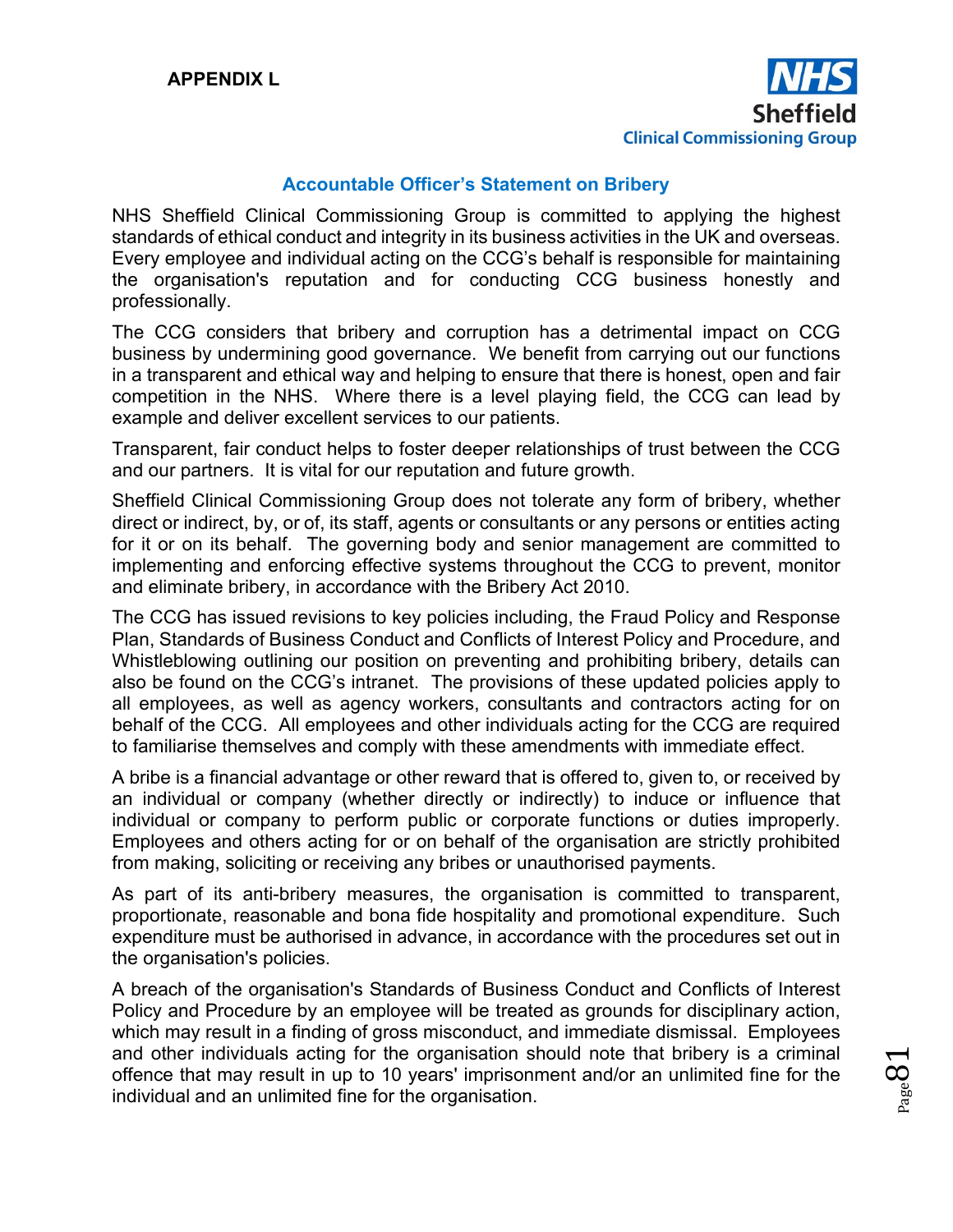The CCG will not conduct business with service providers, agents or representatives that do not support the organisation's anti-bribery objectives. We reserve the right to terminate our contractual arrangements with any third parties acting for, or on behalf of, the organisation with immediate effect where there is evidence that they have committed acts of bribery.

The success of the CCG's anti-bribery measures depends on all employees, and those acting for the organisation, playing their part in helping to detect and eradicate bribery. Therefore, all employees and others acting for, or on behalf of, the organisation are encouraged to report any suspected bribery in accordance with the procedures set out in either Whistleblowing Policy and/or the Fraud Policy and Response Plan. Sheffield Clinical Commissioning Group will support any individuals who make such a report, provided that it is made in good faith.

Lesley J Suitz

Lesley Smith Accountable Officer NHS Sheffield Clinical Commissioning Group

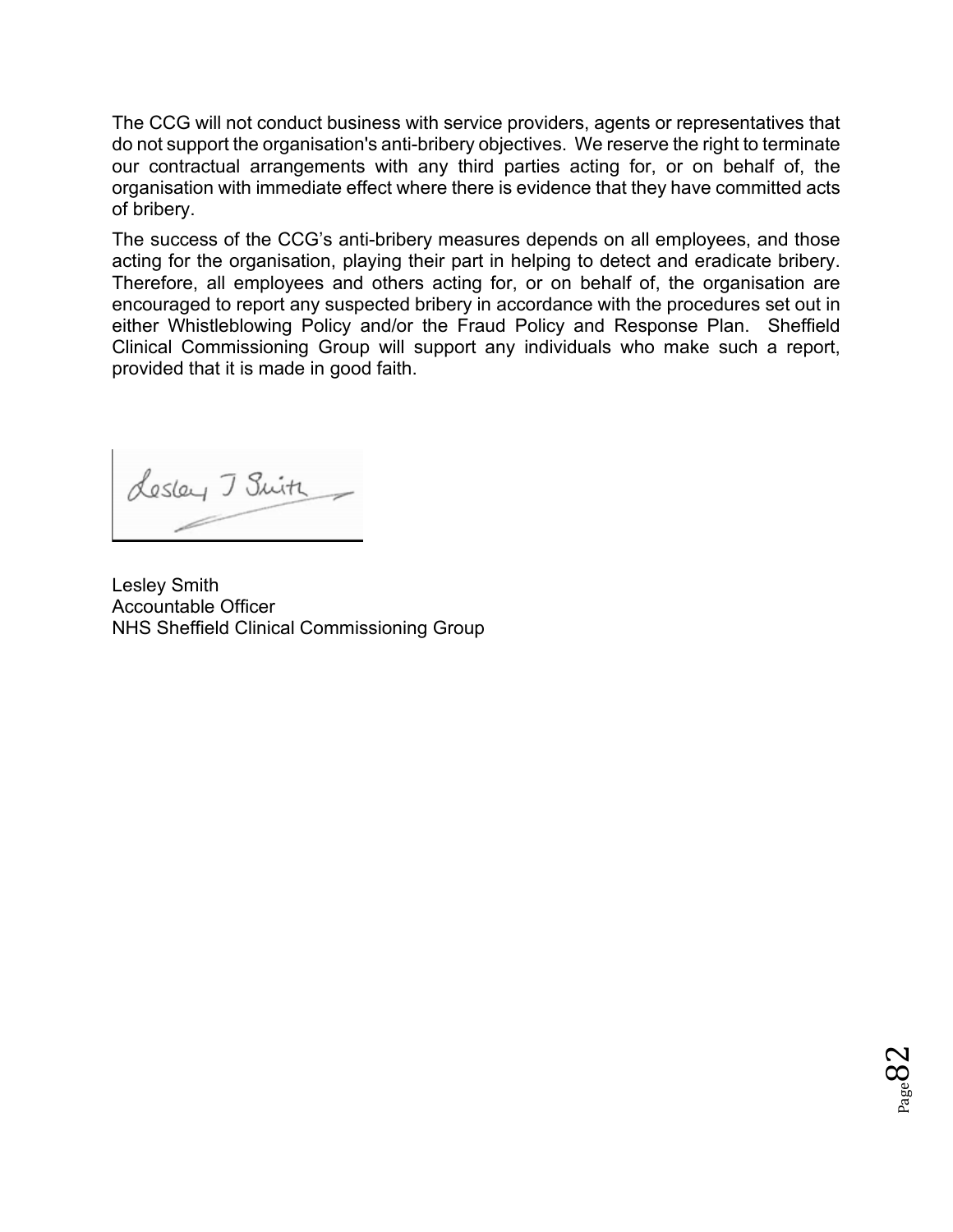**APPENDIX M**



## **BREACH DECLARATIONS REGISTER**

| <b>Ref</b><br><b>No</b> | Date of<br><b>Breach</b> | Person who reported<br>the breach (including<br>details of the<br>organisation they<br>belong to) | <b>Description of the breach</b> | How the person<br>became aware of<br>the breach | <b>Action taken</b> |
|-------------------------|--------------------------|---------------------------------------------------------------------------------------------------|----------------------------------|-------------------------------------------------|---------------------|
|                         |                          |                                                                                                   |                                  |                                                 |                     |
|                         |                          |                                                                                                   |                                  |                                                 |                     |
|                         |                          |                                                                                                   |                                  |                                                 |                     |

 $_{\mathrm{Page}}83$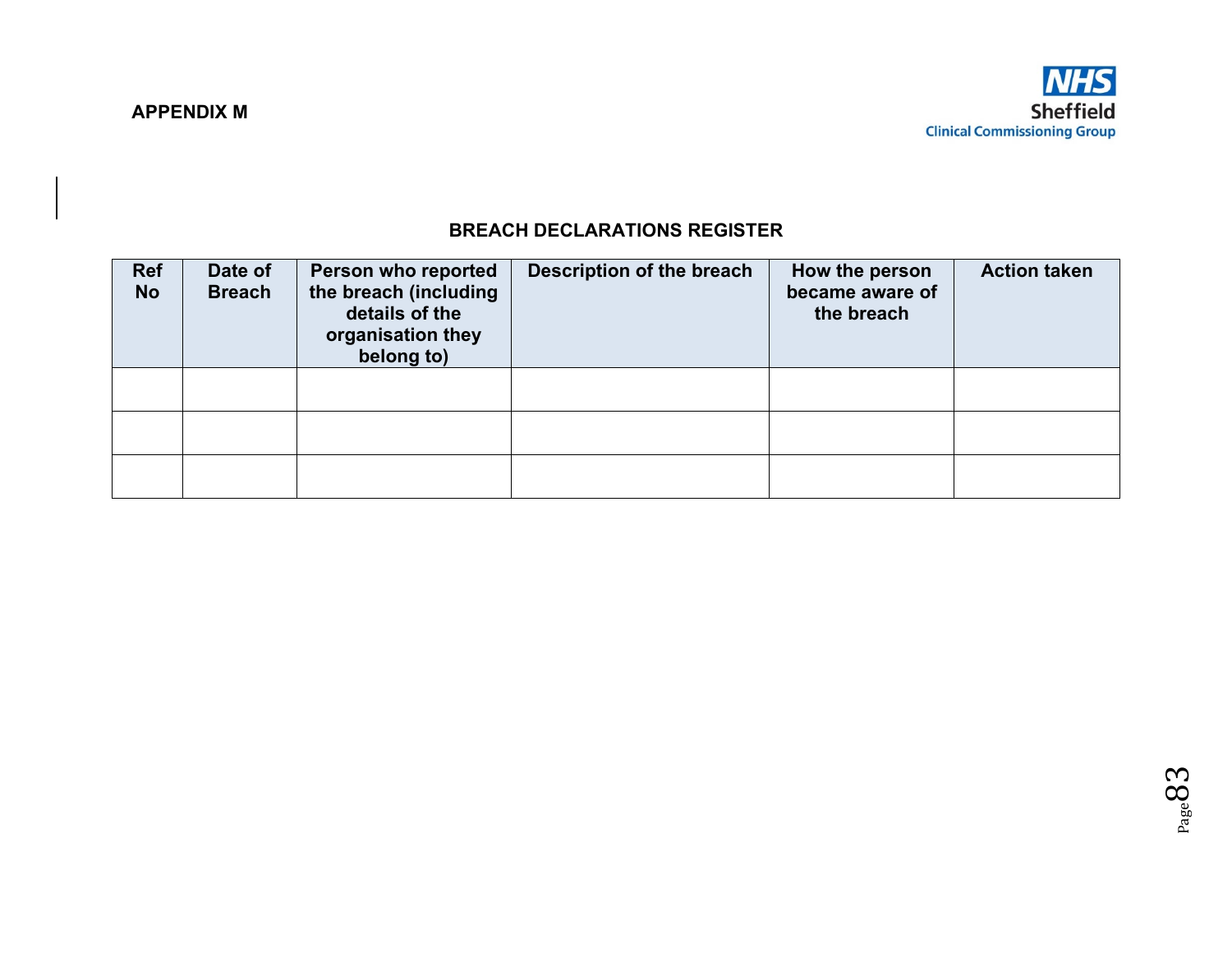

 $_{\rm Page}$  $84$ 

#### **Breach Declaration Form**

| Date of Breach                                                                                |  |
|-----------------------------------------------------------------------------------------------|--|
| Person reporting the breach (including<br>details of the organisation they are<br>employed by |  |
| Description of the breach                                                                     |  |
| How the person became aware of the<br>breach                                                  |  |
| Action taken                                                                                  |  |

*The information submitted will be held by the CCG for HR or other reasons specified on this form and to comply with the organisation's policies. This information may be held in both manual and electronic form in accordance with the Data Protection Act 1998. Information may be disclosed to third parties in accordance with the Freedom of Information Act 2000 and published in registers that the CCG holds. If information is disclosed it will be anonymised.*

**I confirm that the information provided above is complete and correct. I am aware that if I do not make full, accurate and timely declarations then civil, criminal, professional regulatory or internal disciplinary action may result.**

**I do/do not (delete as applicable) give my consent for this information to be published on registers that the CCG holds. If consent is NOT given please give reasons.**

| Signed:          | Dated:        |
|------------------|---------------|
| Signed:          | Line manager: |
| <b>Position:</b> | <b>Dated</b>  |

Please return to Corporate Services Risk and Governance Manager, NHS Sheffield CCG, 722 Prince of Wales Road, Darnall, Sheffield S9 4EU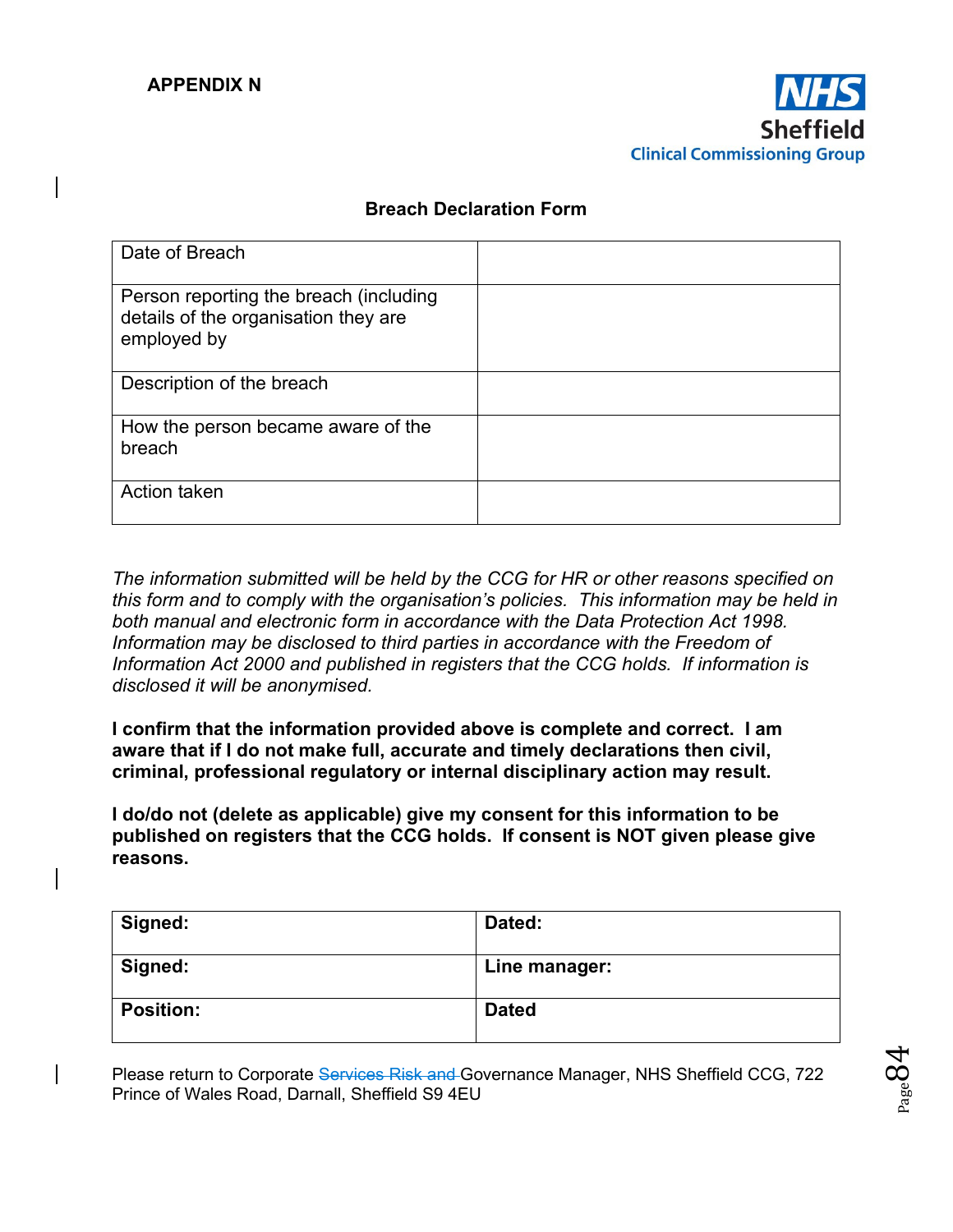

# **Equality Impact Assessment**

| Title of policy or service:                              | Standards of Business Conduct and Conflicts of Interest Policy and Procedure |                                                  |  |
|----------------------------------------------------------|------------------------------------------------------------------------------|--------------------------------------------------|--|
| Name and role of officer/s completing<br>the assessment: | Sue Laing, Corporate Services Risk and Governance Manager                    |                                                  |  |
| Date of assessment:                                      | February 2020                                                                |                                                  |  |
| Type of EIA completed:                                   | Initial EIA 'Screening' ⊠ or 'Full' EIA process □                            | (select one option -<br>see page 4 for guidance) |  |

| 1. Outline                                                                                                                                                             |                                                                                                                                                                                                                                                                               |
|------------------------------------------------------------------------------------------------------------------------------------------------------------------------|-------------------------------------------------------------------------------------------------------------------------------------------------------------------------------------------------------------------------------------------------------------------------------|
| Give a brief summary of your<br>policy or service<br>Aims<br><b>Objectives</b><br>Links to other policies,<br>$\bullet$<br>including partners,<br>national or regional | This policy sets out the CCGs Standards of Business Conduct, our approach to identifying managing and<br>recording conflicts of interest that may arise during the course of NHS Sheffield fulfilling its duties and our<br>management of gifts, hospitality and sponsorship. |

# **Identifying impact:**

- **Positive Impact:** will actively promote or improve equality of opportunity;
- **Neutral Impact:** where there are no notable consequences for any group;
- **Negative Impact:** negative or adverse impact causes disadvantage or exclusion. If such an impact is identified, the EIA should ensure, that as far as possible, it is either justified, eliminated, minimised or counter balanced by other measures. This may result in a 'full' EIA process.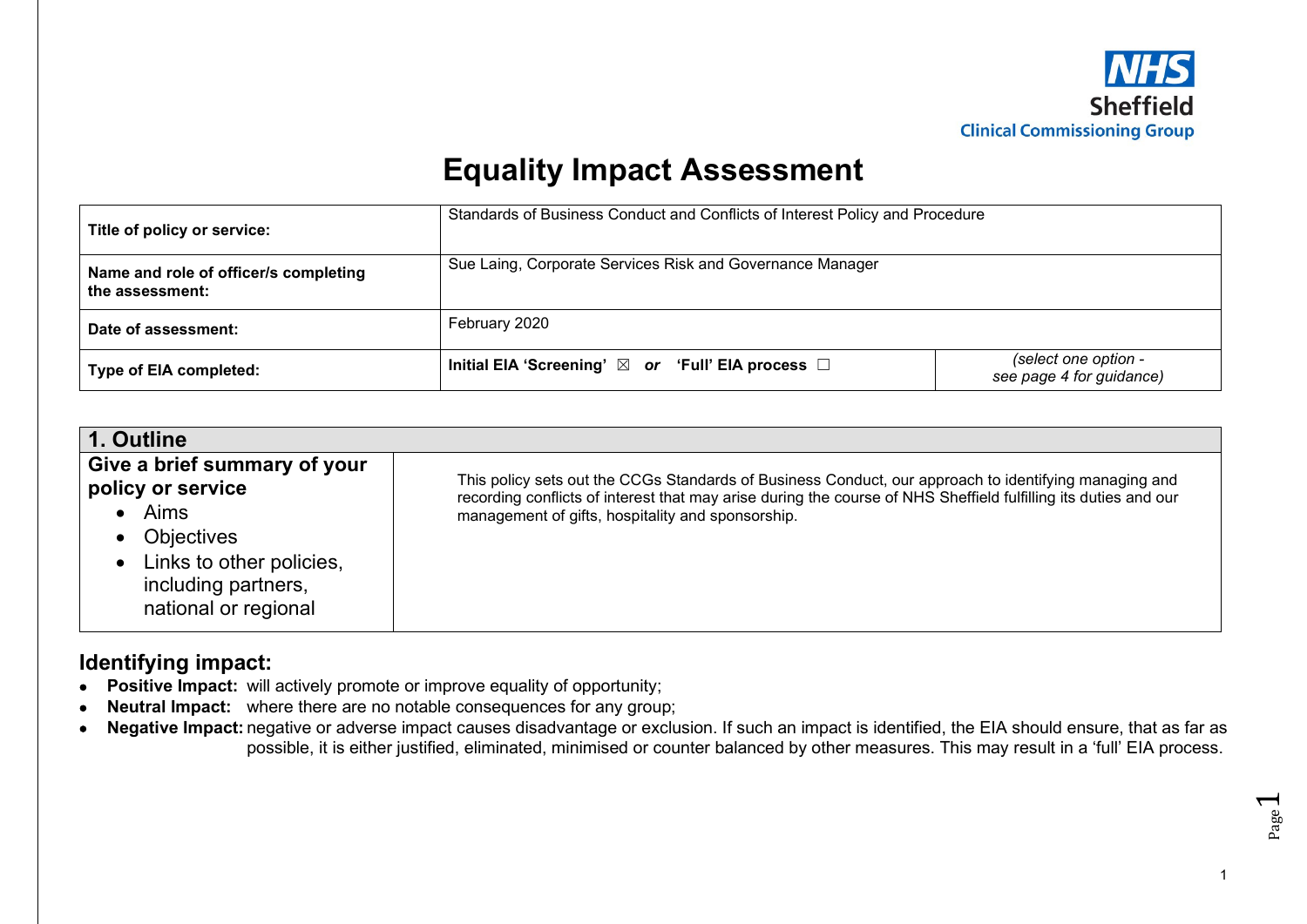# **2. Gathering of Information**

This is the core of the analysis; what information do you have that might *impact on protected groups, with consideration of the General Equality Duty*.

|                                                                                  | What key impact have you<br>identified? |                          |                           | For impact identified (either positive and<br>or negative) give details below:                      |                                           |  |
|----------------------------------------------------------------------------------|-----------------------------------------|--------------------------|---------------------------|-----------------------------------------------------------------------------------------------------|-------------------------------------------|--|
| (Please complete<br>each area)                                                   | <b>Positive</b><br>Impact               | <b>Neutral</b><br>impact | <b>Negative</b><br>impact | How does this impact<br>and what action, if any, do you<br>need to take to address these<br>issues? | <b>What difference</b><br>will this make? |  |
| Human rights                                                                     | $\Box$                                  | $\boxtimes$              | $\Box$                    |                                                                                                     |                                           |  |
| Age                                                                              | $\Box$                                  | $\boxtimes$              | $\Box$                    |                                                                                                     |                                           |  |
| <b>Carers</b>                                                                    | $\Box$                                  | $\boxtimes$              | $\Box$                    |                                                                                                     |                                           |  |
| <b>Disability</b>                                                                | $\Box$                                  | $\boxtimes$              | $\Box$                    |                                                                                                     |                                           |  |
| <b>Sex</b>                                                                       | $\Box$                                  | $\boxtimes$              | $\Box$                    |                                                                                                     |                                           |  |
| Race                                                                             | $\Box$                                  | $\boxtimes$              | $\Box$                    |                                                                                                     |                                           |  |
| <b>Religion or belief</b>                                                        | $\Box$                                  | $\boxtimes$              | $\Box$                    |                                                                                                     |                                           |  |
| <b>Sexual</b><br>orientation                                                     | $\Box$                                  | $\boxtimes$              | $\Box$                    |                                                                                                     |                                           |  |
| <b>Gender</b><br>reassignment                                                    | $\Box$                                  | $\boxtimes$              | $\Box$                    |                                                                                                     |                                           |  |
| <b>Pregnancy and</b><br>maternity                                                | $\Box$                                  | $\boxtimes$              | $\Box$                    |                                                                                                     |                                           |  |
| <b>Marriage and</b><br>civil partnership<br>(only eliminating<br>discrimination) | $\Box$                                  | $\boxtimes$              | $\Box$                    |                                                                                                     |                                           |  |
| Other relevant<br>groups                                                         | $\Box$                                  | $\boxtimes$              | $\Box$                    |                                                                                                     |                                           |  |
| <b>HR Policies only:</b><br><b>Part or Fixed</b><br>term staff                   | $\Box$                                  | $\boxtimes$              | $\Box$                    |                                                                                                     |                                           |  |

*IMPORTANT NOTE: If any of the above results in 'negative' impact, a 'full' EIA which covers a more in depth analysis on areas/groups impacted must be considered and may need to be carried out.*